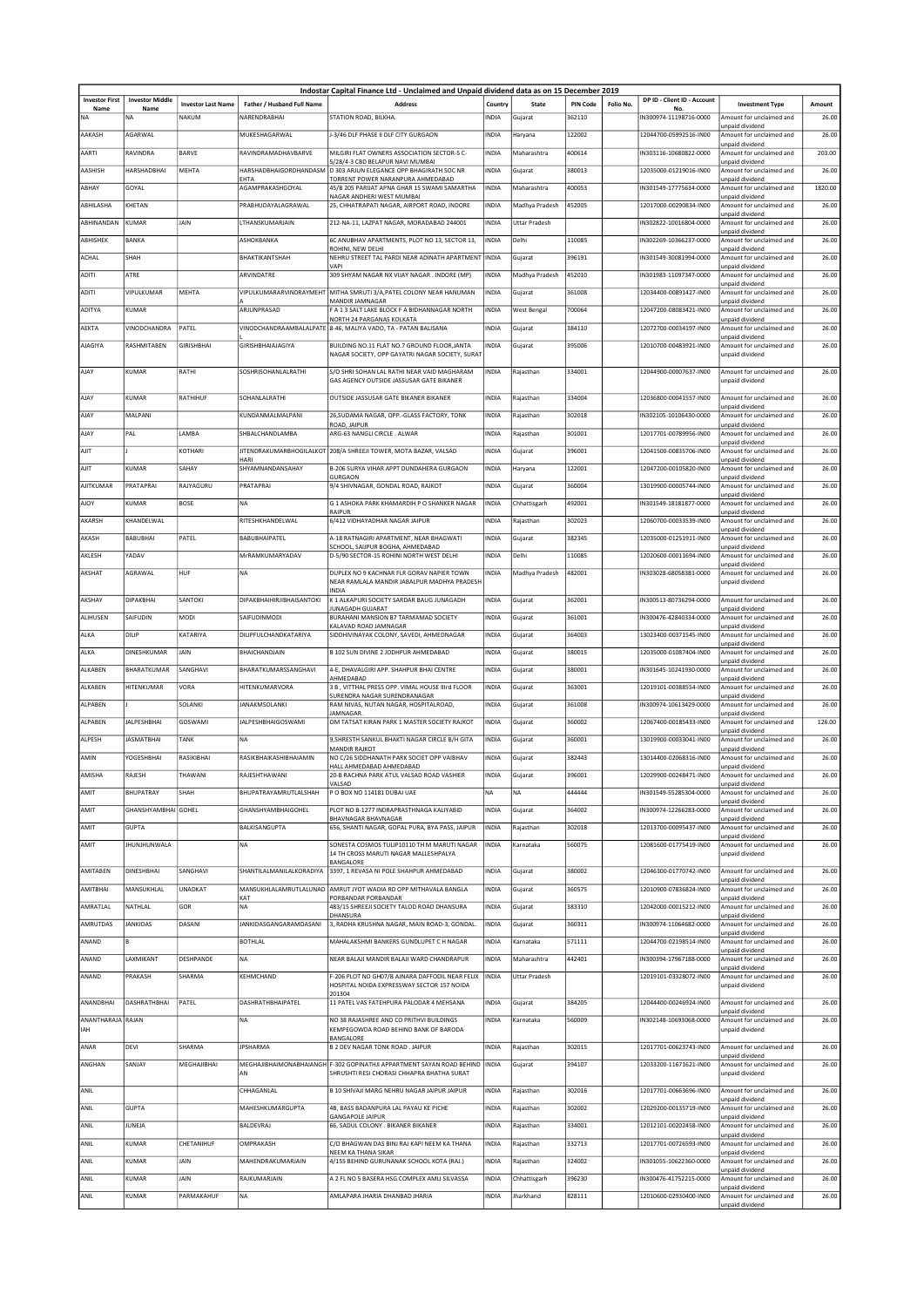| ANIL          | KUMAR              | TAPARIA          | TOLARAMTAPARIA                     | 52/2, SARADA PALLY UTTARPAR SERAMPUR,                                                        | INDIA        | <b>West Bengal</b>   | 712245 | 13023400-00171182-IN00 | Amount for unclaimed and                                       | 26.00   |
|---------------|--------------------|------------------|------------------------------------|----------------------------------------------------------------------------------------------|--------------|----------------------|--------|------------------------|----------------------------------------------------------------|---------|
| ANIL          | SAVJIBHAI          | DHOLA            | SAVJIBHAI                          | UTTARPARA MAKHLA HOOGHLY<br>1 MAHESH PARK LAXMI NARAYAN SOC BORTALAV RD                      | <b>INDIA</b> | Gujarat              | 364003 | 12033200-01802976-IN00 | unpaid dividend<br>Amount for unclaimed and                    | 26.00   |
|               |                    |                  |                                    | OPP BALVATIKA BHAVNAGAR                                                                      |              |                      |        |                        | unpaid dividend                                                |         |
| ANILBHAI      | BHANJIBHAI         | GOHEL            | BHANJIBHAIGOHEL                    | C/O.BHAVESH OPTICALS "PANCHASIL COMPLEX",<br>SANGANAVA CHAWK, RAJDEV STREET, RAJKOT          | INDIA        | Gujarat              | 360001 | 12019800-00002311-IN00 | Amount for unclaimed and<br>unpaid dividend                    | 26.00   |
| ANILBHAI      | NAROTAMDAS         | VAGADIA          | <b>NA</b>                          | GUNDAVADI MAIN ROAD RAM NIVAS OPP SHRIJI<br>JEWELLERI RAJKOT                                 | <b>INDIA</b> | Gujarat              | 360001 | 13019900-00361306-IN00 | Amount for unclaimed and<br>unpaid dividend                    | 26.00   |
| ANIRUDH       | JAIN               |                  | ANILKUMARJAIN                      | FLAT NO 402 H.NO C 12 MOTI MARG BAPU NAGAR                                                   | INDIA        | Rajasthan            | 302015 | 12017701-01062181-IN00 | Amount for unclaimed and                                       | 26.00   |
| ANITA         | GARG               |                  | SHSURESHCHANDRAGARG                | <b>GANDHI NAGAR JAIPUR</b><br>7/244 VIDHYADHAR NAGAR JAIPUR                                  | <b>INDIA</b> | Rajasthan            | 302023 | 12010605-00296110-IN00 | unpaid dividend<br>Amount for unclaimed and                    | 26.00   |
|               |                    |                  |                                    |                                                                                              |              |                      |        |                        | unpaid dividend                                                |         |
| ANITA         | KUMARI             | PANDAY           | SANWARMALPANDAY                    | 348 SHANTI NIKUNJ NEAR SANWARIYA TEMPAL OPP<br>DANGI FACTORY AZAD NAGAR BHILWARA             | INDIA        | Rajasthan            | 311001 | 12017701-01082453-IN00 | Amount for unclaimed and<br>unpaid dividend                    | 26.00   |
| ANITA         | NARESH             | GANGWANI         | NARESHKUMAR                        | 28 - URVASHI BUNGLOWS, NR INDIRA BRIDGE,<br>NARODA, HANSOL, AHMEDABAD                        | <b>INDIA</b> | MAHARASHTRA          | 444444 | 12033000-00086503-IN00 | Amount for unclaimed and<br>unpaid dividend                    | 26.00   |
| ANITA         | NAYABANIA          |                  | ATMARAM                            | JR-137 HINDALCO COLONY SONEBHADRA RENUKOOT                                                   | INDIA        | <b>Uttar Pradesh</b> |        | IN300450-13911576-0000 | Amount for unclaimed and                                       | 26.00   |
| ANITA         | VIJAY              |                  | <b>JAGDISHPRASADGUPTA</b>          | UTTAR PRADESH 231217<br>111/101 AGARWAL FARM BLOCK 111 SECTOR 11 NR                          | INDIA        | Rajasthan            | 302020 | 12017701-00968283-IN00 | unpaid dividend<br>Amount for unclaimed and                    | 26.00   |
|               |                    |                  |                                    | RAMTIRTH MARG WD NO 26 JAIPUR                                                                |              |                      |        |                        | unpaid dividend                                                |         |
| ANITABEN      | KAMLESHKUMAR MODI  |                  | KAMLESHDAHYALALMODI                | 18, VRAJ BHUVAN, SWAMINARAYAN SOCIETY,<br>APPROACH ROAD, PRANTIJ AHMEDABAD                   | INDIA        | Gujarat              | 383205 | 12025700-00029055-IN00 | Amount for unclaimed and<br>unpaid dividend                    | 26.00   |
| ANJALI        |                    |                  | NARENDRAKUMARJAIN                  | 9/230 PREM MANDIR HATHI BHATA AJMER                                                          | <b>INDIA</b> | Rajasthan            | 305001 | IN300239-13101922-0000 | Amount for unclaimed and                                       | 26.00   |
| ANJANA        | KAMLESH            | BHATT            | TUI IASHANKARPHUI SHANKAR          | 8-B-90-18, RA. MYU.CO. KUMARCHARISOSYTIMHILA                                                 | <b>INDIA</b> | Gujarat              | 360004 | 12041500-00643202-IN00 | unpaid dividend<br>Amount for unclaimed and                    | 26.00   |
| ANJU          | <b>GUPTA</b>       |                  | RAVAL<br>GORISHANERK               | KOLEZ PASE RAIKOT<br>153 GUPTA BHAWAN WARD NO 51 MAHILA MANDAL                               | INDIA        | Rajasthan            | 334001 | IN301143-11530627-0000 | unpaid dividend<br>Amount for unclaimed and                    | 26.00   |
|               |                    |                  |                                    | SCHOOL KE SAMNE KUCHILPURA BIKANER RAJASTHAN                                                 |              |                      |        |                        | unpaid dividend                                                |         |
| ANJU          | HARESHKUMAR        | GAWALANI         | HARESHKUMARGAWALANI                | 14, NEW MAHARAJA PARK NR. SINDHU HOSPITAL                                                    | INDIA        | Gujarat              | 382340 | IN300982-10410514-0000 | Amount for unclaimed and                                       | 26.00   |
|               |                    |                  |                                    | MAYA CINEMA ROAD, KUBERNAGAR AHMEDABAD                                                       |              |                      |        |                        | unpaid dividend                                                |         |
| ANJULA        | SAXENA             |                  | KRIPASANKARSAXENA                  | 106, SECTOR-12 MALVIYA NAGAR JAIPUR                                                          | <b>INDIA</b> | Rajasthan            | 302017 | 12029200-00142397-IN00 | Amount for unclaimed and                                       | 26.00   |
|               |                    |                  |                                    |                                                                                              |              |                      |        | 12017701-01019699-IN00 | unpaid dividend                                                |         |
| ANKIT         | AGARWAL            |                  | PAWANKUMARAGARWAI                  | S/O PAWAN KUMAR AGARWAL 217<br>RAMESHWARDHAM MURLIPURA JAIPUR                                | <b>INDIA</b> | Rajasthan            | 302039 |                        | Amount for unclaimed and<br>unpaid dividend                    | 26.00   |
| ANKIT         | <b>BALRAM</b>      | SINGI            | <b>NA</b>                          | K L 78 KAVI NAGAR GHAZIABAD 201009                                                           | <b>INDIA</b> | <b>Uttar Pradesh</b> |        | 12081600-06764216-IN00 | Amount for unclaimed and<br>unpaid dividend                    | 189.00  |
| ANKIT         | JAIN               |                  | KAMLESHKUMARJAIN                   | 304, LAXMI RESIDENCY, BANSI KI BAJIYA, LALITPUR                                              | INDIA        | Madhya Pradesh       | 474009 | 12017701-00743032-IN00 | Amount for unclaimed and                                       | 26.00   |
| ANKITA        | <b>KEVIN</b>       | SHAH             | <b>ROHITKUMARCHIMANI AI SHAH</b>   | COLONY, GWALIOR<br>103 BINA APARTMENT NEAR JAMUNA NAGAR                                      | <b>INDIA</b> | Gujarat              | 395001 | IN300513-17452803-0000 | unpaid dividend<br>Amount for unclaimed and                    | 26.00   |
|               |                    |                  |                                    | BUSSTOP RAMCHOWK G SURAT GUJARAT                                                             |              |                      |        |                        | unpaid dividend                                                |         |
| ANKITKUMAR    | MAHENDRABHAI       | PATEL            | MAHENDRABHAISHANKARLALP<br>ATEL    | FATEH DARWAJA PARA VISNAGAR TA VISNAGAR DIST<br>MEHSANA VISNAGAR                             | <b>INDIA</b> | Gujarat              | 384315 | IN301276-30676844-0000 | Amount for unclaimed and<br>unpaid dividend                    | 26.00   |
| ANKUR         | PRAKASHCHANDR SHAH |                  | PRAKASHCHANDRA                     | B/101, VEER CHAMBER FLATS OPP. IInd JAIN DERASAR<br>MAMA'S POLE, RAOPURA VADODARA            | INDIA        | Gujarat              | 390001 | 13016700-00243778-IN00 | Amount for unclaimed and                                       | 26.00   |
| ANKURBHAI     | SURESHBHAI         | KORADIYA         | SURESHMAFATLALKORADIYA             | 76/1, CHUNARA NO KHANCHO NR.NAVGHARI NI POLE,                                                | <b>INDIA</b> | Gujarat              | 380001 | 12041500-00808720-IN00 | unpaid dividend<br>Amount for unclaimed and                    | 26.00   |
| ANNU          | <b>BANSAL</b>      |                  | SHPAWANBANSAL                      | SHAHPUR AHMEDABAD<br>62 SURAJ NAGAR AZADPUR DELHI                                            | <b>INDIA</b> | Delhi                | 110033 | 1N303108-10033128-0000 | unpaid dividend<br>Amount for unclaimed and                    | 26.00   |
|               |                    |                  |                                    |                                                                                              |              |                      |        |                        | unpaid dividend                                                |         |
| ANUJ          | KUMAR              | TRIPATHI         | MAHESHDATTTRIPATHY                 | J-3/331 DDA FLASTS KALKAJI NEW DELHI                                                         | INDIA        | Delhi                | 110019 | 12044700-03483421-IN00 | Amount for unclaimed and<br>unpaid dividend                    | 26.00   |
| ANUP          | ANAND              |                  | SIDDESWARATIPTURANAND              | 59-13/1 19TH MAIN 2ND BLOCK RAJAJI NAGAR                                                     | INDIA        | Karnataka            | 560010 | 12010900-05952215-IN00 | Amount for unclaimed and                                       | 350.00  |
| ANURADHAI     | MUKUNDAN           |                  | KMUKUNDAN                          | <b>BANGALORE BANGALORE</b><br>NO 801 SIDBI OFFICER'S APARTMENTS 25 VEERA DESAI               | <b>INDIA</b> | Maharashtra          | 400053 | IN301549-16139560-0000 | unpaid dividend<br>Amount for unclaimed and                    | 100.00  |
| ANVITA        | SAXENA             |                  | AKHILESHKUMARSAXENA                | ROAD ANDHERI WEST MUMBAI<br>11/108 KRISHNA NAGAR KANPUR 208007                               | INDIA        | <b>Uttar Pradesh</b> |        | IN301055-10559640-0000 | unpaid dividend<br>Amount for unclaimed and                    | 26.00   |
|               |                    |                  |                                    |                                                                                              |              |                      |        |                        | unpaid dividend                                                |         |
| APARNA        | DEVI               | KOPPURAVURI      | BALAKOTESWARARAOKOPPUR<br>AVURI    | 2-15-236 KOTA BAZAR S A P ROAD.NARASARAOPET<br><b>GUNTUR</b>                                 | <b>INDIA</b> | Andhra Pradesh       | 522601 | 12036900-00128791-IN00 | Amount for unclaimed and<br>unpaid dividend                    | 15.00   |
| APOORV        | BHATNAGAR          |                  | ANOOPKUMARBHATNAGAR                | APT TAMAN RASUNA UNIT 1021 B MENTENG ATAS                                                    | <b>INDIA</b> | Maharashtra          | 444444 | IN302679-35104353-0000 | Amount for unclaimed and                                       | 26.00   |
|               |                    |                  |                                    | JAKARTA SELATAN JAKARTA PC 20910 JAKARTA<br>INDONESIA                                        |              |                      |        |                        | unpaid dividend                                                |         |
| ARCHANA       | B                  | SAMUEL           | BINUSAMUEL                         | D/101 ARYA SHREE APARTMENT 1 B/H SPEED WELL<br>PARTY PLOT MOTA MAUVA ROAD JIVRAJ PARK RAJKOT | INDIA        | Gujarat              | 360004 | 12018000-00485685-IN00 | Amount for unclaimed and<br>unpaid dividend                    | 26.00   |
|               |                    |                  |                                    |                                                                                              |              |                      |        |                        |                                                                |         |
| ARCHIT        | SINGHAL            |                  | <b>NA</b>                          | H.NO-H-12/B GREEN PARK MAIN NEW DELHI                                                        | <b>INDIA</b> | Delhi                | 110016 | 12019101-00151741-IN00 | Amount for unclaimed and<br>unpaid dividend                    | 25.00   |
| ARORA         | BHARATKUMAR        | DAULAL           | DAULALLABURAMARORA                 | 3, MANMOHAN SOCIETY, SARASPUR, AHMEDABAD                                                     | INDIA        | Gujarat              | 380018 | 1N300974-11582889-0000 | Amount for unclaimed and                                       | 26.00   |
| ARPANBHAI     |                    | SHAH             | <b>IAYESHBHAI</b>                  | MASTRAM MANDIR ROAD, BOTAD                                                                   | INDIA        | Gujarat              | 364710 | IN300974-11241571-0000 | unpaid dividend<br>Amount for unclaimed and                    | 26.00   |
|               | NATESAN            |                  | <b>NA</b>                          |                                                                                              | <b>INDIA</b> |                      | 444444 |                        | unpaid dividend                                                | 26.00   |
| ARUL          |                    | SHANMUGAM        |                                    | POWER ECONOMY MIDDLE EAST PO BOX 6072                                                        |              | Maharashtra          |        | IN300484-26202664-0000 | Amount for unclaimed and<br>unpaid dividend                    |         |
| ARUN          | <b>KUMAR</b>       |                  | BRULAL                             | B-138 WEST PATEL NAGAR NEW DELHI                                                             | <b>INDIA</b> | Delhi                | 110008 | IN300118-10704548-0000 | Amount for unclaimed and<br>unpaid dividend                    | 26.00   |
| ARUN          | KUMAR              | GAUR             | MADANLALGAUR                       | S M 36 JAWAHAR NAGAR SRI GANGANAGAR                                                          | INDIA        | Rajasthan            | 335001 | IN300513-15199032-0000 | Amount for unclaimed and                                       | 26.00   |
| ARUNA         | GREWAL             |                  | JAGATRAMMEHRA                      | RAJASTHAN<br>W/O DARSHAN GREWAL D-7/121 SECTOR 6 ROHINI                                      | <b>INDIA</b> | Delhi                | 110085 | IN304088-10037941-0000 | unpaid dividend<br>Amount for unclaimed and                    | 26.00   |
|               |                    |                  |                                    | DELHI<br>D - 59 KABRA KUNJ MADHO SINGH ROAD BANI PARK                                        |              |                      |        |                        | unpaid dividend                                                |         |
| ARUNA         | KABRA              |                  | MAHESHKABRA                        | <b>JAIPUR</b>                                                                                | <b>INDIA</b> | Rajasthan            | 302016 | IN302700-20085806-0000 | Amount for unclaimed and<br>unpaid dividend                    | 26.00   |
| ARUNA         | RAJESHKUMAR        | DAVE             | MANILALMOTIRAMDAVE                 | 10 ROYAL FLATS NEAR SARDAR GARDEN KALOL KALOL                                                | <b>INDIA</b> |                      |        |                        |                                                                |         |
| ARUNKUMAR     |                    | DESAI            | <b>JAGJIVANBHAIHDESAI</b>          |                                                                                              |              | Gujarat              | 382721 | 12044700-01291299-IN00 | Amount for unclaimed and                                       | 26.00   |
| ARUNKUMAR     | NATWARLAL          |                  |                                    | D3 GREEN VILA FLAT NR H B KAPADIYA SCHOOL                                                    | <b>INDIA</b> | Gujarat              | 380054 | 12029900-00376432-IN00 | unpaid dividend<br>Amount for unclaimed and                    | 26.00   |
|               |                    |                  |                                    | VISHRAM NAGAR AHMEDABAD                                                                      |              |                      |        |                        | unpaid dividend                                                |         |
| ARUSHI        |                    | GAJJAR           | AR                                 | NATWARLALKARASANBHAIGAJJ B/46 NEW MAHAVIRNAGR KALIKUND DHOLKA                                | INDIA        | Gujarat              | 387810 | IN301696-11402812-0000 | Amount for unclaimed and<br>unpaid dividend                    | 26.00   |
|               | SHRIMAL            |                  | ASHISHSHRIMAL                      | 885, GANGA MATA KI GALI GOPAL JI KA RASTA JOHARI<br><b>BAZAR JAIPUR</b>                      | <b>INDIA</b> | Rajasthan            | 302003 | 12017701-00173980-IN00 | Amount for unclaimed and<br>unpaid dividend                    | 26.00   |
| ARVIND        | AMRUTLAL           | PARMAR           | <b>NA</b>                          | BEHIND VAJSURPARA SCHOOL, MAFTIYA PARA, JASDAN INDIA                                         |              | Gujarat              | 360050 | 13019900-00198567-IN00 | Amount for unclaimed and                                       | 26.00   |
| ARVIND        | BHALSOD            |                  | PURSHOTTAM                         | 'PUSPRAJ', 41/3, JAYRAJ PLOT, B/H. GUNDAWADI                                                 | <b>INDIA</b> | Gujarat              | 360001 | IN300974-10418756-0000 | unpaid dividend<br>Amount for unclaimed and                    | 26.00   |
| ARVINDBHAI    | MANSING            | BASERA           | MANSINGBASERA                      | HOSPITAL, RAJKOT.<br>12, SHAFFALEE BUNGLOW, NR. VIRATNAGAR ROAD,                             | <b>INDIA</b> |                      | 382415 | IN301983-10172602-0000 | unpaid dividend<br>Amount for unclaimed and                    | 26.00   |
|               |                    |                  |                                    | ODHAV, AHMEDABAD( GUJ.)                                                                      |              | Gujarat              |        |                        | unpaid dividend                                                |         |
| ASHA          | DEEPAK             | <b>BHAGWAGAR</b> | DEEPAKMBHAGWAGAR                   | 1/756 BHATIA STREET NANPURA SURAT SURAT                                                      | <b>INDIA</b> | Gujarat              | 395001 | IN301127-15595855-0000 | Amount for unclaimed and<br>unpaid dividend                    | 26.00   |
| ASHA          | JAIN               |                  | HEMCHANDJAIN                       | 1 5 NITYAGOPAL CHATERJEE LAN KOLKATA MUNICIPAL   INDIA                                       |              | <b>West Bengal</b>   | 700002 | 12035000-01130527-IN00 | Amount for unclaimed and                                       | 20.00   |
|               |                    |                  |                                    | CORPORATION TALA KOLKATA KOLKATA                                                             |              |                      |        |                        | unpaid dividend                                                |         |
| ASHA          | SHARMA             |                  | RAJKUMARSHARMA                     | A-96, SHIV MANDIR KE PASS VERMA COLONY, SHASTRI INDIA<br>NAGAR JAIPUR JAIPUR                 |              | MAHARASHTRA          | 444444 | 12017701-00348153-IN00 | Amount for unclaimed and<br>unpaid dividend                    | 26.00   |
| ASHABEN       | HARSHADBHAI        | <b>NAKUM</b>     | <b>NA</b>                          | MANAV, C-4, AMI PARK RAIYA CHOKADI 150FT RING                                                | <b>INDIA</b> | Gujarat              | 360007 | 13019900-00235226-IN00 | Amount for unclaimed and                                       | 26.00   |
| ASHIMA        | ARORA              |                  | TILAKRAJOBEROI                     | ROAD RAJKOT<br>H.NO.- 83, BLOCK BK-II, SHALIMAR BAGH, NEW DELHI                              | <b>INDIA</b> | Delhi                | 110088 | IN302365-10648859-0000 | unpaid dividend<br>Amount for unclaimed and                    | 26.00   |
|               |                    |                  |                                    |                                                                                              |              |                      |        |                        | unpaid dividend                                                |         |
| <b>ASHISH</b> | GARG               |                  | IDGARG                             | C-3/117 ASHOK VIHAR PHASE-II DELHI                                                           | <b>INDIA</b> | Delhi                | 110052 | IN300118-10726578-0000 | Amount for unclaimed and<br>unpaid dividend                    | 26.00   |
| ASHISH        | GHIYA              | HUF              | <b>NA</b>                          | P. NO - 13, BARKAT COLONY TONK PHATAK JAIPUR                                                 | <b>INDIA</b> | Rajasthan            | 302015 | 12036600-00204024-IN00 | Amount for unclaimed and<br>unpaid dividend                    | 26.00   |
| ASHISH        | ĸ                  | CHAUHAN          |                                    | KISHORBHAIRAGHAVJIBHAICHA NADIPA STREET NO 2 GARBI CHOWK B/H GRAIN                           | <b>INDIA</b> | Gujarat              | 361001 | 12047200-11156460-IN00 | Amount for unclaimed and                                       | 26.00   |
| ASHISH        | KOTHARI            |                  | <b>JHAN</b><br>SHRAVANKUMARKOTHARI | MARKET JAMNAGAR<br>32, KASHIPURI NEAR RLY STATION BHILWARA                                   | INDIA        | Rajasthan            | 311001 | IN300214-15766443-0000 | unpaid dividend<br>Amount for unclaimed and                    | 26.00   |
|               |                    |                  |                                    | RAJASTHAN                                                                                    |              |                      |        |                        | unpaid dividend                                                |         |
| ASHISH        | RAJESHBHAI         | THUMMAR          | NA                                 | 3 RANCHOD NAGAR SOC JALARAM RAJKOT                                                           | <b>INDIA</b> | Gujarat              | 360003 | 13019900-00170828-IN00 | Amount for unclaimed and<br>unpaid dividend                    | 26.00   |
| ASHISH        | SHARDA             |                  | PARHALADRAYSHARDA                  | H.NO. 697 SECTOR-6 BAHADURGARH HARYANA                                                       | <b>INDIA</b> | Haryana              | 124507 | IN302365-11143275-0000 | Amount for unclaimed and                                       | 26.00   |
| ASHISH        | SURESHBHAI         | SHAH             | SURESHBHAIRATILALSHAH              | HIGH STREET APPT B/801 OPP IMPERIAL HEIGHTS 150                                              | <b>INDIA</b> | Gujarat              | 360005 | 12018000-00309724-IN00 | unpaid dividend<br>Amount for unclaimed and                    | 1026.00 |
|               | DAMODAR            | KAMATH           | DAMODARKAMATH                      | FEET RING ROAD RAJKOT                                                                        |              | Karnataka            | 576201 | 12010900-03489341-IN00 | unpaid dividend                                                |         |
| ASHOK         |                    |                  |                                    | WARD NO.09, HADAVINKONE SHIROOR, TO KUNDAPUR INDIA<br>KUNDAPUR                               |              |                      |        |                        | Amount for unclaimed and<br>unpaid dividend                    | 50.00   |
| ASHOK         | KUMAR              |                  | HANSRAJAHUJA                       | H.NO-984/9, KEWAL GANJ, ROHTAK HARYANA                                                       | INDIA        | Haryana              | 124001 | IN302365-10584487-0000 | Amount for unclaimed and<br>unpaid dividend                    | 26.00   |
| ASHOK         | <b>KUMAR</b>       |                  | SHCHETANDEV                        | 954-P SECTOR-15 PART-II GURGAON                                                              | <b>INDIA</b> | Haryana              | 122001 | IN301959-10022882-0000 | Amount for unclaimed and                                       | 26.00   |
| <b>ASHOK</b>  | KUMAR              | AGARWAL          | RAMNIWASAGARWAL                    | NO 126 FLAT NO.S-1 SAVITRA VIHAR PANNADHAY<br>CIRCLE PRATAP NAGAR SANGANER JAIPUR            | INDIA        | Rajasthan            | 302033 | IN300394-19338575-0000 | unpaid dividend<br>Amount for unclaimed and<br>unpaid dividend | 26.00   |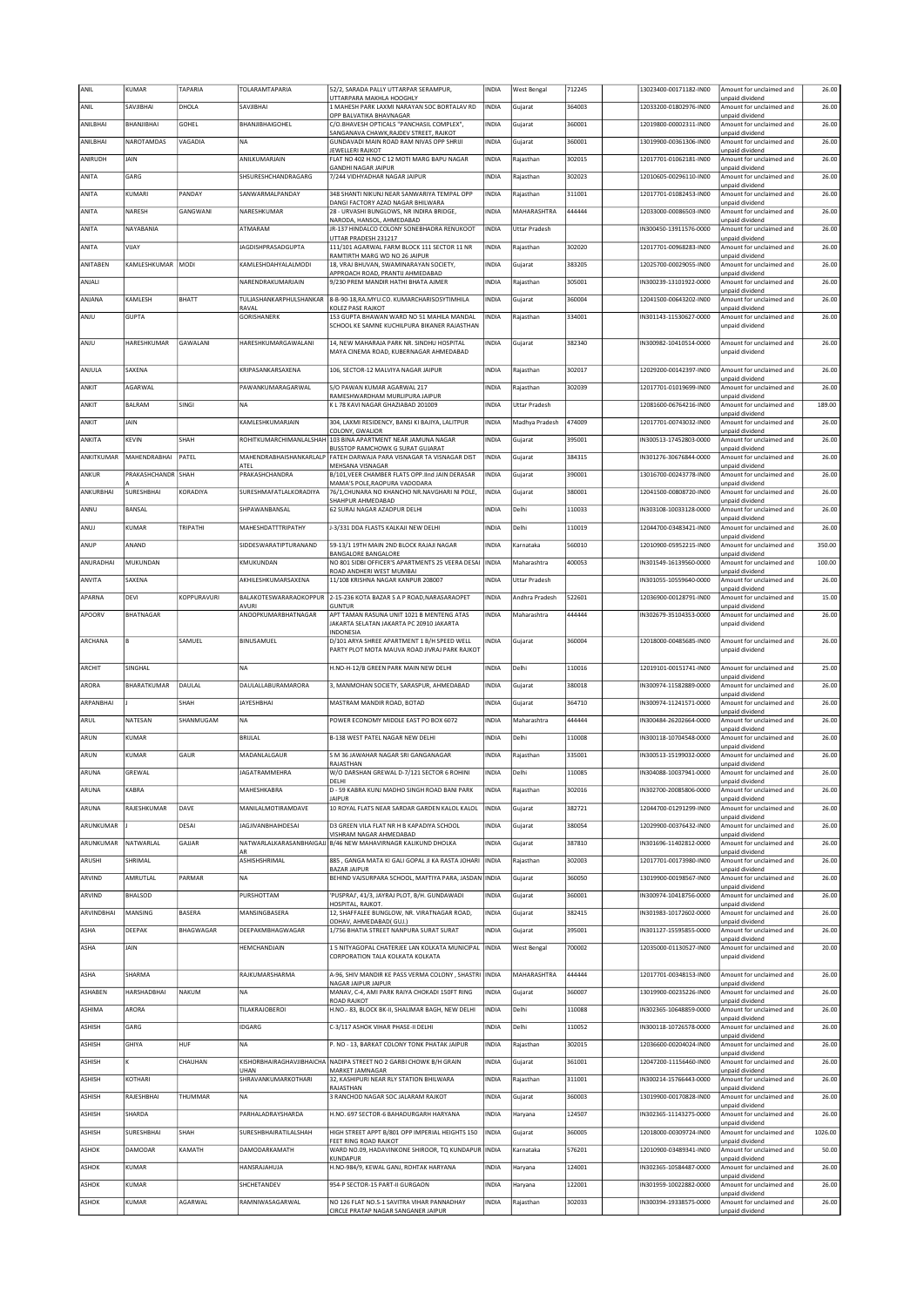| <b>ASHOK</b>             | MEHTA              |                   | <b>BCMEHTA</b>                     | 84/143 MADHYAM MARG MANSAROVAR JAIPUR                                                       | INDIA        | Rajasthan            | 302020 | 12036600-00042892-IN00 | Amount for unclaimed and                    | 26.00  |
|--------------------------|--------------------|-------------------|------------------------------------|---------------------------------------------------------------------------------------------|--------------|----------------------|--------|------------------------|---------------------------------------------|--------|
| ASHOK                    | RAMNIKLAL          | CHAUHAN           | RAMNIKLAL                          | ASHOK NIVASH JALIIT NAGAR 3 NR SAIDHAM SOC                                                  | INDIA        | Gujarat              | 360004 | 12018000-00288874-IN00 | unpaid dividend<br>Amount for unclaimed and | 26.00  |
| ASHOK                    | RAMNIKLAL          | KUBAVAT           | RAMNIKLAL                          | RAJKOT<br>KANCHAN VILLA RAVIPARK PLOT NO 89 SHOP OF                                         | INDIA        | Gujarat              | 361001 | 12033200-01598665-IN00 | unpaid dividend<br>Amount for unclaimed and | 26.00  |
|                          |                    |                   |                                    | RELINANCE PUMP JAMNAGAR                                                                     |              |                      |        |                        | inpaid dividend                             |        |
| ASHOK                    | SHYAMSUNDER        | SHAH              | SHYAMSUNDER                        | 301-7 PAWAN FLATE ANAND NAGAR SOCIETY 7<br>ZETALAPUR ROAD VADODARA BARODA                   | INDIA        | Gujarat              | 390020 | 12033200-00658644-IN00 | Amount for unclaimed and<br>unpaid dividend | 26.00  |
| ASHOKBHAI                | lв                 | BAVALIYA          | BATUKBHAIMBAVALIYA                 | BAJRANG NAGAR, MOCHIGOR PLOT, JASDAN.                                                       | INDIA        | Gujarat              | 360050 | IN300974-11356146-0000 | Amount for unclaimed and<br>unpaid dividend | 26.00  |
| ASHOKBHAI                | <b>BHIKHABHAI</b>  | PATEL             | <b>BHIKHABHAIRPATEL</b>            | AT. MALOD, TAL. WADHWAN, DIST. SURENDRANAGAR.<br>MALOD.                                     | INDIA        | Gujarat              | 363001 | IN300974-11111371-0000 | Amount for unclaimed and<br>unpaid dividend | 26.00  |
| ASHOKBHAI                | DHIRAJLAL          | RADHANPURA        | DHIRAJLALRADHANPURA                | MATRU CHHAYA', SUBHASH NAGAR, NANDA HALL                                                    | INDIA        | Gujarat              | 360002 | 12019800-00026088-IN00 | Amount for unclaimed and                    | 25.00  |
| ASHOKBHAI                | KANTIBHAI          | PRAJAPATIHUF      | <b>NA</b>                          | SERI, KOTHARIYA MAIN ROAD, RAJKOT<br>B-358 ADINATH NAGAR ODHAV AHMEDABAD                    | <b>INDIA</b> | Gujarat              | 382415 | 12042000-00187914-IN00 | unpaid dividend<br>Amount for unclaimed and | 26.00  |
| ASHOKBHAI                | KANUBHAI           | <b>JADAV</b>      | KANUBHAUADAV                       | MADHAVAV KHANDIPOLE ROAD WADHWAN                                                            | INDIA        | Gujarat              | 363030 | IN301991-10246201-0000 | unpaid dividend<br>Amount for unclaimed and | 26.00  |
| ASHOKBHAI                | KESHVLAL           | MEHTA             | KESHVLAL                           | SURENDRANAGAR<br>TOWER CHOWK JASDAN REZENT STREET JASDAN                                    | INDIA        | Gujarat              | 360050 | 12018000-00223670-IN00 | unpaid dividend<br>Amount for unclaimed and | 26.00  |
|                          |                    |                   |                                    |                                                                                             |              |                      |        |                        | unpaid dividend                             |        |
| ASHOKBHAI                | NANJIBHAI          | PATEL             | <b>NA</b>                          | PRANAV 13/10 JAYRAJ PLOT RAJKOT                                                             | INDIA        | Gujarat              | 360001 | 12018000-00303376-IN00 | Amount for unclaimed and<br>unpaid dividend | 26.00  |
| ASHOKKUMAR ANANTRAY      |                    | <b>BHADIYADRA</b> | ANANTRAYBHADIYADRA                 | OPP BHAGA TALAV, KHARA KUVA-S, KHANCHA,<br><b>BHAVNAGAR</b>                                 | INDIA        | Gujarat              | 364001 | IN300974-11023416-0000 | Amount for unclaimed and<br>unpaid dividend | 26.00  |
| ASHOKKUMAR <sup>IB</sup> |                    | PINRANI           | BUDHALALLPINRANI                   | AMBA AASHISH OLD CAUSWAY ROAD OPP. SCHOOL NO-INDIA                                          |              | Gujarat              | 363020 | IN300974-12086313-0000 | Amount for unclaimed and                    | 26.00  |
| ASHOKKUMAR M             |                    | SHAH              | MANSUKHLALSHAH                     | 11 JORAVARNAGAR<br>C-13, MANGALAM APPARTMENT BEHIND MEDILINK                                | INDIA        | Gujarat              | 380015 | IN301485-10745500-0000 | unpaid dividend<br>Amount for unclaimed and | 26.00  |
|                          |                    |                   |                                    | HOSPITAL NEAR SOMESHWAR JAIN TEMPLE, SATELITE<br>AHMEDABAD                                  |              |                      |        |                        | unpaid dividend                             |        |
| ASHOKKUMAR RAGHAVBHAI    |                    | LADANI            | RAGHAVBHAIMEGHJIBHAILADA           | 302, KESHAV FLAT, NEAR B SAHJANAN FLAT, SHAIBAG<br>SOCIETY, JHANZARDA RD, BEHIND YAMUNAVADI | INDIA        | Gujarat              | 362001 | 12011300-00316053-IN00 | Amount for unclaimed and<br>inpaid dividend | 26.00  |
|                          |                    |                   |                                    | JUNAGADH                                                                                    |              |                      |        |                        |                                             |        |
| ASHVINBHAI               | I٧                 | KHANT             | VASHRAMPKHANT                      | AT BHANGOL, VIA VERAD, TAL. BHANVAD, DIST.<br>JAMNAGAR, BHANGOL                             | <b>INDIA</b> | Gujarat              | 360515 | IN300974-10514942-0000 | Amount for unclaimed and<br>unpaid dividend | 26.00  |
| ASHVINKUMA               |                    | SHETH             | CHAMANLALMOHANLALSHEKH             | SONI BAZAR, DARBAR GADH CHOWK, UPLETA                                                       | INDIA        | Gujarat              | 360490 | IN300974-11193369-0000 | Amount for unclaimed and<br>unpaid dividend | 26.00  |
| ASHWIN                   | <b>BHUPATRAI</b>   | SANGHAVI          | BHUPATNAGARDASSANGHAVI             | 15/74,TRIVENI LOKHANDWALA ANDHERI WEST<br>MUMBAI                                            | INDIA        | Maharashtra          | 400061 | IN300907-10441457-0000 | Amount for unclaimed and                    | 26.00  |
| ASHWIN                   | CHUNILAL           | SHAHHUF           | <b>NA</b>                          | BHANSALI NIWAS V/204 VINAY NGR MIRA BHAYANDER                                               | <b>INDIA</b> | Maharashtra          | 401107 | 12024700-00520525-IN00 | unpaid dividend<br>Amount for unclaimed and | 26.00  |
|                          |                    |                   |                                    | RD OPP PLEASANT PARK, MIRA BHAYANDER THANE                                                  |              |                      |        |                        | unpaid dividend                             |        |
| ASHWINKUMA               | DAHYALAL           | TRIVEDI           | <b>DAHYALALMAUJIBHAITRIVEDI</b>    | E-306, SUREL APPT OPP.ASHISH SCHOOL, JUDGES<br>BUNG RD BODAKDEV AHMEDABAD                   | INDIA        | Gujarat              | 380015 | IN303052-10202640-0000 | Amount for unclaimed and<br>unpaid dividend | 26.00  |
| ASMABANU                 | PITHADIYA          |                   | ASIFBHAIPITHDIYA                   | AMBA-CHOWK, MAMA KHARNIYAROAD, BHAVNAGAR.                                                   | INDIA        | Gujarat              | 364001 | IN300974-11125780-0000 | Amount for unclaimed and                    | 26.00  |
| ASTHA                    | SHUKLA             |                   | <b>NA</b>                          | 4/452 VIKAS NAGAR LUCKNOW LUCKNOW 226022                                                    | INDIA        | <b>Uttar Pradesh</b> |        | 12081600-01172562-IN00 | unpaid dividend<br>Amount for unclaimed and | 26.00  |
| ATISH                    | KUMAR              | MUDULI            | AKRURAMUDULI                       | VSNL VSB 5 SWAMI SIVANANDA SALAI CHENNAI                                                    | INDIA        | <b>Tamil Nadu</b>    | 600002 | IN301549-14770550-0000 | unpaid dividend<br>Amount for unclaimed and | 26.00  |
|                          | DINESHBHAI         | PATEL             |                                    | DINESHBHAIBHUPENDRABHAIP MAHADEV PURA BAHARMADH UNIHA UNIHA UNIHA                           |              |                      |        |                        | unpaid dividend<br>Amount for unclaimed and | 26.00  |
| ATISHKUMAR               |                    |                   | ATEL                               |                                                                                             | INDIA        | Gujarat              | 384170 | 12013300-01162922-IN00 | unpaid dividend                             |        |
| ATMARAM                  | GUPTA              |                   | RAMCHANDRAARJUNBHAIGUP<br>TA       | SWAMINARAYAN NAGAR STREET NO 3 JAMNAGAR                                                     | INDIA        | Gujarat              | 361001 | 12035100-00216874-IN00 | Amount for unclaimed and<br>unpaid dividend | 26.00  |
| ATUL                     | ANANTRAI           | <b>VINCHHI</b>    | ANANTRAI                           | <b>GUGLI CHAKLO KHAMBHALIA</b>                                                              | INDIA        | Gujarat              | 361305 | 12013200-01474165-IN00 | Amount for unclaimed and<br>unpaid dividend | 26.00  |
| ATUL                     |                    | ACHARYA           | JAGDISHCHANDRA                     | 6, NEW SARVODAY SOCIETY, 80 FEET ROAD, ATICA                                                | INDIA        | Gujarat              | 360002 | IN300974-10455037-0000 | Amount for unclaimed and                    | 26.00  |
| <b>ATUL</b>              | KASTURCHAND        | SHAH              |                                    | SOUTH, RAJKOT.<br>KASTURCHANDCHAGANLALSHA   B 34 MALHAR APPT DARSHINI CO-OP H SOC LTD B/H   | INDIA        | Gujarat              | 380007 | IN300239-12298572-0000 | inpaid dividend<br>Amount for unclaimed and | 26.00  |
|                          |                    |                   |                                    | VASNA TELE EXCH VASNA AHMEDABAD GUJARAT                                                     |              |                      |        |                        | unpaid dividend                             |        |
| AYUSH                    | RANJIT             | SAH               | RANJITMSAH                         | 203 SHRIRAJ APPT, NR GURUDAWARA, THALTEJ,                                                   | INDIA        | Gujarat              | 380059 | 12035100-00194925-IN00 | Amount for unclaimed and                    | 26.00  |
|                          | KHIMRAJ            | HUF               | <b>NA</b>                          | AHMEDABAD<br>7 AMIZARA SOCIETY RAMBAG ROAD SABARMATI                                        | INDIA        | Gujarat              | 380005 | 12033200-00329918-IN00 | unpaid dividend<br>Amount for unclaimed and | 26.00  |
|                          | MUKESH             |                   | <b>BASKARAN</b>                    | AHMEDABAD<br>SHRIRAM TRANSPORT FINANCE CO LTD NO 73 A/2                                     | INDIA        | Tamil Nadu           | 631501 | IN301774-12196123-0000 | unpaid dividend<br>Amount for unclaimed and | 100.00 |
|                          |                    |                   |                                    |                                                                                             |              |                      |        |                        |                                             |        |
|                          |                    |                   |                                    | METTU STREET KANCHEEPURAM COIMBATORE                                                        |              |                      |        |                        | unpaid dividend                             |        |
|                          |                    | JAIN              | SHANTILALREVACHANDJAIN             | C 5 SHREE RAM TENAMENT OPP RABARI COLONY<br>AHMEDABAD                                       | INDIA        | Gujarat              | 380026 | IN301774-12027224-0000 | Amount for unclaimed and<br>unpaid dividend | 26.00  |
| BABU                     | LAL                | PARWAL            | LATESHMOHANLALPARWAL               | STATION MARKET, POST- RENWAL. (DISTT. JAIPUR)<br>RENWAL                                     | INDIA        | Rajasthan            | 303603 | IN301160-30050445-0000 | Amount for unclaimed and<br>unpaid dividend | 26.00  |
| BABUBHAI                 | HIRABHAI           | PATEL             | HIRABHAIPATEL                      | AT PO. MANIPURA TA. VIJAPUR DIST. MEHSANA<br>MEHSANA                                        | INDIA        | Gujarat              | 382870 | IN303052-10047274-0000 | Amount for unclaimed and<br>unpaid dividend | 26.00  |
| BABUBHAI                 | <b>ISHVARLAL</b>   | PATEL             | ISHVARLAL                          | 4 B NATRAJ BANKER SOCIETY BEHIND B K CINEMA                                                 | INDIA        | Gujarat              | 384315 | IN301276-30212079-0000 | Amount for unclaimed and                    | 26.00  |
| <b>BABUBHAI</b>          | RANCHHODBHAI       | VANKAR            | RANCHHODBHAIVANKAR                 | KHERALU ROAD VISNAGAR<br>AT &PO - SHAMNA, TAL- LUNAWADA DIST:-                              | <b>INDIA</b> | Gujarat              | 389260 | 12027700-00478788-IN00 | unpaid dividend<br>Amount for unclaimed and | 25.00  |
| BABULAL                  | V                  | MEMAKIYA          | VASHRAMBHAI                        | MAHISAGAR SHAMNA<br>MARUTI NAGAR 1 50 FEET MAIN ROAD RAJKOT                                 | INDIA        | MAHARASHTRA          | 444444 | 12033200-01909569-IN00 | unpaid dividend<br>Amount for unclaimed and | 26.00  |
| <b>BAJRANG</b>           | LAL                | <b>GOCHAR</b>     | MOOLILALGOCHAR                     | 7-C-34, MAHAVEER NAGAR 3rd, . KOTA                                                          | INDIA        | Rajasthan            | 324005 | 12017701-00722848-IN00 | unpaid dividend<br>Amount for unclaimed and | 26.00  |
|                          |                    |                   |                                    |                                                                                             |              |                      |        |                        | unpaid dividend                             |        |
| BAL                      | KISHAN             | AGARWAL           | LATESRIRPAGARWAL                   | SHRI RAM MEDICAL 11S DAWA BAZAR FILM COLONY<br><b>JAIPUR</b>                                | INDIA        | Rajasthan            | 302003 | 12013700-00022925-IN00 | Amount for unclaimed and<br>unpaid dividend | 26.00  |
| BALDEVBHAI               | ATMARAM            | PATEL             | ATMARAMPATEL                       | 26, SAHAJANAND PARK SOCIETY OPP. CHIRAG CINEMA<br>HIGHWAY KALOL N.G                         | <b>INDIA</b> | Gujarat              | 382721 | IN300343-10317298-0000 | Amount for unclaimed and<br>unpaid dividend | 26.00  |
| BALDEVBHAI               |                    | PATEL             | PURSHOTTAMDASABHECHAND<br>DASPATEL | 32 AMBIKA TELECOMNAGAR SOCIETY T B NAGAR NR<br>CHAKESWARY FLATS ONGC NAGAR BEHIND AND NEAR  | INDIA        | Gujarat              | 384002 | IN300513-17571656-0000 | Amount for unclaimed and<br>unpaid dividend | 26.00  |
|                          |                    |                   |                                    | MEHSANA GUJARAT                                                                             |              |                      |        |                        |                                             |        |
| BALKRISHNA               | RAMPRASHAD         | SHAH              | RAMPRASHADSHAH                     | 10, FULVADI SOCIETY GOMTIPUR AHMEDABAD                                                      | INDIA        | Gujarat              | 380021 | IN303052-10237409-0000 | Amount for unclaimed and<br>unpaid dividend | 26.00  |
| BALKRISHNA               | SHARMA             |                   | SHANKARLALSHARMA                   | 240, AMBIKA PURI MAIN CHHOTA BANGARDA<br>AIRPORT ROAD INDORE                                | INDIA        | Madhya Pradesh       | 452005 | 12050900-00043001-IN00 | Amount for unclaimed and<br>unpaid dividend | 100.00 |
| BANSARIBEN               | BHADIYADRA         |                   | BAKULBHAIBHADIYADRA                | PLOT NO.1932 C-1 SHAMALA NIVAS, NEAR S.B.I BANK<br>SARDARNAGAR BHAVNAGAR                    | <b>INDIA</b> | Gujarat              | 364001 | IN300974-12098283-0000 | Amount for unclaimed and<br>unpaid dividend | 26.00  |
| BAROCHIYA                | RAJESHBHAI         | lн                | <b>HIRABHAIDBAROCHIYA</b>          | 11, TULSI APARTMENT, AMRUT NAGAR, KESHOD.                                                   | INDIA        | Gujarat              | 362220 | IN300974-10777404-0000 | Amount for unclaimed and                    | 26.00  |
| BASANT                   | KUMAR              | SHARMA            | JAGDISHPRASADSHARMA                | S/O JAGDISH PRASAD SHARMA C/O HARIVINOD JALPAN INDIA                                        |              | Rajasthan            | 331001 | 12060700-00012244-IN00 | unpaid dividend<br>Amount for unclaimed and | 26.00  |
| BEENA                    | JAIN               |                   | SHANTIKUMARJAIN                    | <b>GR CHURU</b><br>4 RAJ BAZAR PHULERA PHULERA RAJASTHAN                                    | INDIA        | Rajasthan            | 303338 | IN300513-16531562-0000 | unpaid dividend<br>Amount for unclaimed and | 26.00  |
|                          |                    |                   |                                    |                                                                                             |              |                      |        |                        | unpaid dividend                             |        |
| BEENA                    | RAJENDRA           | SHAH              | RAJENDRAMSHAH                      | 124, 12TH FLOOR, SIDDHACHAL GIRI ASHOK<br>CHAKRAVARTY ROAD KANDIVALI EAST MUMBAI.           | INDIA        | Maharashtra          | 400101 | IN300159-10629449-0000 | Amount for unclaimed and<br>unpaid dividend | 26.00  |
| BELA                     | M                  | PATEL             | MANOJPATEL                         | SIV SAKTI NR GOVT. PRESS ANANDPURA NAKA KOTHI<br><b>BARODA</b>                              | <b>INDIA</b> | Gujarat              | 390001 | IN301991-10188333-0000 | Amount for unclaimed and<br>unpaid dividend | 26.00  |
| BHADRESH                 | VENISANKAR         | <b>JOSHI</b>      | VENISANKARGJOSHI                   | NAVAPARA CHOWAK, GANGADHAR RAJGOR SHERI,<br>PALITANA.                                       | INDIA        | Gujarat              | 364270 | IN300974-11383768-0000 | Amount for unclaimed and<br>unpaid dividend | 26.00  |
| BHAGIRATH                | <b>MEHTA</b>       |                   | KANTILALMEHTA                      | 1, ASHIYANA VALLABHKRUPA SOCIETY, NEAR CKM,                                                 | INDIA        | Gujarat              | 370421 | IN300974-10342966-0000 | Amount for unclaimed and                    | 26.00  |
| BHAGWAN                  | DAS                | GULWANI           | NARAYANDAS                         | MUNDRA-KUTCH.<br>31/41/3 SWARN PATH MANSAROVAR JAIPUR JAIPUR                                | <b>INDIA</b> | Rajasthan            | 302020 | 12017701-00696791-IN00 | unpaid dividend<br>Amount for unclaimed and | 26.00  |
| <b>BHAILAL</b>           | MANJI              | MAJITHIA          | MANJIBHAI                          | NEAR MAMLATDAR OFFICE KHAMBALIA                                                             | <b>INDIA</b> | Gujarat              | 361305 | 12013200-00306281-IN00 | unpaid dividend<br>Amount for unclaimed and | 26.00  |
| BHAKTI                   | SHRENIKBHAI        | SHAH              | SHRENIKBHAISHAKARCHANDB            | 18/2/8 - UTSAV APPARTMENT NEAR BHAVSAR HOSTEL                                               | <b>INDIA</b> | Gujarat              | 380015 | IN302461-10655734-0000 | unpaid dividend<br>Amount for unclaimed and | 26.00  |
|                          |                    |                   | HAISHAH                            | NAVA VADAJ AHMEDABAD                                                                        |              |                      |        |                        | unpaid dividend                             |        |
| BHALODIYA                | KANTILAL           | RAJABHAI          | BHALODIYARAJABHAIKANJIBHA          | UMIYA KRUPA, HIMALAY SOCIETY STREET NO 2, OPP<br>ASHRAY, 150 FT RING ROAD, RAJKOT           | INDIA        | Gujarat              | 360007 | IN303575-10008165-0000 | Amount for unclaimed and<br>unpaid dividend | 26.00  |
| BHANDERI                 | YATIN              | AVACHARBHAI       | BHANDERIAVACHARBHAIBHAD<br>ABHAI   | SATYAM PARK ST NO3 NEW RAGHUVIR PAN STREET<br>JUNO MORBI ROAD RAJKOT RAJKOT                 | <b>INDIA</b> | Gujarat              | 360003 | 12033200-11479141-IN00 | Amount for unclaimed and<br>unpaid dividend | 26.00  |
| BHANU                    | <b>JAINTIKUMAR</b> | BHAGCHANDANI      | JAINTIKUMARBHAGCHANDANI            | A-46, KARMACHARI NAGAR SOCIETY PART-2<br>GHATLODIA AHMEDABAD                                | INDIA        | Gujarat              | 380061 | IN303052-10252415-0000 | Amount for unclaimed and<br>unpaid dividend | 26.00  |
| <b>BHANUDAS</b>          | SITARAM            | SHELKE            | SITARAMKISANSHELKE                 | PLOT NO. 103 KANCHAN APPT. PROFESSOR COLONY                                                 | INDIA        | Maharashtra          | 414003 | 13023400-00007431-IN00 | Amount for unclaimed and                    | 26.00  |
|                          |                    |                   |                                    | CHAITANYA NAGAR, SAVEDI AHMEDNAGAR                                                          |              |                      |        |                        | unpaid dividend                             |        |
| BHANWARLAL               | KALAJI             | MODI              | KALAJISONAJIMODI                   | 1430 BHOTUSETH DELHA MADHUPURA AHMEDABAD<br>GUJARAT                                         | INDIA        | Gujarat              | 380004 | IN300214-15888681-0000 | Amount for unclaimed and<br>unpaid dividend | 26.00  |
| BHARAT                   | CHUNILAL           | KATIRA            | CHUNILALVASHRAMKATIRA              | 101-NANDDHAM APPT, 4-2, PATEL COLONY,<br>JAMNAGAR                                           | INDIA        | Gujarat              | 361008 | 12017000-00305710-IN00 | Amount for unclaimed and<br>unpaid dividend | 26.00  |
| <b>BHARAT</b>            | <b>GUNVANTRAI</b>  | DAVE              | GUNVANTRAITULSIDASDAVE             | ROOM NO 3 GROUND FLOOR SNEHKIRAN BLDGD JAY<br>JAWAN LANE DAFTARY ROAD MALAD EAST MUMBAI     | INDIA        | Maharashtra          | 400097 | 12024700-00518746-IN00 | Amount for unclaimed and<br>unpaid dividend | 26.00  |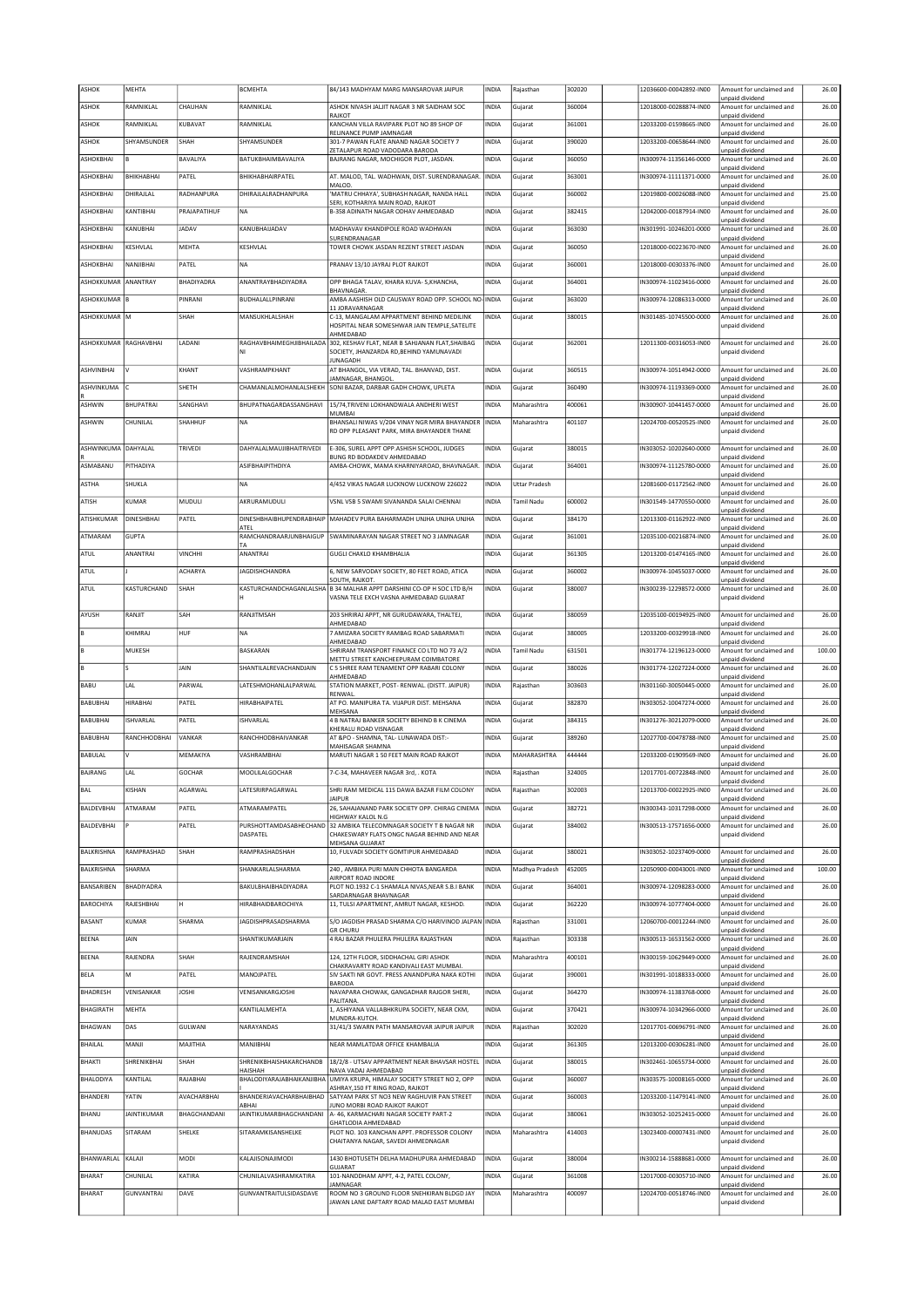| BHARAT                | KAUL                |                | DNKAUL                                    | NESTLE INDIA LTD CANNAUGHT CIRCUS NEW DELHI                                                                                            | INDIA        | Delhi                | 110001 | IN300476-43438623-0000 | Amount for unclaimed and                                       | 50.00 |
|-----------------------|---------------------|----------------|-------------------------------------------|----------------------------------------------------------------------------------------------------------------------------------------|--------------|----------------------|--------|------------------------|----------------------------------------------------------------|-------|
| BHARAT                | SHANKERRAO          | <b>JADHAV</b>  | SHANKERRAOBULAKHIDASJAD                   | D-38, PARESH FLATS OPP-AALOK FLATS P.T.COLLEGE                                                                                         | INDIA        | Gujarat              | 380007 | IN301645-10130162-0000 | unpaid dividend<br>Amount for unclaimed and                    | 26.00 |
| BHARAT                | SHYAMLAL            | VANJANI        | HAV<br>SHYAMLALVANJANI                    | ROAD, PALDI AHMEDABAD<br>GOVIND KUTIR, 7, GAYAKWADI, RAJKOT.                                                                           | INDIA        | Gujarat              | 360001 | IN300974-11491330-0000 | unpaid dividend<br>Amount for unclaimed and                    | 26.00 |
| BHARATBHAI            | <b>GOVINDBHAI</b>   | PATEL          | GGPATEL                                   | A/31 SUVIDHA TENAMENT BH MANSAROVAR                                                                                                    | INDIA        | Gujarat              | 382350 | 12070200-00880992-IN00 | unpaid dividend<br>Amount for unclaimed and                    | 26.00 |
| BHARATBHUS            | ۱A                  | PATEL          | A                                         | COMPLEX NIKOL GAM RD AHMEDABAD<br>188 L KHAWAD DHAL LAKHAVAD NADIAD                                                                    | INDIA        | Gujarat              | 387001 | 12033200-01431007-IN00 | unpaid dividend<br>Amount for unclaimed and                    | 26.00 |
| HAN<br><b>BHARATI</b> | SNEHAL              | GALAIYA        | SNEHALGALAIYA                             | CHANGLA INDUSTRIES, B-14 SHANKER TEKARI, UDYOG                                                                                         | INDIA        | Gujarat              | 361004 | IN300974-11475825-0000 | unpaid dividend<br>Amount for unclaimed and                    | 26.00 |
| BHARATKUMA            | CHIMANLAL           | SHAH           | CHIMANLALSHAH                             | NAGAR, JAMNAGAR.<br>3, RAGHUNANDAN SOCIETY GOKULNAGAR NR-                                                                              | INDIA        | Gujarat              | 383001 | 12054300-00017821-IN00 | unpaid dividend<br>Amount for unclaimed and                    | 26.00 |
| BHARTI                | SHIVKUMAR           | MALU           | SHIVKUMARRAMKISHANMALU                    | MAHAVIRNAGAR HIMATNAGAR<br>66 NANDASHISH NEW ADARSH COLONY LATUR                                                                       | INDIA        | Maharashtra          | 413531 | IN301549-18778286-0000 | unpaid dividend<br>Amount for unclaimed and                    | 26.00 |
| BHARTIBEN             | ASHOKBHAI           | <b>JIKADRA</b> | <b>NA</b>                                 | PLOT NO 1761 A-5 PANCHIL SOCIETY SARDAR NAGAR                                                                                          | <b>INDIA</b> | MAHARASHTRA          | 444444 | IN300394-17067403-0000 | unpaid dividend<br>Amount for unclaimed and                    | 26.00 |
| <b>BHARTIBEN</b>      |                     | KHANDHEDIYA    |                                           | BHAVNAGAR<br>MARUTI, 9-GOPAL NAGAR, NR.BHAKTI NAGAR, RAJKOT                                                                            | <b>INDIA</b> | Gujarat              | 360001 | 12045200-00020321-IN00 | unpaid dividend<br>Amount for unclaimed and                    | 26.00 |
| BHARTIBEN             | <b>GIRISHBHAI</b>   | KACHA          | GIRISHBHAIKACHA                           | ARCHANA 9/17 ,LAXMIWADI BOLBALA TEMPLE,                                                                                                | INDIA        | Gujarat              | 360002 | IN303575-10072532-0000 | unpaid dividend<br>Amount for unclaimed and                    | 26.00 |
| BHAVANABEN            |                     | MASHRU         | KANTILALNANJIBHAILAKHANI                  | RAJKOT<br>5, DIWAN PARA, OPP. CINEMA, MANAVADAR                                                                                        | INDIA        | Gujarat              | 362630 | IN300974-11799423-0000 | unpaid dividend<br>Amount for unclaimed and                    | 26.00 |
| <b>BHAVESH</b>        | ANUPCHAND           | MEHTA          | ANUPCHANDBHAGVANJIMEHT                    | ARIHANT, 3/1, PATEL COLONY, HANUMAN MANDIR                                                                                             | INDIA        | Gujarat              | 361008 | IN300974-10667043-0000 | unpaid dividend<br>Amount for unclaimed and                    | 26.00 |
| BHAVESH               | HARGOVIND           | MISTRY         | HARGOVINDKACHARALALMIST                   | STREET, JAMNAGAR<br>701, SHREE GANESH CHS LTD, SANT DNYANESHWAR                                                                        | INDIA        | Maharashtra          | 400066 | 12011200-00015725-IN00 | inpaid dividend<br>Amount for unclaimed and                    | 21.00 |
|                       |                     |                | RY                                        | MARG, NR NENCY ST BUS DEPOT, VEER SAWARKAR NGR<br>BORIVALI (E) MUMBAI                                                                  |              |                      |        |                        | unpaid dividend                                                |       |
| <b>BHAVESH</b>        |                     | KHAKHKHAR      | <b>JAYANTILALJKHAKHKHAR</b>               | SHASTRINAGAR - 187 CHOTILA DIST. SURENDRANAGAR   INDIA                                                                                 |              | Gujarat              | 363520 | IN301991-10967940-0000 | Amount for unclaimed and                                       | 26.00 |
| BHAVIKA               | MILAN               | PADHIYAR       | MILANPADHIYAR                             | ARIHANT-A/22, NEW JAGNATH, NEAR DASTUR                                                                                                 | INDIA        | Gujarat              | 360001 | 12067200-00033710-IN00 | unpaid dividend<br>Amount for unclaimed and                    | 26.00 |
| BHAVIKABEN            | VISHAL              | KHATRI         | VISHALKHATRI                              | HOSPITAL, CLOSE STREET, RAJKOT<br>B-207 SHREE SHYAMJYOT APT KASTURI PARK                                                               | INDIA        | Maharashtra          | 401105 | IN301983-11081449-0000 | unpaid dividend<br>Amount for unclaimed and                    | 26.00 |
| <b>BHAVIKKUMAR</b> A  |                     | PATEL          | ARVINDBHAISOMABHAIPATEL                   | NAVGHAR ROAD BHAYANDER EAST THANE (MAH)<br>10 UNITED PARK BAHARMADH UNJHA UNJHA                                                        | INDIA        | Gujarat              | 384170 | IN300974-12007745-0000 | Innaid dividend<br>Amount for unclaimed and                    | 26.00 |
| BHAVNA                | CHIRAG              | PATEL          | KESHVBHAIBACHUBHAIPATEL                   | D-17 NAVRATNA APPARTMENT GATHLODIYA                                                                                                    | INDIA        | Gujarat              | 380061 | 13014400-01824086-IN00 | unpaid dividend<br>Amount for unclaimed and                    | 26.00 |
| <b>BHAVNA</b>         | <b>JAGDISH</b>      | <b>BHAVSAR</b> | <b>JAGDISHBHAVSAR</b>                     | AHMEDABAD AHMEDABAD<br>7 BANGANGA SOC NAVA WADAJ AM AHMEDABAD                                                                          | INDIA        | Gujarat              | 380013 | IN302236-10914525-0000 | unpaid dividend<br>Amount for unclaimed and                    | 26.00 |
| BHAVNA                | NARESH              | MEHTA          | <b>HIMATLALDHARMSHIDOSHI</b>              | 202, KUNTHUNATH CHS, SARVODAYA NAGAR, NAHUR                                                                                            | INDIA        | Maharashtra          | 400080 | 12051500-00096749-IN00 | unpaid dividend<br>Amount for unclaimed and                    | 26.00 |
| BHAVNABEN             | MUKESHBHAI          | SOLANKI        | BAVALBHAIRATHOD                           | ROAD, MULUND WEST MUMBAI<br>NEAR SHANTI RATI GHANA VANKAR VAS BOTAD                                                                    | <b>INDIA</b> | Gujarat              | 364710 | 12076700-00082163-IN00 | unpaid dividend<br>Amount for unclaimed and                    | 26.00 |
| BHAVSINH              | M                   | <b>GOHIL</b>   | MANSINHJEMALJIGOHIL                       | SHRI VISHNU KRUPA, 3 JUNCTION PLOT, RAJKOT                                                                                             | INDIA        | Gujarat              | 360001 | IN303575-10002502-0000 | unpaid dividend<br>Amount for unclaimed and                    | 26.00 |
| BHIKHALAL             | PREMAJIBHAI         | KUKADIYA       | POKUKADIYA                                | B/55/891 KRISHANA NAGAR GUJART HOUSING BORD                                                                                            | <b>INDIA</b> | Gujarat              | 382345 | 12070200-00598418-IN00 | unpaid dividend<br>Amount for unclaimed and                    | 26.00 |
|                       |                     |                |                                           | NARODA ROAD KRISHNA NAGAR AHMEDABAD                                                                                                    |              |                      |        |                        | unpaid dividend                                                |       |
| BHIKHUBHAI            | HEMATSINHJI         | JADEJA         | <b>NA</b>                                 | ASHAPURA KRUPA 4-BABARIA SOCIETY RAJKOT                                                                                                | INDIA        | Gujarat              | 360002 | 13019900-00325755-IN00 | Amount for unclaimed and<br>unpaid dividend                    | 26.00 |
| внім                  | RAJ                 | GANCHA         | BABULALGANCHA                             | SHREE GEST HOUSE KE SAMNE NEHRU ROAD<br>BHILWARA BHILWARA                                                                              | INDIA        | Rajasthan            | 311001 | 12017701-01105051-IN00 | Amount for unclaimed and<br>unpaid dividend                    | 26.00 |
| BHISHAMLAL            | MANDHAN             |                | NANUMALMANDHAN                            | 242 ANOOP NAGAR INDORE                                                                                                                 | INDIA        | Madhya Pradesh       | 452008 | IN301549-14428804-0000 | Amount for unclaimed and<br>unpaid dividend                    | 26.00 |
| <b>BHOGILAL</b>       | NARAYANDAS          | PATEL          | NARAYANDASPATEL                           | 17, GOKULDHAM-2 OPP PARVATI NAGAR DIST<br>MEHSANA UNJHA                                                                                | INDIA        | Gujarat              | 384170 | IN301645-10006600-0000 | Amount for unclaimed and<br>unpaid dividend                    | 26.00 |
| BHUPENDRAB<br>HAI     | Ιн                  | THAKKER        | HGTHAKKER                                 | SHRINATHJI PARK, NEW JUNCTION ROAD, NR. SANJAY<br>PAN HOUSE, SURENDRANAGAR.                                                            | <b>INDIA</b> | Gujarat              | 363001 | IN300974-11043317-0000 | Amount for unclaimed and<br>unpaid dividend                    | 26.00 |
| <b>BHUVNESH</b>       | <b>GUPTA</b>        |                | BHANWARLALGUPTA                           | 3/390 HOUSING BOARD PALI                                                                                                               | <b>INDIA</b> | Rajasthan            | 306401 | 12012101-00338437-IN00 | Amount for unclaimed and<br>unpaid dividend                    | 26.00 |
| BIJAL                 | MANISHBHAI          | MEHTA          | MUKTILALNAGINDASSHAH                      | B 706 SOHAM TOWER 90 FEET ROAD OPP S L PORWAL<br>SCHOOL BHAYANDER WEST THANE                                                           | INDIA        | Maharashtra          | 401101 | 12024700-00521854-IN00 | Amount for unclaimed and                                       | 26.00 |
| BIJOYA                | PRATAP              | SINHA          | PRATAPKUMARSINHA                          | SADHANA TOWERS, 604, MULUND LINK ROAD,<br>MULUND (WEST) MUMBAI                                                                         | INDIA        | Maharashtra          | 400080 | IN300907-10443813-0000 | unpaid dividend<br>Amount for unclaimed and<br>unpaid dividend | 26.00 |
| BILI                  | GHOSH               |                | AMARKUMARGHOSH                            | AVISHIKTA 2 HOUSING COMPLEX FLAT NO 1B 602                                                                                             | INDIA        | <b>West Bengal</b>   | 700078 | IN301549-17540878-0000 | Amount for unclaimed and                                       | 26.00 |
| BINA                  | PRAKASHKUMAR        | GANGADIA       | PRAKASHKUMAR                              | 369/3 PURBACHAL KALITALA ROAD KOLKATA<br>UNNATI, PRAKASH KUMAR Z GANGADIA, 6, HOU BORD<br>M-186, AKSHAR MARG, KALAWAD ROAD, POOJA HOBY | <b>INDIA</b> | Gujarat              | 360002 | IN300974-11662572-0000 | unpaid dividend<br>Amount for unclaimed and<br>unpaid dividend | 26.00 |
|                       |                     |                |                                           | SENTER, RAJKOT                                                                                                                         |              |                      |        |                        |                                                                |       |
| <b>BINABEN</b>        | Ν                   | SHAH           | NALINBHAISHAH                             | A-1/36, GAYATRI SOCIETY OPP KUBERESHWAR<br>MAHADEV SAIJPUR BOGHA, NARODA AHMEDABAD                                                     | INDIA        | Gujarat              | 382345 | IN301485-10190553-0000 | Amount for unclaimed and<br>unpaid dividend                    | 26.00 |
| BINABEN               |                     | MEHTA          | PRATAPRAIMEHTA                            | AT-RAJULA, DIS-AMRELI.                                                                                                                 | INDIA        | Gujarat              | 365560 | IN300974-11122509-0000 | Amount for unclaimed and<br>unpaid dividend                    | 26.00 |
| BIPIN                 | MOTILAL             | DAVE           | MOTILAL                                   | GAYATRI KRUPA GUGLI CHOWK KHAMBHALIA                                                                                                   | <b>INDIA</b> | Gujarat              | 361305 | 12013200-01149429-IN00 | Amount for unclaimed and<br>unpaid dividend                    | 26.00 |
| <b>BIPINBHAI</b>      | AMBALAL             | PATEL          | AMBALALMPATEL                             | 6 ASHIRVAD SOCIETY RADHANPUR ROAD OPP                                                                                                  | INDIA        | Gujarat              | 384002 | IN301276-30277582-0000 | Amount for unclaimed and                                       | 26.00 |
| BIPLAB                | <b>KUMAR</b>        | DEY            | NA                                        | JAKATNAKA, MEHSANA<br>118, SAHID KHUDIRAM BOSE SARANI (LN) BIRATI                                                                      | INDIA        | <b>West Bengal</b>   | 700051 | IN302898-10153288-0000 | unpaid dividend<br>Amount for unclaimed and                    | 26.00 |
| BIREN                 | ASHOK               | SHAH           | ASHOKSHAH                                 | C-13, MANGALAM APPARTMENT BEHIND MEDILINK                                                                                              | INDIA        | Gujarat              | 380015 | IN301485-10745495-0000 | unpaid dividend<br>Amount for unclaimed and                    | 26.00 |
|                       |                     |                |                                           | HOSPITAL NEAR SOMESHWAR JAIN TEMPLE, SATELITE<br>AHMEDABAD                                                                             |              |                      |        |                        | unpaid dividend                                                |       |
| <b>BRAHM</b>          | PRAKASH             | SINGH          | MITRAPALSINGH                             | SHOP NO 29, NEW SABJI MANDI NEAR<br>MAHENDERGARH ROAD CHARKHI DADRI                                                                    | <b>INDIA</b> | Haryana              | 127306 | IN300940-10119720-0000 | Amount for unclaimed and<br>unnaid dividend                    | 26.00 |
| BRIJ                  | MOHAN               | GOYALHUF       | <b>NA</b>                                 | BHIWANI(HARYANA)<br>38/51 MOTI KUNJ LOHA MANDI AGRA 282002                                                                             | INDIA        | <b>Uttar Pradesh</b> |        | IN300118-11190282-0000 | Amount for unclaimed and                                       | 26.00 |
| cн                    | NAGENDRA            | KUMAR          | NARASIMHARAOCHEPURIVENK                   | D NO 4 4 175 7 2 CHANDRAMOULI NAGAR GUNTUR                                                                                             | INDIA        | Andhra Pradesh       | 522006 | IN301151-22047126-0000 | unpaid dividend<br>Amount for unclaimed and                    | 26.00 |
| CHAGANBHAI            | <b>MOHANBHAI</b>    | ROY            | ATA<br>MOHANBHAI                          | SWASTIK SOCIETY STATION ROAD, AT SIHOR,                                                                                                | INDIA        | Gujarat              | 364240 | 12040000-00066858-IN00 | unpaid dividend<br>Amount for unclaimed and                    | 26.00 |
| CHAINROOP             | BHANSALI            |                | <b>JITMALBHANSALI</b>                     | BHAVNAGAR<br>E-508, BAGREE MARKET 71, CANNING STREET KOLKATA                                                                           | <b>INDIA</b> | West Bengal          | 700001 | 12034500-00346800-IN00 | inpaid dividend<br>Amount for unclaimed and                    | 26.00 |
| CHAITANYA             | v                   |                | BHISHMACHARYVULLY                         | FLOOR 2 SHARADA NILAYAM PLOT NO 42 CYBER                                                                                               | INDIA        | Andhra Pradesh       | 500049 | IN301637-41248660-0000 | unpaid dividend<br>Amount for unclaimed and                    | 26.00 |
|                       |                     |                |                                           | VILLAG KONDAPUR SERILINGAMPALLY RANGAREDDY<br>TELANGANA                                                                                |              |                      |        |                        | unpaid dividend                                                |       |
| CHAMANBHAI            | NARANBHAI           | HADWANI        | NARANBHAIHADWANI                          | B-7, HARIDWAR SOCIETY, OPP. PAPAIYA WADI,<br>GONDAL ROAD, RAJKOT.                                                                      | INDIA        | Gujarat              | 360004 | IN300974-10597185-0000 | Amount for unclaimed and<br>unpaid dividend                    | 26.00 |
| CHAMPAKLAL            | <b>TRIBHOVANDAS</b> | PRAJAPATI      | TRIBHOVANDASLALJIBHAIPRAJ<br><b>APATI</b> | SHREEJI PARK, 20, SANJIVANI SOCIETY, DIST.<br>SURENDRANAGAR, RATANPAR.                                                                 | INDIA        | Gujarat              | 363020 | IN300974-10674270-0000 | Amount for unclaimed and<br>unpaid dividend                    | 26.00 |
| CHANDER               | BUDHARMAL           | SUKHWANI       | SUKHWANIBUDHARMAL                         | 637-4 NEAR AMBAWADI CIRCLE AMBAWADI<br>SARDARNAGAR AHMEDABAD                                                                           | INDIA        | Gujarat              | 382475 | 12033300-00303890-IN00 | Amount for unclaimed and<br>unpaid dividend                    | 26.00 |
| CHANDRA               | BEHARI              | <b>JAJOO</b>   | <b>BALKRISHANJAJOO</b>                    | 628, GANPATI BARTAN BHANDAR VIDHAYDHAR KA<br>RASTA JAIPUR                                                                              | INDIA        | Rajasthan            | 302001 | 12017701-00470108-IN00 | Amount for unclaimed and<br>unpaid dividend                    | 26.00 |
| CHANDRA               | PRAKASH             | GOYAL          | PREMCHANDGOYAL                            | 50 NEW KAMLA UDHYAN BUNDI ROAD KOTA                                                                                                    | <b>INDIA</b> | Rajasthan            | 324008 | IN301055-10720733-0000 | Amount for unclaimed and<br>unpaid dividend                    | 26.00 |
| CHANDRAKAN B          |                     | PAMBHAR        | <b>BMPAMBHAR</b>                          | A-27 MOHANNAGAR, ST.NO.7 OPP GULABNAGAR<br>JAMNAGAR                                                                                    | INDIA        | Gujarat              | 361007 | 12034400-00583421-IN00 | Amount for unclaimed and<br>unpaid dividend                    | 26.00 |
| CHANDRAKAN DHANJIBHAI |                     | SHAH           |                                           | DHANJIBHAILAXMICHANDSHAH SHIVAJI NAGAR TALAJA DIST. BHAVNAGAR                                                                          | INDIA        | Gujarat              | 364140 | IN301991-10230915-0000 | Amount for unclaimed and<br>unpaid dividend                    | 26.00 |
| CHANDRAPRA<br>KASH    | SURINDRA            | PATEL          | SURINDRALOKNATHPATEL                      | 11 MANGALPRABHA APPT OPP JALARAM MANDIR OPP<br>SONAL NURING HOME PALDI AHMEDABAD                                                       | INDIA        | Gujarat              | 395005 | 12047200-10050025-IN00 | Amount for unclaimed and<br>unpaid dividend                    | 26.00 |
| CHANDRESH             | BALWANTBHAI         | BHAYANI        | BALWANTBHAI                               | B, PARAG APPARTMENT, 2ND FLOOR, RUBBER<br>FACTORY ROAD, BHAVNAGAR.                                                                     | INDIA        | Gujarat              | 364001 | IN300974-10777779-0000 | Amount for unclaimed and<br>unpaid dividend                    | 13.00 |
| CHANDRESH             |                     | ADESARA        | HARSHADRAILADESARA                        | BANSI PALACE 201 MARUTI NAGAR AIRPORT ROAD<br>RAJKOT                                                                                   | INDIA        | Gujarat              | 360001 | IN300974-12347795-0000 | Amount for unclaimed and<br>unpaid dividend                    | 26.00 |
| CHANDRIKA             | ln.                 | <b>MUNJAL</b>  | DINESHBHAIMUNJAL                          | MODI VADO KISHAN CHOWK JAMNAGAR                                                                                                        | INDIA        | Gujarat              | 361004 | IN302201-10678207-0000 | Amount for unclaimed and<br>unpaid dividend                    | 26.00 |
| CHANDRIKABE           | PRADHANJI           | THAKOR         | CHANDUJITHAKOR                            | 4-14-20-44-31-17, THAKOR WAS, SALVI WADO, PATAN                                                                                        | INDIA        | Gujarat              | 384265 | 12072700-00143162-IN00 | Amount for unclaimed and<br>unpaid dividend                    | 26.00 |
| CHANDULAL             |                     | KALARIYA       | <b>NA</b>                                 | SHRI COLONY ST NO 5 PLOT NO 49A RAJKOT                                                                                                 | INDIA        | Gujarat              | 360001 | 12033300-00497951-IN00 | Amount for unclaimed and<br>unpaid dividend                    | 26.00 |
| CHAUHAN               | HARESHKUMAR         | HIRABHAI       |                                           | CHAUHANHIRABHAISOMABHAI 4 274 AMJANTA SOCIETY MODASA ROAD, TALOD,<br>SABARKANTHA                                                       | INDIA        | Gujarat              | 383215 | IN300343-10453359-0000 | Amount for unclaimed and<br>unpaid dividend                    | 26.00 |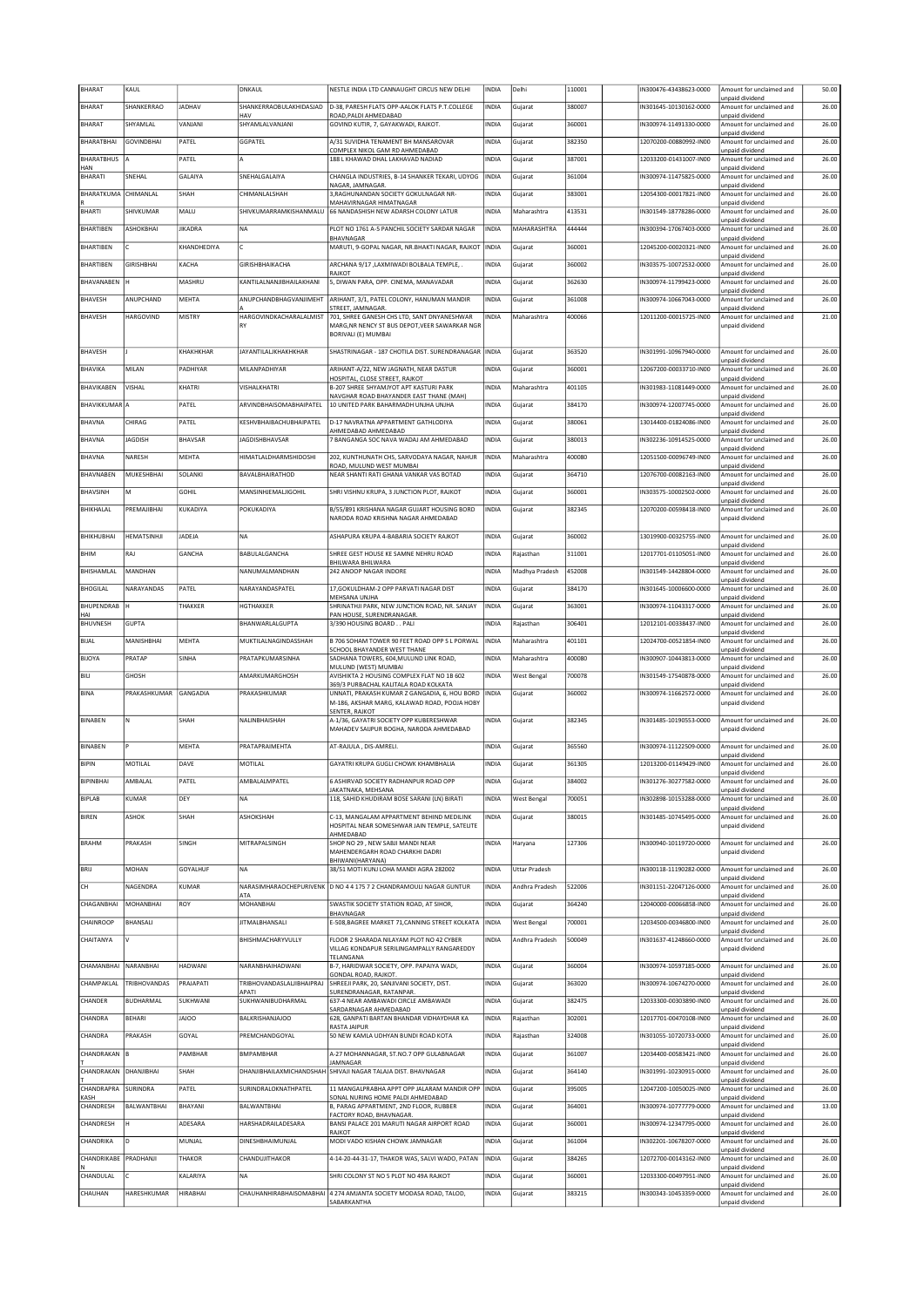| CHAVADA               | NATUJI               |                  | BALDEVJIADAJICHAVADA                            | AT VASAI, BHIMANATH VAS, TAL. VIJAPUR, DIST.                                               | <b>INDIA</b> | Gujarat              | 382830 | N300974-11489007-0000  | Amount for unclaimed and                    | 49.00  |
|-----------------------|----------------------|------------------|-------------------------------------------------|--------------------------------------------------------------------------------------------|--------------|----------------------|--------|------------------------|---------------------------------------------|--------|
| CHELARAM              | PREMCHAND            | SANTANI          | PREMCHAND                                       | MEHSANA, VASAI<br>RAM JHARUKHA BLDG NR VICTORIA BRIDGE                                     | INDIA        | Gujarat              | 361001 | 12013200-00769382-IN00 | unpaid dividend<br>Amount for unclaimed and | 26.00  |
| CHETAN                | GODA                 |                  | RAMESHBHAIGODA                                  | JAMNAGAR<br>305, SHREEJI VIHAR, OPP. PANCHVATI PETROL PUMP,                                | <b>INDIA</b> | Gujarat              | 361002 | IN300974-10748692-0000 | unpaid dividend<br>Amount for unclaimed and | 26.00  |
| CHETANKUMA            | NARANBHAI            | PATEL            | NARANBHAIJEEVRAMBHAIPATE                        | BEDI BUNDER ROAD, JAMNAGAR<br>NAVO MADH RAMJI MANDIR PASE BALISANA PATAN                   | INDIA        | Gujarat              | 384110 | 12033200-11489713-IN00 | unpaid dividend<br>Amount for unclaimed and | 26.00  |
| CHETNABEN             | CHANDUBHAI           | JANI             | CHANDUBHAUANI                                   | PATAN<br>2 KAMINIYANAGAR PLOT 48 B TALAJA ROAD                                             | <b>INDIA</b> |                      | 364001 | 12067400-00141505-IN00 | unpaid dividend<br>Amount for unclaimed and | 26.00  |
|                       |                      |                  |                                                 | BHAVNAGAR                                                                                  |              | Gujarat              |        |                        | unpaid dividend                             |        |
| CHETNABEN             | N                    | SHAH             | NIKHILMSHAH                                     | KADAMGIRI APPT 3RD FLOOR FLAT NO 2 B-H DESAI<br>FALIA KATARGAM SURAT                       | INDIA        | Gujarat              | 395004 | 12024700-00222437-IN00 | Amount for unclaimed and<br>unpaid dividend | 26.00  |
| CHHAGAN               | LAL                  | MAHARWAL         | RAMGOPALKAHNDELWAL                              | 2462 BADI GUWARI NR PURANDRA BHAWAN TELE<br>PARA CHAURA RASTA JAIPUR                       | <b>INDIA</b> | Rajasthan            | 302003 | 12048900-00220810-IN00 | Amount for unclaimed and<br>unpaid dividend | 26.00  |
| CHHAGAN               | LAL                  | MATHUR           | LATEGOPALBUXMATHUR                              | 1157 BAKSHI BHAWAN BANDRI KA NASIK SUBHASH<br>CHOWK GANGA POLE JAIPUR                      | INDIA        | Rajasthan            | 302002 | N301160-30168406-0000  | Amount for unclaimed and<br>unpaid dividend | 26.00  |
| CHHAYABEN             | SHAILESHKUMAR        | SHAH             | <b>SHAILESKUMARMSHAH</b>                        | 16, ANILA FLATS CO OP HOU SOCIETY KHODI AMBLI<br>SWAMINARAYAN MANDIR, KALUPUR AHMEDARAD    | <b>INDIA</b> | Gujarat              | 380001 | IN301485-10735618-0000 | Amount for unclaimed and<br>unpaid dividend | 26.00  |
|                       |                      |                  |                                                 |                                                                                            |              |                      |        |                        |                                             |        |
| CHIMANBHAI            | ς                    | PATEL            | SANABHAIGARBADBHAIPATEL                         | POST. KAYAVAROHAN NEAR RLY FATAK TA. DABHOI<br>DIST. VADODARA DABHOI                       | <b>INDIA</b> | Gujarat              | 391220 | 13016700-00720987-IN00 | Amount for unclaimed and<br>unpaid dividend | 26.00  |
| CHIRAG                | DHIRAJLAL            | <b>BHUT</b>      | <b>DHIRAILAI DRHUT</b>                          | AMRUT - 3, BOMBAY HOUSING SOCIETY, UNIVERSITY<br>ROAD, RAJKOT                              | <b>INDIA</b> | Gujarat              | 360007 | IN300974-12095105-0000 | Amount for unclaimed and<br>unpaid dividend | 26.00  |
| CHIRAG                | MAHENDRAKUMA SHAH    |                  | NA                                              | 96 RAVI RASIDENCY NEAR DHARMA NAGAR 150 FT<br><b>RING ROAD</b>                             | INDIA        | Gujarat              | 360007 | IN300513-13642856-0000 | Amount for unclaimed and<br>unpaid dividend | 26.00  |
| CHIRAG                | MANSUKHBHAI          | <b>HIRPARA</b>   | <b>MANSUKHBHAISHAMBHUBHAI</b><br><b>HIRPARA</b> | STREET NO 3 BAJARANG NAGAR AADAMJI ROAD<br>JASDAN JASDAN                                   | <b>INDIA</b> | Gujarat              | 360050 | 12033200-11710379-IN00 | Amount for unclaimed and<br>unpaid dividend | 1.00   |
| CHIRAG                | PRAFULKUMAR          | SHAH             | PRAFULAMRUTLALSHAH                              | AMRUTA APPT B-6 3RD FLOOR 4 CHANDAN PARK NR                                                | INDIA        | Gujarat              | 360007 | 12018000-00278528-IN00 | Amount for unclaimed and                    | 26.00  |
|                       |                      |                  |                                                 | GOVERNMENT SERVATN COLONY RAIYA ROAD RAJKOT                                                |              |                      |        |                        | unpaid dividend                             |        |
| CHIRAG                | R                    | VAGHELA          | RAMESHBHAIRAMJIBHAIVAGH<br>ELA                  | OLD POLICE LINE LINE NO-22, ROOM NO-256<br>NAVAPARA BHAVNAGAR                              | <b>INDIA</b> | Gujarat              | 364001 | IN303052-10455326-0000 | Amount for unclaimed and<br>unpaid dividend | 26.00  |
| CHITRA                |                      |                  | SHBABULAL                                       | W/O ASHVANI GOYAL HOUSE NO- 780/P SECTOR- 23<br>HUDA BHIWANI                               | <b>INDIA</b> | Haryana              | 127021 | 12020600-00158801-IN00 | Amount for unclaimed and<br>unpaid dividend | 26.00  |
| CHITRA                | <b>SETHI</b>         |                  | PRADEEPKUMARSETHI                               | H.NO-281/2 GALI NO-1 RAM NAGAR AJMER                                                       | <b>INDIA</b> | Rajasthan            | 305001 | 12017701-00138622-IN00 | Amount for unclaimed and<br>unpaid dividend | 26.00  |
| CHUDASAMA             | KALPESH              | MAGANLAL         | CHUDASAMAMAGANLALVELJIB                         | NR. DIGJAM WOOLLEN MILL, DEFENCE COLONY, HOUSE INDIA                                       |              | Gujarat              | 361006 | IN300974-10426692-0000 | Amount for unclaimed and                    | 26.00  |
|                       |                      |                  | HAI                                             | NO. 77-B, KRISHNA DAIRY STREET, JAMNAGAR.                                                  |              |                      |        |                        | unpaid dividend                             |        |
| CHUKI                 | DEVI                 | LODHA            | <b>JUGRAJBAMB</b>                               | W/O RAM LAL LODHA 133, DO KOTHO KE PICHHE<br><b>JODHPUR</b>                                | INDIA        | Rajasthan            | 342001 | 12038400-01248299-IN00 | Amount for unclaimed and<br>unpaid dividend | 26.00  |
| CHUNNI                | LAL                  | LADDHA           | PANNALALLADDHA                                  | A 84 SANJAY COLONY NEHRU ROAD BHILWARA<br>BHILWARA                                         | <b>INDIA</b> | Rajasthan            | 311001 | 12024700-00416300-IN00 | Amount for unclaimed and<br>unpaid dividend | 26.00  |
| DABHI                 | VIMAL                | SANJAYBHAI       | DABHISANJAYBHAILALJIBHAI                        | PLOT NO. 2532, BANUBENNI VADI KUMBHARWADA<br>BHAVNAGAR                                     | <b>INDIA</b> | Gujarat              | 364004 | IN301991-10751053-0000 | Amount for unclaimed and<br>unpaid dividend | 26.00  |
| DAHYABHAI             | MANILAL              | PATEL            | MANILALBHAICHANDDASPATEL                        | 6, SHYAM VIHAR BUNG, MODHERA ROAD, MEHSANA                                                 | <b>INDIA</b> | Gujarat              | 384002 | 1N301983-10620065-0000 | Amount for unclaimed and                    | 26.00  |
| DAKSHA                | JAYPRAKASH           | MEHTA            | NA                                              | (GUI.)<br>AROGYA NAGAR WANKANER                                                            | <b>INDIA</b> | Gujarat              | 363621 | 13019900-00289063-IN00 | unpaid dividend<br>Amount for unclaimed and | 26.00  |
| DAKSHABEN             | LALJIBHAI            | KALARIA          | LALJIBHAIGANGJIBHAIKALARIA                      | ARADHANA APPARTMENT BLOCK NO.401, SADHU                                                    | <b>INDIA</b> | Gujarat              | 360005 | N300343-11043116-0000  | unpaid dividend<br>Amount for unclaimed and | 26.00  |
| DAMJIBHAI             | KESHAVJIBHAI         | PATEL            | KESHAVJIBHAI                                    | VASVANI RD, OPP. SWAGAT RESIDENCY, RAJKOT<br>GAURI SHANKAR MAHOLLO, UMIYA ASHISH JALALPOR  | <b>INDIA</b> | Gujarat              | 396445 | 12041500-00178921-IN00 | unpaid dividend<br>Amount for unclaimed and | 26.00  |
| DARASHNA              | ATULBHAI             | MAKWANA          | ATULBHAIRANCHHODBHAIMAK                         | ROAD NAVSARI<br>ASHISH, 2, PARANKUTI SOCIETY, NANA MAVA ROAD,                              | INDIA        | Gujarat              | 360001 | IN300974-10822420-0000 | unpaid dividend<br>Amount for unclaimed and | 26.00  |
|                       |                      |                  | WANA                                            | RAJKOT.                                                                                    |              |                      |        |                        | unpaid dividend                             |        |
| DARSHAN               | KALRA                |                  | ARVINDKALRA                                     | D-92 NARAINA VIHAR NEW DELHI NEW DELHI                                                     | <b>INDIA</b> | Delhi                | 110028 | IN301508-10092932-0000 | Amount for unclaimed and<br>unpaid dividend | 26.00  |
| DARSHANABE            | ASHIKBHAI            | VAGHELA          | ASHIKBHAIHARILALVAGHELA                         | 3, HIRABAG SOCIETY, OPP. MARUTI PARK, 80, FEET<br>ROAD, NR. RAJUBHAI HOUSE, SURENDRANAGAR. | INDIA        | Gujarat              | 363001 | IN300974-11291570-0000 | Amount for unclaimed and<br>unpaid dividend | 26.00  |
| DARSHANABE            | MANOJKUMAR           | CHAUDHARI        | MANOJKUMARJESNAGBHAICH<br>AUDHARI               | AT AND POST TARABH TA VISNAGAR TARABH                                                      | <b>INDIA</b> | Gujarat              | 384315 | IN301276-30520290-0000 | Amount for unclaimed and<br>unpaid dividend | 26.00  |
| DARSHNA               | <b>JAGDISHBHAI</b>   | THAKKAR          | NAGINDASKHUMAJITHAKKAR                          | 9-A VISHWANATH SOCIETY CHANSMA HIGHWAY<br>PATAN PATAN 384265 PATAN                         | INDIA        | Gujarat              | 384265 | IN302461-10732428-0000 | Amount for unclaimed and<br>unpaid dividend | 26.00  |
|                       |                      |                  |                                                 |                                                                                            |              |                      |        |                        |                                             |        |
| DASHARATHB            | BHAGVANDAS           | PATEL            |                                                 | BHAGVANDASVIRCHANDDASPA JALCHOK JUNO MADH PATAN PATAN                                      | <b>INDIA</b> | Gujarat              | 384265 | IN302461-10726270-0000 | Amount for unclaimed and                    | 26.00  |
| HAI<br>DAVE           | <b>JAYMEET</b>       | DEEPAKKUMAR      | TFI<br>DEEPAKKUMARJDAVE                         | 15, JUNCTION PLOT, LAXMAN APPTRATMENT, 2ND                                                 | INDIA        | Gujarat              | 360001 | IN300974-11617594-0000 | unpaid dividend<br>Amount for unclaimed and | 26.00  |
|                       |                      |                  |                                                 | FLOOR 205, NR. MATRUCHHAYA HOSTEL, RAJKOT                                                  |              |                      |        |                        | unpaid dividend                             |        |
| DAXABEN               |                      | THAKKAR          |                                                 | NATVARLALMAGANLALTHAKKA B-6.NARNARAYAN SOCIETY PRAGATI MEDAN PATAN                         | <b>INDIA</b> | Gujarat              | 384265 | IN302461-10737075-0000 | Amount for unclaimed and<br>unpaid dividend | 26.00  |
| DAYABEN               | KAMLESH              | PARSANA          | GORDHANBHAIGDUDHAT                              | H NO-D-303 SUYOG APARTMENT OPP VRUDAVAN                                                    | INDIA        | Gujarat              | 380059 | 12049100-00560183-IN00 | Amount for unclaimed and                    | 26.00  |
| DEB                   | NARAYAN              | MAHESHWARI       | DHANRAJMAHESHWARI                               | BUNGLOW THALTEJ AHMEDABAD<br>1/11626 PANCHSHEELGARDEN 2ND FLOOR NAVEEN                     | <b>INDIA</b> | Delhi                | 110032 | IN300476-43173960-0000 | unpaid dividend<br>Amount for unclaimed and | 26.00  |
| DEEPA                 | N                    | BAGANI           | NANDLAL                                         | SHAHDARA DELHI<br>B-1, KANCHAN APPT., KUBERNAGAR, NARODA, A -                              | <b>INDIA</b> | Gujarat              | 382340 | IN301983-10254553-0000 | unpaid dividend<br>Amount for unclaimed and | 26.00  |
| DEEPA                 | SARDANA              |                  | GNSARDANA                                       | WARD, AHMEDABAD (GUJ.)<br>H NO 1008 SECTOR 14 SONEPAT                                      | <b>INDIA</b> | Haryana              | 131001 | IN300476-41351259-0000 | inpaid dividend<br>Amount for unclaimed and | 26.00  |
| DEEPAK                | <b>JAIN</b>          |                  | PADAMCAHNDJAIN                                  | 51, TAGORE NAGAR, DCM, AJMER ROAD, JAIPUR                                                  | INDIA        | Rajasthan            | 302011 | 12017701-00032771-IN00 | unpaid dividend<br>Amount for unclaimed and | 26.00  |
| <b>DEEPAK</b>         | KHANDFI WAI          |                  |                                                 |                                                                                            |              |                      |        |                        | unpaid dividend                             |        |
|                       |                      |                  | JAGDISHPRASADGUPTA                              | NEW MANDI ROAD NEAR MANDI GATE DAUSA                                                       | <b>INDIA</b> | Rajasthan            | 303303 | IN301160-30512066-0000 | Amount for unclaimed and<br>unpaid dividend | 26.00  |
| DEEPAK                | KUMAR                |                  | OMPRAKASH                                       | NORTH MANDIRI DHOBI TOLA EXEBITION ROAD PATNA INDIA                                        |              | Bihar                | 800001 | IN303052-10862870-0000 | Amount for unclaimed and<br>unpaid dividend | 26.00  |
| DEEPAK                | KUMAR                | VIJAY            | NANAGRAMVIJAY                                   | 233 VIVEK VIHAR COLONY N.S.ROAD, SODALA JAIPUR                                             | <b>INDIA</b> | Rajasthan            | 302018 | 12031400-00041465-IN00 | Amount for unclaimed and<br>unpaid dividend | 26.00  |
| DEEPAK                | SHAH                 |                  | SHANTILALSHAH                                   | SHRI MADHUPURI PRASAD FLAT NO 201 2ND FLOOR 17  INDIA<br>PANCHNATH PLOT RAJKOT             |              | Gujarat              | 360001 | IN301039-24138218-0000 | Amount for unclaimed and<br>unpaid dividend | 26.00  |
| DEEPALI               | <b>JAIN</b>          |                  | SHRIDINESHKUMAR                                 | 363, PATEL NAGAR NEW MANDI MUZAFFARNAGAR<br>251001                                         | INDIA        | Uttar Pradesh        |        | 12010604-00033904-IN00 | Amount for unclaimed and<br>unpaid dividend | 26.00  |
| DEEPIKA               | KHANDELWAL           |                  | YASHWANTKUMARGUPTA                              | NAYA KATLA DAUSA DAUSA                                                                     | <b>INDIA</b> | Rajasthan            | 303303 | 12024700-00520675-IN00 | Amount for unclaimed and                    | 26.00  |
| <b>DENISH</b>         | DHIRAJLAL            | SIRJA            | DHRAJLALSIRJA                                   | MAIN BAZAR 1 DHOKALIYA RAJKOT                                                              | <b>INDIA</b> | Gujarat              | 360110 | 13041400-08553573-IN00 | unpaid dividend<br>Amount for unclaimed and | 26.00  |
| DEO                   | NATH                 | OJHA             | <b>JAGYANARAYANOJHA</b>                         | TAGORE NAGAR BALLIA BALLIA 277001                                                          | <b>INDIA</b> | <b>Uttar Pradesh</b> |        | 12038400-01210197-IN00 | unpaid dividend<br>Amount for unclaimed and | 100.00 |
| DETHARIA              | DINESHBHAI           | BHIMAJIBHAI      | <b>NA</b>                                       | DEVASHISH, 5 SHRI RANCHHODNAGAR RAJKOT                                                     | INDIA        | Gujarat              | 360003 | 13019900-00257003-IN00 | unpaid dividend<br>Amount for unclaimed and | 26.00  |
| <b>DEVAKSHI</b>       | LADIWAL              |                  | PARAGLADIWAL                                    | 31 JAI NIWAS GARDEN JANTA MARKET GOVIND DEV JI                                             | <b>INDIA</b> | Rajasthan            | 302002 | IN301143-11530057-0000 | unpaid dividend<br>Amount for unclaimed and | 26.00  |
|                       |                      |                  |                                                 | TEMPLE KAMLA GATTA TRIPOLIA BAZAR JAIPUR                                                   |              |                      |        |                        | unpaid dividend                             |        |
| DEVAL                 | <b>JATINKUMAR</b>    | SHETH            | <b>JATINBHAITSHETH</b>                          | RAJASTHAN<br>7, GANDHINAGAR SOCIETY, RATANPAR. DIST                                        | <b>INDIA</b> | Gujarat              | 363020 | IN300974-11003958-0000 | Amount for unclaimed and                    | 26.00  |
| DEVAL                 | KAMLESHBHAI          | <b>SHAH</b>      | KAMLESHDINUBHAISHAH                             | SURENDRANAGAR. RATANPAR.<br>3 SANGAM PARK SOCIETY NEAR SHREEJI SOCIETY LANE  INDIA         |              | Gujarat              | 387001 | IN301485-10308447-0000 | unpaid dividend<br>Amount for unclaimed and | 78.00  |
|                       |                      |                  |                                                 | PETLAD ROAD NADIAD DIST KHIRA STATE GUJ                                                    |              |                      |        |                        | unpaid dividend                             |        |
| DEVENDRAKU<br>MAR     | <b>UMMEDILAL</b>     | RANA             | UMEDILALRANA                                    | 27, SUKHRAM NAGAR CO-OP HOUS SOC NR, WATER<br>TANK SUKHRAM NAGAR, RAKHIAL AHMEDABAD        | <b>INDIA</b> | Gujarat              | 380010 | IN301485-10289495-0000 | Amount for unclaimed and<br>unpaid dividend | 26.00  |
|                       |                      |                  | SHBRAHMAPRIYA                                   |                                                                                            | <b>INDIA</b> | Delhi                | 110035 | 12014100-00013984-IN00 |                                             | 26.00  |
| <b>DEVESH</b>         |                      |                  |                                                 | 4350/7 SARUP NAGAR TRI NAGAR DELHI                                                         |              |                      |        |                        | Amount for unclaimed and<br>unpaid dividend |        |
| DHAMECHA              | TRUSHAR              | SURESHBHAI       | SURESHBHAIMAGANBHAIDHA<br>MECHA                 | 37 AMARDEEP SOC NADIAD NADIAD 387002 NADIAD                                                | <b>INDIA</b> | Gujarat              | 387002 | 12013300-00772198-IN00 | Amount for unclaimed and<br>unpaid dividend | 26.00  |
| DHANUBAHEN            | INILESH              | SHAH             | NILESHSHAH                                      | 13/14,TRILOK SOCIETY PIJ ROAD NADIAD                                                       | INDIA        | Gujarat              | 387001 | IN300636-20048682-0000 | Amount for unclaimed and<br>unpaid dividend | 26.00  |
| DHARABEN              | AMRUTBHAI            | NAYI             | AMRUTBHAINAYI                                   | 31 SHIVAM PINK CITY BUNGLOWS MODHERA ROAD<br>MEHSANA                                       | INDIA        | MAHARASHTRA          | 444444 | 12044400-00236196-IN00 | Amount for unclaimed and<br>unpaid dividend | 26.00  |
| DHARINI               | VINODBHAI            | KIKANI           | VINODBHAIKIKANI                                 | VADVA, KUMBHAR SHERI, PADAR DEVKI, BHAVNAGAR.                                              | <b>INDIA</b> | Gujarat              | 364001 | N300974-10872205-0000  | Amount for unclaimed and<br>unpaid dividend | 26.00  |
| DHARMENDRA PRATAPBHAI |                      | THAKOR           |                                                 | PRATAPBHAIJADAVBHAITHAKO S/O PRATAPBHAI THAKOR MANEKLAL SHETHNIPOL                         | <b>INDIA</b> | Gujarat              | 383215 | 12035000-01357606-IN00 | Amount for unclaimed and                    | 26.00  |
| KUMAR<br>DHARMESH     | CHANDULAL            | <b>BAFLIPARA</b> | CHANDULALGOKALBHAIBAFLIP                        | TALOD TALOD<br>KAKHARIYA VADIVISTAR BABRA BABRA                                            | <b>INDIA</b> | Gujarat              | 365421 | IN300974-12089885-0000 | unpaid dividend<br>Amount for unclaimed and | 26.00  |
| DHARMIK               |                      | KHAKHAR          | ARA<br>RAJESHBHAIDKHAKHAR                       | YOGESHWAR, 2/6, SAURASHTRA KALA KENDRA, B/H.                                               | INDIA        | Gujarat              | 360001 | IN300974-10411732-0000 | unpaid dividend<br>Amount for unclaimed and | 26.00  |
| DHIRAJLAL             | PARSHOTTAMDAS MAKANI |                  | PARSHOTTAMDAS                                   | SISTER NIVEDITA PLAY HOUSE, NIRMALA ROAD,<br>RAJKOT.<br>A-63 EKTA TOWERS BARAGE ROAD VASNA | INDIA        | Gujarat              | 380007 | 12033200-01664987-IN00 | unpaid dividend<br>Amount for unclaimed and | 52.00  |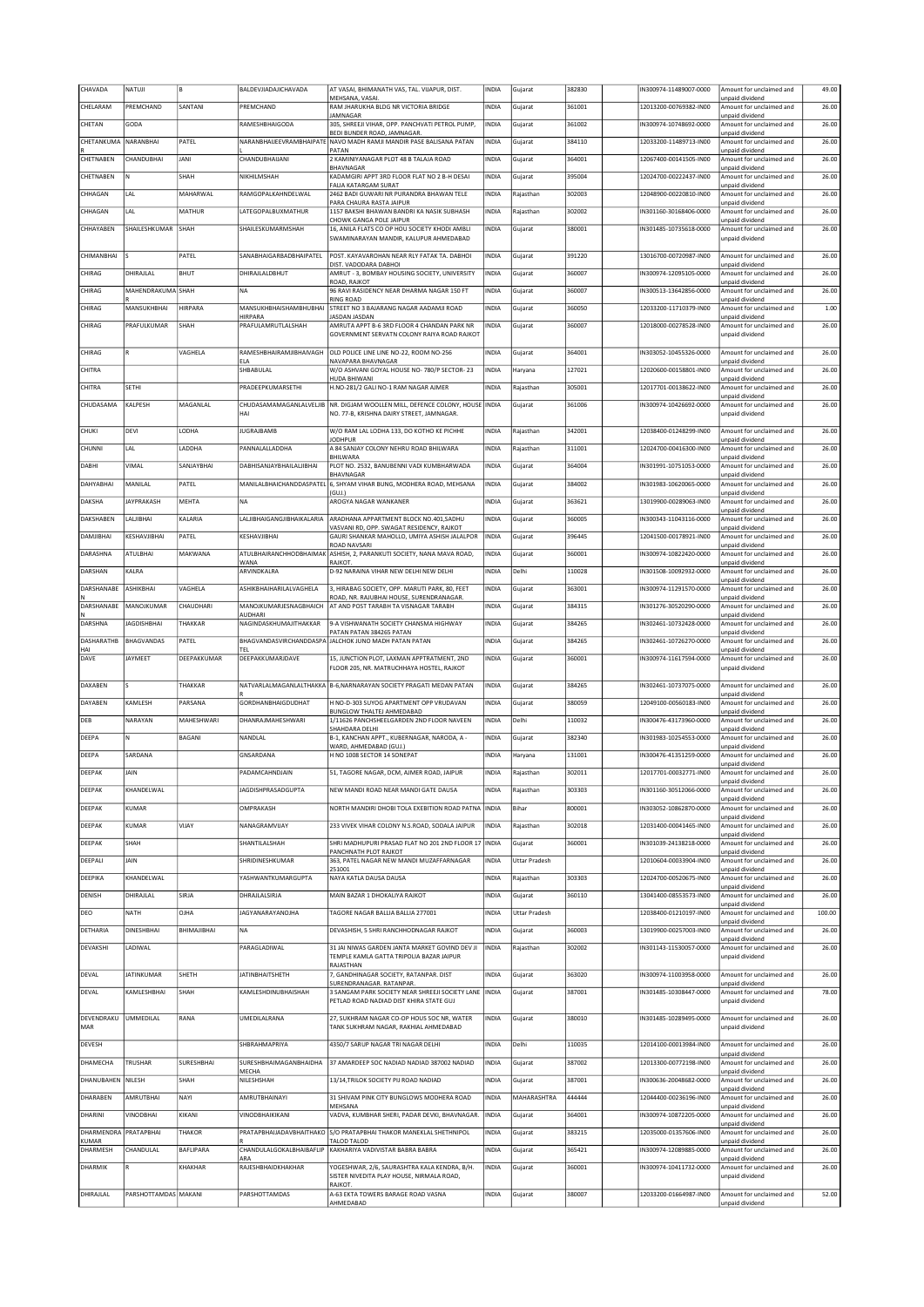| DHIRENDRABH             | GANDALAL                 | MEHTA             | GANDALAL                              | L 63/3161 SADHANA COLONY MAHAKAL JAMNAGAR                                                              | INDIA        | Gujarat              | 361005 | 12013200-01230668-IN00 | Amount for unclaimed and<br>unpaid dividend | 26.00 |
|-------------------------|--------------------------|-------------------|---------------------------------------|--------------------------------------------------------------------------------------------------------|--------------|----------------------|--------|------------------------|---------------------------------------------|-------|
| DHIRUBHAI               | VIRJIBHAI                | DESAI             | VIRJIBHAI                             | B-76, SWATI SOC., NANA VARACHHA, CHOPATI SURAT                                                         | INDIA        | Gujarat              | 395006 | 12041500-00249200-IN00 | Amount for unclaimed and                    | 26.00 |
| DHOLA                   | <b>DIGANT</b>            | KISHORBHAI        |                                       | KISHORBHAIDEVAYATBHAIDHO F-304, SARVOPARI ELEGANCE, OPP. SATYA                                         | <b>INDIA</b> | Gujarat              | 382470 | 12044700-00688953-IN00 | unpaid dividend<br>Amount for unclaimed and | 26.00 |
|                         |                          |                   | LA                                    | RESIDENCY, NR. - INDRAPRASTH-9, GOKUL DAIRY - CROSS<br>ROAD, AHMEDABAD                                 |              |                      |        |                        | unpaid dividend                             |       |
| DHRUV                   | BHARATBHAI               | <b>SUTHAR</b>     |                                       | BHARATBHAIAMRUTLALSUTHA 5 VRUNDAVAN PARK OPP GAYATRI SCHOOL NARODA<br>AHMEDABAD AHMEDABAD              | INDIA        | Gujarat              | 382330 | IN302461-10706231-0000 | Amount for unclaimed and<br>unpaid dividend | 26.00 |
| DHVANI                  | ANKUSH                   | SHAH              | RAJENDRAKUMARNSHAH                    | 904, AKASH GANGA APPT CIVIL RD, OPP LB CINEMA,<br>BHATAR RD, SURAT                                     | INDIA        | Gujarat              | 395001 | 12041500-00805510-IN00 | Amount for unclaimed and                    | 26.00 |
| DILIP                   | GOPALDAS                 | MEWADA            | <b>GOPALDAS</b>                       | RAMESHWAR SOCIETY ROOM NO 12 PLOT NO 146                                                               | INDIA        | Maharashtra          | 400067 | IN301151-21467190-0000 | unpaid dividend<br>Amount for unclaimed and | 26.00 |
| DILIP                   | SHARMA                   |                   | RATANLALSHARMA                        | SECTOR 1 CHARKOP KANDIVALI WEST MUMBAI<br>FLAT NO. 402, KANCHAN KARUNA APARTMENT,                      | INDIA        | Madhya Pradesh       | 452001 | IN301983-10253762-0000 | unpaid dividend<br>Amount for unclaimed and | 26.00 |
| DILIP                   | WALCHAND                 | GANDHI            | ATPORUIECHATTISHI                     | INDORE (M.P.)<br>AT/PO - RUI CHATTISHI TAL -DIST- AHMEDNAGAR                                           | INDIA        | Maharashtra          | 414001 | 13023400-00041984-IN00 | unpaid dividend<br>Amount for unclaimed and | 26.00 |
| DILIP                   | ZUMBARLAL                | GADIYA            | ZUMBARLAL                             | AHMEDNAGAR<br>ADWA BAZAR, CHALISGAON                                                                   | INDIA        | Maharashtra          | 424101 | 12013200-00014623-IN00 | unpaid dividend<br>Amount for unclaimed and | 25.00 |
|                         |                          |                   |                                       |                                                                                                        |              |                      | 395004 |                        | unpaid dividend                             |       |
| DILIPBHAI               | KIRTIBHAI                | SANGHVI           | KIRTIBHAI                             | B-310, ASOPALAV APPT-1, VIBHAG-B PATEL FALIYU, NR<br>SIMANDAR JAIN MANDIR, KATARGAM SURAT              | INDIA        | Gujarat              |        | 12041500-00131553-IN00 | Amount for unclaimed and<br>unpaid dividend | 26.00 |
| DILIPBHAI               | MULJIBHAI                | MALDE             | MULJIBHAIMALDE                        | 12/71 LAKHOTA MIG COLONY SUMMAIR CLUB ROAD                                                             | INDIA        | Gujarat              | 361005 | IN300476-41216193-0000 | Amount for unclaimed and                    | 26.00 |
| DILIPBHAI               |                          | RAJYAGURU         | SHANTILALRAJYAGURU                    | JAMNAGAR<br>AT BHATIA, PANCHHATDI CHOWK, JUNI BAZAR, TAL.                                              | INDIA        | Gujarat              | 361315 | IN300974-11622768-0000 | unpaid dividend<br>Amount for unclaimed and | 26.00 |
| DILIPBHAI               | SHIVLAL                  | PATEL             | SHIVLAL                               | KALYANPUR, BHATIA<br>MERRY SILVER STONE SOC 3 PLOT NO 41/45 150 FT                                     | INDIA        | Gujarat              | 360001 | 12018000-00302904-IN00 | unpaid dividend<br>Amount for unclaimed and | 26.00 |
| DILIPKUMAR              | MAHESHWARI               |                   | LGMAHESHWARI                          | RING ROAD RAJKOT<br>PLOT NO 193 1 KISHANNAGAR SECTOR 26                                                | INDIA        |                      | 382845 | 12070200-00125273-IN00 | unpaid dividend<br>Amount for unclaimed and | 26.00 |
|                         |                          |                   |                                       | GANDHINAGAR                                                                                            |              | Gujarat              |        |                        | unpaid dividend                             |       |
| DILIPKUMAR              | MANILAL                  | PATEL             | MANILALREVANDASPATEL                  | PLOT NO 1048/1, SECTOR- 3/D GANDHINAGAR<br>GANDHINAGAR                                                 | INDIA        | Gujarat              | 382006 | 13015200-00061939-IN00 | Amount for unclaimed and<br>unpaid dividend | 26.00 |
| DILIPKUMAR              | RAMESHCHANDR             | PATEL             | RAMESHCHANDRAPATEL                    | 17, GAYATRI SOCIETY, TAL - KADI, NR RAILWAY<br>STATION DIST - MEHSANA, KADI                            | INDIA        | Gujarat              | 382715 | 12068100-00021491-IN00 | Amount for unclaimed and<br>unpaid dividend | 13.00 |
| DIMPALBEN               | DIPAKKUMAR               | PANCHAL           | <b>BHUPFNDRAKUMARPANCHAL</b>          | G 8 KRANTI APARTMENT BHIMIIPURA CROSS ROAD<br>NAVA VADAJ AHMEDABAD GUJARATINDIA                        | INDIA        | Gujarat              | 380013 | IN303028-80002281-0000 | Amount for unclaimed and<br>unpaid dividend | 26.00 |
| DINA                    | NATH                     |                   | SHYAMRATTAN                           | RZ-2A/79/4 KH NO-173 GALI NO-3A DURGA PARK NEW<br>DELHI                                                | INDIA        | Delhi                | 110045 | IN300118-11085718-0000 | Amount for unclaimed and<br>unpaid dividend | 26.00 |
| DINABEN                 | A                        | PARMAR            | ARVINDBHAIPARMAR                      | D 46 SATYANARAYAN TOWNSHIP 1 ARBUDA COLD                                                               | INDIA        | Gujarat              | 390024 | IN301143-11038099-0000 | Amount for unclaimed and                    | 26.00 |
|                         |                          |                   |                                       | STORE APAR COMPANY ROAD T P 13 CHHANI JAKAT<br>NAKA VADODARA GUJARAT                                   |              |                      |        |                        | unpaid dividend                             |       |
| DINABEN                 | VISHNUPRASAD             | PATEL             | VUSHNUPRASADGPATEL                    | 21, ISIKRUPA SOCIETY, MODHERA ROAD, MEHSANA<br>MEHSANA                                                 | INDIA        | Gujarat              | 384002 | 12044400-00055331-IN00 | Amount for unclaimed and<br>unpaid dividend | 26.00 |
| <b>DINESH</b>           | ARORA                    |                   | KAMALKISHORE                          | NEAR RAILWAY STATION PIPAR CITY PIPAR CITY                                                             | INDIA        | Rajasthan            | 342601 | 12012101-00412179-IN00 | Amount for unclaimed and<br>unpaid dividend | 26.00 |
| <b>DINESH</b>           | <b>JAIN</b>              |                   | SHJAINARAINJAIN                       | 91 NGM BHIWANI (HARYANA)                                                                               | INDIA        | Haryana              | 127021 | IN300940-10326004-0000 | Amount for unclaimed and                    | 26.00 |
| <b>DINESH</b>           | KISHANCHAND              | VIDHANI           | KISHANCHAND                           | 28 RIVERA 51 BUNGLOWS NR PARTH BUNGLOWS                                                                | INDIA        | Gujarat              | 382330 | IN300343-10915208-0000 | unpaid dividend<br>Amount for unclaimed and | 26.00 |
| <b>DINESH</b>           | KUMAR                    |                   | KARTARSINGH                           | NANA CHILODA AHMEDABAD.<br>H NO 1732 SEC 14 HOSPITAL HISSAR                                            | INDIA        | Haryana              | 125001 | IN301774-19138140-0000 | unpaid dividend<br>Amount for unclaimed and | 26.00 |
| <b>DINESHBHAI</b>       | <b>BACHUBHAI</b>         | PATEL             | <b>BACHUBHAISHIVABHAIPATEL</b>        | F/403, ARJUN GREEN NR, VALKESHWAR FLAT, NEAR                                                           | INDIA        | Gujarat              | 380013 | IN301485-10312435-0000 | unpaid dividend<br>Amount for unclaimed and | 26.00 |
|                         |                          |                   |                                       | MENARAV HALL B/H, NILKANTH MAHADEV,<br>NARANPURA AHMEDABAD (GUJ)                                       |              |                      |        |                        | unpaid dividend                             |       |
| <b>DINESHBHAI</b>       | HARIBHAI                 | DONDA             | HARIBHAIGANESHBHAIDONDA               | 54 DOCTOR LATHIYANA DAWAKANA TARAF NARI                                                                | INDIA        | Gujarat              | 364004 | 12029900-03551160-IN00 | Amount for unclaimed and                    | 26.00 |
| DINESHBHAI              | <b>ISHWARBHAI</b>        | PATEL             | <b>NA</b>                             | TALUKA BHAVNAGAR BHAVNAGAR<br>2, MAHAVIR NAGAR SOCIETY COLLEGE ROAD                                    | INDIA        | Gujarat              | 384265 | IN300343-20050031-0000 | unpaid dividend<br>Amount for unclaimed and | 26.00 |
| DINESHBHAI              | KANTILAL                 | PATEL             | KANTILALNAROTAMDASPATEL               | 09, RADHE SHYAM BANGLOWS, NEAR-SHANTI NIKETAN INDIA                                                    |              | Gujarat              | 384265 | 12019101-01781203-IN00 | unpaid dividend<br>Amount for unclaimed and | 26.00 |
|                         | DINESHCHAND RAGHURAMBHAI | THAKKAR           |                                       | SCHOOL, VILLAGE - PATAN Patan<br>RAGHURAMBHAISHANKARLALT 8 - MAKANCHALI, VARAHI, TA - SANTALPUR DIST - | INDIA        | Gujarat              | 385360 | 13015200-00063045-IN00 | unpaid dividend<br>Amount for unclaimed and | 26.00 |
| DINESHKKUMA SHANTILAL   |                          | CHANDURA          | HAKKAR<br>SHANTILALCHANDURA           | BANASKANTHA VARAHI<br>105-PARSHWA NAGAR-1 ADAJAN PATIA SURAT                                           | INDIA        |                      | 395005 | IN303052-10108125-0000 | unpaid dividend<br>Amount for unclaimed and | 26.00 |
|                         |                          |                   |                                       |                                                                                                        |              | Gujarat              |        |                        | unpaid dividend                             |       |
| <b>DINESHKUMAR</b>      |                          | PATEL             | ISHVARLALPPATEL                       | 462, UDALPUR VEESNAGAR DIST-MEHSANA Visnagar                                                           | INDIA        | Gujarat              | 384315 | 12019101-01440267-IN00 | Amount for unclaimed and                    |       |
|                         |                          |                   |                                       |                                                                                                        |              |                      |        |                        | unpaid dividend                             | 26.00 |
| DINESHKUMAR JOITABHAI   |                          | PATEL             | <b>JOITABHAIDAHYABHAIPATEL</b>        | 92 BHACHADIA AT BHACHADIA PO RANBPUR TA DANTA<br>DIST BK AT BHACHADIA                                  | <b>INDIA</b> | Gujarat              | 385120 | IN301276-30531940-0000 | Amount for unclaimed and<br>unpaid dividend | 26.00 |
| DINESHKUMAR KESAVJIBHAI |                          | DUBARIYA          | KESAVJIBHAI                           | 1 TRIVENI NAGAR SOCIETY JAY AMBE SANT KABIR                                                            | INDIA        | Gujarat              | 360001 | 12018000-00271288-IN00 | Amount for unclaimed and                    | 26.00 |
| <b>DIPAK</b>            | CHHOTALAL                | <b>BHATT</b>      | CHHOTALALKBHATT                       | ROAD RAJKOT<br>C/O ARUNUDYOG, B-7 M P SHAH INDUSTRIAL ESTATE                                           | INDIA        | Gujarat              | 361002 | 12013200-00317494-IN00 | unpaid dividend<br>Amount for unclaimed and | 26.00 |
| <b>DIPAK</b>            | GORDHANBHAI              | PATEL             | GORDHANBHAIPATEL                      | SARU SECTION ROAD JAMNAGAR<br>MANIBHAI VALDAS PATEL, MANGALDAS MARKET,                                 | INDIA        | Maharashtra          | 444001 | 12010900-00086931-IN00 | unpaid dividend<br>Amount for unclaimed and | 26.00 |
| <b>DIPAK</b>            | KUMAR                    |                   | SHIVNANDANPRASAD                      | TILAK ROAD, AKOLA<br>RED CROSS ROAD ADAMPUR BHAGALPUR BHAGALPUR                                        | <b>INDIA</b> | Bihar                | 812001 | 12044700-06413803-IN00 | unpaid dividend<br>Amount for unclaimed and | 26.00 |
| DIPAKBHAI               | CHUNILAL                 | MEHTA             | CHUNILALGMEHTA                        | C/O JYOT NOVELTY CENTER, KAYASTHNI AMBALI, NR. G INDIA                                                 |              | Gujarat              | 361001 | 12024200-00410801-IN00 | unpaid dividend<br>Amount for unclaimed and | 26.00 |
| DIPAKKUMAR              | KALYANJIBHAI             | UNADAKAT          | <b>NA</b>                             | D SHAH HIGH SCHOOL JAMNAGAR<br>C/O. HARASHAD PROVISION STOR RAM NAGAR MAIN                             | INDIA        | Gujarat              | 360004 | 13019900-00118070-IN00 | unpaid dividend<br>Amount for unclaimed and | 26.00 |
|                         |                          |                   |                                       | ROAD, RAJKOT                                                                                           |              |                      |        |                        | unpaid dividend                             |       |
| <b>DIPAKKUMAR</b>       | PRABHULAL                | <b>JOSHI</b>      | PRABHULALMOHANLALJOSHI                | ASHIRWAD, GANDHINAGAR ST NO-4, OPP AMTHIBA<br>SCHOOL GANDHIGRAM,RAIYA ROAD, RAJKOT                     | INDIA        | Gujarat              | 360007 | 12019800-00256511-IN00 | Amount for unclaimed and<br>unpaid dividend | 26.00 |
| DIPTESHKUMA RAMESHBHAI  |                          | PATEL             |                                       | RAMESHBHAIPRABHUDASPATE 9 PRAKASH SOCIETY MAHESANA MAHESANA GUJARAT                                    | <b>INDIA</b> | Gujarat              | 384001 | 12036000-02772611-IN00 | Amount for unclaimed and                    | 26.00 |
| DIPTIBEN                | <b>JAYESHBHAI</b>        | VANKANI           | <b>JAYESHBHAIVANKANI</b>              | MEHSANA<br>SURBHI, 12, HATHI KHANA, RAJKOT                                                             | INDIA        | Gujarat              | 360002 | IN300974-11591727-0000 | unpaid dividend<br>Amount for unclaimed and | 25.00 |
| DIVYESH                 | MANUBHAI                 | SHAH              | <b>NA</b>                             | 41, KALYANBAUG SOCIETY MANJALPUR                                                                       | INDIA        | Gujarat              | 390011 | IN301991-10776438-0000 | unpaid dividend<br>Amount for unclaimed and | 26.00 |
| <b>DIVYESH</b>          | v                        | PARMAR            | VINODRAYPARMAR                        | NEAR CENTRAL BANK ICHHANI FALI JAMNAGAR                                                                | INDIA        | Gujarat              | 361001 | 12011300-00547453-IN00 | unpaid dividend<br>Amount for unclaimed and | 26.00 |
|                         |                          |                   |                                       | <b>JAMNAGAR</b>                                                                                        |              |                      |        |                        | unpaid dividend                             |       |
| DIXITKUMAR              | NATHALAL                 | DADHANIYA         | <b>YA</b>                             | NATHALALJAMNADASDADHANI AT KADAYA, TAL. MALIYA HATINA, KADAYA.                                         | INDIA        | Gujarat              | 362245 | IN300974-11446620-0000 | Amount for unclaimed and<br>unpaid dividend | 26.00 |
| <b>DOSHI</b>            | SHAILESHKUMAR            | <b>JASVANTLAL</b> | <b>JASVANTLAL</b>                     | LAKHIYA POLE, CHOKSHI BAZAR, UMRETH,                                                                   | INDIA        | Gujarat              | 388220 | IN300974-10704433-0000 | Amount for unclaimed and<br>unpaid dividend | 26.00 |
| DR                      | PURUSHOTTAM              | DASCHHANGANI      | NMCHHANGANI                           | 301 KUTUMB APARTMENT MADHUVAN OPP ICICI BANK<br>GIRWA UDAIPUR RAJASTHAN INDIA                          | INDIA        | Rajasthan            | 313001 | IN300183-11391609-0000 | Amount for unclaimed and<br>unpaid dividend | 26.00 |
| DUDDEKUNTA              | HARSHAD                  | REDDY             | NAGIREDDYDUDDEKUNTA                   | EWSH 139 APHB COLONY MOULA ALI HYDERABAD,<br>TELANGANA                                                 | INDIA        | Andhra Pradesh       | 500040 | IN301549-57339114-0000 | Amount for unclaimed and<br>unpaid dividend | 25.00 |
| <b>DURGESH</b>          | SHARMA                   |                   | KANTSHARMA                            | D 318 ASHIANA GREEN WOOD JAGATPURA NEAR J D A                                                          | INDIA        | Rajasthan            | 302017 | IN300476-42253818-0000 | Amount for unclaimed and                    | 26.00 |
| <b>EKTA</b>             | GARG                     |                   | MRRAMAVTARGARG                        | SHOOTING RANGE JAIPUR RAJASTHAN<br>7/244 VIDHYADHAR NAGAR JAIPUR                                       | INDIA        | Rajasthan            | 302023 | 12010605-00297737-IN00 | inpaid dividend<br>Amount for unclaimed and | 26.00 |
| FALGUNI                 | CHANDRAKANT              | SAVANI            | CHANDRAKANTPUNAMCHAND                 | B-603, BORSALLI APPARTMENT, NR. CAMA HOTEL,                                                            | INDIA        | Gujarat              | 380001 | IN300343-10687663-0000 | unpaid dividend<br>Amount for unclaimed and | 26.00 |
| FALGUNI                 | JIGNESHKUMAR             | PATEL             | SAVANI<br><b>TULSIISHWARBHAIPATEL</b> | SHAHPUR, KHANPUR, AHMEDABAD.<br>B/20 NILKAMAL DIPAK JYOT SOC GULAB TOWER ROAD                          | INDIA        | Gujarat              | 380061 | 12061400-00129537-IN00 | unpaid dividend<br>Amount for unclaimed and | 26.00 |
| <b>FULSINGH</b>         | SOMABHAI                 | PAGI              | SOMABHAINANABHAIPAGI                  | NEAR GHATLODIYA AHMEDABAD<br>C-18, SIDDHI VINAYAK SOCIETY NR, SUBHANPURA                               | INDIA        | Gujarat              | 390023 | 13016700-00564797-IN00 | unpaid dividend<br>Amount for unclaimed and | 26.00 |
| GADARA                  | KAMLESH                  | GORDHAN           | GADARAGORDHANLAXMANBH                 | VADODARA VADODARA                                                                                      |              |                      | 361210 | IN300974-10847662-0000 | unpaid dividend                             |       |
|                         |                          |                   |                                       | 59, BLOCK 1, DIST. JAMNAGAR, DHROL.                                                                    | INDIA        | Gujarat              |        |                        | Amount for unclaimed and<br>unpaid dividend | 26.00 |
| GAIKWAD                 | AKSHAY                   | ANGADRAO          | ANGADRAOMADHAVRAOGAIK<br>WAD          | 34 HALAGARA VILLAGE HALAGARA TESHIL NILANGA<br>DIST LATUR LATUR                                        | INDIA        | Maharashtra          | 413522 | 12047200-03857036-IN00 | Amount for unclaimed and<br>unpaid dividend | 26.00 |
| GAJENDRA                | LOHIA                    |                   | BHAGCHANDLOHIA                        | KAPOOR CHAND BHAG CHAND LOHIA NATINIYA KA<br>RASTA TRIPOLIA BAZAR JAIPUR                               | INDIA        | Rajasthan            | 302002 | IN301160-30177504-0000 | Amount for unclaimed and<br>unpaid dividend | 26.00 |
| GANESH                  |                          | HANKARE           | н                                     | 103 4 PRATHISHTA APPARTMENT CHINCHPADA ROAD<br>RAJARAM NAGAR KALYAN THANE                              | INDIA        | Maharashtra          | 421306 | 12033200-02949479-IN00 | Amount for unclaimed and<br>unpaid dividend | 26.00 |
| GANESWAR                | TRIPATHY                 |                   | <b>JAYARAMTRIPATHY</b>                | P O BOX 22341 KUWAIT UAE KUWAIT KUWAIT                                                                 | <b>NA</b>    | <b>NA</b>            | 444444 | IN301549-54706756-0000 | Amount for unclaimed and                    | 50.00 |
| GANGA                   | SINGH                    | NITWAL            | HARMALSINGHNITWAL                     | CENTRAL BANK OF INDIA RAGHUBEERNIWAS FAIZABAD INDIA                                                    |              | <b>Uttar Pradesh</b> |        | 12010606-00070071-IN00 | unpaid dividend<br>Amount for unclaimed and | 26.00 |
| GANPATBHAI              | LALLUBHAI                | PATEL             | <b>NA</b>                             | FAIZABAD 224001<br>92 SADGURU SOCIETY MOTHERA ROAD OPP NIRMA                                           | INDIA        | Gujarat              | 384002 | IN301549-15371188-0000 | unpaid dividend<br>Amount for unclaimed and | 26.00 |
| GAURANG                 | ATULKUMAR                | SAKHIYA           | ATULKUMARNSAKHIYA                     | RAMESHVAR SOC STREE 4 OPP BALAJI KRUPA PIPALIYA                                                        | INDIA        | Gujarat              | 360002 | IN303575-10046678-0000 | unpaid dividend<br>Amount for unclaimed and | 26.00 |
| GAURAV                  | <b>GUPTA</b>             |                   | SATYAPRAKASHGUPTA                     | HALL MAIN ROAD RAJKOT<br>1/37, PIPAL MANDI, AGRA 282003                                                | INDIA        | <b>Uttar Pradesh</b> |        | 12021400-00061987-IN00 | unpaid dividend<br>Amount for unclaimed and | 26.00 |
| GAURAV                  | M                        | PATALIA           | MAHENDRAHPATALIA                      | JUNI SONI BAZAR, JUMA MASJID, JAMNAGAR.                                                                | INDIA        | Gujarat              | 361001 | IN300974-11227953-0000 | unpaid dividend<br>Amount for unclaimed and | 26.00 |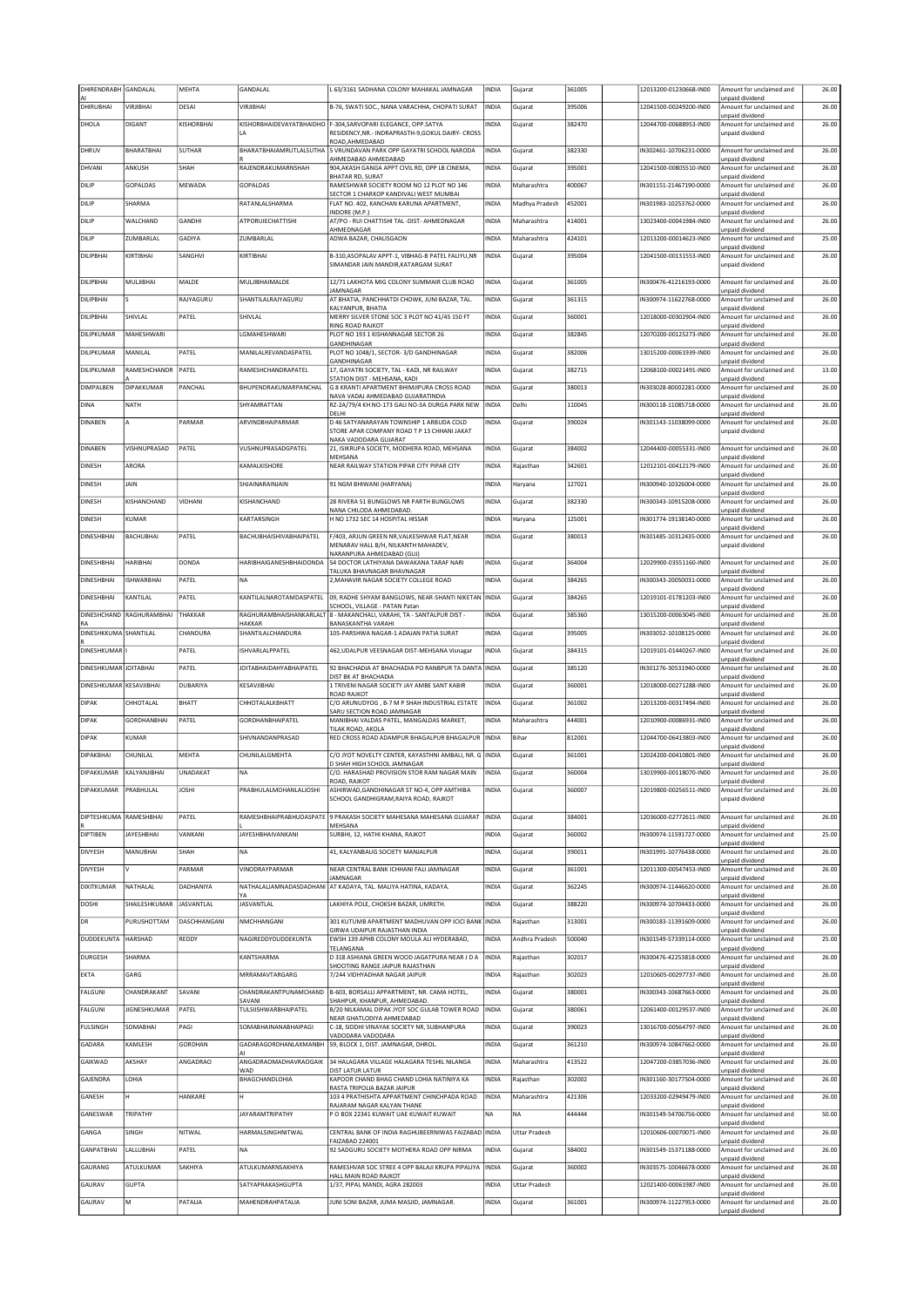| GAURAV                       | PAHWA                   |                   | DESRAJPAHWA                    | 1130/24 RAM NAGAR ROHTAK                                                                                         | INDIA        | Haryana     | 124001 | N301557-21921884-0000  | Amount for unclaimed and                    | 26.00  |
|------------------------------|-------------------------|-------------------|--------------------------------|------------------------------------------------------------------------------------------------------------------|--------------|-------------|--------|------------------------|---------------------------------------------|--------|
| GAUTAMBHAI                   | TOLARAMBHAI             | KACHORIA          | TOLARAMBHAICHELARAMBHAI        | RUSHIKESH, 2, KAYAJI PLOT, RAVAPAR ROAD, MORBI.                                                                  | INDIA        | Gujarat     | 363641 | IN300974-10697620-0000 | unpaid dividend<br>Amount for unclaimed and | 26.00  |
| <b>GEETA</b>                 | DEVI                    | SHARDA            | KACHORIA<br>GAVRISHANKARPARWAL | H.NO.- 506. RIDHI SIDHI TOWER. NEAR S.K. SONI                                                                    | INDIA        | MAHARASHTRA | 444444 | IN302365-10655898-0000 | unpaid dividend<br>Amount for unclaimed and | 26.00  |
| GEETA                        | MITTAL                  |                   | SATYAPRAKASHMITTAL             | HOSPITAL, SIKAR ROAD, JAIPUR, RAJASTHAN<br>40, JAGDISH COLONY, 80 FEET ROAD MAHESH NAGAR                         | INDIA        | Rajasthan   | 302015 | 12017701-00025308-IN00 | unpaid dividend<br>Amount for unclaimed and | 26.00  |
| GEETA                        |                         | RAWLANI           | <b>NA</b>                      | <b>JAIPUR</b><br>A2/11, MIG COLONY, BANDRA EAST, MUMBAI                                                          | INDIA        | Maharashtra | 400051 | IN302269-10708732-0000 | unpaid dividend<br>Amount for unclaimed and | 15.00  |
|                              |                         |                   |                                |                                                                                                                  |              |             |        |                        | unpaid dividend                             |        |
| HAI                          | GHANSHYAMB MAHADEVBHAI  | TRENTIYA          | RENTIYA                        | MAHADEVBHAIBHAGVANBHAIT OPP DEVPARK NAVRANG SOCIETY 80 FEET ROAD<br>WADHWAN TA WADHWAN DIST SURENDRANAGAR        | INDIA        | Gujarat     | 363001 | 12033300-00239825-IN00 | Amount for unclaimed and<br>unpaid dividend | 26.00  |
| GIRDHAR                      | GOPAL                   | BIYANI            | <b>JAWAHARLALBIYANI</b>        | BOHARA KA MOHALLA WARD NO 15 NAWA NAWA                                                                           | INDIA        | Raiasthan   | 341509 | 12033200-00769636-IN00 | Amount for unclaimed and<br>unpaid dividend | 26.00  |
| <b>GIRISH</b>                | VRAJLAL                 | SHETH             | VRAJLALSHETH                   | B-58, DEVNAGAR, NR. BHATIYA SCHOOL, BORSA PADA<br>KANDIVALI (W) MUMBAI                                           | INDIA        | Maharashtra | 400067 | 12019800-00019021-IN00 | Amount for unclaimed and<br>unpaid dividend | 26.00  |
| GIRISHKUMAR                  | DHARSHIBHAI             | SINDHVAD          | <b>NA</b>                      | GONDAL GATE, NEAR MASJID, JETPUR.                                                                                | INDIA        | Gujarat     | 360370 | IN300974-10077920-0000 | Amount for unclaimed and<br>unpaid dividend | 26.00  |
| GIRISHKUMAR                  | RATILAL                 | DARJI             | RATILALDARJI                   | 6/67, VISHVANAGAR FLAT OUTSIDE AHMEDABADI GATE                                                                   | INDIA        | Gujarat     | 387001 | IN300636-20053949-0000 | Amount for unclaimed and                    | 26.00  |
| GIRJASHANKA                  | In                      | Івнатт            | DALPATRAM                      | NADIAD<br>GAYATRI JYOTE GIRIRAJ MAIN ROAD OPP AMRUT                                                              | <b>INDIA</b> | Gujarat     | 362002 | 13041400-05446176-IN00 | unpaid dividend<br>Amount for unclaimed and | 26.00  |
| GIRRAJ                       | PRASAD                  | KHANDELWAL        | LAXMINARAINKHANDELWAL          | PALACE NR S T STATION ILINAGADH<br>G K AND CO NAYA NAYA KATLA DAUSA DAUSA                                        | INDIA        | Rajasthan   | 303303 | 12024700-00264786-IN00 | unpaid dividend<br>Amount for unclaimed and | 26.00  |
| <b>GOHIL</b>                 | MANJULABEN              | lR                | RAVATBHAIGGOHIL                | SAVITA NAGAR SOCIETY, DIST. AMRELI, RAJULA                                                                       | <b>INDIA</b> | Gujarat     | 365560 | IN300974-11645207-0000 | unpaid dividend<br>Amount for unclaimed and | 26.00  |
|                              |                         |                   | <b>GORAKHBHAIGOHIL</b>         |                                                                                                                  |              |             | 365560 |                        | unpaid dividend                             |        |
| <b>GOHIL</b>                 | RAVATBHAI               | <b>GORAKHBHAI</b> |                                | AT RAJULA, SAVITA NAGAR SOCIETY, DIST. AMRELI,<br>RAJULA                                                         | INDIA        | Gujarat     |        | IN300974-11645153-0000 | Amount for unclaimed and<br>unpaid dividend | 26.00  |
| GOPAL                        | OMPRAKASH               | AGRAWAL           | OMPRAKASHAGRAWAL               | RIDHI SIDHI SHRI TALKIES CHOWK GONDIA                                                                            | INDIA        | Maharashtra | 441601 | 12017501-00028431-IN00 | Amount for unclaimed and<br>unpaid dividend | 26.00  |
| GOPALDAS                     | LAKHAMANBHAI            | ZALAVADIYA        | LAKHAMANBHAI                   | BLOCK NO 6 VIJAY APARTMENT BUS STATION ROAD<br>MANAVADAR                                                         | INDIA        | Gujarat     | 362630 | 12033200-01155251-IN00 | Amount for unclaimed and<br>unpaid dividend | 26.00  |
| <b>GOVINDBHAI</b>            | NATHUBHAI               | BHATELIA          | NATHUBHAIBHATELIA              | 310 HEERA PANNA DR YAGNIK ROAD RAJKOT                                                                            | <b>INDIA</b> | Gujarat     | 360001 | IN301549-16186987-0000 | Amount for unclaimed and<br>unpaid dividend | 26.00  |
| GULABCHAND                   | MULJIBHAI               | MALDE             | MULJIBHAIMALDE                 | 5/27 MIG COLONY SUMMAIR CLUB ROAD JAMNAGAR                                                                       | INDIA        | Gujarat     | 361005 | N300476-41216144-0000  | Amount for unclaimed and                    | 26.00  |
| <b>GUPTA</b>                 | SURENDRA                | VIJAYPRAKASH      | VIJAYPRAKASHGUPTA              | 'VISHAL', SADGURU COLONY, NR. COACH HOUSE,                                                                       | INDIA        | Gujarat     | 361008 | N300974-10475900-0000  | unpaid dividend<br>Amount for unclaimed and | 26.00  |
| <b>GURABHEJ</b>              | <b>HORA</b>             |                   | <b>JSKSHORA</b>                | <b>JAMNAGAR</b><br>ECL FINANCE LTD EDELWEISS HOUSE, 5TH FLOOR OFF                                                | INDIA        | Maharashtra | 400098 | IN302201-11243838-0000 | unpaid dividend<br>Amount for unclaimed and | 26.00  |
| GURDEEP                      | SINGH                   | CHAUHAN           | VANDANADEVI                    | CST ROAD, KALINA MUMBAI<br>R-45 EXTENSION MOHAN GARDEN WEST DELHI NEW                                            | INDIA        | Delhi       | 110059 | 12033200-13995127-IN00 | unpaid dividend<br>Amount for unclaimed and | 2.00   |
| HAMID                        | OSMAN                   | LAKHA             | OSMAN                          | DEIHI<br>HAIAM PADO BEHIND SUPER MARKET KHAMBHAI IA                                                              |              |             | 361305 | 12013200-01009644-IN00 | unpaid dividend<br>Amount for unclaimed and | 26.00  |
|                              |                         |                   |                                |                                                                                                                  | INDIA        | Gujarat     |        |                        | unpaid dividend                             |        |
| HANSA                        | NADIYAPARA              |                   | GORDHANLALNADIYAPARA           | 1/4 AMARNATH PLOT NR LABHMUL APARTMENT B/H<br>SWAMINARAYAN TEMPLE KALAVAD ROAD RAJKOT                            | INDIA        | Gujarat     | 360001 | IN300183-12966587-0000 | Amount for unclaimed and<br>unpaid dividend | 26.00  |
| HANSABEN                     | HARSHADBHAI             | MODI              | HARSHADBHAI                    | 10 BHARATNAGAR TA UNJHA UNJHA                                                                                    | INDIA        | Gujarat     | 384170 | 13041400-02736677-IN00 | Amount for unclaimed and                    | 26.00  |
| <b>HARDIK</b>                | POONAMCHAND             | <b>VAGHELAHUF</b> | <b>NA</b>                      | 9/SACHCHIDANAND SOCIETY RAMESHWAR-BHARGAV                                                                        | <b>INDIA</b> | Gujarat     | 382340 | 12062700-00032378-IN00 | unpaid dividend<br>Amount for unclaimed and | 52.00  |
|                              |                         |                   |                                | ROAD KUBERNAGAR AHMEDABAD                                                                                        |              |             |        |                        | unpaid dividend                             |        |
| HARESH                       | <b>BHAVANDAS</b>        | GUWALANI          | ANI                            | BHAVANDASCHETUMALGUWAL 14, NEW MAHARAJA PARK NR. SINDHU HOSPITAL MAYA INDIA<br>CINEMA ROAD, KUBERNAGAR AHMEDABAD |              | Gujarat     | 382340 | IN300982-10513206-0000 | Amount for unclaimed and<br>unpaid dividend | 26.00  |
| HARESH                       | MADHAVJI                | THAKKER           | MADHAVJILTHAKKER               | B/1 JYOTESHWER DHAM SHREE KHANDE WADI NEXT<br>TO AKSHAY HOSPITAL MANPADA CROSS ROAD                              | INDIA        | Maharashtra | 421201 | N300749-10357775-0000  | Amount for unclaimed and<br>unpaid dividend | 26.00  |
| HARESH                       | PRATAPRAI               | BANAJARA          | PRATAPRAIBANAJARA              | DOMBIVALI EAST<br>ZINZUDA GAIT CHAMPRAJ BAPU NO KHANCHO                                                          | INDIA        | Gujarat     | 364515 | 12018000-00260983-IN00 | Amount for unclaimed and                    | 26.00  |
| HARESH                       | TRIKAMDAS               | DAVDA             | TRIKAMDASDAVDA                 | SAVARKUNDLA<br>101, MILESTONE BUILDING 12, PATEL COLONY                                                          | <b>INDIA</b> |             | 361008 | IN302201-10403444-0000 | unpaid dividend<br>Amount for unclaimed and | 175.00 |
|                              |                         |                   |                                | JAMNAGAR                                                                                                         |              | Gujarat     |        |                        | unpaid dividend                             |        |
| HARIBHAI                     | MANSANGBHAI             | CHAUDHARY         | MANSANGBHAI                    | 6 SIDHARTH NAGAR POST & TA SATLASANA(NG)<br>SATLASANA                                                            | INDIA        | Gujarat     | 384330 | 12033200-00226574-IN00 | Amount for unclaimed and<br>unpaid dividend | 26.00  |
| HARISH                       | MALHOTRA                |                   | <b>NA</b>                      | B-10/29 SECTOR 18 ROHINI NEW DELHI                                                                               | INDIA        | Delhi       | 110085 | N301477-20111553-0000  | Amount for unclaimed and<br>unpaid dividend | 26.00  |
|                              | HARISHKUMAR CHANDRAKANT | MEHTA             | CHANDRAKANTHARILALMEHTA        | 179- JANAKPURI SOCIETY HIMANI UNIVERSITY ROAD<br>B/H, AKASHVANI OUARTER RAJKOT                                   | INDIA        | Gujarat     | 360005 | 12018000-00100301-IN00 | Amount for unclaimed and<br>unpaid dividend | 26.00  |
| <b>HARSH</b>                 | KHANDFI WAI             |                   | RAMAVTARKHANDELWAL             | 2/27 CHAMPA NAGAR BEAWAR, AJMER                                                                                  | <b>INDIA</b> | Rajasthan   | 305901 | 12017701-00911994-IN00 | Amount for unclaimed and<br>unpaid dividend | 26.00  |
| HARSH                        | LATA                    |                   | <b>JASWANTLAL</b>              | 118/26 JAWAHAR NAGAR ROHTAK ROHTAK 124001                                                                        | INDIA        | Haryana     | 124001 | IN301604-11837177-0000 | Amount for unclaimed and                    | 26.00  |
| <b>HARSHA</b>                | <b>SURESHBHAI</b>       | CHAVDA            | SURESHBHAIRCHAVDA              | ROHTAK<br>DHUVAV GATE, KUMBHAR WADO, JAMNAGAR.                                                                   | INDIA        | Gujarat     | 361001 | IN300974-10642827-0000 | unpaid dividend<br>Amount for unclaimed and | 26.00  |
| HARSHADBHAI KANTILAL         |                         | <b>BHAVSAR</b>    | KANTILALLBHAVSAR               | 18, SHRIDHAR APART HIRABHAI TOWER ROAD NR                                                                        | INDIA        | Gujarat     | 380008 | IN303052-10276524-0000 | unpaid dividend<br>Amount for unclaimed and | 26.00  |
| HARSHADKUM RASIKLAL          |                         | ADESARA           | RASIKLALADESARA                | UTTAM NAGAR, MANINAGAR AHMEDABAD<br>AMBIKA NIWAS, 20, KEVDA WADI, RAJKOT.                                        | INDIA        | Gujarat     | 360001 | IN300974-10829831-0000 | unpaid dividend<br>Amount for unclaimed and | 26.00  |
| AR<br>HARSHAVADA JASHVANTRAI |                         | VAIDYA            | <b>NA</b>                      | NAGAR CHAKLA, KHARA KUVA STREET, JAMNAGAR.                                                                       | <b>INDIA</b> | Gujarat     | 361001 | IN300974-10192031-0000 | unpaid dividend<br>Amount for unclaimed and | 26.00  |
|                              |                         |                   |                                |                                                                                                                  |              |             |        |                        | unpaid dividend                             |        |
| <b>HARSHIDA</b>              | HIMANSHU                | PATEL             | ASHOKRHAIISHWARI AI PATFI      | 45 NEW NAVJYOT SOCIETY NIRMAL TENAMENT<br>MEMNAGAR AHMEDABAD CITY AHMEDABAD                                      | INDIA        | Gujarat     | 380052 | IN300513-80412345-0000 | Amount for unclaimed and<br>unpaid dividend | 26.00  |
| HARSHIDA                     | KIRANKUMAR              | RAVAL             | KIRANKUMARRAVAL                | MEMNAGAR AHMEDABAD AHMEDABAD GUJARAT<br>818, BHAU NI POLE HAVELI NO KHANCHO RAIPUR                               | INDIA        | Gujarat     | 380001 | N300982-10201516-0000  | Amount for unclaimed and                    | 26.00  |
| HARVEEN                      | BABLA                   |                   | <b>UPNEETSINGHBHATIA</b>       | CHAKLA AHMEDABAD<br>HARJAS NIWAS RUBBER FACTORY ROAD BHIM GANJ                                                   | INDIA        | Rajasthan   | 324002 | IN301774-16186647-0000 | unpaid dividend<br>Amount for unclaimed and | 26.00  |
|                              |                         |                   |                                | MANDI KOTA JN KOTA                                                                                               |              |             |        |                        | unpaid dividend                             |        |
| HASTI                        | MAL                     | <b>OSTWAL</b>     | DHANRAJOSTWAL                  | BEHIND P H E D NEAR BUS STAND GANGAPUR (BHL)<br><b>GANGAPUR (BHL)</b>                                            | INDIA        | Rajasthan   | 311801 | 12028900-00349638-IN00 | Amount for unclaimed and<br>unpaid dividend | 26.00  |
| HEERA                        | LAL                     | METHANI           | MrAshviniKumarMethani          | Sadar Bazar, Dist. Bhilwara, Gulabpura                                                                           | INDIA        | Rajasthan   | 311021 | 12043700-00194683-IN00 | Amount for unclaimed and<br>unpaid dividend | 26.00  |
| HEETESHKUM<br>AR             | DEENESHBHAI             | <b>JOBANPUTRA</b> | DEENESHBHAI                    | AT&PO-KHAMBHA, GANDHI CHOWK, DIST-AMRELI,<br>KHAMBHA                                                             | INDIA        | Gujarat     | 365650 | 12019800-00164756-IN00 | Amount for unclaimed and<br>unpaid dividend | 28.00  |
| HEM                          | PARAS                   | MEHTA             | PARASRASIKLALMEHTA             | B 503 HARIDHAM CHSL R K SINGH MARG AMBEWADI<br>ANDHERI EAST MUMBAI                                               | INDIA        | Maharashtra | 400069 | 12027000-00349591-IN00 | Amount for unclaimed and<br>unpaid dividend | 26.00  |
| HEMA                         | VIPUL                   | SHAH              | VIPULPSHAH                     | C 1 PANCHRATN APT NR MAHALAXMI CHAR RASTA                                                                        | INDIA        | Gujarat     | 380007 | IN301549-16598735-0000 | Amount for unclaimed and                    | 26.00  |
| HEMALATA                     |                         |                   | SHRAVAN                        | PALDI AHMEDABAD<br>H. NO. 564 BERIYON KA BAS BARMER                                                              | INDIA        | Rajasthan   | 344001 | 12012101-00430629-IN00 | unpaid dividend<br>Amount for unclaimed and | 26.00  |
| HEMANGI                      | BHADRESH                | PATEL             | <b>NA</b>                      | 12, GITANJALI SOC CHIKUWADI JETALPUR ROAD                                                                        | INDIA        | Gujarat     | 390007 | 13016700-00365955-IN00 | unpaid dividend<br>Amount for unclaimed and | 1.00   |
| HEMANTKUM                    | NANDKUMAR               | SHAH              | NANDKUMAR                      | VADODARA<br>SAHAKARYA BICHAYAT KENDRA, BHAGWAT PLOT,                                                             | INDIA        | Maharashtra | 444005 | 13035800-00007578-IN00 | unpaid dividend<br>Amount for unclaimed and | 26.00  |
| AR                           |                         |                   |                                | AKOLA                                                                                                            |              |             |        |                        | unpaid dividend                             |        |
| <b>HEMPRABHA</b>             | RATHI                   |                   | SUBHASHRATHI                   | BAGARA BASS, W. NO. 32, SUJANGARH                                                                                | <b>INDIA</b> | Raiasthan   | 331507 | 12017701-00559809-IN00 | Amount for unclaimed and<br>unpaid dividend | 26.00  |
| HETAL                        | BHADRESHBHAI            | TALATI            | NA                             | 12 MAHAVIR SOC NR GEB OFFICE DEHGAM DEHGAM<br>DEHGAM                                                             | INDIA        | Gujarat     | 382305 | 12044700-01325954-IN00 | Amount for unclaimed and<br>unpaid dividend | 26.00  |
| <b>HETAL</b>                 | M                       | FALDU             | MOHANBHAIVFALDU                | "KAJAL" B/H BALAJI HALL BACK BORN PARK ST NO.3<br>BLOCK NO.4, 150 FT RING ROAD RAJKOT                            | INDIA        | Gujarat     | 360004 | IN301991-10455818-0000 | Amount for unclaimed and<br>unpaid dividend | 26.00  |
| <b>HETAL</b>                 | PRAMODKUMAR             | <b>SHAH</b>       |                                | PRAMODKUMARBABULALSHAH C/58/693 SHREENATH APPRTMENTS NEAR BHAVSAR                                                | INDIA        | Gujarat     | 380013 | IN301645-10277532-0000 | Amount for unclaimed and                    | 26.00  |
| HETALKUMAR                   | <b>BIPINCHANDRA</b>     | PATEL             | BIPINCHANDRAPATEL              | HOSTEL NAVA VADAJ AHMEDABAD<br>МОТО ВНАТ WADO КНАМВНАТ КНАМВНАТ                                                  | <b>INDIA</b> | Gujarat     | 388620 | IN303052-10059409-0000 | unpaid dividend<br>Amount for unclaimed and | 26.00  |
| HIMANSHU                     |                         | MEHTA             | <b>JAGDISHCHANDRA</b>          | SODHA NO DELO NEAR JAIN DERASAR JAMNAGAR                                                                         | INDIA        | Gujarat     | 361001 | IN300513-11070879-0000 | unpaid dividend<br>Amount for unclaimed and | 26.00  |
| HINA                         | BHARATKUMAR             | SHAH              | BHARATKUMARSHAH                | HEMDEEEP, NEAR AMBAJI MANDIR, VERAVAL.                                                                           | INDIA        | Gujarat     | 362266 | IN300974-10279246-0000 | unpaid dividend<br>Amount for unclaimed and | 26.00  |
| HINABEN                      | KETANBHAI               | RAYCHURA          | NA                             | PITRU ASISH, STREET NO.4A, GANDHIGRAM, RAIYA                                                                     | INDIA        | Gujarat     | 360007 | 13019900-00193685-IN00 | unpaid dividend<br>Amount for unclaimed and | 26.00  |
|                              |                         |                   |                                | ROAD, RAJKOT                                                                                                     |              |             |        |                        | unpaid dividend                             |        |
| HINABEN                      | SHASHIKANT              | SANCHANIYA        | <b>NA</b>                      | SHRI KRUSHNA SHARY NIVADITA CO HOU SOC NR TULSI INDIA<br>BAG BH RAIYA TEL EX 150 FT RING RD RAJKOT               |              | Gujarat     | 360005 | 12018000-00485818-IN00 | Amount for unclaimed and<br>unpaid dividend | 26.00  |
| HIREN                        | PARSOTTAM               | THACKER           | PARSOTTAMRTHACKER              | MODH FALIYA, SHIVAJI ROAD, ANJAR, KUTCH.                                                                         | INDIA        | Gujarat     | 370110 | IN300343-10970562-0000 | Amount for unclaimed and<br>unpaid dividend | 26.00  |
| HIREN                        | R                       | POPAT             | RAMESHKUMARPOPAT               | R. K. APPARTMENT, BLOCK NO. 8/7, JAWAHAR ROAD,                                                                   | INDIA        | Gujarat     | 362001 | IN300974-10983941-0000 | Amount for unclaimed and<br>unpaid dividend | 26.00  |
|                              |                         |                   |                                |                                                                                                                  |              |             |        |                        |                                             |        |
| HIRENKUMAR DHIRAJLAL         |                         | MODI              | DHIRAJLAL                      | JUNAGADH.<br>LIMDIPARA, KHAMBHA                                                                                  | <b>INDIA</b> | Gujarat     | 365650 | 12019800-00146287-IN00 | Amount for unclaimed and<br>unpaid dividend | 26.00  |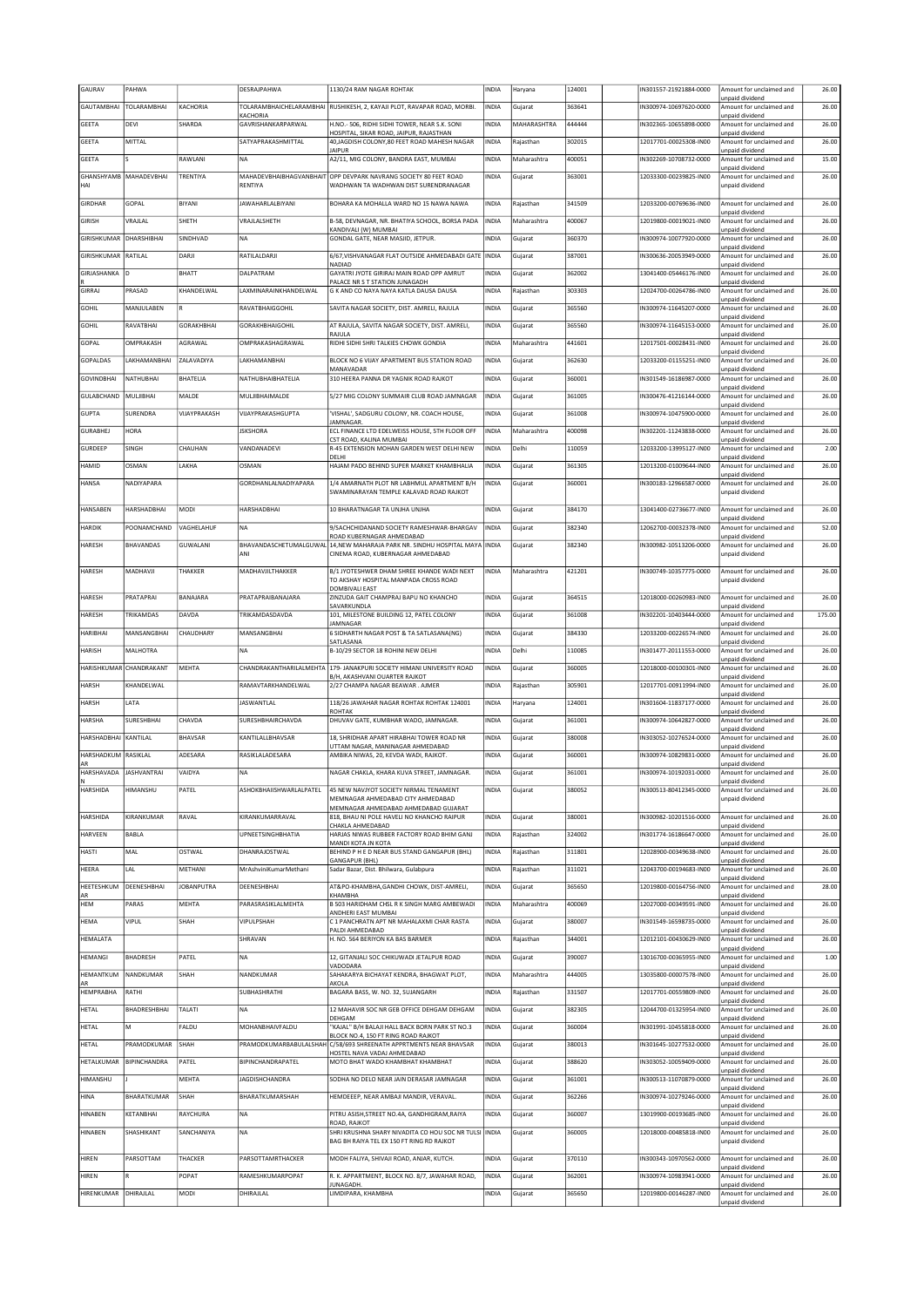| <b>HITESH</b>         | KAMLESHBHAI                | CHANDRA              | KAMLESHRAVJIBHAICHANDRA          | RANJIT SAGAR ROAD NR FULIYA HANUMAN                                                  | NDIA         | Gujarat              | 361005 | IN302201-10533878-0000 | Amount for unclaimed and                                       | 26.00    |
|-----------------------|----------------------------|----------------------|----------------------------------|--------------------------------------------------------------------------------------|--------------|----------------------|--------|------------------------|----------------------------------------------------------------|----------|
| <b>HITESH</b>         | PRABHUDAS                  | RUPAREL              | PRABHUDASKRUPAREL                | JAMNAGAR<br>TITIKSHA 11 SHIVAM PARK SOCIETY AERODRAM ROAD                            | <b>INDIA</b> | Gujarat              | 361006 | IN301151-23915561-0000 | unpaid dividend<br>Amount for unclaimed and                    | 26.00    |
| <b>HITESH</b>         |                            | MANKAD               | NA                               | <b>JAMNAGAR</b><br>103, GAYATRY VANDANA APARTMENT, 3, KAILASH                        | INDIA        | Gujarat              | 360005 | IN300974-10420987-0000 | unpaid dividend<br>Amount for unclaimed and                    | 26.00    |
| <b>HITESHGIRI</b>     | TRIKAMGIRI                 | GOSWAMI              | <b>NA</b>                        | WADI.<br>SHRI SADGURU VRUNDAVAN DUPLEX BLOCK NO-3 BH                                 | INDIA        | Gujarat              | 360370 | 13019900-00241622-IN00 | unpaid dividend<br>Amount for unclaimed and                    | 26.00    |
|                       |                            |                      |                                  | SURAJWADI JETPUR                                                                     |              |                      |        |                        | unpaid dividend                                                |          |
| HITESHKUMAR MANUBHAI  |                            | KAPATEL              | NA                               | NR. NEW POST OFFICE, AT AND POST CHAKLASI, TAL.<br>NADIAD, DIST. KHEDA,              | INDIA        | Gujarat              | 387315 | IN300974-11371441-0000 | Amount for unclaimed and<br>unpaid dividend                    | 26.00    |
| HITESHKUMAR PREMCHAND |                            | <b>SHAH</b>          | PREMCHANDSHAH                    | MOMAI KRUPA, N/R SUN FLOWAR SCHOOL, MANAV<br>MANDIR ROAD, SURENDRANAGAR              | <b>INDIA</b> | Gujarat              | 363001 | 12038200-00051209-IN00 | Amount for unclaimed and<br>unpaid dividend                    | 26.00    |
| <b>IMRAN</b>          | ALI                        |                      | SHBHANWARALI                     | ALKA PICTURE HALL SIKAR ROAD NEAR KUKAR KHEDA<br><b>JAIPUR</b>                       | INDIA        | Rajasthan            | 302013 | 12017701-00567442-IN00 | Amount for unclaimed and                                       | 26.00    |
| <b>INDER</b>          | KUMAR                      | MITRA                | KISHANCHANDMITRA                 | 3 GH 14 JAWAHAR NAGAR JAIPUR                                                         | INDIA        | Rajasthan            | 302004 | 12017701-00278050-IN00 | unpaid dividend<br>Amount for unclaimed and                    | 26.00    |
| <b>INDRA</b>          | AGARWAL                    |                      | SHANKERLALAGARWAL                | DIWAN COLONY OUTSIDE GANGAPOLE GATE OPP.                                             | INDIA        | Rajasthan            | 302002 | 12014101-00023813-IN00 | unpaid dividend<br>Amount for unclaimed and                    | 26.00    |
| <b>INDRA</b>          | DEVI                       |                      | PRABHUDAYALMEENA                 | DIWANJI KI NASIYON JAIPUR<br>W.NO. 77 MEENO KA MOHALLA AMBER JAIPUR                  | INDIA        | Rajasthan            | 302028 | 12017701-00957824-IN00 | unpaid dividend<br>Amount for unclaimed and                    | 26.00    |
|                       |                            |                      |                                  | B-42 SURYA VIHAR OPP, SECTOR-4 POLICE POST                                           |              |                      | 122001 | IN301356-30023914-0000 | unpaid dividend                                                |          |
| <b>INDRA</b>          | NALINI                     | SHARMA               | DEEPAKSHARMA                     | GURGAON, HR                                                                          | INDIA        | Haryana              |        |                        | Amount for unclaimed and<br>unpaid dividend                    | 26.00    |
| <b>INDRA</b>          | PRATAP                     | PAL                  | KUMARPAL                         | 86 PANCHVATI VINAYAKPUR KANPUR 208024                                                | INDIA        | <b>Uttar Pradesh</b> |        | IN301055-10514855-0000 | Amount for unclaimed and<br>unpaid dividend                    | 26.00    |
| INDRADEV              | SUDRASHAN                  | SINGH                | SUDRASHANSINGH                   | 2 KAMDHENU SOCIETY RABARI VAS OGANAJ<br>AHMEDABAD AHMEDABAD                          | INDIA        | Gujarat              | 380060 | 12070200-00478491-IN00 | Amount for unclaimed and<br>unpaid dividend                    | 52.00    |
| <b>ISHAN</b>          | AGRAWAL                    |                      | JAGDISHPRASADAGRAWAL             | 141 GORA BAZAR JABALPUR , JABALPUR MADHYA                                            | INDIA        | Madhya Pradesh       | 482001 | IN303028-67353549-0000 | Amount for unclaimed and                                       | 26.00    |
| ISHWARLAL             | UMAJI                      | KANSARA              | UMAJI                            | PRADESH.INDIA<br>C/1/80, ALTHAN TENAMENT, BHATAR CHAR RASTA                          | INDIA        | Gujarat              | 395017 | 12041500-00084115-IN00 | unpaid dividend<br>Amount for unclaimed and                    | 26.00    |
| ITI                   | KHEMKA                     |                      | PREMKUMARKHEMKA                  | <b>BHATAR SURAT</b><br>19, POLLOCK STREET 2ND FLOOR KOLKATA                          | INDIA        | West Bengal          | 700001 | IN302105-10707191-0000 | unpaid dividend<br>Amount for unclaimed and                    | 26.00    |
|                       |                            | SOOD                 | DESRAJ                           |                                                                                      | INDIA        | Delhi                |        |                        | unpaid dividend                                                |          |
|                       |                            |                      |                                  | WZ 633 E GALI NO 2 SRI NAGAR SHAKUR BASTI DELHI                                      |              |                      | 110034 | IN300118-10773744-0000 | Amount for unclaimed and<br>unpaid dividend                    | 26.00    |
| JAGDEEP               | KUMAR                      | MEHRA                | BRAHAMDEVMEHRA                   | S-O BRAHAM DEV MEHRA A 66 SHIV COLONY TIJARA<br>ROAD ALWAR RAJASTHAN                 | INDIA        | Rajasthan            | 301001 | N300853-10169240-0000  | Amount for unclaimed and<br>unpaid dividend                    | 26.00    |
| <b>JAGDISH</b>        | MUNDRA                     |                      | MISHRII AI MUNDRA                | C/O JAGDISH STORE RATANADA JODHPUR                                                   | INDIA        | Rajasthan            | 342001 | 12023000-00057314-IN00 | Amount for unclaimed and<br>unpaid dividend                    | 26.00    |
| <b>JAGDISH</b>        | PRASAD                     | GOYAL                | CHIDAMILALGOYAL                  | R 38/51 MOTI KUNJ LOHA MANDI AGRA 282002                                             | INDIA        | <b>Uttar Pradesh</b> |        | IN300118-11151317-0000 | Amount for unclaimed and                                       | 26.00    |
| <b>JAGDISH</b>        | RAMJIBHAI                  | PATEL                | RAMJIBHAIKUBERDASPATEL           | D-42, SARDAR NAGAR SOCIETY, NEAR ROSE GARDEN                                         | INDIA        | Gujarat              | 384170 | IN301983-10669706-0000 | unpaid dividend<br>Amount for unclaimed and                    | 26.00    |
|                       |                            |                      |                                  | HOTEL, OPP. MAKTUPUR HIGHWAY, MAKTUPUR<br>MEHSANA (GUJ.)                             |              |                      |        |                        | unpaid dividend                                                |          |
| <b>JAGDISH</b>        | RANCHHODBHAI               | CHAVDA               | RANCHHODBHAIKCHAVDA              | DHUVAY GATE, KUMBHAR WADO, JAMNAGAR,                                                 | INDIA        | Gujarat              | 361001 | IN300974-11250570-0000 | Amount for unclaimed and                                       | 26.00    |
| JAGDISH               | RANCHHODDAS                | PABARI               | RANCHHODDASGORDHANDASP           | 1 JYOTI TENAMENT SARU SECTION ROAD . JAMNAGAR                                        | INDIA        | Gujarat              | 361002 | 12034400-00920966-IN00 | unpaid dividend<br>Amount for unclaimed and                    | 26.00    |
| JAGDISHKUMA H         |                            | THAKKAR              | ABARI<br>NA.                     | TRAN DARWAIA NR SWARAI BHAVAN HARII                                                  | INDIA        | Gujarat              | 384240 | 1N302461-10634449-0000 | unpaid dividend<br>Amount for unclaimed and                    | 26.00    |
| JAGESH                |                            | LUKKA                | <b>NA</b>                        | GOD CHOWK MADHAVPUR GHED PORBANDAR                                                   | INDIA        | Gujarat              | 362230 | 12033200-08316427-IN00 | unpaid dividend<br>Amount for unclaimed and                    | 26.00    |
|                       |                            |                      |                                  | MADHAVPUR GHED                                                                       |              |                      |        |                        | unpaid dividend                                                |          |
| <b>JAGRUTI</b>        | SUNIL                      | SHAH                 | INDULALHIRACHANDVASA             | NAVKISHOR 10 - GAYAKVADI PLOT RAJKOT                                                 | <b>INDIA</b> | Gujarat              | 360001 | 12082300-00002691-IN00 | Amount for unclaimed and<br>unpaid dividend                    | 16.00    |
| <b>JAGRUTIBEN</b>     | SANKETBHAI                 | VADODARIYA           | KISHORBHAIPREMCHANDBHAI<br>DOSHI | BLOCK NO 17 PALIYAD ROAD PANJAWANI KANTA SAME INDIA<br>VASUNDHARA PARK SOCIETY BOTAD |              | Gujarat              | 364710 | 12076700-00039345-IN00 | Amount for unclaimed and<br>unpaid dividend                    | 26.00    |
| <b>JAGRUTIBEN</b>     | SEVANTILAL                 | SHAH                 | SEVANTILALISHWARLALSHAH          | 46-BHAGWATI NAGAR OPP. DHARAMCINEMA,<br>MAHESANA ROAD MAHESANA                       | INDIA        | Gujarat              | 384001 | IN300343-11075583-0000 | Amount for unclaimed and<br>unpaid dividend                    | 26.00    |
| JAI                   | KUMAR                      | JAIN                 | LATEDAYACHANDJAIN                | H NO.144 ARYA SAMAJ KI GALI VIJAYPADA KOTA RAJ.                                      | INDIA        | Rajasthan            | 324006 | IN301055-10701083-0000 | Amount for unclaimed and                                       | 26.00    |
| JAI                   | PRAKASH                    | GANDHI               | PUKHRAJGANDHI                    | H NO-14, GURU KRIPA, RAM NAGAR NATH JI KA ASAN,                                      | INDIA        | Rajasthan            | 342001 | 12013700-00148119-IN00 | unpaid dividend<br>Amount for unclaimed and                    | 26.00    |
| JAI                   | PRAKASH                    | SHARMA               | SHASHISHARMA                     | OUTSIDE 2ND P MAHAMANDIR JODHPUR<br>105 POCKET C PHASE 4 ASHOK VIHAR NEW DELHI       | INDIA        | Delhi                | 110052 | IN300476-40190782-0000 | unpaid dividend<br>Amount for unclaimed and                    | 26.00    |
|                       |                            |                      |                                  |                                                                                      |              |                      |        |                        | unpaid dividend                                                |          |
|                       |                            |                      |                                  |                                                                                      |              |                      |        |                        |                                                                |          |
| JAI                   | SHANKAR                    | PRASAD               | BHIGUPRASAD                      | H. NO. - 19 SHIVLOK COLONY PHASE - 03 HARIDWAR<br>249403                             | INDIA        | Uttarakhand          |        | 12010910-00028921-IN00 | Amount for unclaimed and<br>unpaid dividend                    | 1.00     |
| <b>JAIDBHAI</b>       | KADARBHAI                  | DHOBI                | <b>KADARBHAIRAMJUBHAIDHOB</b>    | CHHIPVAD, KANSHARANI POLE, KADI, DIST-MEHSANA<br>KADI                                | INDIA        | Gujarat              | 382715 | 12047800-00064990-IN00 | Amount for unclaimed and                                       | 5.00     |
| JAIN                  | DHWANI                     | ROHITKUMAR           | KIRITKUMARIHALCHANDJAIN          | 304 RATNAKAR CALEDONIA 5 B H BALAJI GARDEN                                           | INDIA        | Gujarat              | 380015 | 16014301-03391676-IN00 | unpaid dividend<br>Amount for unclaimed and                    | 26.00    |
| JAIN                  | OMKARLAL                   | <b>DHOOLCHANDHUF</b> | DHOOLCHANDJAIN                   | SATELLITE RESTURANT AHMEDABAD<br>C/9. DREAM PLAZA, OPP. GHEVER COMPLEX.              | INDIA        | Gujarat              | 380004 | IN300974-10917146-0000 | unpaid dividend<br>Amount for unclaimed and                    | 26.00    |
| JAINI                 | VIRAL                      | SHAH                 | VIRALARVINDBHAISHAH              | SHAHIBAUG, AHMEDABAD.<br>A-2-7. DEEP APPARTMENT, NR TULSI PARTY PLOT,                | INDIA        | Gujarat              | 380007 | 12035100-00147055-IN00 | unpaid dividend<br>Amount for unclaimed and                    | 26.00    |
|                       |                            |                      |                                  | VASNA, AHMEDABAD                                                                     |              |                      |        |                        | unpaid dividend                                                |          |
| <b>JAISHANKAR</b>     | SUBRAMANIAN                | <b>IYER</b>          | SUBRAMANIANVENKATACHALA<br>MIYER | 147 DEVONSHIRE RD, 07-04 THE BEAUMONT<br>SINGAPORE                                   | NA           | <b>NA</b>            | 444444 | IN301549-56361249-0000 | Amount for unclaimed and<br>unpaid dividend                    | 10000.00 |
| <b>JALPESHBHAI</b>    | VRUJLAL                    | DHOLARIYA            | VRUJLALDHOLARIYA                 | SARDAR PATEL NAGAR MAIN RD KUVADVA RD RAJKOT                                         | INDIA        | Gujarat              | 360003 | 12018000-00438385-IN00 | Amount for unclaimed and<br>unpaid dividend                    | 26.00    |
| <b>JANAKKUMAR</b>     | JETHALAL                   | SHAH                 | <b>JETHALALBAPULALSHAH</b>       | SHRIMALI NAGACHANDRA PRABHUNI SHERI DABHOI                                           | INDIA        | Gujarat              | 391110 | 12046300-01756191-IN00 | Amount for unclaimed and<br>unpaid dividend                    | 26.00    |
| AWAHAR                | SINGH                      | 'ADAV                | <b>HMUNINATHSINGHYADA\</b>       | JAIN GIRLS SENIOR SECONDRY SCHOOL QUILLA ROAD                                        | INDIA        | iaryana              | 124001 | N300940-10294877-0000  | Amount for unc<br>aimed and                                    | 26.00    |
| JAY                   | BHUPENDRAKUM PATEL         |                      | JAYPATEL                         | ROHTAK (HARYANA)<br>B 302 SHUKAN GOLD NEAR VANDEMATRAM CITY                          | INDIA        | Gujarat              | 382481 | 12010900-07915773-IN00 | unpaid dividend<br>Amount for unclaimed and                    | 26.00    |
| JAY                   | AR<br>DIPAKKUMAR           | KANSARA              | DIPAKKUMAR                       | CHANDLODIA AHMEDABAD<br>3597-KANSARA SHERI AT&TA- MANSA DI-                          | INDIA        | Gujarat              | 382845 | 12035000-01350444-IN00 | unpaid dividend<br>Amount for unclaimed and                    | 26.00    |
|                       |                            |                      |                                  | <b>GANDHINAGAR MANSA</b>                                                             |              |                      |        | 12033500-01218646-IN00 | unpaid dividend                                                |          |
| JAYA                  | SANJAY                     | JAIN                 | SANJAYKHINCHA                    | 6 KUNDAN BHAWAN STREET BEAWAR AJMER AJMER                                            | INDIA        | Rajasthan            | 305901 |                        | Amount for unclaimed and<br>unpaid dividend                    | 26.00    |
| <b>JAYABEN</b>        | K                          | JETANI               | SAVJIBHAIMGABANI                 | 97 GOKULDHAM RAW HOUSE MOTA VARACHHA-2<br>MOTA VARACHHA SURAT SURAT                  | INDIA        | Gujarat              | 394101 | 12033200-13215320-IN00 | Amount for unclaimed and<br>unpaid dividend                    | 25.00    |
| JAYABEN               | M                          | RAIYANI              | BACHUBHAIGAJANI                  | SHIVDHARA TRIVENI SOC 1 SANT KABIR ROAD RAJKOT                                       | INDIA        | Gujarat              | 360003 | IN300974-12004253-0000 | Amount for unclaimed and<br>unpaid dividend                    | 26.00    |
| JAYANT                |                            | GUNJAL               | SHANKARKGUNJAL                   | 701-G, RAVI ESTATE, DEVDAYANAGAR OFF POKHRAN<br>RD NO 1, THANE W                     | INDIA        | Maharashtra          | 400606 | IN301549-16410046-0000 | Amount for unclaimed and                                       | 3599.00  |
| <b>ITANYAL</b>        | VRAJLAL                    | VYAS                 | <b>VRAILALLADHARAMVYAS</b>       | SOIL TESTING LAB NR AKASHWANI RACE COURSE                                            | INDIA        | Gujarat              | 360001 | 12018000-00043687-IN00 | unpaid dividend<br>Amount for unclaimed and                    | 26.00    |
| JAYDEOPRASA           | RAGHUNATH                  | SHINDE               | <b>RKSHINDE</b>                  | RAJKOT<br>DNYANESHWAR FOOD WORLD KARVE NAGAR PUNE                                    | INDIA        | Maharashtra          | 411052 | IN301774-10989738-0000 | unpaid dividend<br>Amount for unclaimed and                    | 13.00    |
| JAYDIP                | <b>IAYSUKHRHAI</b>         | PETHANI              | <b>JAYSUKHBHAIDHIRUBHAIPETH</b>  | B-103 DG PARK APP BHOLANAGAR SOC-2 LAMBE                                             | INDIA        | Gujarat              | 395006 | 12033200-12324003-IN00 | unpaid dividend<br>Amount for unclaimed and                    | 26.00    |
|                       |                            |                      | ANI<br><b>NA</b>                 | HANUMAN ROAD VARACHHA ROAD SURAT                                                     |              |                      |        |                        | unpaid dividend                                                |          |
| <b>JAYENDRABHA</b>    | MAGANBHAI                  | PARMAR               |                                  | BLOCK NO.80, VRUNDAVAN SOCIETY OPP.FILTER<br>PLAN, KALAWAD ROAD RAJKOT               | INDIA        | Gujarat              | 360005 | 13019900-00048115-IN00 | Amount for unclaimed and<br>unpaid dividend                    | 26.00    |
| JAYESH                | ANANTRAI                   | JAGDA                | ANANTRAI                         | LUHAR SHAL JARAJANI FALI JAM KHAMBALIA                                               | INDIA        | Gujarat              | 361305 | 12013200-00435434-IN00 | Amount for unclaimed and<br>unpaid dividend                    | 26.00    |
| JAYESH                | <b>JAGADISHCHAND</b><br>RA | SHAH                 | <b>JAGADISHCHANDRASHAH</b>       | 48/487 LIG 1 OPP GUNJAN CINEMA GIDC VAPI                                             | INDIA        | Gujarat              | 396195 | IN300476-41500572-0000 | Amount for unclaimed and<br>unpaid dividend                    | 26.00    |
| JAYESH                | <b>JITENDRABHAI</b>        | PARIKH               | NA                               | PLOT NO.587, B-1, LAXMI CRESCENT, SARPATNI ROAD,                                     | <b>INDIA</b> | Gujarat              | 364001 | IN300450-11905142-0000 | Amount for unclaimed and                                       | 26.00    |
| JAYESH                |                            | DOSHI                | LAHERCHANDDOSHI                  | BHAVNAGAR<br>NEW WORKMAN QTR NO. 39 MITHAPUR                                         | INDIA        | Gujarat              | 361345 | 12035100-00008498-IN00 | unpaid dividend<br>Amount for unclaimed and                    | 26.00    |
| JAYESH                | SANKALCHAND                | SHAH                 | SANIKALCHAND                     | ROOM 1 GRD FLR, B-7 BHADRAN NGR MALAD (W)                                            | INDIA        | Maharashtra          | 400064 | 12059900-00004661-IN00 | unpaid dividend<br>Amount for unclaimed and                    | 26.00    |
| JAYESH                | SURYAKANT                  | VANKANI              | SURYAKANT                        | MUMBAI<br>SURABHI, 12, HATHIKHANA, RAMMADHI HATHIKHANA,                              | INDIA        | Gujarat              | 360001 | IN300974-11661104-0000 | unpaid dividend<br>Amount for unclaimed and                    | 26.00    |
|                       |                            |                      |                                  | RAJKOT                                                                               |              |                      |        |                        | unpaid dividend                                                |          |
| <b>JAYESHBHAI</b>     | GHANSHYAMBHAI BHADANI      |                      | <b>HADANI</b>                    | GHANSHYAMBHIMEGHAJBHAIB NEW PLOT STREET NO 15 POST VARTEJ VARTEJ                     | INDIA        | Gujarat              | 364060 | IN300974-12111824-0000 | Amount for unclaimed and<br>unpaid dividend                    | 26.00    |
| <b>JAYPRAKASH</b>     | BHARTBHAI                  | SOLANKI              |                                  | BHARATBHAIKUBERBHAISOLAN 26, VAIKUNTH NAGAR SOC., MEHSANA, MEHSANA                   | INDIA        | Gujarat              | 384001 | 12044700-00317156-IN00 | Amount for unclaimed and<br>unpaid dividend                    | 26.00    |
| JAYSHREEBEN           |                            | SAPARIA              | MANSUKHBHAIAMARSHIBHAIK          | 194 VIRAT NAGAR STREET 6 7 NEW VIRATNAGAR NEW                                        | INDIA        | Gujarat              | 360002 | IN302269-12642436-0000 | Amount for unclaimed and                                       | 26.00    |
| <b>JAYSHREEBEN</b>    | <b>JAYENDRABHAI</b>        | SHAH                 | ALCHA<br>JAYENDRABHAISHAH        | RAMESHWAR RAJKOT GUJARAT INDIA<br>C-104, HOME TOWN-3 NR VINAYAK BUNGLOWS, GST        | NDIA         | Gujarat              | 382480 | IN302461-10181176-0000 | unpaid dividend<br>Amount for unclaimed and                    | 26.00    |
|                       |                            |                      |                                  | ROAD, OPP SHIVGANGA BUNGLOWS, NEW RANIP<br>AHMEDABAD                                 |              |                      |        |                        | unpaid dividend                                                |          |
| JAYSHREEBEN           | VASANTLAL                  | SHETH                | VASANTLALSHETH                   | 60-1, MAHAVIR PARK, NEAR. RAMJI MANDIR, DIST.<br>SURENDRANAGAR, JORAVARNAGAR.        | INDIA        | Gujarat              | 363020 | IN300974-10329320-0000 | Amount for unclaimed and<br>unpaid dividend                    | 26.00    |
| JAYSREE               | SHARADBHAI                 | VYAS                 | SARADBHAIGUUBHAIVYAS             | IN BHIDBHANJAN TEMPLE NR.DANAPITH RAJKOT                                             | INDIA        | Gujarat              | 360001 | 13019900-00024915-IN00 | Amount for unclaimed and                                       | 26.00    |
| JEET                  | RAM                        |                      | JAGMALRAM                        | H.NO.769 WORD NO.12 SRI GANGA NAGAR<br>SRIGANGANAGAR                                 | INDIA        | Rajasthan            | 335001 | 12017701-00413150-IN00 | unpaid dividend<br>Amount for unclaimed and<br>unpaid dividend | 26.00    |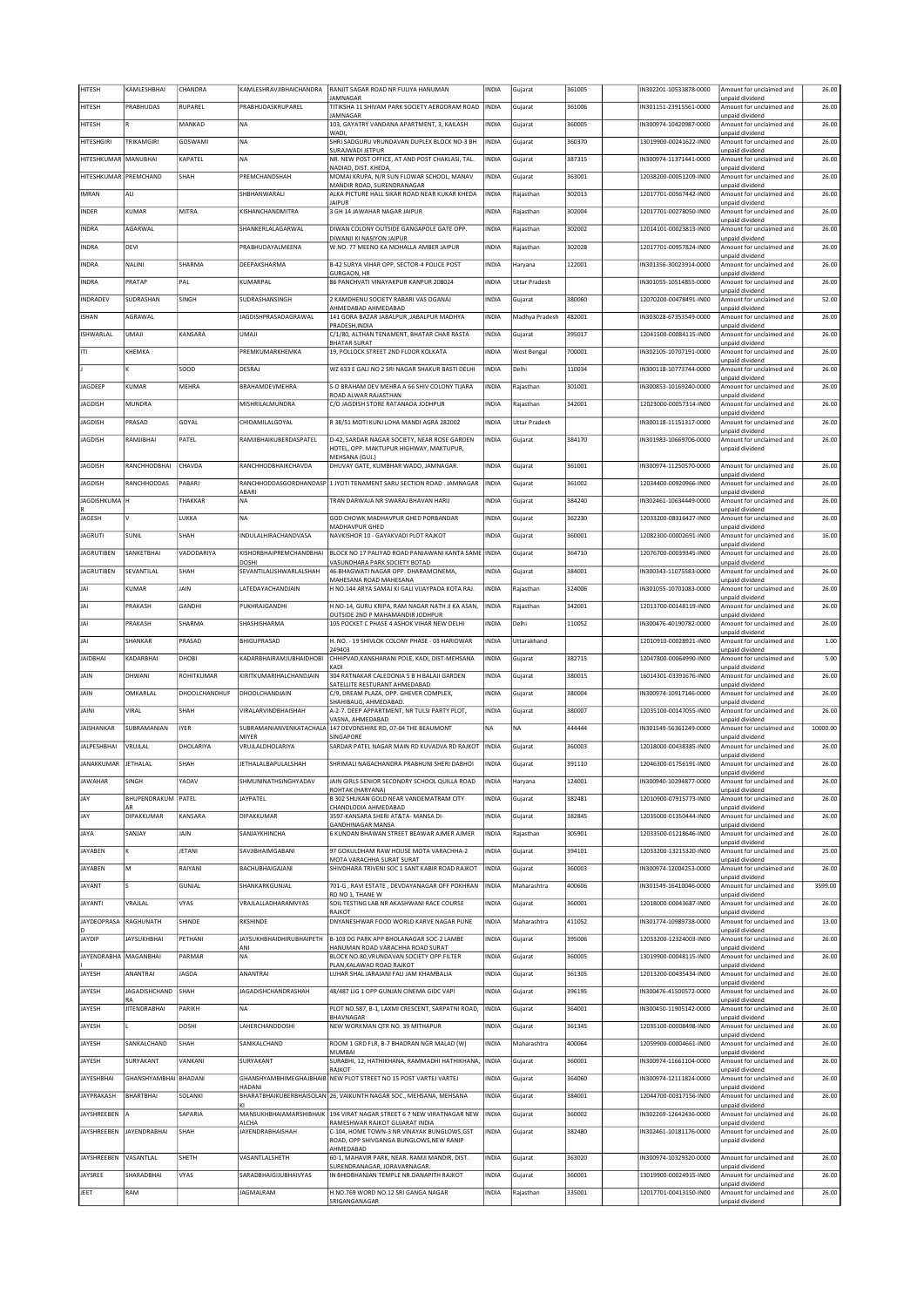| JEET                | VAYDA                           |                 | MANISHBHAIVAYDA                  | VAJU KANDOI DELO, JAMNAGAR                                                                                  | INDIA          | Gujarat              | 361001           | 12035100-00198398-IN00                           | Amount for unclaimed and                                                | 26.00          |
|---------------------|---------------------------------|-----------------|----------------------------------|-------------------------------------------------------------------------------------------------------------|----------------|----------------------|------------------|--------------------------------------------------|-------------------------------------------------------------------------|----------------|
| <b>JETHA</b>        | MULCHAND                        | <b>DOLANI</b>   | <b>NA</b>                        | 411-B-1, SARDARNAGAR, BH GARDEN AHMEDABAD                                                                   | INDIA          | Gujarat              | 382475           | 13015200-00065990-IN00                           | unpaid dividend<br>Amount for unclaimed and                             | 25.00          |
| <b>JETHALAL</b>     | HARIRAM                         | DAMA            | HARIRAMDAMA                      | 2/4 BLDG NO 1 GARDEN APT CO OP HSG SOC LTD                                                                  | INDIA          | Maharashtra          | 400604           | IN301151-13404722-0000                           | unpaid dividend<br>Amount for unclaimed and                             | 26.00          |
|                     |                                 |                 |                                  | GAWAND BAUG SHIVAJI NAGAR CHECK NAKA THANE                                                                  |                |                      |                  |                                                  | unpaid dividend                                                         |                |
| <b>JIGARBHAI</b>    |                                 | <b>SHAH</b>     | PRADIPBHAICHHOTALALSHAH          | PARAS SOCIETY, BLOCK NO. 6, PALACE ROAD,<br>PALITANA.                                                       | INDIA          | Gujarat              | 364270           | IN300974-11081608-0000                           | Amount for unclaimed and<br>unpaid dividend                             | 26.00          |
| <b>JIGNA</b>        | ABHAYBHAI                       | SHAH            | ABHAYASHAH                       | OPP. VORA NIVAS NEAR LIMBDI BUS STOP STATION<br>ROAD JORAVARNAGAR                                           | <b>INDIA</b>   | Gujarat              | 363020           | IN300974-12070307-0000                           | Amount for unclaimed and<br>unpaid dividend                             | 26.00          |
| JIGNA               | GIRISHKUMAR                     | KARIYA          | GIRISHKUMARAKARIYA               | GUNDA WADI NO 2-15 LAL SADGURU KRUPA RAJKOT                                                                 | INDIA          | Gujarat              | 360001           | 12010900-02367173-IN00                           | Amount for unclaimed and                                                | 26.00          |
| JIGNA               | SUNILKUMAR                      | ELECTRICWALA    | SUNILKUMAR                       | 11-1081, POST OFFICE MAIN ROAD, MUGLISHRA SURAT                                                             | <b>INDIA</b>   | Gujarat              | 395003           | 12041500-00077678-IN00                           | unpaid dividend<br>Amount for unclaimed and                             | 26.00          |
| <b>JIGNESH</b>      | CHIMANLAL                       | <b>RUPANI</b>   | CHIMANLALSHIVLALRUPANI           | AVADH APPARTMENT, 2ND FLOOR, B - 1, KANTA STRI                                                              | INDIA          | Gujarat              | 360001           | N300974-11047754-0000                            | unpaid dividend<br>Amount for unclaimed and                             | 39.00          |
|                     |                                 |                 |                                  | VIKAS GRUH ROAD, OPP. RAJESH THAKKAR<br>HOMEOPATHIC, RAJKOT.                                                |                |                      |                  |                                                  | unpaid dividend                                                         |                |
| <b>JIGNESH</b>      | DHANSUKHBHAI                    | <b>BHATTHUF</b> | <b>NA</b>                        | OM BLOCK NO E 05 SHANTINIKETAN ST NO 1 RAIYA<br>ROAD RAJKOT                                                 | <b>INDIA</b>   | Gujarat              | 360007           | 12018000-00509312-IN00                           | Amount for unclaimed and<br>unpaid dividend                             | 1.00           |
| <b>JIGNESH</b>      | MANSUKHLAL                      | PATEL           | MANSUKHLALBHIMJIBHAIPATE         | 49-A MAHAVIR SOCIETY STREET NO-4 NIRMALA                                                                    | INDIA          | Gujarat              | 360001           | 12018000-00232548-IN00                           | Amount for unclaimed and                                                | 26.00          |
| <b>JIGNESH</b>      | PARSOTTAM                       | KANSAGRA        | PARSOTTAMKANSAGRA                | CONVENT ROAD RAJKOT<br>AMARNATH APPARTMENT BLOCK NO 202 JALARAM 2                                           | INDIA          | Gujarat              | 360007           | 13041400-08227356-IN00                           | unpaid dividend<br>Amount for unclaimed and                             | 26.00          |
|                     |                                 |                 |                                  | JAGADISHAN MARG UNIVERSITY RD RAJKOT                                                                        |                |                      |                  |                                                  | unpaid dividend                                                         |                |
| <b>JIGNESH</b>      | RATILAL                         | <b>SUTHAR</b>   | <b>NA</b>                        | 41-HARIOMNAGAR SOC MEGHARAJ ROAD MODASA<br>MODASA                                                           | INDIA          | Gujarat              | 383315           | 12010900-04156956-IN00                           | Amount for unclaimed and<br>unpaid dividend                             | 26.00          |
|                     | JIGNESHKUMA DASHARATHBHAI PATEL |                 | DASHARATHMANILALPATEL            | 20- B NEELKAMAL SOCIETY GULAB TOWER ROAD SOLA<br>ROAD NR NIRMAN TOWER GHATLODIA AHMEDABAD                   | INDIA          | Gujarat              | 380061           | 12061400-00058692-IN00                           | Amount for unclaimed and<br>unpaid dividend                             | 26.00          |
|                     |                                 |                 |                                  |                                                                                                             |                |                      |                  |                                                  |                                                                         |                |
| <b>JILUBHA</b>      | <b>HARISHCHANDRA</b><br>SINHJI  | <b>JADEJA</b>   | HARISHCHANDRASINHJI              | NILKANTH PARK BLOCK NO-M/22 RAJKOT                                                                          | <b>INDIA</b>   | Gujarat              | 360001           | 12018000-00197282-IN00                           | Amount for unclaimed and<br>unpaid dividend                             | 26.00          |
| <b>JIMIKUMAR</b>    | SURESHBHAI                      | PATEL           | SURESHBHAINARANBHAIPATEL         | 8, RAJSHREE SOC. NR NAVA GANJ BAZAR AT P.O.PATAN<br>PATAN                                                   | INDIA          | Gujarat              | 384265           | N302461-10528367-0000                            | Amount for unclaimed and<br>unpaid dividend                             | 26.00          |
| <b>JINENDRA</b>     | SHANTIAL                        | <b>VORA</b>     | SHANTILAL                        | 10. RANG MANGAL APARTMENT. BAVA SIDDHI TEKRA.<br>NEAR KAJI NU MEDAN, GOPIPURA SURAT                         | <b>INDIA</b>   | Gujarat              | 395001           | 12041500-00054240-IN00                           | Amount for unclaimed and<br>unpaid dividend                             | 26.00          |
| <b>JINESH</b>       | MAYANKKUMAR                     | SHAH            | MAYANKKUMAR                      | 5, SAMPADA BUNGLOWS, OPP. PRAHLAD NAGAR<br>GARDEN, VEJALPUR AHMEDABAD                                       | INDIA          | Gujarat              | 380051           | 13015200-00105861-IN00                           | Amount for unclaimed and<br>unpaid dividend                             | 26.00          |
| JINI                | VARGHESE                        |                 | VARGHESMK                        | 38 B, KHATAU BLDG, 2ND FLOOR, ALKESH DINESH MODI                                                            | INDIA          | Maharashtra          | 400023           | IN301604-10006824-0000                           | Amount for unclaimed and                                                | 26.00          |
| <b>JITENDRA</b>     | <b>BAKHTARIA</b>                |                 | PARSHOTAMBHAIMOHANBHAI           | MARG, FORT, MUMBAI MUMBAI<br>UDAY HAIR CARE. SAURASHTRA KALAKENDRA SOCIETY                                  | <b>INDIA</b>   | Gujarat              | 360005           | IN300974-10871655-0000                           | unpaid dividend<br>Amount for unclaimed and                             | 26.00          |
|                     |                                 |                 | BAKHTARIA                        | MADHAV PRASAD COMPLEX, MAIN ROAD-2, RAJKOT.                                                                 |                |                      |                  |                                                  | unpaid dividend                                                         |                |
| <b>JITENDRA</b>     | DHIRAJLAL                       | PARMAR          | DHIRAJLALRAMJIBHAIPARMAR         | 55301 SHAK MARKET GORI FALI BHOY NO DHALIYO<br>JAMNAGAR JAMNAGAR JAMNAGAR GUJARAT                           | INDIA          | Gujarat              | 361001           | IN300513-84072011-0000                           | Amount for unclaimed and<br>unpaid dividend                             | 26.00          |
|                     |                                 |                 |                                  |                                                                                                             |                |                      |                  |                                                  |                                                                         |                |
| JITENDRA            |                                 | CHHATBAR        | <b>JAYANTILALCHHATBAR</b>        | VACHALI SHERI, OPP. MAHALAXMI TEMPLE, GONDAL.                                                               | INDIA          | Gujarat              | 360311           | IN300974-10585343-0000                           | Amount for unclaimed and<br>unpaid dividend                             | 26.00          |
| <b>JITENDRA</b>     | <b>JASWANTLAL</b>               | DARJI           | JASWANTLALDARJI                  | OPP. WADI TOWER B/S JAIN MANDIR BARODA                                                                      | INDIA          | Gujarat              | 390017           | 13016700-00225786-IN00                           | Amount for unclaimed and<br>unpaid dividend                             | 26.00          |
| JITENDRA            |                                 | SHAH            | <b>NA</b>                        | 102, SHUBH AAVASH, GIDC HOUSING, PLOT NO. 30,<br>NEAR HARIYA SCHOOL, JAMNAGAR                               | INDIA          | Gujarat              | 361004           | N300974-10231137-0000                            | Amount for unclaimed and<br>unpaid dividend                             | 26.00          |
| <b>JITENDRA</b>     | KUMAR                           | GANGWAL         | NEMICHANDGANGWAL                 | CHAND MARKET 1ST FLOOR OPP MAHABIR BHAWAN A<br>T ROAD GUWAHATI KAMRUP METRO ASSAM                           | <b>INDIA</b>   | Assam                | 781001           | N301250-28312929-0000                            | Amount for unclaimed and<br>unpaid dividend                             | 26.00          |
|                     |                                 |                 |                                  |                                                                                                             |                |                      |                  |                                                  |                                                                         |                |
| JITENDRA            | MANHARLAL                       | GANATRA         | ATRA                             | MANARLALRANCHHODDASGAN OM 62 VINAYAK PARK B/H T B HOSPITAL NAWAGA<br><b>GHED JAMNAGAR</b>                   | INDIA          | Gujarat              | 361008           | 12047200-10670972-IN00                           | Amount for unclaimed and<br>unpaid dividend                             | 26.00          |
| <b>JITENDRA</b>     | PRAJPAT                         |                 | RAMNARAINPRAJAPAT                | KORNA HOUSE IN SIDE JALORI GATE JODHPUR                                                                     | INDIA          | Rajasthan            | 342001           | 12010900-02687716-IN00                           | Amount for unclaimed and<br>unpaid dividend                             | 26.00          |
| <b>JITENDRA</b>     | PRATAPRAI                       | RAJVANI         | PRATAPRAI                        | CHUNARAVAD CHOWK SHOP NO 2, OPP GOPAL<br>PETROL, RAJKOT                                                     | INDIA          | Gujarat              | 360003           | 12019800-00107821-IN00                           | Amount for unclaimed and<br>unpaid dividend                             | 26.00          |
| <b>JITENDRA</b>     | RAICHAND                        | MADHANI         | RAICHANDMORARJI                  | A1/8 NEW POST OFFICE ROAD ASHIRWAD HOSPITAL                                                                 | INDIA          | Gujarat              | 362265           | IN300974-10532580-0000                           | Amount for unclaimed and                                                | 26.00          |
| <b>JIVRAJBHAI</b>   | Ιĸ                              | PATEL           | KARSHANBHAICPATEL                | PATAN VERAVAL<br>A/4, CLUB ROAD, PALACE COMPOUND, MOTI VILLA                                                | INDIA          | Gujarat              | 363310           | N300974-10477264-0000                            | unpaid dividend<br>Amount for unclaimed and                             | 26.00          |
|                     |                                 |                 |                                  |                                                                                                             |                |                      |                  |                                                  |                                                                         |                |
| JOLIBEN             | A                               | MANDALIYA       | AJAYKUMARMANDALIYA               | LINE, DHRANGADHRA<br>34, MANGAL PARK, NEAR HANUMAN MADHI, RAJKOT.                                           | <b>INDIA</b>   | Gujarat              | 360001           | IN300974-11399396-0000                           | unpaid dividend<br>Amount for unclaimed and                             | 26.00          |
|                     | CHERIAN                         |                 |                                  |                                                                                                             |                |                      |                  |                                                  | unpaid dividend                                                         |                |
| JOSE                |                                 |                 | NMCHERIAN                        | ADDITIONAL COMMISSIONER E S I CORPORATION<br>NORTH ROUND TRISSUR                                            | INDIA          | Kerala               | 680020           | N301637-40106274-0000                            | Amount for unclaimed and<br>unpaid dividend                             | 50.00          |
| <b>JOSHI</b>        | SHASHIKANT                      | JATASHANKAR     | <b>NA</b>                        | JASHANSH, 269, GOKULDHAM, KRISHNANAGAR MAIN<br><b>ROAD RAJKOT</b>                                           | INDIA          | Gujarat              | 360004           | 13019900-00236063-IN00                           | Amount for unclaimed and<br>unpaid dividend                             | 26.00          |
| JUI                 | <b>HEMANG</b>                   | PAREKH          | HEMANGPAREKH                     | 78, JANKALYAN SOCIETY, FULSMRUTI ST NO 1, TAGORE<br>MARG, RAJKOT                                            | INDIA          | Gujarat              | 360001           | N303575-10036192-0000                            | Amount for unclaimed and<br>unpaid dividend                             | 26.00          |
| <b>JUTURI</b>       | ANJANEYULU                      |                 | <b>JRADHAKRISHNAMURTHY</b>       | D NO 6 29 29/1 KOTHA BAZAR SRISAILAM PROJECT<br>KURNOOL DIST                                                | <b>INDIA</b>   | Andhra Pradesh       | 518102           | IN301022-21412975-0000                           | Amount for unclaimed and<br>unpaid dividend                             | 26.00          |
| <b>JYOTIBEN</b>     | CHANDULAL                       | <b>JETHVA</b>   | CHANDULAL                        | C/O CHAMUNDA SEAT COVER LAXMI NAGAR MAIN<br>ROAD B/H BHAKTI NAGAR RAILWAY ST RAJKOT                         | INDIA          | Gujarat              | 360004           | 12018000-00196348-IN00                           | Amount for unclaimed and<br>unpaid dividend                             | 26.00          |
|                     |                                 |                 |                                  |                                                                                                             |                |                      |                  |                                                  |                                                                         |                |
| <b>JYOTIBEN</b>     | <b>DOSHI</b>                    |                 | LADHUBHAIJTHAKKAR                | BLOCK-10 SHANTINATH APPARTMENT OPP SATY SAI<br>SCHOOL PATEL COLONY JAMNAGAR                                 | INDIA          | Gujarat              | 361008           | 12011300-00816632-IN00                           | Amount for unclaimed and<br>unpaid dividend                             | 26.00          |
| <b>JYOTIBEN</b>     | <b>SURESHBHAI</b>               | GORADIYA        | AMRUTLALVRUJLALKAGDA             | 7, VISHNU APP 23, NEW JAGNATH PLOT OPP KOSHIYAS<br><b>CLINIC RAJKOT</b>                                     | <b>INDIA</b>   | Gujarat              | 360001           | 12046300-01785533-IN00                           | Amount for unclaimed and<br>unpaid dividend                             | 26.00          |
| <b>JYOTSNABEN</b>   | RAJENDRAKUMAR CHOTAI            |                 | RAJENDRAKUMARAMARSHICH<br>OTAI   | SHIV-JYOT PATEL COLONY OPP.MOTOR HOUSE<br>JAMNAGAR                                                          | INDIA          | Gujarat              | 361008           | 12034400-00718790-IN00                           | Amount for unclaimed and<br>unpaid dividend                             | 26.00          |
|                     | M                               | CHANDRASHEKAR   | GKMALLAPPA                       | 134 7TH CROSS 1ST MAIN BEHIND BAYALU RANGA<br>MANDIRA RIGHTSIDE TIPTUR                                      | INDIA          | Karnataka            | 572201           | 12010900-01243637-IN00                           | Amount for unclaimed and<br>unpaid dividend                             | 136.00         |
| KAILASH             | CHAND                           | BANSAL          | SHANKARLALBANSAL                 | B-234, JANTA COLONY JAIPUR                                                                                  | INDIA          | Rajasthan            | 302004           | 12029200-00134977-IN00                           | Amount for unclaimed and                                                | 26.00          |
| KAILASH             | CHAND                           | <b>GUPTA</b>    | BADRINARAYANGUPTA                | 1/4, PARAS RAM NAGAR DHAR KA BALAJI SIKAR ROAD                                                              | INDIA          | Rajasthan            | 302012           | IN301160-30339400-0000                           | unpaid dividend<br>Amount for unclaimed and                             | 26.00          |
| KAILASH             | CHAND                           | RATHI           | RAMSWAROOPRATHI                  | JAIPUR (RAJ.)<br>9-D 27 R.C VAYAS COLONY BHILWARA                                                           | INDIA          | Rajasthan            | 311001           | 12017701-00839257-IN00                           | unpaid dividend<br>Amount for unclaimed and                             | 26.00          |
| KAILASH             | KUMAR                           |                 | LATEHIRALAL                      | 755, LAL KOTHI THAPAKBAG O/S DATIA GATE JHANSI                                                              | INDIA          | <b>Uttar Pradesh</b> |                  | 13038700-00089601-IN00                           | unnaid dividend<br>Amount for unclaimed and                             | 26.00          |
| KAILASH             | <b>MALOO</b>                    |                 | <b>MANGILALMALOO</b>             | 284001<br>MANGI LAL S/O HANJARI MAL MOKSH MARG DHANI                                                        | INDIA          | Rajasthan            | 344001           | 12012101-00537264-IN00                           | unpaid dividend<br>Amount for unclaimed and                             | 26.00          |
| KAILASH             | <b>NATH</b>                     |                 | <b>GHISUNATH</b>                 | <b>BAZAR BARMER</b><br>PLOT NO 95 FIRST A ROAD SARDARPURA JODHPUR                                           | INDIA          | Rajasthan            | 342001           | 12057200-00003741-IN00                           | unpaid dividend<br>Amount for unclaimed and                             | 26.00          |
|                     |                                 |                 |                                  |                                                                                                             |                |                      |                  |                                                  | unpaid dividend                                                         |                |
| KAILASH             | PRASAD                          | SAINI           | KISHANLALSAINI                   | 17 PUROHIT KA TIBARA WARD NO. 6, TH. LALSOT DIST<br>DAUSA                                                   | INDIA          | Rajasthan            | 303503           | 12014101-00037556-IN00                           | Amount for unclaimed and<br>unpaid dividend                             | 50.00          |
| KAJAL               | ALPESHKUMAR                     | MODI            | ALPESHKUMARMODI                  | 10-7-36, KALYANESHVAR NI POLE PATAN PATAN - N.G.                                                            | <b>INDIA</b>   | Gujarat              | 384265           | IN300343-20085522-0000                           | Amount for unclaimed and<br>unpaid dividend                             | 26.00          |
| KALIDAS             | SOMABHAI                        | PATEL           | SOMABHAIKUBERDASPATEL            | 13 SUMITRA NAGAR SOCIETY, JOGESHWARI ROAD,<br>AMARAIWADI. NEAR PURVADEEP HIGH SCHOOL.                       | INDIA          | Gujarat              | 380026           | 12035100-00203400-IN00                           | Amount for unclaimed and<br>unpaid dividend                             | 26.00          |
| KALPANA             | ANILBHAI                        | DHOLA           | ANILBHAI                         | AHMEDABAD<br>PLOT NO-1 MAHESH PARK BORTALAO BALVATIKA NR                                                    | INDIA          | Gujarat              | 364002           | 12033200-01801058-IN00                           | Amount for unclaimed and                                                | 26.00          |
|                     |                                 |                 |                                  | LAXMINARAYAN SOC BHAVNAGAR                                                                                  |                |                      |                  |                                                  | unpaid dividend                                                         |                |
| KALPANABEN          | <b>JAYANTBHAI</b>               | PATEL           | <b>JAYANTBHAIPATEL</b>           | A-302, ARISE ICON, NEAR UMIYA CAMPUS, S G<br>HIGHWAY, DASKROI, AHMEDABAD                                    | INDIA          | Gujarat              | 382481           | 12056200-00008779-IN00                           | Amount for unclaimed and<br>unpaid dividend                             | 26.00          |
| KALPANABEN          |                                 | SHAH            | KAMLESHCHANDULALSHAH             | 1135, BAZAR FALIYUA AT. PO. KADOD TA. BARDOLI<br>DIST. SURAT                                                | INDIA          | Gujarat              | 394335           | IN301991-10583776-0000                           | Amount for unclaimed and<br>unpaid dividend                             | 26.00          |
| KALPESH             | SHANKARBHAI                     | PATEL           | SHANKARBHAIJIJABHAIPATEL         | 10, PRABHU PARK SOCIETY, OPP DEVI MULTIPLEX<br>BETHAK NARODA AHMEDABAD                                      | INDIA          | Gujarat              | 382330           | IN300343-10384392-0000                           | Amount for unclaimed and<br>unpaid dividend                             | 26.00          |
| KALPESHKUMA A       |                                 | PATEL           | AMRUTLALJOITARAMPATEL            | AT TINTODAN (MOTIPURA), TAL. VIJAPURA, DIST.<br>MEHSANA, TINTODAN.                                          | INDIA          | Gujarat              | 382830           | IN300974-10899669-0000                           | Amount for unclaimed and<br>unpaid dividend                             | 26.00          |
| KALPESHKUMA VRAJLAL |                                 | THAKKAR         | VRAJLALDTHAKKAR                  | VASHRAM PURA CHALI 2 DIST PATAN HARIJ                                                                       | INDIA          | Gujarat              | 384240           | IN302461-10207199-0000                           | Amount for unclaimed and                                                | 26.00          |
| KALPNABEN           | PATEL                           |                 | NARAYANDASPATEL                  | VAIJNATH PARU BAHAR MADH UNJHA UNJHA                                                                        | INDIA          | Gujarat              | 384170           | IN300513-80439011-0000                           | unpaid dividend<br>Amount for unclaimed and                             | 26.00          |
| KALWANT             | RAI                             |                 | PARMANANADSINGLA                 | MAHESANA UNJHA MAHESANA GUJARAT<br>586/6 GOVIND PURI KALKAJI NEW DELHI                                      | INDIA          | Delhi                | 110019           | IN303663-10001250-0000                           | unpaid dividend<br>Amount for unclaimed and                             | 26.00          |
| KAMAL               | KISHORE                         | SHARMA          | <b>JAISITARAMJI</b>              | DHOBI GALI, SHAHPURA MOHALLA, BEAWAR                                                                        | INDIA          | Rajasthan            | 305901           | 12012101-00153831-IN00                           | unpaid dividend<br>Amount for unclaimed and                             | 26.00          |
| KAMAL               | KUMAR                           | <b>CHHABRA</b>  | MANAKCHANDCHHABRA                | BAGAIRA MOHALLA WARD NO 21 SUJANGARH CHURU                                                                  | INDIA          | Rajasthan            | 331507           | 12017701-00203556-IN00                           | unpaid dividend<br>Amount for unclaimed and                             | 26.00          |
|                     |                                 |                 |                                  | SUJANGARH CHURU                                                                                             |                |                      |                  |                                                  | unpaid dividend                                                         |                |
| KAMAL<br>KAMAL      | RAJ                             | SONI<br>CHOKSI  | NANDLALSONI<br>SURESHBHAIMCHOKSI | 17/59, NAYA BAS TEHSIL - BEAWAR BEAWAR BEAWAR<br>BEAWAR BEAWAR,<br>5 MAHAVIR SOCIETY NEAR G E B DEHGAM DIST | INDIA<br>INDIA | Rajasthan<br>Gujarat | 305901<br>382305 | IN301774-19449407-0000<br>IN301151-12890722-0000 | Amount for unclaimed and<br>unpaid dividend<br>Amount for unclaimed and | 26.00<br>26.00 |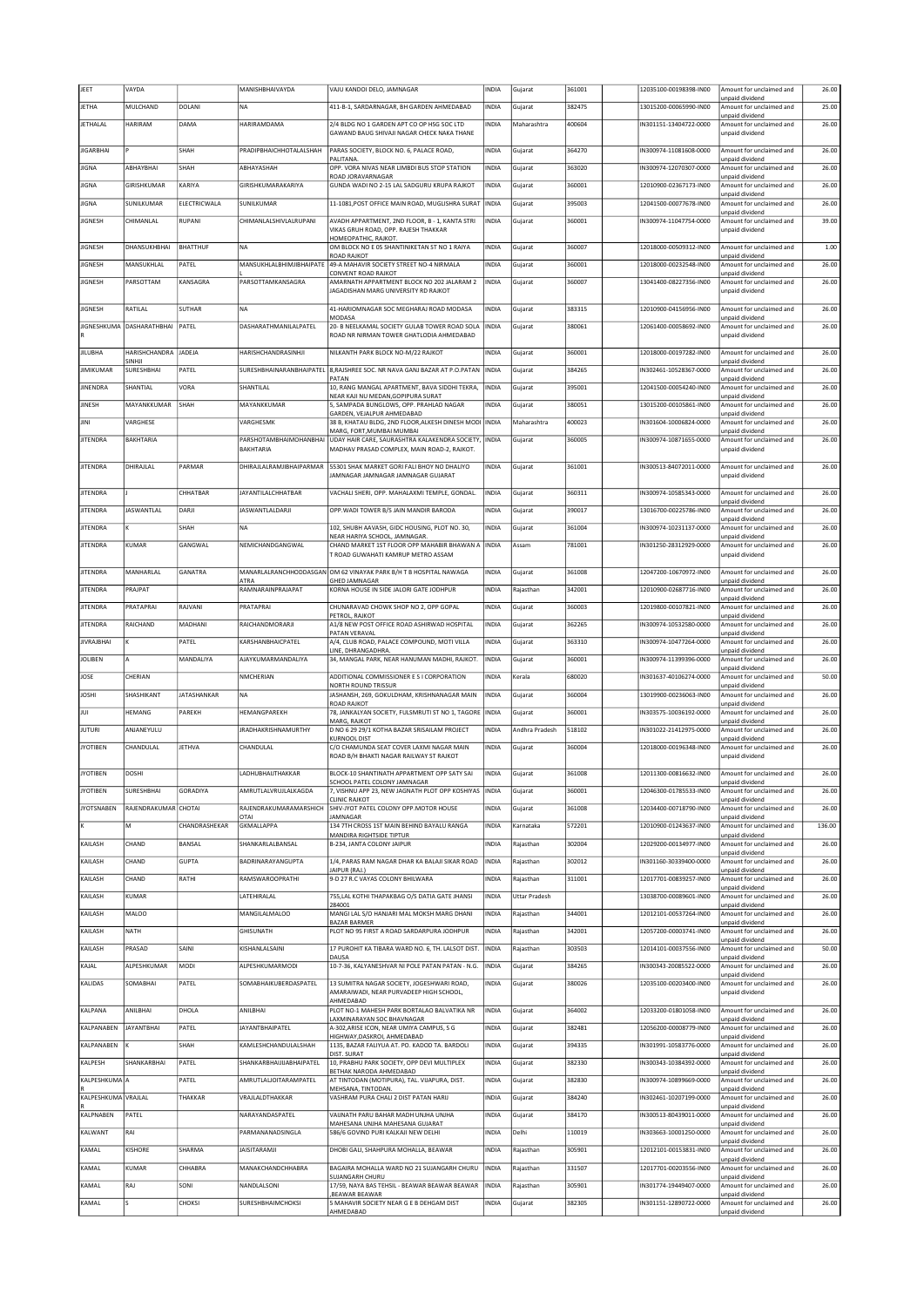| KAMALESH         | PANDYA                   |                 | MMPANDYA                           | C-11 SAMRUTHI TENAMENT NR C N VIDHYALAYA HIGH                                                    | <b>INDIA</b> | Gujarat        | 390021 | IN301485-10457163-0000 | Amount for unclaimed and                    | 26.00  |
|------------------|--------------------------|-----------------|------------------------------------|--------------------------------------------------------------------------------------------------|--------------|----------------|--------|------------------------|---------------------------------------------|--------|
| KAMINIBEN        | v                        | MEHTA           | HIRALALVAGHJIBHAIVORA              | TENSION ROAD SUBHANPURA VADODARA<br>201, CHANDANBALA APP. BRAHMIN FALIYA KATARGAM                | INDIA        | Gujarat        | 395004 | IN301485-10305897-0000 | unpaid dividend<br>Amount for unclaimed and | 26.00  |
| KAMLA            | DEVI                     | BHARADIYA       | CHAGGANI AI IAGATIYA               | SURAT<br>205 KAST TENT HOUSE KE PASS VIDHUT NAGAR SANJAY                                         | INDIA        | Rajasthan      | 311001 | 12017701-01068582-IN00 | unpaid dividend<br>Amount for unclaimed and | 26.00  |
| <b>CAMLA</b>     | DEVI                     | CHHABRA         | SANTOHKUMAR                        | COLONY BHILWARA<br>98 NARSIYA G MANDIR WARD NAMBAR 14 SUJANGARH                                  | INDIA        | Rajasthan      | 331507 | 12017701-01070606-IN00 | unpaid dividend<br>Amount for unclaimed and | 26.00  |
|                  |                          |                 |                                    | SUJANGARH                                                                                        |              |                |        |                        | unpaid dividend                             |        |
| KAMLABEN         | RAJPAL                   |                 | DEVENDRASHIVRAMRAJPAL              | S/7/B, LAXMIKUNJ SOCIETY, OPP. VAIKUNTH DHAM<br>TEMLPE, DANI LIMDA, AHMEDABAD.                   | INDIA        | Gujarat        | 380028 | IN300343-10831609-0000 | Amount for unclaimed and<br>unpaid dividend | 26.00  |
| KAMLESH          | B                        | SARPADADIYA     | <b>DIYA</b>                        | BHARATBHAIRAMDASSARPADA BILNATH SOCIETY, BILNATH STREET, BILKHA                                  | INDIA        | Gujarat        | 362110 | IN300974-11990325-0000 | Amount for unclaimed and<br>unpaid dividend | 26.00  |
| KAMLESH          | KISHANLAL                | DHRUVE          | KISHANLALHDHRUVE                   | 10/59, MIG COLONY, S. T. ROAD, JAMNAGAR.                                                         | INDIA        | Gujarat        | 361005 | IN300974-10524932-0000 | Amount for unclaimed and<br>unpaid dividend | 26.00  |
| KAMLESH          | KUMAR                    | JAIN            | SOBHAGMALJAIN                      | B 53 A NATRAJ NAGAR IMALI WALA PHATAK JYOTI                                                      | INDIA        | Rajasthan      | 302015 | N301330-20147057-0000  | Amount for unclaimed and                    | 26.00  |
| KAMLESH          | MANHARLAL                | BHATT           | MANHARLALPREMSHANKERBH             | NAGAR JAIPUR<br>MATRU KRUPA BLOCK NO-08, KISHAN PARA-5, NR                                       | INDIA        | Gujarat        | 360001 | 12041500-00762733-IN00 | unpaid dividend<br>Amount for unclaimed and | 26.00  |
| KAMLESH          | SAINI                    |                 | ATT<br>KESHARLALSAINI              | RACE COURSE RAJKOT<br>409 DOONGARI WALO KI DHANI NARADPURA ROAD                                  | INDIA        | Rajasthan      | 302028 | 12017701-01042080-IN00 | unpaid dividend<br>Amount for unclaimed and | 26.00  |
| KAMLESHKUM A     |                          | GANATRA         | ARVINDBHAIGGANATRA                 | AMBER JAIPUR<br>KUKAVAV NAKA, BAGASARA                                                           | INDIA        | Gujarat        | 365440 | IN300974-11669256-0000 | unpaid dividend<br>Amount for unclaimed and | 26.00  |
| AR               | ВАСНИВНАІ                |                 | BACHUBHAIRAMPRASADBRAH             |                                                                                                  |              |                |        |                        | unnaid dividend<br>Amount for unclaimed and |        |
| KAMLESHKUM<br>AR |                          | BRAHMBHATT      | MBHATT                             | GAVARA RAJPUT WADO, KHARIKUI ROAD, ANAND<br>KHAMBHAT                                             | INDIA        | Gujarat        | 388620 | 12059900-00112914-IN00 | unpaid dividend                             | 26.00  |
| AR               | KAMLESHKUM HARIVADANBHAI | BHATT           | HARIVADANHARILALBHATT              | 6 SHREEDARSHAN SOCIETY-1 INDU CHACHA LANE TP 13 INDIA<br>CHAHANI JAKAT NAKA CHHANI ROAD VADODARA |              | Gujarat        | 390024 | IN301774-13404951-0000 | Amount for unclaimed and<br>unpaid dividend | 26.00  |
| KANAIYALAL       | DAYASHANKAR              | DAVE            |                                    | DAYASHANKARHARJIVANBHAID AT-MANDVA, WARD-DHASA JUNCTION TA-GADHADA,                              | INDIA        | Gujarat        | 364001 | 12034400-00192384-IN00 | Amount for unclaimed and                    | 26.00  |
| KANASAGRA        | <b>BHARTIBEN</b>         | RASIKBHAI       | AVE<br>RASIKBHAI                   | DIST-BHAVNAGAR DHASA JUNCTION<br>C 402 KRISH RESIDENCY B/H UMA SCHOOL NAVA                       | INDIA        | Gujarat        | 382350 | IN301645-10368439-0000 | unpaid dividend<br>Amount for unclaimed and | 26.00  |
|                  |                          |                 |                                    | NARODA NIKOL ROAD AHMEDABAD                                                                      |              |                |        |                        | unpaid dividend                             |        |
| KANCHANBEN       | JAGJIVANDAS              | PITRODA         | <b>NA</b>                          | 25/26, JAY BHARAT SOCIETY, RATANPAR,<br>JORAVARNAGAR.                                            | INDIA        | Gujarat        | 363020 | IN300974-10139519-0000 | Amount for unclaimed and<br>unpaid dividend | 26.00  |
| KANSAGRA         | <b>HITENDRA</b>          | R               | RANCHCHODBHAIRKANSAGRA             | UMIYA PARK AT-VERAVAL SHAPAR TA-KOTDA SANGANI<br>VERAVAL SHAPAR RAJKOT SHAPAR VERAVAL            | <b>INDIA</b> | Gujarat        | 360024 | 12033200-09054453-IN00 | Amount for unclaimed and<br>unnaid dividend | 26.00  |
| KANTA            | <b>GUPTA</b>             |                 | MrRAMESHCHANDGUPTA                 | 35, MOHAN NAGAR GOPAL PURA BY PASS JAIPUR                                                        | INDIA        | Rajasthan      | 302018 | 12010605-00488439-IN00 | Amount for unclaimed and                    | 26.00  |
| KANTA            | JAYENDRA                 | SHETH           | JAYENDRAUSHETH                     | 103 VARSHA SECTOR 12/C LILASHA NAGAR                                                             | INDIA        |                | 370201 | IN301039-24454542-0000 | unpaid dividend<br>Amount for unclaimed and | 26.00  |
|                  |                          |                 |                                    | <b>GANDHIDHAM KUTCH</b>                                                                          |              | Gujarat        |        |                        | unpaid dividend                             |        |
| KANTA            | JERAM                    | DARJI           | JERAMDARJI                         | B-002 ROYAL EKSAR APT EKSAR ROAD BEHIND MAYUR<br>TOWER BABHAI NAKA BORIVALI WEST MUMBAI          | INDIA        | Maharashtra    | 400092 | IN301774-10989422-0000 | Amount for unclaimed and<br>unpaid dividend | 26.00  |
| KANTILAL         | KISHORILAL               | AGRAWAL         |                                    | KISHORILALMULCHANDAGRAW AGRASEN BHAVAN, GUEST HOUSE B/H. RAILWAY                                 | INDIA        | Gujarat        | 390007 | IN301991-10393789-0000 | Amount for unclaimed and                    | 26.00  |
| KANWAR           | LAL                      |                 | HARBANSHLAL                        | STATION JETALPUR NAKA VADODARA<br>WARD NO. 17, GOLUWALA NIWADAN TEH. PILIBANGA                   | INDIA        | Rajasthan      | 335802 | 12012101-00470212-IN00 | unpaid dividend<br>Amount for unclaimed and | 26.00  |
|                  |                          |                 |                                    | HANUMANGARHJN.                                                                                   |              |                |        |                        | unpaid dividend                             |        |
| KARTIK           | DHIRUBHAI                | VIRANI          | DHIRUBHAINATHABHAIVIRANI           | CINEMA ROAD OPP SBI BANK KALAVAD KALVAD<br>IAMNAGAR JAMNAGAR JAMANGAR GUJARAT                    | INDIA        | Gujarat        | 361160 | IN300513-83346017-0000 | Amount for unclaimed and<br>unpaid dividend | 26.00  |
| KAUSHALKUM<br>AR | BHARATBHAI               | PATEL           | BHARATBHAISOMABHAIPATEL            | A 11 BHAIRAVKRUPA SOCIETY MODHERA ROAD<br>MAHESANA MAHESANA MEHSANA MEHSANA                      | INDIA        | Gujarat        | 384002 | IN300513-82621256-0000 | Amount for unclaimed and<br>inpaid dividend | 46.00  |
| KAVITA           | DEVI                     | SANCHETI        | CHANDANMALOSWAL                    | GUJARAT<br>T-12-A MAHAVEER NAGAR TONK ROAD JAIPUR                                                | INDIA        | Rajasthan      | 302015 | 12058300-00001674-IN00 | Amount for unclaimed and                    | 26.00  |
| KEDAR            | RAM                      | MATE            | NA                                 | 1630 SADASHIVPETH BEHIND TILAK SMARAK MANDIR                                                     | INDIA        | Maharashtra    | 411030 | IN300476-42009479-0000 | unpaid dividend<br>Amount for unclaimed and | 125.00 |
|                  |                          |                 |                                    |                                                                                                  |              |                |        |                        | unpaid dividend                             |        |
| KESHAVLAL        | <b>BHULABHAI</b>         | PATEL           | BHULABHAIPATEL                     | 113 LEUVA VAS CHANDKHEDA TA. AND DIST. -<br>GANDHINAGAR                                          | INDIA        | Gujarat        | 382424 | IN301485-40005213-0000 | Amount for unclaimed and<br>unpaid dividend | 26.00  |
| KETAN            | GHANSHYAM                | PANDYA          | GHANSHYAMPANDYA                    | BHARVAD SERI MAKAN NO 62 KHARI VISTAR 187<br>RAJKOT HIGHWAY POST DHUVAV JAMNAGAR GUJARA'         | INDIA        | Gujarat        | 361120 | IN300476-42327810-0000 | Amount for unclaimed and<br>unpaid dividend | 26.00  |
| KETAN            | KHIMJI                   | GADA            | KHIMJI                             | A-5.MADHU PARK, MATHURADAS RD, NR                                                                | <b>INDIA</b> | Maharashtra    | 400067 | 12033700-00025103-IN00 | Amount for unclaimed and                    | 26.00  |
|                  |                          |                 |                                    | VAISHNAVSEVA TRUST HOSPITAL, KANDIVALI (W)                                                       |              |                |        |                        | unpaid dividend                             |        |
|                  |                          |                 |                                    |                                                                                                  |              |                |        |                        |                                             |        |
| KETAN            | MAHENDRAKUMA BHATT       |                 | MAHENDRAKUMAR                      | MUMBAI<br>HALAR HOUSE STARMID TOWN B-404, INDRA ROAD                                             | INDIA        | Gujarat        | 361002 | 12013200-00649559-IN00 | Amount for unclaimed and                    | 26.00  |
| KETAN            | NAVNITLAL                | PAREKH          | NAVNITLALCHHOTALALPAREKH           | JAMNAGAR JAMNAGAR<br>AMBLI FALI NEAR NEMINATH DERASAR JAMNAGAR                                   | INDIA        | Gujarat        | 361001 | 13014400-01266511-IN00 | unpaid dividend<br>Amount for unclaimed and | 26.00  |
| KETAN            | RASIKBHAI                | THAKRAR         | RASIKBHAI                          | GUJ. HOUSING BOARD QTR-304 OPP, MARKETING                                                        | INDIA        | Gujarat        | 360001 | 12018000-00169208-IN00 | unpaid dividend<br>Amount for unclaimed and | 26.00  |
|                  |                          |                 |                                    | YARD RAJKOT                                                                                      | <b>INDIA</b> |                |        |                        | unpaid dividend<br>Amount for unclaimed and |        |
| KETANKUMAR       | NAGARDAS                 | SUCHAK          |                                    | NAGARDASNATHUBHAISUCHAK C/O. JANKI NOVELTY, OPP. BANK OF INDIA, AMRELI                           |              | Gujarat        | 365601 | IN300974-11575901-0000 | unpaid dividend                             | 26.00  |
| KEVIN            | SHASHIKANT               | SHAH            | NA                                 | C-5, ADITYA APT., OLD NAGARDAS ROAD, NR. JAIN<br>NURSHING HOME, ANDHERI (E) MUMBAI               | INDIA        | Maharashtra    | 400069 | 12071000-00061949-IN00 | Amount for unclaimed and<br>unpaid dividend | 26.00  |
| KEYUR            | H                        | <b>JOSHI</b>    | HASMUKHLALMJOSHI                   | B/303 SHARAN RESIDENCY -II NR. PUSHPDEEP FLAT B/H<br>MANIRATNAM BUNG VASNA AHMEDABAD             | <b>INDIA</b> | Gujarat        | 380007 | 12028900-01426021-IN00 | Amount for unclaimed and<br>unpaid dividend | 200.00 |
| KHAGESH          | CHANDRA                  | MEHTA           | SHIVLALJADAVJIMEHTA                | I-130 PARMAR RESIDENCY OFF SALUNKE VIHAR RD.                                                     | <b>INDIA</b> | Maharashtra    | 411048 | IN301549-52462411-0000 | Amount for unclaimed and                    | 26.00  |
|                  |                          |                 |                                    | KONDHWA, PUNE NEAR BRAHMA ANGAN PUNE                                                             |              |                |        |                        | unnaid dividend                             |        |
| KHAMAR           | TEJASKUMAR               | c               | CHANDRAKANT                        | 15 PANI PURAVATHA COLONY RADHANPUR                                                               | INDIA        | Gujarat        | 385340 | 12033200-01643390-IN00 | Amount for unclaimed and                    | 11.00  |
| KHETA            | <b>SURESHBHAI</b>        | PATEL           | SURESHBHAIRAMABHAIPATEL            | RADHANPUR<br>14 SHIV SHAKTI SOCIETY FATEH DARWAJA TA                                             | <b>INDIA</b> | Gujarat        | 384315 | IN301276-30675438-0000 | unpaid dividend<br>Amount for unclaimed and | 26.00  |
| KHUSHABU         | ASHOK                    | AGRAWAL         | ASHOKBADRINARAYANAGRAW             | VISNAGAR DIST MEHSANA VISNAGAR<br>141 GORA BAZAR JABALPUR , JABALPUR MADHYA                      | INDIA        | Madhya Pradesh | 482001 | IN303028-67364371-0000 | unpaid dividend<br>Amount for unclaimed and | 26.00  |
| KHUSHALBHAI      | BHARATBHAI               | VAGHELA         | <b>BHARATBHAIDAMARSHIBHAIV</b>     | PRADESH, INDIA<br>GHELADI PA SHERI, NR. SITA GATE, OPP.                                          | INDIA        | Gujarat        | 363310 | IN300974-12066607-0000 | unpaid dividend<br>Amount for unclaimed and | 26.00  |
| KHUSHBU          |                          | LAD             | AGHELA<br>HASMUKHBHAISHIVABHAIPRAJ | SWAMINARAYAN MANDIR, DHRANGADHRA<br>HAAT FALIYA, B/S AMRUTALAYAM, SURALI, BARDOLI                | INDIA        | Gujarat        | 394340 | 12041500-00707268-IN00 | unpaid dividend<br>Amount for unclaimed and | 26.00  |
|                  |                          |                 | APATI<br>SHRENIKBHAISHAKARCHANDB   | SURAT                                                                                            |              |                |        |                        | unpaid dividend                             |        |
| KHUSHI           | SHRENIKBHAI              | SHAH            | HAISHAH                            | 18/218 - UTSAV APPARTMENT NEAR VYAS VADI NAVA<br>VADAJ NARANPUA VISATAR AHMEDABAD                | INDIA        | Gujarat        | 380013 | IN302461-10655742-0000 | Amount for unclaimed and<br>unnaid dividend | 26.00  |
| KHYATI           | SHARAD                   | <b>JOSHI</b>    | SHARADDEVSHANKARJOSHI              | B-101 MAYURESH RESIDENCY LBS MARG BHANDUP<br>WEST MUMBAI                                         | INDIA        | Maharashtra    | 400078 | 12037600-00527026-IN00 | Amount for unclaimed and<br>unpaid dividend | 26.00  |
| KINJAL           | RAJESHBHAI               | FATEPARA        | RAJESHBHAISODABHAIFATEPA<br>RA     | RAGHUNANDAN SOC, STREET NO-2, POPATPARA MAIN<br>ROAD, RAJKOT                                     | <b>INDIA</b> | Gujarat        | 360001 | 12041500-00914256-IN00 | Amount for unclaimed and<br>unpaid dividend | 26.00  |
| KIRAN            | DEVI                     |                 | CHOUTHMALAGRAWAL                   | NEAR POST OFFICE POST : JATNI, DIST : KHURDA.<br><b>JATNI</b>                                    | INDIA        | Orissa         | 752050 | 12010900-00961575-IN00 | Amount for unclaimed and                    | 26.00  |
| KIRAN            | HARSHAD                  | <b>JAKHOTIA</b> | BHAWARLALRAMNARAYANBA              | GURUKRUPA BUILDING NEAR PARAVATI HOSPITAL                                                        | INDIA        | Maharashtra    | 410203 | 13014400-01827108-IN00 | unpaid dividend<br>Amount for unclaimed and | 26.00  |
|                  |                          |                 | NG                                 | SHASTRI NAGAR GURUDWARA KHOPOLI                                                                  |              |                |        |                        | unpaid dividend                             |        |
| KIRAN            | JAYENDRAKUMAR RAVAL      |                 | JAYENDRAKUMARRAVAL                 | 818, BHAU NI POLE RAIPUR CHAKLA AHMEDABAD                                                        | INDIA        | Gujarat        | 380001 | IN301485-10132675-0000 | Amount for unclaimed and<br>unpaid dividend | 26.00  |
| KIRAN            | KUMARI                   | <b>GUPTA</b>    | BAJRANGLAL                         | FLAT NO 302 PLOT NO A 66 SHRIRAM ENKALVE SURYA<br>NAGAR MURLIPURA JAIPUR                         | <b>INDIA</b> | Rajasthan      | 302039 | 12017701-01089522-IN00 | Amount for unclaimed and<br>unpaid dividend | 26.00  |
| KIRANBHAI        | ISHVARBHAI               | PATEL           | SHVARBHAIAPATEL                    | 06, DHARTI CITY, TA. KADI DIST. MEHSANA KADI                                                     | INDIA        | Gujarat        | 382481 | IN302461-10518695-0000 | Amount for unclaimed and<br>unpaid dividend | 26.00  |
| KIRANKUMAR       | ANANDBHAI                | VACHHANI        | ANANDBHAI                          | ANAND DENTAL CLINIC KRISHNA NAGAR INDIA COLONY                                                   | INDIA        | Gujarat        | 380024 | IN300476-42283813-0000 | Amount for unclaimed and<br>unpaid dividend | 26.00  |
| KIRANKUMAR       |                          | PARMAR          | CHANDUBHAIPARMAR                   | BAPUNAGAR AHMEDABAD<br>214 - 2 SECTOR 4 GANDHINAGAR GANDHINAGAR                                  | INDIA        | Gujarat        | 382016 | 12044700-01487201-IN00 | Amount for unclaimed and                    | 26.00  |
| KIRANKUMAR       | NATVARLAL                | SHUKLA          | NATVARLAL                          | GANDHINAGAR<br>VANDI FALI, GUGLI CHOWK, KHAMBHALIA                                               | INDIA        | Gujarat        | 361305 | 12024000-00007913-IN00 | unpaid dividend<br>Amount for unclaimed and | 26.00  |
| KIRITBHAI        | SHANKARLAL               | SHAHHUF         | SHANKARLALAMBARAMSHAH              | 15, NAMAN APP JOGANI NAGAR, RANDER ROAD                                                          | INDIA        | Gujarat        | 395009 | 12028900-00485840-IN00 | unpaid dividend<br>Amount for unclaimed and | 26.00  |
| KIRITKUMAR       | М                        | THAKKAR         | MKTHAKKAR                          | ANAND MAHAL ROAD SURAT<br>NAVIN, BRAHMIN MATANO VAS, RANASAN, RANASAN                            | INDIA        | Gujarat        | 382850 | IN302461-10604999-0000 | unpaid dividend<br>Amount for unclaimed and | 26.00  |
|                  |                          |                 |                                    | MAHESANA                                                                                         |              |                |        |                        | unpaid dividend<br>Amount for unclaimed and |        |
| KIRITKUMAR       | SHANTILAL                | JAKHARIYA       | SHANTILAL                          | RAMNATH SOCIETY KHAMBHALIA                                                                       | INDIA        | Gujarat        | 361305 | 12013200-00361147-IN00 | unpaid dividend                             | 26.00  |
| KIRTIKUMAR       |                          | SHETH           | ANSHETH                            | KUMBHARVADA UNDAN SHERI DIST. AHMEDABAD<br>DHANDHUKA                                             | INDIA        | Gujarat        | 382460 | IN300652-10203250-0000 | Amount for unclaimed and<br>unpaid dividend | 26.00  |
| KIRTIKUMAR       | M                        | LATHIGARA       | MMLATHIGARA                        | SHRI RANG APARTMENT 6 PATEL COLONY CORNER 1<br>PANDIT NEHRU MARG JAMNAGAR                        | INDIA        | Gujarat        | 390007 | 12032300-00686136-IN00 | Amount for unclaimed and<br>unpaid dividend | 26.00  |
| KIRTIKUMAR       | M                        | PATEL           | MADHAVLALNPATEL                    | 31 SWAGAT BUNGLOWS OPP GOODLUCK<br>AUTOMOBILES NR JYOTI PETROL PUMP MEHSANA                      | INDIA        | Gujarat        | 384002 | IN300513-14831549-0000 | Amount for unclaimed and<br>unpaid dividend | 26.00  |
| KISHAN           | BINDESHBHAI              | THAKRAR         | BINDESHBHAISUNDARJITHAKR           | GUJARAT<br>SHREEJI KRUPA MAYURNAGAR RAVAL KALYANPUR                                              | INDIA        | Gujarat        | 361325 | 12019101-03132790-IN00 | Amount for unclaimed and                    | 26.00  |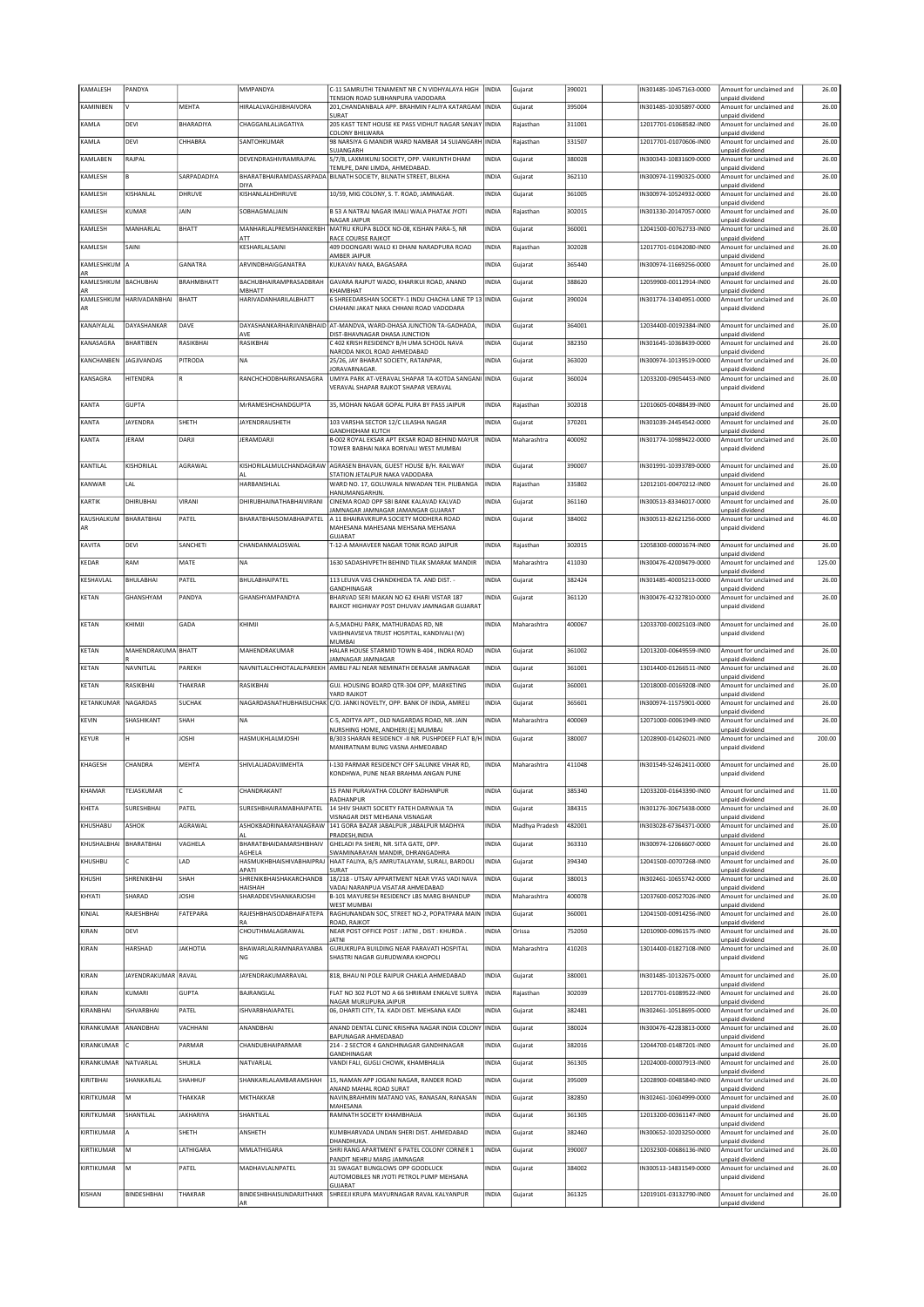|                 | RATHI                    |                 | MAHADEVRATHI                          | S/O MAHADEV RATHI BARION KA BAS. BARMER                                                 | INDIA        | Rajasthan            | 344001 | 12012101-00369212-IN00 | Amount for unclaimed and<br>unpaid dividend                    | 26.00          |
|-----------------|--------------------------|-----------------|---------------------------------------|-----------------------------------------------------------------------------------------|--------------|----------------------|--------|------------------------|----------------------------------------------------------------|----------------|
| KISHANBHAI      | GHANSHYAMBHAI PATEL      |                 | <b>GHANSHYAMBHAIPATEL</b>             | PATELVAS UNTVA . MAHESANA                                                               | INDIA        | Gujarat              | 382715 | 12010900-07014655-IN00 | Amount for unclaimed and                                       | 26.00          |
| <b>KISHOR</b>   | CHANDMAL                 | <b>BHANDARI</b> | CHANDMAL                              | ATPOST-KUKANE TAL-NEWASA DIST-AHMEDNGAR<br>KUKANE                                       | INDIA        | Maharashtra          | 414604 | 13021900-00072504-IN00 | unpaid dividend<br>Amount for unclaimed and                    | 26.00          |
| KISHOR          | MANGILAL                 | JAIN            | MANGILALSATIDANJAIN                   | MU PO MOLGI TAL-AKKALKUWA MU MOLGI                                                      | INDIA        | Maharashtra          | 425452 | IN301549-52947697-0000 | unpaid dividend<br>Amount for unclaimed and                    | 26.00          |
|                 |                          |                 |                                       | SHANTINAGAR MOLGI NANDURBAR MAHARASHTRA<br>NEAR AASHRAM SHALA AKKALKUWA                 |              |                      |        |                        | unpaid dividend                                                |                |
| <b>KISHOR</b>   | R                        | WADHWANI        | <b>ROCHANDASWADHWANI</b>              | A-612 LAXMI SOCIETY STATION ROAD DHARAM NAGAR INDIA                                     |              | Gujarat              | 380005 | IN300343-10107769-0000 | Amount for unclaimed and                                       | 26.00          |
| KISHORE         | KUMAR                    | CJAIN           | CHUNLALGJAIN                          | SABARMATI AHMEDARAD<br>C/O S KISHORE KUMAR AND CO NO.38 J M ROAD                        | <b>INDIA</b> | Karnataka            | 560002 | IN302148-10406468-0000 | unpaid dividend<br>Amount for unclaimed and                    | 26.00          |
| KISHORI         | PRASAD                   |                 | <b>NA</b>                             | BANGALORE<br>4 VAISHALI HOUSING SOC NR SARDAR PATEL HOSPITAL                            | <b>INDIA</b> | Gujarat              | 393001 | IN300476-42047468-0000 | unpaid dividend<br>Amount for unclaimed and                    | 26.00          |
| KISHORSINH      | PATHUBHA                 | ZALA            | PATHUBHAHZALA                         | ANKLESHWAR<br>A/36/2, BAJRANGDAS SOCIETY OPP. NIDHI MARKETING                           | <b>INDIA</b> | Gujarat              | 364003 | IN300652-10140743-0000 | unpaid dividend<br>Amount for unclaimed and                    | 26.00          |
| KOKILA          |                          | DOSHI           | KMDOSHI                               | <b>BHAVNAGAR</b><br>11, SARDAR SOCIETY, BH JAWAHAR GROUND,                              | INDIA        | Gujarat              | 363001 | IN300974-11624579-0000 | unpaid dividend<br>Amount for unclaimed and                    | 26.00          |
| KOMAL           | ZAVERI                   |                 | KEYURZAVERI                           | SURENDRANAGAR<br>C 2 RUTVIRAJ APPARTMENT SWASTIK SOCIETY OPP                            | INDIA        | Gujarat              | 361001 | IN301276-30599754-0000 | unpaid dividend<br>Amount for unclaimed and                    | 26.00          |
| KORADA          | HAREESH                  |                 | SEETARAMASWAMYKORADA                  | ESSAR HOUSE JAMNAGAR<br>PLOT NO 9A RAJEEVNAGAR BANKERS COLONY                           | INDIA        | Andhra Pradesh       | 532001 | 12066900-00527890-IN00 | unpaid dividend<br>Amount for unclaimed and                    | 5.00           |
| KOYA            | DHARMIKA                 | MANSHILBHAI     | KOYAMANSHILHARSHADBHAI                | SRIKAKULAM SRIKAKULAM<br>OPP. SARA KUWA, HAWAI CHOWK, NAGAR CHAKLA                      | INDIA        | Gujarat              | 361001 | IN300974-10780723-0000 | unpaid dividend<br>Amount for unclaimed and                    | 26.00          |
| KRANTHI         | ANUMULA                  |                 | SRIHARIANUMULA                        | ROAD, JAMNAGAR<br>4.4.93 AMBERPET NIZAMABAD NIZAMABAD                                   | INDIA        | Andhra Pradesh       | 503001 | IN300239-12681506-0000 | unpaid dividend<br>Amount for unclaimed and                    | 34.00          |
| KRINA           | <b>MAHENDRAKUMA SHAH</b> |                 | MAHENDRAKUMARCHINUBHAI                | A-5 AMAR FLAT BARREGE ROAD VASNA AHMEDABAD                                              | NDIA         | Gujarat              | 380051 | 12044700-00617904-IN00 | unpaid dividend<br>Amount for unclaimed and                    | 26.00          |
| KRISHAN         | KUMAR                    |                 | SHAH<br>DHANPATRAI                    | AHMEDABAD<br>C/O PAWAN KUMAR H.NMO. 520/1 PRITI NAGAR                                   | NDIA         | Haryana              | 125001 | 12019101-03119891-IN00 | unpaid dividend<br>Amount for unclaimed and                    | 26.00          |
| KRISHAN         | KUMAR                    |                 | TARACHAND                             | <b>HISSAR</b><br>GOVT GIRLS HIGHB SCHOOL VILL DHANGAR DISTT                             | INDIA        | Haryana              | 125050 | IN302365-10445313-0000 | unpaid dividend<br>Amount for unclaimed and                    | 26.00          |
| <b>KRISHNA</b>  | GANDHI                   |                 | DNGANDHI                              | <b>FATEHABAD HARYANA</b><br>H NO. 401, HOUSING BOARD COLONY, ROHTAK,                    | INDIA        | Haryana              | 124001 | IN302365-10171840-0000 | unpaid dividend<br>Amount for unclaimed and                    | 26.00          |
|                 | <b>MURARI</b>            | GATTANI         | NARAYANDASGATTANI                     | HARYANA                                                                                 |              |                      | 483501 |                        | unpaid dividend                                                | 26.00          |
| KRISHNA         |                          |                 |                                       | MAHATMA GANDHI WARD NO 08 GANDHI GANJ GALI<br>SHRI SADAN IMALIYA KATNI (M.P.)           | INDIA        | Madhya Pradesh       |        | IN301983-11027531-0000 | Amount for unclaimed and<br>unpaid dividend                    |                |
| KRISHNABEN      | PARESHBHAI               | MEHTA           | <b>NA</b>                             | SHREE.GHANSHYAM NAGAR.BLOCK-2. NEAR IOC<br>QUARTER, KALAWAD ROAD, CHITRAKUTDHAM MAIN    | <b>INDIA</b> | Gujarat              | 360005 | 13019900-00331391-IN00 | Amount for unclaimed and<br>unpaid dividend                    | 26.00          |
| <b>KRUNAL</b>   | VISHANUBHAI              | PATEL           | <b>VISHNUBHAISHENDHIDASPATE</b>       | ROAD, RAJKOT<br>C-304, DEVHOM FLAT-3 OPP DHANLAXMI SOCIETY                              | INDIA        | Gujarat              | 382480 | 12035000-01234347-IN00 | Amount for unclaimed and                                       | 26.00          |
| KUMARBHAI       | DAMJIBHAI                | MANGE           | DAMJIBHAIFMANGE                       | BALOLNAGAR CROSS RD RANIP AHMEDABAD<br>PLOT NO-16 JAY JOGAL KRUPA HIRJI MISTRY ROAD B/H | INDIA        | Gujarat              | 361005 | 12063800-00212536-IN00 | unpaid dividend<br>Amount for unclaimed and                    | 26.00          |
| KUMKUM          | <b>GUPTA</b>             |                 | SHPRAVEENKUMARGUPTA                   | EKTA APPT JAMNAGAR<br>3/88, NEHRU STREET, VISHWASH NAGAR SHAHDRA                        | INDIA        | Delhi                | 110032 | 12019101-02208262-IN00 | unpaid dividend<br>Amount for unclaimed and                    | 26.00          |
| KUNDANBEN       | <b>IASVANTI AI</b>       | VORA            | <b>IASVANTI AI POI SIBHAIVORA</b>     | DELHI<br>QUATER NO 41 STREET NO 24 C/0 HITESH J VORA GNFC                               | INDIA        | Gujarat              | 392002 | 12044700-01222042-IN00 | unpaid dividend<br>Amount for unclaimed and                    | 26.00          |
| KUNJAN          |                          | SHAH            | <b>RAMESHPASBIRSHAH</b>               | TOWNSHIP BHARUCH BHARUCH<br>HOUSE NO 7 LAL TEKRI KHATAU NAGAR BHUJ CITY                 | INDIA        | Gujarat              | 370001 | 1N300513-23185451-0000 | unpaid dividend<br>Amount for unclaimed and                    | 26.00          |
| KUSUM           | JAIN                     |                 | DURGAPARSADLOHIA                      | KACHCHH BHUJ GUJARAT<br>BE 5 1ST FLOOR SHALIMAR BAGH DELHI                              | INDIA        | Delhi                | 110088 | 12041900-00056210-IN00 | unpaid dividend<br>Amount for unclaimed and                    | 26.00          |
| LABHUBEN        | Ν                        | PANSURIA        | SNMALVIYA                             | 24 NANDANAGAR SOC OPP S B I BAPUNAGAR                                                   | INDIA        | Gujarat              | 380024 | 12034400-00873868-IN00 | unpaid dividend<br>Amount for unclaimed and                    | 26.00          |
| LAJ             |                          |                 | CHABILDASSSINGHLA                     | AHMEDABAD<br>H NO 193 SHIVAJI GALI D N COLLEGE ROAD HISAR                               | INDIA        | Haryana              | 125001 | 12046700-00013139-IN00 | unpaid dividend<br>Amount for unclaimed and                    | 26.00          |
| LAKSHMI         | NAGA                     |                 | PRAVEENACHIMAKU SAMBASADASIVARAOKOTHA | FLAT NO 402, BLOCK 2, SRI DURGA LAKSHMI TOWERS,                                         | INDIA        | Andhra Pradesh       | 500049 | 12044700-07733007-IN00 | unpaid dividend<br>Amount for unclaimed and                    | 26.00          |
|                 |                          | RTHI            |                                       | MADHAVA NAGAR COLONY MIYAPUR, HYDERABAD                                                 |              |                      |        |                        | unpaid dividend                                                |                |
| LAKSHYA         | GODHWANI                 |                 | HARESHGODHWANI                        | 65/296 V T ROAD MANSAROVER JAIPUR JAIPUR JAIPUR                                         | <b>INDIA</b> | Rajasthan            | 302020 | 12017701-01150276-IN00 | Amount for unclaimed and<br>unpaid dividend                    | 26.00          |
| LALIT           | KUMAR                    |                 | PRAYAGDASSAGGARWAL                    | 100-ADRASH NAGAR INFRONT OF KAMLA BHAWAN                                                | INDIA        | Haryana              | 127021 | IN302943-10075368-0000 | Amount for unclaimed and                                       | 26.00          |
|                 |                          |                 |                                       |                                                                                         |              |                      |        |                        |                                                                |                |
| LALITA          | GOYAL                    |                 | VISHWANATH                            | OLD BUS STAND BHIWANI<br>H.NO.- 65, NEW GRAIN MARKET, HISAR, HARYANA                    | INDIA        | Haryana              | 125001 | IN302365-10384389-0000 | unpaid dividend<br>Amount for unclaimed and                    | 26.00          |
| LALITA          | <b>GUPTA</b>             |                 | RAMESHCHANDKHANDELWAL                 | 146 RAGHUNATH PURI JHOTWARA JAIPUR (RAJ.)                                               | INDIA        | Rajasthan            | 302012 | IN301160-30365663-0000 | unpaid dividend<br>Amount for unclaimed and                    | 26.00          |
| LALITA          | RAWAT                    |                 | MAHESHRAWAT                           | 539, KRISHNA BHAWAN M.R. KA RASTA NEAR INDRA                                            | INDIA        | Rajasthan            | 302001 | 12014101-00014800-IN00 | unpaid dividend<br>Amount for unclaimed and                    | 26.00          |
| LALITADEVI      | MANDHANYA                |                 | LILADHARMANDHANYA                     | <b>BAZAR JAIPUR</b><br>77, M.T. CLOTH MARKET, INDORE (M.P.)                             | INDIA        | Madhya Pradesh       | 452002 | IN301983-10408642-0000 | unpaid dividend<br>Amount for unclaimed and                    | 26.00          |
| LALITCHANDR     | MOHANLAL                 | MIRANI          | <b>NA</b>                             | SHRI RAM KRUPA 3-SAWRASTRA KALA KENDRA                                                  | <b>INDIA</b> | Gujarat              | 360005 | 13019900-00321687-IN00 | unpaid dividend<br>Amount for unclaimed and                    | 26.00          |
| LATA            | AJAY                     | GALAIYA         | AJAYGALAIYA                           | NIRMALA ROAD RAJKOT<br>CHANGAL INDUSTRIES, B-14, SHANKER TEKARI, UDYOG                  | <b>INDIA</b> | Gujarat              | 361004 | IN300974-11475729-0000 | unpaid dividend<br>Amount for unclaimed and                    | 26.00          |
| LATABEN         | BIPIN                    | SANGHVI         | BIPINCHANDRAJSANGHVI                  | NAGAR, JAMNAGAR.<br>31 1ST FLR K B COMERCIAL CENTRE B/H DINBAI TOWER                    | <b>INDIA</b> | Gujarat              | 380001 | IN300476-42527703-0000 | unpaid dividend<br>Amount for unclaimed and                    | 26.00          |
| LAXMI           | HANJARIMAL               | KOTHARI         | HANJARIMAL                            | MIRZAPUR AHMEDABAD<br>51/53 BABUGENU ROAD 4TH FLOOR MARU BHAWAN                         | INDIA        | Maharashtra          | 400002 | 12033200-01558921-IN00 | unpaid dividend<br>Amount for unclaimed and                    | 26.00          |
| LEELA           | <b>GUPTA</b>             |                 | VINODKUMARGUPTA                       | ROOM NO 405 MUMBAI<br>34, SHIV SHANKAR COLONY HEERAPURA WARD NO 14,                     | <b>INDIA</b> | Rajasthan            | 302019 | 12010605-00302938-IN00 | unpaid dividend<br>Amount for unclaimed and                    | 26.00          |
|                 |                          |                 |                                       | NEAR MANSAROVAR METRO STATION JAIPUR                                                    |              |                      |        |                        | unpaid dividend                                                |                |
| LILA            | DHAR                     | MANDHANYA       | HARIRAMMANDHANYA                      | 71, M. T. CLOTH MARKET, INDORE (M.P.)                                                   | INDIA        | Madhya Pradesh       | 452002 | IN301983-10362259-0000 | Amount for unclaimed and                                       | 26.00          |
| LILABHAI        | KADCHHA                  |                 | BACHUBHAIGKADCHHA                     | A G PLANET COMPLEX. FLAT NO. 202. KUMKUM PARK                                           | INDIA        | Gujarat              | 360005 | IN300974-11509077-0000 | unpaid dividend<br>Amount for unclaimed and                    | 26.00          |
|                 |                          |                 |                                       | SOC., STREET NO. 1, VIMANAGAR CORNER, KALAWAD<br>ROAD, PUSHKARDHAM MAIN ROAD, RAJKOT    |              |                      |        |                        | unpaid dividend                                                |                |
| LODHIYA         | MALABEN                  | PARESH          | PARESHBHAILODHIYA                     | RAVI RANDAL PARK, 150 FT RING ROAD, RAJKOT                                              | INDIA        | Gujarat              | 360007 | IN300974-11608711-0000 | Amount for unclaimed and                                       | 26.00          |
| LOKAT           | NOMAN                    | SAIFUDEENBHAI   | LOKATSAIFUDEENBHAI                    | OLD BUS STOP, SAVARKUNDLA.                                                              | INDIA        | Gujarat              | 364515 | IN300974-10707637-0000 | unpaid dividend<br>Amount for unclaimed and                    |                |
| LOKCHAND        | VEDVYAS                  | MAHESHWARI      |                                       | VEDVYASLAXMANCHANDRAMA 27/A SHANTIVAN SOCIETY-2 NEAR ABHILASHA NEW                      | INDIA        | Gujarat              | 390024 | IN300214-22465881-0000 | unpaid dividend<br>Amount for unclaimed and                    | 39.00          |
|                 |                          |                 | HESHWARI                              | SAMA ROAD CHHANI RD PADRA VADODARA GUJARAT                                              |              |                      |        |                        | unpaid dividend                                                |                |
| MADAN           | LAL                      | MAR             | <b>BIRDHARAM</b>                      | PLOT NO 55-2 HEMU KA HATTA C ROAD SARAN NAGAR<br>AJMER ROAD JODHPUR                     | INDIA        | Rajasthan            | 342001 | 12012101-00305084-IN00 | Amount for unclaimed and<br>unpaid dividend                    | 26.00          |
| MADAN           | LAL                      | MOONDRA         | SHREEPYARCHANDMOONDRA                 | 18, VASANT VIHAR SOC B/H SABRI APTS., VASTRAPUR<br>AHMEDABAD                            | <b>INDIA</b> | Gujarat              | 380015 | IN301151-12641668-0000 | Amount for unclaimed and<br>unpaid dividend                    | 26.00<br>26.00 |
| MADDURI         | CHENNA                   | KESAVAREDDY     | MVSURYANARAYANAREDDY                  | FLAT NO 311, POTLAPALLY RESIDENCY NR NARASIMHA<br>THEATRES MIYAPUR HYDERABAD            | <b>INDIA</b> | Andhra Pradesh       | 500049 | IN300476-43270938-0000 | Amount for unclaimed and<br>unpaid dividend                    | 120.00         |
| MADHU           | JAIN                     |                 | MUKESHKUMARJAIN                       | 2618/194 ONKAR NAGAR A TRI NAGAR DELHI                                                  | INDIA        | Delhi                | 110035 | IN300118-10297427-0000 | Amount for unclaimed and<br>unpaid dividend                    | 26.00          |
| MADHU           | <b>JAIN</b>              |                 | SUNILKUMARJAIN                        | E-299 KAMLA NAGAR AGRA 282004                                                           | INDIA        | <b>Uttar Pradesh</b> |        | 12010900-02358574-IN00 | Amount for unclaimed and<br>unpaid dividend                    | 26.00          |
| MADHUBEN        | <b>HARISH</b>            | PITHIA          | PITHIAHARISH                          | NEAR KHIRA PCO, GAYATRI NAGAR, JAMKHAMBHALIA,<br><b>DISTRICT JAMNAGAR</b>               | INDIA        | Gujarat              | 361305 | IN303575-10003850-0000 | Amount for unclaimed and<br>unpaid dividend                    | 26.00          |
| MADHUBEN        | MALIWAL                  | MADUBEN         | SATYANARAYAN                          | 201 VRAJ GOKUL FLATS MADHUVAN COMPOUND<br>DAFNALA SHAHIBAUG AHMEDABAD                   | INDIA        | MAHARASHTRA          | 444444 | 13025900-01046680-IN00 | Amount for unclaimed and<br>unpaid dividend                    | 26.00          |
| MADHVI          | RISHI                    | AGRAWAL         | RISHIAGRAWAL                          | 62, VITTHAL NAGAR SOCIETY, OPP, MENTAL HOSPITAL,<br>KARELIBAUG, VADODARA                | INDIA        | Gujarat              | 390018 | 12044400-00011023-IN00 | Amount for unclaimed and<br>unpaid dividend                    | 50.00          |
| MAGHIRAM        | <b>MEHTA</b>             |                 | SHSARDARMALMEHTA                      | 37-RAILWAY HOUSING SOCIETY MALA ROAD KOTA JN.                                           | INDIA        | Rajasthan            | 324002 | 13017600-00087393-IN00 | Amount for unclaimed and                                       | 26.00          |
| MAHANMADZ       | ABDULRAHIM               | PATEL           | <b>BADULRHIMMOHAMEDPATEL</b>          | KOTA<br>H NO-2274, KACHIYA SERI JAMALPUR AHMEDABAD                                      | INDIA        | Gujarat              | 380001 | 12049100-00190508-IN00 | unpaid dividend<br>Amount for unclaimed and                    | 26.00          |
| UBER<br>MAHAVIR | PRASAD                   | SOMANI          | CHHITARMALSOMANI                      | 119 - VIJAY SINGH, PATHIK NAGAR, BHILWARA                                               | INDIA        | Rajasthan            | 311001 | 12023000-00769664-IN00 | unpaid dividend<br>Amount for unclaimed and                    | 26.00          |
| MAHEBUB         | DADUBHAI                 | MOGAL           | DADUBHAILADAJIBHAIMOGAL               | BHOMESHWAR PLOT MAIN ROAD, OPP. KHWAJA                                                  | INDIA        | Gujarat              | 360006 | IN300974-10847984-0000 | unpaid dividend<br>Amount for unclaimed and                    | 26.00          |
| MAHENDER        | KUMAR                    | CHANGIA         | MANAKCHANDCHANGIA                     | COTTON WORKS, RAJKOT,<br>124 K P BLOCK, WARD NO 22, SRI GANGANAGAR                      | INDIA        | Rajasthan            | 335001 | 12024200-00215221-IN00 | unpaid dividend<br>Amount for unclaimed and                    | 26.00          |
| MAHENDER        | NAYAK                    |                 | SURENDERNAYAK                         | MEENA DHANI KUSTALA KUSTALA SAWAIMADHOPUR                                               | <b>INDIA</b> | Rajasthan            | 322001 | 12017701-00977642-IN00 | unpaid dividend<br>Amount for unclaimed and                    | 26.00          |
| MAHENDRA        | BHIKHABHAI               | PATEL           | BHIKHABHAIPATEL                       | 125.KOTAIYAVAS AT-PO RIDRUL TA-MANSA DIST-<br>GANDHINAGAR                               | INDIA        | Gujarat              | 382835 | IN303052-10192493-0000 | unpaid dividend<br>Amount for unclaimed and<br>unpaid dividend | 26.00          |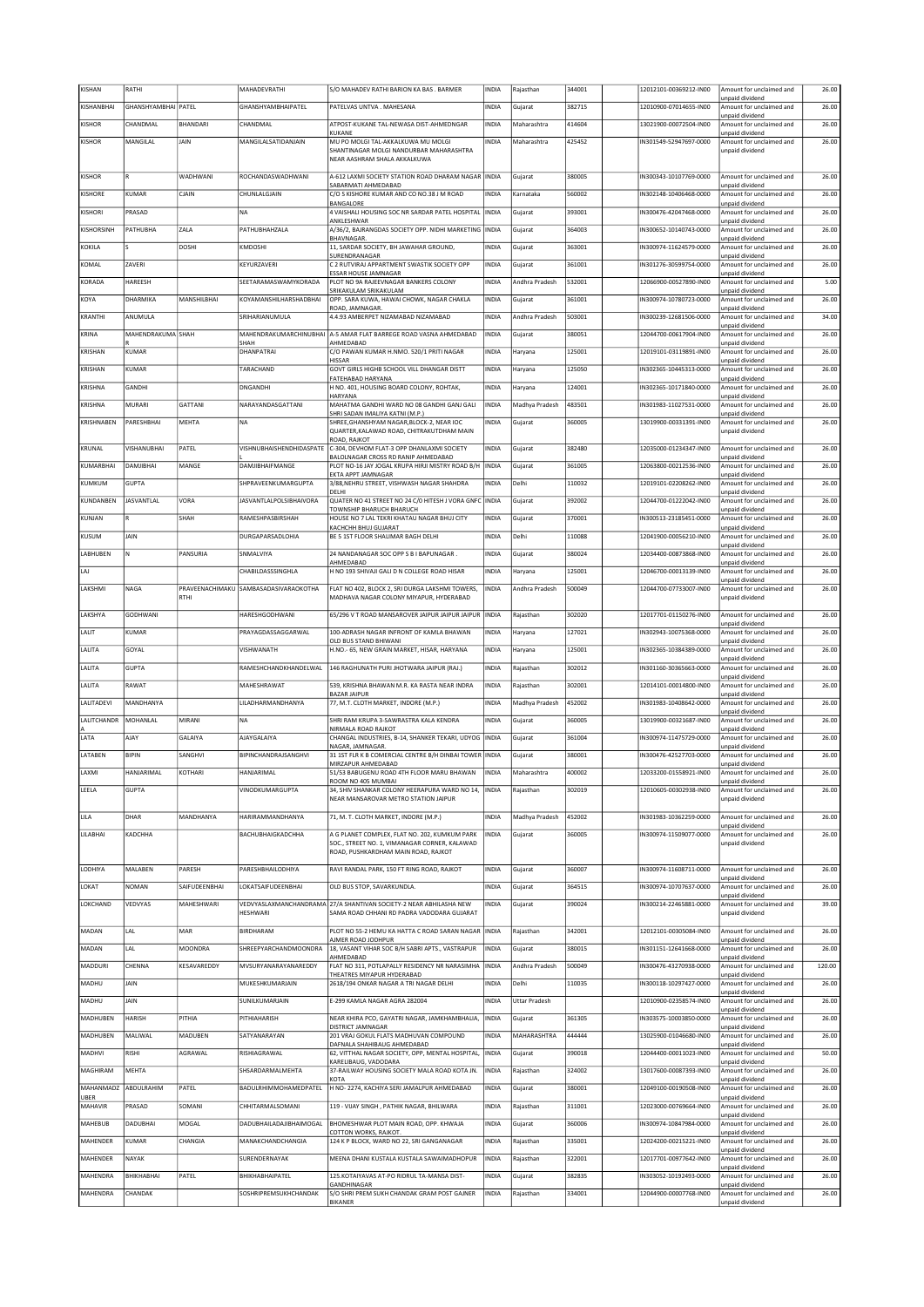| MAHENDRA                | KUMAR               |                 | RIKHABCHAND                      | RIKHABCHANDJI PATWARI PATWARIO-KI-GALI NR                                                | <b>INDIA</b> | Rajasthan          | 344022 | N301485-10336754-0000  | Amount for unclaimed and                                       | 26.00   |
|-------------------------|---------------------|-----------------|----------------------------------|------------------------------------------------------------------------------------------|--------------|--------------------|--------|------------------------|----------------------------------------------------------------|---------|
| MAHENDRA                | KUMAR               | CHOUDHARY       | SHRILCCHOUDHARY                  | <b>VIMALNATH MANDIR BALOTRA</b><br>E-31, B. D. A. COLONY, KOHE FIZA BHOPAL               | <b>INDIA</b> | Madhya Pradesh     | 462001 | 12017000-00007939-IN00 | unpaid dividend<br>Amount for unclaimed and                    | 33.00   |
| MAHENDRA                | KUMAR               | DUDHANI         | KISHORILALDUDHANI                | GANESH NAGAR, OPP. BUS STAND, BIAORA                                                     | <b>INDIA</b> | Madhya Pradesh     | 465674 | 13023400-00290111-IN00 | unpaid dividend<br>Amount for unclaimed and                    | 1000.00 |
| MAHENDRA                | KUMAR               | JAIN            | MATHURALAL                       | 4/155 JAIN SADAN GURUNANAK SCHOOL KE PICHHE                                              | INDIA        | Rajasthan          | 341002 | 12044700-01841734-IN00 | unpaid dividend<br>Amount for unclaimed and                    | 26.00   |
|                         |                     |                 |                                  | BHIMGANJ MANDI KOTA                                                                      |              |                    |        |                        | unpaid dividend                                                |         |
| MAHFNDRA                | SINGH               |                 | GAJESINHSURTANSINGHCHOU<br>HAN   | RAJPUTO KA VAS, RAMSAR RAMSAR, BARMER,<br><b>BARMER</b>                                  | <b>INDIA</b> | Rajasthan          | 344502 | 12029700-00239861-IN00 | Amount for unclaimed and<br>unpaid dividend                    | 26.00   |
| MAHENDRAKU DOSHI<br>MAR |                     |                 | NANCHANDDOSHI                    | DIG.JAIN MANDIR, NEW COLONY DUNGARPUR                                                    | <b>INDIA</b> | Rajasthan          | 314001 | 12048400-00082879-IN00 | Amount for unclaimed and<br>unpaid dividend                    | 26.00   |
| MAHESH                  | GULABRAI            | RAJPAL          | GULABRAIRAJPAL                   | 189/A- SARDAR NAGAR NR. AYARAM MANOIR                                                    | INDIA        | Gujarat            | 382475 | IN303052-10627987-0000 | Amount for unclaimed and                                       | 26.00   |
| MAHESH                  | KUMAR               | <b>BIRLAHUF</b> | NA                               | NARODA AHMEDABAD<br>6 H 13 14 RC VYAS COLONY BHILWARA BHILWARA                           | INDIA        | Rajasthan          | 311001 | 12017701-01069738-IN00 | unpaid dividend<br>Amount for unclaimed and                    | 26.00   |
| MAHESH                  | KUMAR               | PARIGI          | <b>SHANKARAPPAPARIGI</b>         | 3 5 46 HATKERPET SADASIVAPET MEDAK ANDHRA                                                | <b>INDIA</b> | Andhra Pradesh     | 502001 | IN300513-18175357-0000 | unpaid dividend<br>Amount for unclaimed and                    | 26.00   |
| MAHESH                  | KUMAR               | PUROHIT         | NARAYANDASSPUROHIT               | PRADESH<br>INSIDE KOTE GATE BIKANER BIKANER                                              | <b>INDIA</b> | MAHARASHTRA        | 444444 | 12036800-00041561-IN00 | unpaid dividend<br>Amount for unclaimed and                    | 26.00   |
|                         |                     |                 |                                  |                                                                                          |              |                    |        |                        | unpaid dividend                                                |         |
| MAHESH                  | KUMAR               | SALECHA         | GHEWARCHANDJI                    | PIR DAN JI KA BASS BALOTRA                                                               | <b>INDIA</b> | Rajasthan          | 344022 | 12012101-00063729-IN00 | Amount for unclaimed and<br>unpaid dividend                    | 26.00   |
| MAHESH                  | KUMAR               | TIWARI          | SOGIRDHARILALTIWARI              | S/O GIRDHARI LAL TIWARI B-37 ,ANTYODAD NAGAR<br>SHIVBARI BIKANER                         | INDIA        | Rajasthan          | 334001 | 12044900-00007681-IN00 | Amount for unclaimed and<br>unpaid dividend                    | 26.00   |
| MAHESH                  | SHARMA              |                 | BADRINARAINSHARMA                | D - 230 - 31 MURALI PURA SIKAR ROAD JAIPUE                                               | <b>INDIA</b> | Rajasthan          | 302014 | 12036600-00181031-IN00 | Amount for unclaimed and                                       | 52.00   |
| MAHESH                  | TRIMBAKRAO          | TAWRE           | TRIMBAKRAOTIKARAMJITAWR          | C/O TAWRE MAHESH TRIMBAKRAO DEVANG NIVAS                                                 | <b>INDIA</b> | Maharashtra        | 431122 | IN303028-59920728-0000 | unpaid dividend<br>Amount for unclaimed and                    | 26.00   |
|                         |                     |                 |                                  | CHATRAPATI COLONY ADARSH NAGAR BID BEED<br>MAHARASHTRA, INDIA                            |              |                    |        |                        | unpaid dividend                                                |         |
| MAHESHBHAI              | ANUBHAI             | THAKKAR         | ANUBHAIBHUDARBHAITHAKKA          | ARJANSAR TA RADHANPUR DIST PATAN ARJANSAR                                                | INDIA        | Gujarat            | 384240 | 13015200-00042977-IN00 | Amount for unclaimed and<br>unpaid dividend                    | 26.00   |
| MAHESHKUMA              | CHAMPAKLAL          | GODIWALA        | CHAMPAKLALGODIWALA               | 80 PRATIK ROW HOUSE HONEY PARK ROAD NEW                                                  | INDIA        | Gujarat            | 395009 | N300476-40497885-0000  | Amount for unclaimed and                                       | 26.00   |
| MAHESHKUMA HARJIVANDAS  |                     | DAVDA           | <b>HARJIVANBHAIBHIMJIBHAIDAV</b> | RANDER ROAD ADAJAN SURAT<br>SARDAR NAGAR TA MANAVADAR DI JUNAGADH                        | <b>INDIA</b> | Gujarat            | 362630 | IN301151-29010133-0000 | unpaid dividend<br>Amount for unclaimed and                    | 26.00   |
| MAHINDRA                | KUMAR               | <b>JAINHUF</b>  | DA<br>HUKUMCHANDJAIN             | MANAVADAR<br>HUKUM CHAND JAIN 2 1 14 RC VYAS COLONY                                      | INDIA        | Rajasthan          | 311001 | IN303833-10273352-0000 | unpaid dividend<br>Amount for unclaimed and                    | 26.00   |
|                         |                     |                 |                                  | BHILWARA BHILWARA BHILWARA                                                               |              |                    |        |                        | unpaid dividend                                                |         |
| MALTI                   | BACHUBHAI           | <b>BHATT</b>    | BACHUBHAINANDUBHAIBHATT          | 9-B, VISHNUNAGAR SOCIETY, T. B. ROAD, MEHSANA.                                           | INDIA        | Gujarat            | 384002 | IN300974-10597409-0000 | Amount for unclaimed and<br>unpaid dividend                    | 26.00   |
| MAMTA                   |                     |                 | MOKHAMSINGHSISUDIKA              | 37 WARD NO 21 ADARSH MOHALLA BHILWARA<br><b>RHII WARA</b>                                | <b>INDIA</b> | Rajasthan          | 311001 | 12017701-00978952-IN00 | Amount for unclaimed and<br>unpaid dividend                    | 26.00   |
| MAMTA                   | DHANDIA             |                 | SHRIKISHAN                       | W\O JITENDRA DHANDIA SHANKAR TRADERS,<br>MULIYON KI CHOUKI, INSIDE SIWANCHI GATE JODHPUR | <b>INDIA</b> | Rajasthan          | 342001 | 12012101-00333424-IN00 | Amount for unclaimed and<br>unpaid dividend                    | 26.00   |
|                         |                     |                 |                                  |                                                                                          |              |                    |        |                        |                                                                |         |
| MAMTA                   | <b>JAGETIYA</b>     |                 | SHOBALALKACHOLIYA                | C-196 MATAJI MARG SANJAY COLONY BHILWARA                                                 | INDIA        | Rajasthan          | 311001 | 12017701-00956567-IN00 | Amount for unclaimed and<br>unpaid dividend                    | 26.00   |
| MAMTA                   | KAMLESHKUMAR        | UPADHYAY        | KAMLESHKUMARUPADHYAY             | MANGALAM 1 A VIDYAA NAGAR SOCIETY BEHIND RAM<br>KRISHNA ASHRAM RAJKOT GUJARAT            | <b>INDIA</b> | Gujarat            | 360001 | IN300513-12785276-0000 | Amount for unclaimed and<br>unpaid dividend                    | 26.00   |
| MAMTA                   | LUNAWAT             |                 | KHERATILALIAIN                   | 341, GAYATRI NAGAR DURGAPURA JAIPUR                                                      | <b>INDIA</b> | Rajasthan          | 302003 | 12017701-00262948-IN00 | Amount for unclaimed and<br>unpaid dividend                    | 26.00   |
| MAN                     | <b>MOHAN</b>        | RATHI           | SHRIGORDHANDASSRATHI             | PIPALI KA BASS PIPAR. PIPAR CITY                                                         | <b>INDIA</b> | Rajasthan          | 342601 | 12012101-00302843-IN00 | Amount for unclaimed and                                       | 26.00   |
| MANDAKINI               | KAMLESH             | <b>SHAH</b>     | KAMLESHSHAH                      | A-503, AVON MAJESTY AVON ENCLAVE, DATAPADA                                               | <b>INDIA</b> | Maharashtra        | 400066 | IN300183-11815238-0000 | unpaid dividend<br>Amount for unclaimed and                    | 26.00   |
|                         |                     |                 |                                  | ROAD OPP. TATA SPECIAL STEELS LTD BORIVALI (E),<br>MUMBAI                                |              |                    |        |                        | unpaid dividend                                                |         |
| MANEESH                 | GARG                |                 | <b>DGARG</b>                     | C-3/117 ASHOK VIHAR PHASE-II DELHI                                                       | <b>INDIA</b> | Delhi              | 110052 | IN300118-10726666-0000 | Amount for unclaimed and                                       | 26.00   |
| MANGUBEN                | KANTIBHAI           | CHAUHAN         | KANTIBHAICHAUHAN                 | MOTITALAV ROAD KUMBHARWADA BHAVNAGAR                                                     | <b>INDIA</b> | Gujarat            | 364001 | 13041400-08456307-IN00 | unpaid dividend<br>Amount for unclaimed and                    | 26.00   |
| MANILAL                 | TRIKAMDAS           | PATEL           | <b>NA</b>                        | 223 SHYAM VIHAR 3 MODHERA ROAD TAHUKO PARTY                                              | <b>INDIA</b> | Gujarat            | 384002 | IN300476-42031832-0000 | unpaid dividend<br>Amount for unclaimed and                    | 26.00   |
|                         |                     |                 |                                  | PLOT MEHSANA GUJARAT                                                                     |              |                    | 638004 |                        | unpaid dividend                                                |         |
| MANISH                  | DOSHI               |                 | NAGINDASDOSHI                    | 22 D ANNA STREET VEERAPPAN CHATRAM ERODE                                                 | INDIA        | Tamil Nadu         |        | IN301774-15570125-0000 | Amount for unclaimed and<br>unpaid dividend                    | 26.00   |
|                         |                     |                 |                                  |                                                                                          |              |                    |        |                        |                                                                |         |
| MANISH                  | GARG                |                 | HANUMANPRASADGARG                | B14. MATAJI KA PARK NEAR GANESH TEMPLE GANDHI<br>NAGAR BHILWARA(RAJASTHAN)               | <b>INDIA</b> | Rajasthan          | 311001 | IN303892-10019728-0000 | Amount for unclaimed and<br>unpaid dividend                    | 26.00   |
| MANISH                  | <b>JETHABHAI</b>    | BAMBHANIYA      | <b>JETHABHAI</b>                 | NEW PATEL COLONY KISHAN CHOWK JAMNAGAR                                                   | INDIA        | Gujarat            | 361001 | 12013200-00739009-IN00 | Amount for unclaimed and                                       | 26.00   |
| MANISH                  | KARNAWAT            |                 | NIRMALKARNAWAT                   | C-24, BURMESE COLONY, JAIPUR                                                             | <b>INDIA</b> | Rajasthan          | 302004 | 12011800-00012218-IN00 | unpaid dividend<br>Amount for unclaimed and                    | 26.00   |
| MANISH                  | PRAKASH             | DALAL           | <b>NA</b>                        | A 301 VRAJLEELA CHS LTD DEEPAK NAGAR NEAR SHREE INDIA                                    |              | Maharashtra        | 401101 | IN300513-21581074-0000 | unpaid dividend<br>Amount for unclaimed and                    | 26.00   |
|                         |                     |                 | ls                               | GOVARGHANNATH HAVELI 90 FEET RD                                                          |              | Gujarat            |        |                        | unpaid dividend                                                |         |
| MANISH                  |                     | SACHADEV        |                                  | 1166 2/9 MANEKPARA OPP VIDHYARAJ MADHULI<br><b>MANEKPAR AMRELI</b>                       | INDIA        |                    | 365601 | 12013200-01044677-IN00 | Amount for unclaimed and<br>unpaid dividend                    | 26.00   |
| MANISH                  | TAILONG             |                 | <b>NA</b>                        | FLAT NO - A 10 SAI COMPLEX                                                               | <b>INDIA</b> | Goa                | 403711 | IN300476-41716656-0000 | Amount for unclaimed and<br>unpaid dividend                    | 26.00   |
| MANISHA                 | <b>JAGDISHBHAI</b>  | <b>JANI</b>     | <b>JAGDISHBHAILABHSHANKARJA</b>  | 11 ASOPALAV BUNGLOWS NAGALPUR MEHSANA<br>MEHSANA                                         | <b>INDIA</b> | Gujarat            | 384002 | IN301276-30499074-0000 | Amount for unclaimed and<br>unpaid dividend                    | 26.00   |
| MANISHA                 | RAJESH              | GALAIYA         | RAJESHGALAIYA                    | CHANGLA INDUSTRIES, B-14, SHANKER TEKARI,<br>UDYOGNAGAR, JAMNAGAR.                       | <b>INDIA</b> | Gujarat            | 361004 | IN300974-10564695-0000 | Amount for unclaimed and                                       | 26.00   |
| MANISHABEN JAYANTILAL   |                     | SOJITRA         | <b>JAYANTILALSOJITRA</b>         | C/O PATEL ANSUYA RAMESHBHAI N/R RAJ PAN GUJ                                              | INDIA        | Gujarat            | 360003 | 12018000-00202859-IN00 | unpaid dividend<br>Amount for unclaimed and                    | 26.00   |
| MANISHABEN              | <b>JIGNESHKUMAR</b> | SHAH            | RATILALSHAH                      | SOCI MAIN ROAD PEDAK ROAD RAJKOT<br>24, SUNDER CHAMBERS, 2ND FLOOR, ADAJAN PATIYA,       | <b>INDIA</b> | Gujarat            | 395007 | 12041500-00092859-IN00 | unpaid dividend<br>Amount for unclaimed and                    | 26.00   |
| MANISHABEN              |                     | PATEL           | KESHAVLALMANGALDASPATEL          | SURAT<br>KOTVALIYA PARU CHANASAMA                                                        | <b>INDIA</b> | Gujarat            | 384220 | IN302461-10372896-0000 | unpaid dividend<br>Amount for unclaimed and                    | 26.00   |
|                         |                     |                 |                                  |                                                                                          |              |                    |        |                        | unpaid dividend                                                |         |
| MANISHABEN              | VIJAYBHAI           | SAKHIYA         | VIJAYBHAI                        | BHAGYA LAXMI PUNIT SOCIETY KOTHARIA ROAD NR<br>RAMESHWAR TEMPLE RAJKOT                   | <b>INDIA</b> | Gujarat            | 360002 | 12018000-00204326-IN00 | Amount for unclaimed and<br>unpaid dividend                    | 26.00   |
| MANISHBHAI              | B                   | SHEKHDA         | <b>BMSHEKHDA</b>                 | C/14- JIVAN TWIN SOC, NIKOLGAM ROAD NIKOL<br>GAM, AHMEDABAD AHMEDABAD                    | <b>INDIA</b> | Gujarat            | 382350 | 12034400-00286559-IN00 | Amount for unclaimed and<br>unpaid dividend                    | 13.00   |
| MANISHBHAI              | M                   | HUDAKA          | MAGANBHAIGHUDAKA                 | A-202, KRUSHNA VATIKA FLATS, KAVANI NAGAR,<br>ZANZARDA ROAD, JUNAGADH.                   | <b>INDIA</b> | Gujarat            | 362001 | IN300974-11327568-0000 | Amount for unclaimed and<br>unpaid dividend                    | 26.00   |
| MANISHBHAI              |                     | TRIVEDI         | <b>SHASHIKANTBHAINTRIVEDI</b>    | 7, MADHUVAN PARK, OPP. RAILWAY SIGNAL, BRAHMIN INDIA                                     |              | Gujarat            | 365601 | IN300974-11066305-0000 | Amount for unclaimed and                                       | 26.00   |
| MANISHKUMA              | KARSANBHAI          | MAKWANA         | KARSANBHAIMAGANBHAIMAK           | SOCIETY VARSADA ROAD, AMRELI<br>KALIVIBID CM 334 NEAR ANAND HAL KPES ROAD                | <b>INDIA</b> | Gujarat            | 364001 | 12034400-00281565-IN00 | unpaid dividend<br>Amount for unclaimed and                    | 26.00   |
| MANJU                   | DEVI                |                 | WANA<br>LAXMINARAYAN             | <b>BHAVNAGAR</b><br>W.NO. 08 MUNDRIABARA HANUMANMGARH W.NO.                              | INDIA        | Rajasthan          | 335502 | 12070800-00038362-IN00 | unpaid dividend<br>Amount for unclaimed and                    | 26.00   |
|                         |                     |                 |                                  | JAGASARIBARI HANUMANGARH HANUMANGARH                                                     |              |                    |        |                        | unpaid dividend                                                |         |
| <b>ULIAN</b>            | DEVI                | JANGID          | <b>NA</b>                        | Padmavati Narsing Home Ke Pass Kargil Shahid Marg                                        | INDIA        | Rajasthan          | 332001 | 12043700-00246323-IN00 | Amount for unclaimed and                                       | 26.00   |
| MANJU                   | <b>GUPTA</b>        |                 | NANDANPRASADGUPTA                | Sikar<br>F3-13 BLOCK F PKT-3 ROHINI SECTOR-16 DELHI NEAR                                 | <b>INDIA</b> | Delhi              | 110089 | IN301549-52159005-0000 | unpaid dividend<br>Amount for unclaimed and                    | 26.00   |
| MANJULA                 | GOYAL               |                 | MOHINDERKUMARGOYAL               | JAIN BHARTI SCHOOL DELHI<br>BALAJI SUPER STORE GUR BAZAR REWARI                          | <b>INDIA</b> | Haryana            | 123401 | IN303108-10039219-0000 | unpaid dividend<br>Amount for unclaimed and                    | 26.00   |
|                         | N                   |                 |                                  |                                                                                          |              |                    |        |                        | unpaid dividend                                                |         |
| MANJULA                 |                     | MEHTA           | NAVNITRAI                        | GIRIKANDRA, B/H. GANDHI BAG, NR. MANEK<br>APPARTMENT, MAHUVA.                            | <b>INDIA</b> | Gujarat            | 364290 | IN300974-10807853-0000 | Amount for unclaimed and<br>unpaid dividend                    | 26.00   |
| MANJULABEN              | RAMNIKLAL           | CHOTAI          | RAMNIKLAL                        | OLD KUMBHARWADA NEAR JALARAM BEAUTY<br>PARLOUR PORBANDAR                                 | <b>INDIA</b> | Gujarat            | 360575 | IN301039-24510592-0000 | Amount for unclaimed and<br>unpaid dividend                    | 26.00   |
| MANJUNATH               |                     | HEBBAR          | TRIYAMBAKDAMODARHEBBAR           | 131 ANAGHA NEAR AHAM AATHMA SCHOOL PILLANNA INDIA<br>LAYOUT BANGALORE KARNATAKA          |              | Karnataka          | 560073 | IN300239-12104900-0000 | Amount for unclaimed and<br>unpaid dividend                    | 26.00   |
| MANMOHAN                | SINGH               | GULATI          | HARDEEPSINGH                     | 214 BHARAT NAGAR ASHOK VIHAR DELHI                                                       | <b>INDIA</b> | Delhi              | 110052 | IN300940-10249883-0000 | Amount for unclaimed and                                       | 6.00    |
| MANOHAR                 | RAGHUNATH           | KULKARNI        | RAGHUNATHKULKARNI                | 7, VYANKATESH COLONY BISTBAG NAKA PIPELINE                                               | <b>INDIA</b> | Maharashtra        | 414003 | 13023400-00054121-IN00 | unpaid dividend<br>Amount for unclaimed and                    | 26.00   |
| <b>MANOJ</b>            | AMRUTLAL            | CHHATBAR        | <b>NA</b>                        | ROAD, SAVEDI AHMEDNAGAR<br>I-2 FULVADI JETPUR JETPUR                                     | INDIA        | Gujarat            | 360370 | 13019900-00322049-IN00 | unpaid dividend<br>Amount for unclaimed and                    | 26.00   |
| MANOJ                   | BHEEKHUBHAI         | KARATHIYA       | BHEEKHUBHAI                      | SIDEVIYA BHANVAD DIST JANWAGAR BHANVAD                                                   | INDIA        | Gujarat            | 360510 | 12033200-00946424-IN00 | unpaid dividend<br>Amount for unclaimed and                    | 26.00   |
|                         |                     |                 |                                  |                                                                                          |              |                    |        |                        | unpaid dividend                                                |         |
| MANOJ                   | <b>JOTANIA</b>      |                 | <b>NA</b>                        | CHAMUNDAKRUPA, MARUTI NANDAN-7, MAVDI MAIN  INDIA<br>ROAD, RAJKOT                        |              | Gujarat            | 360004 | 12041500-00615242-IN00 | Amount for unclaimed and<br>unpaid dividend                    | 26.00   |
| MANOJ                   | KUMAR               | AGARWAL         | RATANLALLAKKAR                   | DELUXE CENTRE 157C LENIN SARANI ROOM NO 303 A<br>KOLKATA                                 | <b>INDIA</b> | <b>West Bengal</b> | 700013 | IN301774-13859280-0000 | Amount for unclaimed and<br>unpaid dividend                    | 26.00   |
| <b>LONAM</b>            | KUMAR               | JAIN            | <b>NA</b>                        | D-621, MALVIYA NAGAR JAIPUR                                                              | INDIA        | Rajasthan          | 302017 | 12029200-00118000-IN00 | Amount for unclaimed and<br>unpaid dividend                    | 26.00   |
| MANOJ                   | MORBIA              |                 | <b>NA</b>                        | NC-84, VARDHMAN NAGAR,                                                                   | INDIA        | Gujarat            | 370020 | IN300974-10311057-0000 | Amount for unclaimed and                                       | 26.00   |
| <b>MANOJ</b>            | SEVANTILAL          | SHAH            | SEVANTILAL                       | 21-A, VYOM BUILDING, JALAWAD NAGAR, ASHOK-<br>NAGAR, KHANDIVALI (EAST) MUMBAI            | <b>INDIA</b> | Maharashtra        | 400004 | 12041500-00103063-IN00 | unpaid dividend<br>Amount for unclaimed and<br>unpaid dividend | 26.00   |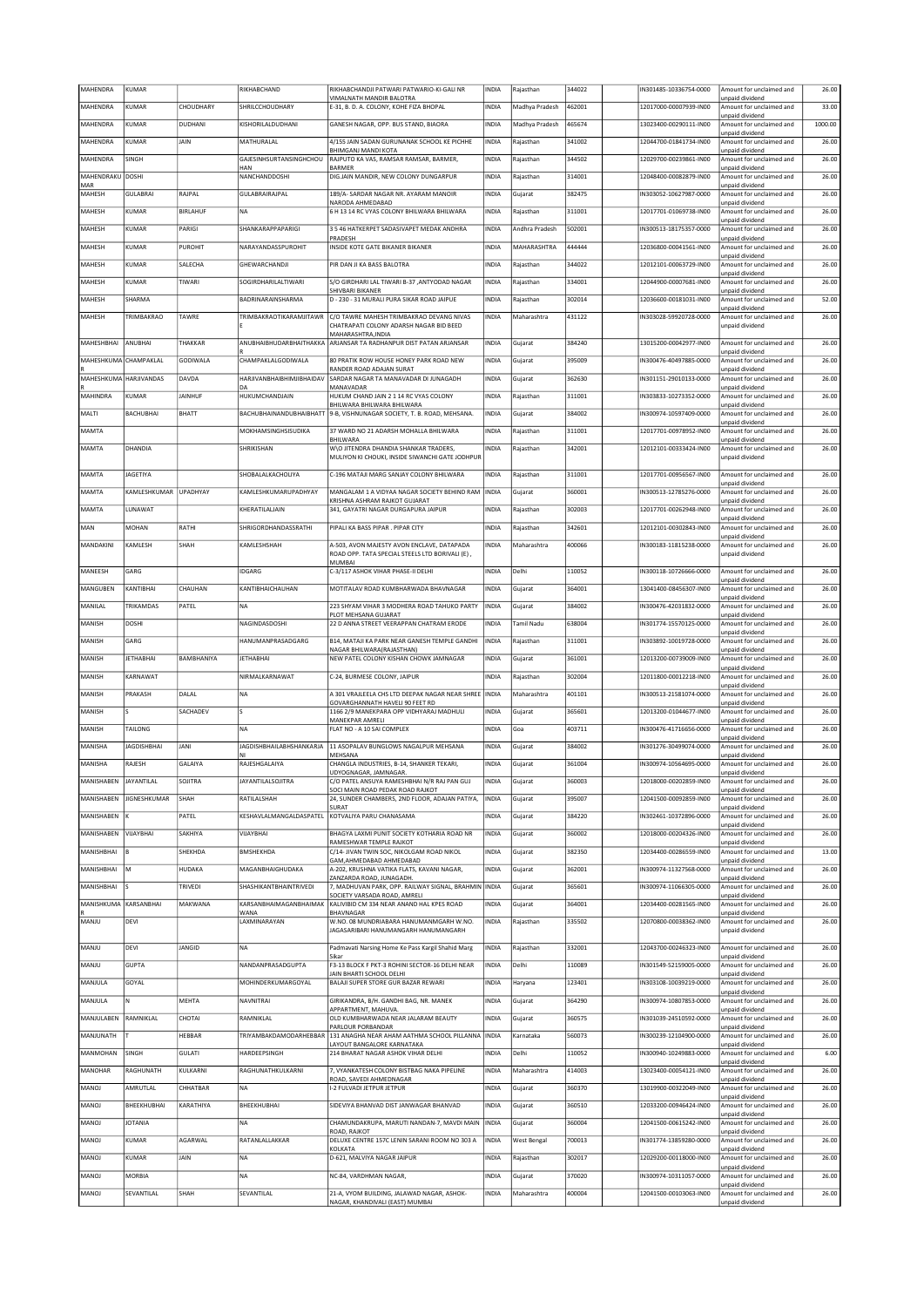| MANOJKUMAR RATILAL |                              | SHAH            | RATILALJIVANLALSHAH                      | C-31 ASHOPALAV SOCIETY POPATPARA                                                                          | INDIA                 | Gujarat              | 363001           | N301991-10396523-0000                            | Amount for unclaimed and                                                | 26.00          |
|--------------------|------------------------------|-----------------|------------------------------------------|-----------------------------------------------------------------------------------------------------------|-----------------------|----------------------|------------------|--------------------------------------------------|-------------------------------------------------------------------------|----------------|
| MANSHIL            |                              | KOYA            | HARSHADBHAINKOYA                         | SURENDRANAGAR<br>NAGAR CHAKLA ROAD, HAWAI CHOWK, JAMNAGAR.                                                | <b>INDIA</b>          | Gujarat              | 361001           | IN300974-10492857-0000                           | unpaid dividend<br>Amount for unclaimed and                             | 26.00          |
| MANSUKH            | BACHUBHAI                    | KANANI          |                                          | BACHUBHAIDHANABHAIKANAN T.B. HOSPITAL QUATER QTR NO 14 NAVAGAM GHED                                       | INDIA                 | Gujarat              | 361001           | 12010600-01289073-IN00                           | unpaid dividend<br>Amount for unclaimed and                             | 26.00          |
|                    |                              |                 |                                          | <b>IAMNAGAR</b>                                                                                           |                       |                      |                  |                                                  | unpaid dividend                                                         |                |
| MANSUKHBHA         | KARSHANBHAI                  | KOLI            | KARSHANBHAINATHUBHAIKOLI                 | 395, LALITA PARK SOC, BH KANTARESHWAR MAHADEV,<br>KATARGAM, SURAT                                         | <b>INDIA</b>          | Gujarat              | 395004           | 12041500-00797815-IN00                           | Amount for unclaimed and<br>unpaid dividend                             | 26.00          |
| MANSUKHLAL         | BHALABHAI                    | OZA             | <b>BHALABHAIOZA</b>                      | 120 , SAIBABANAGAR SOCIETY, PADAMNATH SOCIETY,                                                            | <b>INDIA</b>          | Gujarat              | 384265           | IN300343-20017801-0000                           | Amount for unclaimed and                                                | 26.00          |
| MANSUKHLAL         | VITHALDAS                    | <b>BUDDHDEV</b> | NA                                       | DIST-PATAN PATAN<br>6, MILLPARA SHREE RAM KRUPA RAJKOT                                                    | INDIA                 | Gujarat              | 360002           | 13019900-00139006-IN00                           | unpaid dividend<br>Amount for unclaimed and                             | 26.00          |
| MANTOSH            | KUMAR                        | RAYHUF          | NA                                       | BH 701 A EAST SHALIMAR BAGH DELHI                                                                         | INDIA                 | Delhi                | 110088           | N303108-10209564-0000                            | unpaid dividend<br>Amount for unclaimed and                             | 26.00          |
|                    |                              |                 |                                          |                                                                                                           |                       |                      |                  |                                                  | unpaid dividend                                                         |                |
| MANUBHAI           |                              | PATFI           | <b>SBPATEL</b>                           | AT THALOTA TA VISNAGAR DIST MEHSANA THALOTA<br>GUJARAT                                                    | <b>INDIA</b>          | Gujarat              | 384315           | IN300513-17556326-0000                           | Amount for unclaimed and<br>unpaid dividend                             | 26.00          |
| MARKAND            | PRANSHANKAR                  | GOR             | PRANSHANKARHGOR                          | SATYAM HOSPITAL AROGYANAGAR HIMATNAGAR<br>HIMATNAGAR                                                      | INDIA                 | Gujarat              | 383001           | 12054300-00006826-IN00                           | Amount for unclaimed and<br>unpaid dividend                             | 26.00          |
| MAROTI             | LALU                         | PASWAD          | LALUPRABHUPASWAD                         | 3/358 KAUTHA JUNA KAUTHA OLD NANDED                                                                       | INDIA                 | Maharashtra          | 431603           | IN300214-17711043-0000                           | Amount for unclaimed and                                                | 26.00          |
| MARVIYA            | MUKESH                       |                 | GANESHBHAI                               | MAHARASHTRA<br>30, GUMANSINH SHOPPING CENTRE, 1ST FLOOR,                                                  | INDIA                 | Gujarat              | 360001           | IN300974-11091849-0000                           | unpaid dividend<br>Amount for unclaimed and                             | 26.00          |
|                    |                              |                 |                                          | DHEBAR ROAD, OPP. NEW VEGETABLE MARKET,                                                                   |                       |                      |                  |                                                  | unpaid dividend                                                         |                |
| MAULIK             | N                            | AGRAWAL         | NARENDRAKUMARAGRAWAL                     | RAJKOT.<br>93 C GANESHPURA O/S SHAHPUR GATE AHMEDABAD                                                     | <b>INDIA</b>          | Gujarat              | 380004           | IN301645-10512139-0000                           | Amount for unclaimed and                                                | 26.00          |
| MAYUR              | NAVINCHANDRA                 | <b>GHIYAHUF</b> | <b>NA</b>                                | KARAN PARA NO 23 GHIYA BUILDING NR KESHUBHAI                                                              | INDIA                 | Gujarat              | 360001           | 12018000-00456607-IN00                           | unpaid dividend<br>Amount for unclaimed and                             | 26.00          |
|                    |                              |                 |                                          | EYE HOSPITAL RAJKOT                                                                                       |                       |                      |                  |                                                  | unpaid dividend                                                         |                |
| MAYUR              |                              | MAKWANA         | PURUSHOTHAMMAKWANA                       | 102, NEW DEEPALI CHS MAKRAND GHANEKAR MARG<br>VILEPARLE EAST MUMBAI                                       | INDIA                 | Maharashtra          | 400057           | IN300239-12238916-0000                           | Amount for unclaimed and<br>unpaid dividend                             | 26.00          |
| MAYURI             | SANDIPKUMAR                  | DOSHI           | SANDIPKUMARDOSHI                         | PLOT NO. 8/A/1B, FLAT NO.5, JANKALYAN FLAT,<br>SAHKARI HAT, TAKHTESHWAR PLOT, BHAVNAGAR                   | INDIA                 | Gujarat              | 364001           | N300974-11147556-0000                            | Amount for unclaimed and<br>unpaid dividend                             | 26.00          |
|                    |                              |                 |                                          |                                                                                                           |                       |                      |                  |                                                  |                                                                         |                |
| MAYURIBEN          | M                            | RAJPARA         | <b>IGRA</b>                              | CHANDULALGIRDHARBHAILATH MOCHI SHERI, NR. BEKRI, NR. JANTA FLOOR MILL<br>RANAVAV                          | INDIA                 | Gujarat              | 360550           | IN300974-11946108-0000                           | Amount for unclaimed and<br>unpaid dividend                             | 52.00          |
| MEDURI             | SRI                          | DEEPTHI         | MEDURISIVASATYANARAYANA                  | DNO 24 14 9 CANAL ROAD SRIRAMPURAM NEAR E<br>SEVA WEST GODAVARI DIST BHIMAVARAM                           | <b>INDIA</b>          | Andhra Pradesh       | 534202           | IN302324-11201280-0000                           | Amount for unclaimed and<br>unpaid dividend                             | 26.00          |
| MEENA              | DEVI                         |                 | RATANLALVADERA                           | 37, VADERA BHAWAN BAKHAT SAGAR COLONY NEHRU                                                               | INDIA                 | Rajasthan            | 342001           | 12012101-00292741-IN00                           | Amount for unclaimed and                                                | 26.00          |
| MEENA              | SHARMA                       |                 | RAMAVATERSHARMA                          | PARK JODHPUR<br>E-127 JAGDAMBA NAGAR TAKIYA KI CHOWKI KALWAR                                              | INDIA                 | Rajasthan            | 302012           | 12017701-00627748-IN00                           | unpaid dividend<br>Amount for unclaimed and                             | 26.00          |
| MEENABEN           | MANSUKHLAL                   | DOSHI           |                                          | ROAD JHOTWARA JAIPUR<br>MANSUKHLALHARAKHCHANDD JAIN VANDA STREET, VANIAWAD, BHUJ-KUTCH.                   | <b>INDIA</b>          | Gujarat              | 370001           | IN300974-10529534-0000                           | unpaid dividend<br>Amount for unclaimed and                             | 26.00          |
|                    |                              |                 | OSHI                                     |                                                                                                           |                       |                      |                  |                                                  | unpaid dividend                                                         |                |
| MEENAKSHI          | GARG                         |                 | MANEESHGARG                              | C-3/117 ASHOK VIHAR PHASE-II DELHI                                                                        | INDIA                 | Delhi                | 110052           | IN300118-10726658-0000                           | Amount for unclaimed and<br>unpaid dividend                             | 26.00          |
| MEENU              | <b>JAIN</b>                  |                 | SHSUBHASHCHANDERBANSAL                   | H.NO. 457 OLD ANAJ MANDI HISAR                                                                            | <b>INDIA</b>          | Haryana              | 125001           | 12010900-11264749-IN00                           | Amount for unclaimed and<br>unpaid dividend                             | 26.00          |
| MEERA              | MUKESH                       | VITHALANI       | MUKESHKANTILALVITHALANI                  | 18, JAY CO OPERATIVE SOCIETY, JAMNAGAR.                                                                   | INDIA                 | Gujarat              | 361006           | N300974-10329879-0000                            | Amount for unclaimed and                                                | 26.00          |
| MEERA              | PURVESHKUMAR                 | SHAH            | PURVESHKUMARSHAH                         | 47 GITANAJALI PARK SOCIETY NAGALPUR 21                                                                    | INDIA                 | Gujarat              | 384001           | 13041400-03799106-IN00                           | unpaid dividend<br>Amount for unclaimed and                             | 26.00          |
| MEETU              |                              |                 | RAKESHKUMAR                              | NAGALPUR 1 MAHESANA<br>C/O KISHORI LAL RADHE SHYAM BARTAN BAZAR                                           | INDIA                 | Haryana              | 127021           | IN302620-10088514-0000                           | unpaid dividend<br>Amount for unclaimed and                             | 26.00          |
|                    |                              |                 |                                          | BHIWANI                                                                                                   |                       |                      |                  |                                                  | unpaid dividend                                                         |                |
| MEGHA              | UPENDRAKUMAR                 | PAREKH          | UPENDRAKUMARGOVINDLALP<br>ARFKH          | STATION ROAD, HEMKUNVER BHUVEN, OPP. MINI<br>GUEST HOUSE, BHAVNAGAR.                                      | INDIA                 | Gujarat              | 364001           | IN300974-10462795-0000                           | Amount for unclaimed and<br>unpaid dividend                             | 26.00          |
| MEHTA              | <b>BHADRESH</b>              | UMIYASHANKAR    | UMIYASHANKARMEHTA                        | AT-MANDAL TA - MANDAL DIST-AHMEDABAD                                                                      | <b>INDIA</b>          | Gujarat              | 382130           | IN301233-10280028-0000                           | Amount for unclaimed and<br>unpaid dividend                             | 26.00          |
| MEHUL              | G                            | KACHORIA        | GAUTAMBHAIKACHORIA                       | C/O MAHESHAVARI BAJAJ, RAVAPAR ROAD, MORBI.                                                               | <b>INDIA</b>          | Gujarat              | 363641           | IN300974-11208876-0000                           | Amount for unclaimed and<br>unpaid dividend                             | 26.00          |
| MEHUL              | NIKHILKUMAR                  | GOSALIA         | NIKHILKUMARSGOSALIA                      | A/502 GOKUL VRINDAVAN SHANTITAL MODI CROSS                                                                | <b>INDIA</b>          | Maharashtra          | 400067           | 12024200-00570567-IN00                           | Amount for unclaimed and                                                | 26.00          |
|                    |                              |                 |                                          | ROAD-02 IRANIWADI KANDIVALI WEST Mumbai                                                                   |                       |                      |                  |                                                  | unpaid dividend                                                         |                |
| MEHUL              | <b>SUDHIR</b>                | KESARIA         | SUDHIRVARAJLALKESARIA                    | 3, RIDDHI - SIDDHI APTS, KANTI NGR, J.B. NGR, ANDHERI   INDIA<br><b>EAST) MUMBAI</b>                      |                       | Maharashtra          | 400059           | 12033200-00053125-IN00                           | Amount for unclaimed and<br>unpaid dividend                             | 26.00          |
| MIHIR              | KIRITKUMAR                   | TRIVEDI         | KJTRIVEDI                                | TULSI TENA 2448/D-6 DEVRAJNAGAR OPP SHIV                                                                  | INDIA                 | Gujarat              | 364001           | 12019101-01511494-IN00                           | Amount for unclaimed and                                                | 26.00          |
|                    |                              |                 |                                          |                                                                                                           |                       |                      |                  |                                                  |                                                                         |                |
| MILAN              | D                            | SOLANKI         | DHIRUBHAI                                | MANDIR Bhavnagar<br>GHANSHYAM 3- MARUTI NAGAR KUVADVA ROAD                                                | <b>INDIA</b>          | Gujarat              | 360003           | 12033200-02619107-IN00                           | unpaid dividend<br>Amount for unclaimed and                             | 26.00          |
| MILAN              | DHIRAJLAL                    | LIMBANI         | DHIRAJLALGORDHANBHAILIMB                 | RAJKOT<br>NAND KISHAN .PARIVAR PARK 02 NR.MAYANI CHOWK                                                    | <b>INDIA</b>          |                      | 360004           | 12047200-11287990-IN00                           | unpaid dividend<br>Amount for unclaimed and                             | 26.00          |
|                    |                              |                 | ANI                                      | OPP BACKBONE SHOPPING , RAJKOT RAJKOT                                                                     |                       | Gujarat              |                  |                                                  | unpaid dividend                                                         |                |
| MILAP              | HASMUKHBHAI                  | KARIA           | HASMUKHBHAI                              | HARSIDDHI 39-GURUPRASAD SOCIETY B/H PDM                                                                   | INDIA                 | Gujarat              | 360004           | 12018000-00188607-IN00                           | Amount for unclaimed and                                                | 26.00          |
| MILONI             | KETAN                        | SHETH           | KETAN                                    | <b>COLLEGE RAJKOT</b><br>A 1102, CLOVER RESIDENCY, M G ROAD, ASHAR LANE,                                  | INDIA                 | Maharashtra          | 400077           | 12019800-00213131-IN00                           | unpaid dividend<br>Amount for unclaimed and                             | 26.00          |
|                    |                              |                 |                                          | NR RAMJI ASHAR SCHOOL, Mumbai                                                                             |                       |                      |                  |                                                  | unpaid dividend                                                         |                |
| MINABEN            | RAMESHKUMAR                  | CHAVADA         | <b>JAYANTILALSOLANKI</b>                 | HARIJANWAS BUS STAND ROAD CHANDRUMANA<br>CHANDRUMANA                                                      | <b>INDIA</b>          | Gujarat              | 384255           | IN302461-10726157-0000                           | Amount for unclaimed and<br>unpaid dividend                             | 26.00          |
| MINAXI             | PRAFUL                       | SATRA           | PRAFULNANJISATRA                         | 701 REHANA HEIGHTS 6 CHAPEL LANE SANTACRUZ<br>WEST MUMBAI MAHARASHTRA                                     | INDIA                 | Maharashtra          | 400054           | IN302269-14053525-0000                           | Amount for unclaimed and<br>unpaid dividend                             | 26.00          |
| MINAXIBEN          | <b>ASWINBHAI</b>             | SANTOKI         | ASWINBHAIDURLABHJIBHAISA                 | DRASTY, 2, BOMBAY HOUSING SOCIETY, UNI. ROAD,                                                             | INDIA                 | Gujarat              | 360005           | IN300974-10626659-0000                           | Amount for unclaimed and                                                | 26.00          |
| MINAXIBEN          |                              | THAKKAR         | NTOKI<br>PRAVINBHAIGTHAKKAR              | IOPP. PANCHAYATNAGAR. RAJKOT.<br>BLOCK NO 12/135 ABHILASHA APPARTMENT B/H                                 | <b>INDIA</b>          | Gujarat              | 380013           | N302461-10090379-0000                            | unpaid dividend<br>Amount for unclaimed and                             | 26.00          |
| MINAXIBEN          | SANJAYKUMAR                  | SHAH            | SANJAYKUMARNSHAH                         | VYASWADI NAVA WADAJ AHMEDABAD<br>202, PIYUSH APPARTMENT PANKAJ-2 DEHGAM DIST-                             | <b>INDIA</b>          | Gujarat              | 382305           | IN303052-10459845-0000                           | unpaid dividend<br>Amount for unclaimed and                             | 26.00          |
|                    |                              |                 |                                          | GANDHINAGAR                                                                                               |                       |                      |                  |                                                  | unpaid dividend                                                         |                |
| MITA               |                              | SHAH            | BHARATSHAH                               | 403, VIHAR APARTMENTS, NEHRUPARK, VASTRAPUR,<br>AHMEDABAD.                                                | <b>INDIA</b>          | Gujarat              | 380015           | IN300343-10047191-0000                           | Amount for unclaimed and<br>unpaid dividend                             | 26.00          |
| MITESH             | HARSHADRAY                   | SHAH            | HARSHADRAYMULJIBHAISHAH                  | RAMJI MANDIR AT. GADHADA DIST. BHAVNAGAR                                                                  | INDIA                 | Gujarat              | 364750           | IN301991-11137623-0000                           | Amount for unclaimed and<br>unpaid dividend                             | 26.00          |
| MITESHKUMA         | KANTIBHAI                    | PANDYA          | <b>NA</b>                                | LAKHAWAD DUMRAL BAZAR NADIAD                                                                              | INDIA                 | Gujarat              | 387001           | IN301151-20069192-0000                           | Amount for unclaimed and<br>unpaid dividend                             | 26.00          |
| MITKUMAR           | <b>JITENDRABHAI</b>          | <b>VYAS</b>     | <b>JITENDRASHANTILALVYAS</b>             | SHREE BHAVANI KRIPA 42 ANJALI PARK NEAR RAJIV                                                             | <b>INDIA</b>          | Gujarat              | 360575           | IN302679-30313605-0000                           | Amount for unclaimed and                                                | 26.00          |
| MODI               | <b>BHUPENDRA</b>             | AMBALAL         | MODIAMBALALRAMCHANDDA                    | NAGAR AJALARAM COLONY PORBANDAR<br>OPP.THE NEW ERA HIGH-SCHOOL MADARSA PATAN -                            | INDIA                 | Gujarat              | 384265           | IN300343-20042715-0000                           | unpaid dividend<br>Amount for unclaimed and                             | 6.00           |
| MODI               | HETALBEN                     | NARESHKUMAR     | MODINARESHKUMARNATVARL                   | (N.G.)<br>SAGOTA NI BIJI SHERI, BUKADI ROAD, DIST-PATAN                                                   | INDIA                 | Gujarat              | 384265           | IN300343-10902892-0000                           | unpaid dividend<br>Amount for unclaimed and                             | 26.00          |
|                    |                              |                 |                                          | PATAN                                                                                                     |                       |                      |                  |                                                  | unpaid dividend                                                         |                |
| MODI               | VARSHABEN                    | PRAMODKUMAR     | PRAMODKUMARNMODI                         | L/3 MODI NAGAR HASHUT ROAD ANKLESHWAR                                                                     | INDIA                 | Gujarat              | 393001           | 12033200-01304658-IN00                           | Amount for unclaimed and<br>unpaid dividend                             | 26.00          |
| UIL                | MOHAMEDAQ ABDULHAFEEZ        |                 | ABDULHAFEEZKADARMIYA                     | B/104 ONGC NAGAR PALAVASANA MEHSANA                                                                       | <b>INDIA</b>          | Gujarat              | 384003           | IN300476-41201585-0000                           | Amount for unclaimed and<br>unpaid dividend                             | 26.00          |
| MOHAMEDFA<br>RUK   | BILALBHAI                    | MEMON           | BILALBHAISAKURBHAIMEMON                  | 25 Sardar Soc Nr Jay Bharat Kabadi Market 3<br>Behrampura Ahmedabad                                       | <b>INDIA</b>          | Gujarat              | 380028           | IN302236-11999678-0000                           | Amount for unclaimed and<br>unpaid dividend                             | 26.00          |
| MOHAMMAD           | ALI                          |                 | GHULAMMURTAZA                            | S/O GHULAM MURTAZA 183 ZAKKI SHAHEED SASARAM                                                              | <b>INDIA</b>          | Bihar                | 821115           | IN302189-10053345-0000                           | Amount for unclaimed and                                                | 100.00         |
| MOHAN              | LAL                          | JAIN            | LATESHBIRDHICHANDJAIN                    | ROHTAS BIHAR<br>VARDHMAN' PLOT NO. 5 GALI NO. 6 OPP. RAMNAGAR                                             | INDIA                 | Rajasthan            | 305001           | IN301127-16941688-0000                           | unpaid dividend<br>Amount for unclaimed and                             | 26.00          |
| MOHANLAL           | AMRITLAL                     | CHUDASAMA       | AMRITLALHCHUDASAMA                       | SCHOOL, RAMNAGAR AJMER (RAJ)<br>14 C, PARAG SOCIETY, B/H, NARI KENDRA,                                    | INDIA                 | Gujarat              | 363001           | IN300974-11171232-0000                           | unpaid dividend<br>Amount for unclaimed and                             | 26.00          |
| MOHANLAL           | CHOITHARAM                   |                 | <b>NA</b>                                | SURENDRANAGAR.<br>602, GOPAL TOWER MANINAGAR CHAR RASTA,                                                  | INDIA                 |                      | 380008           | 12070100-00011471-IN00                           | unpaid dividend<br>Amount for unclaimed and                             | 26.00          |
|                    |                              |                 |                                          | MANIANGAR AHMEDABAD                                                                                       |                       | Gujarat              |                  |                                                  | unpaid dividend                                                         |                |
| MOHIT              | KHEMKA                       |                 | LALITKUMARKHEMKA                         | H NO 56/57 KAHOO KOTHI KANPUR 208001                                                                      | <b>INDIA</b>          | <b>Uttar Pradesh</b> |                  | IN300394-17382246-0000                           | Amount for unclaimed and<br>unpaid dividend                             | 22.00          |
| MOHMED             | SALIM                        | HARUNBALIYA     | HARUN                                    | KHAMBHATRI FALI NEAR PANCH HATDI JAMNAGAR                                                                 | INDIA                 | Gujarat              | 361001           | 12033200-02067973-IN00                           | Amount for unclaimed and<br>unpaid dividend                             | 26.00          |
| MONIKA             |                              |                 | JETHMALJAIN                              | MAHAJANO KA BAS DHANARI KALAN JODHPUR                                                                     | INDIA                 | Rajasthan            | 342037           | 12057200-00034871-IN00                           | Amount for unclaimed and                                                | 26.00          |
| MONIKA             | <b>JAIN</b>                  |                 | <b>NA</b>                                | 15 KISAN MARG BEHIND VARDHMAN GEN STORE TONK INDIA                                                        |                       | Rajasthan            | 302018           | IN301774-13324799-0000                           | unpaid dividend<br>Amount for unclaimed and                             | 26.00          |
| MOYA               | MERUBHA                      | DADBHA          | DADBHARAVATBHAIMOYA                      | PHATAK<br>SURYAVANDNA RAGHUNANDAN SOCIETY POPATPARA                                                       | <b>INDIA</b>          | Gujarat              | 360001           | IN300513-19240932-0000                           | unpaid dividend<br>Amount for unclaimed and                             | 26.00          |
| MUKESH             | BHAGWANJIBHAI                | ADESARA         | BHAGWANJIHARJIVANADESAR                  | MAIN ROAD RAJKOT GUJARAT<br>DHARMBHAKTI, 17, KARANPARA, RAJKOT.                                           | INDIA                 | Gujarat              | 360001           | IN300974-11239973-0000                           | unpaid dividend<br>Amount for unclaimed and                             | 26.00          |
|                    |                              |                 |                                          |                                                                                                           |                       |                      |                  |                                                  | unpaid dividend                                                         |                |
| MUKESH             | GORDHANDAS                   | DAVDA           | GORDHANDAS                               | AKASH PAN SHOP NAGAR GATE KHAMBHALIA                                                                      | <b>INDIA</b>          | Gujarat              | 361305           | 12013200-00447754-IN00                           | Amount for unclaimed and<br>unpaid dividend                             | 26.00          |
| MUKESH<br>MUKESH   | KAUSHIKKUMAR<br>MADHAVJIBHAI | THAKKAR<br>VAZA | KAUSHIKKUMARTHAKKAR<br>MADHAVJIBHAIJVAZA | PLOT NO 83-84, FLAT NO 201, MADHAV COMPLEX<br>PRANNATH SOC VED ROAD SURAT<br>SHIVAJI NAGAR, SAVAR KUNDLA. | <b>INDIA</b><br>INDIA | Gujarat<br>Gujarat   | 395004<br>364515 | 12024700-00165415-IN00<br>IN300974-11313126-0000 | Amount for unclaimed and<br>unpaid dividend<br>Amount for unclaimed and | 26.00<br>26.00 |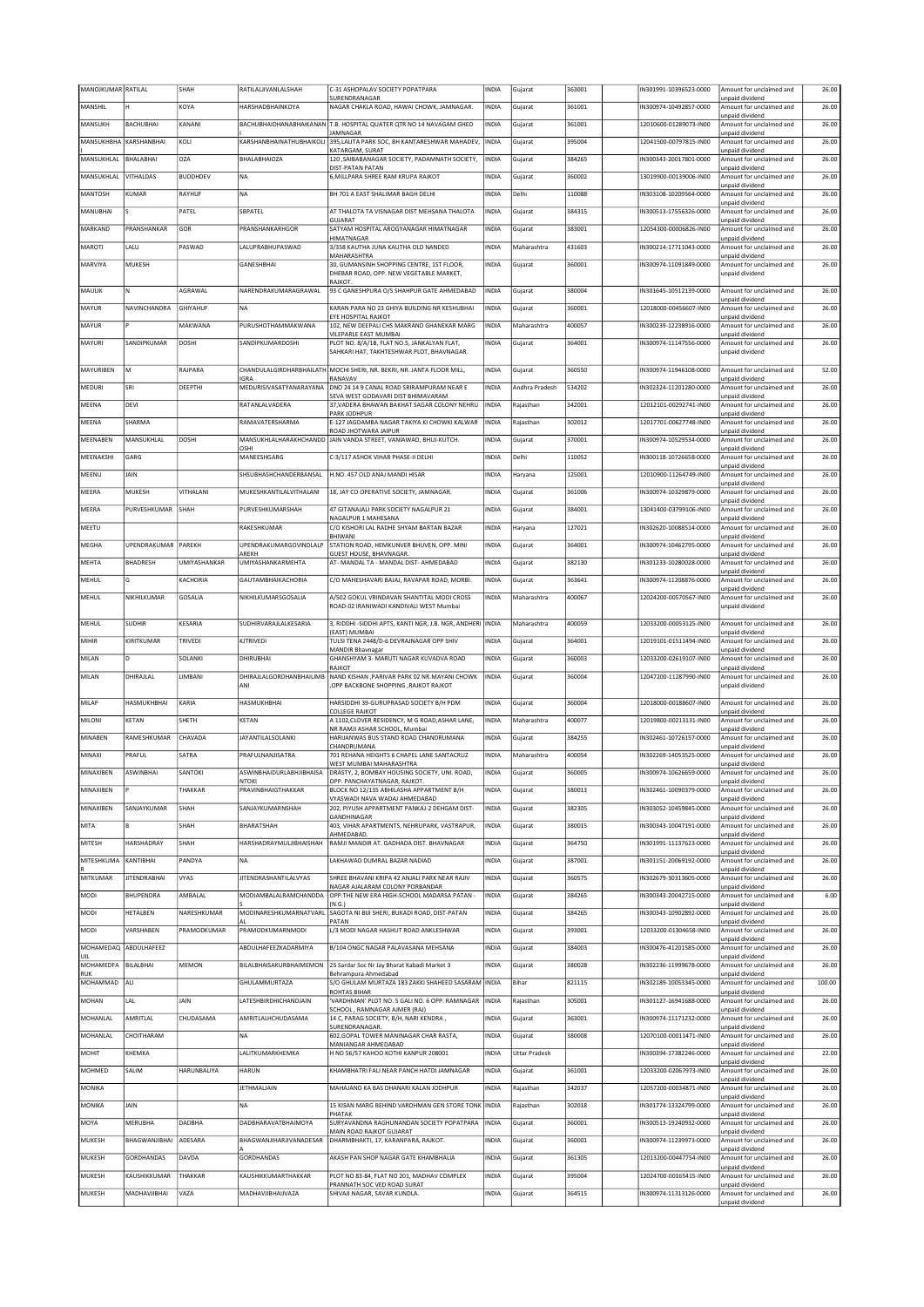| MUKESH             | PARAKH                            |                | LADULALPARAKH                        | SUCHANA KENDRA KE PICHE 21/37 ADARSH MOHALLA<br>BHILWARA BHILWARA                                       | INDIA          | Rajasthan                  | 311001           | 12017701-00975679-IN00                           | Amount for unclaimed and<br>unpaid dividend                             | 26.00          |
|--------------------|-----------------------------------|----------------|--------------------------------------|---------------------------------------------------------------------------------------------------------|----------------|----------------------------|------------------|--------------------------------------------------|-------------------------------------------------------------------------|----------------|
| MUKESH             | RAMNIKLAL                         | <b>TANNA</b>   | RAMNIKLAL                            | REFERAL HOSPITAL KHAMBHALIA                                                                             | INDIA          | Gujarat                    | 361305           | 12013200-00201911-IN00                           | Amount for unclaimed and<br>unpaid dividend                             | 26.00          |
| MUKESH             | SAINI                             |                | KANHIYALALSAINI                      | GURU VATIKA COLONY POWER HOUSE KE SAMNEY<br>GONER ROAD JAIPUR                                           | INDIA          | Rajasthan                  | 302031           | 12017701-01042095-IN00                           | Amount for unclaimed and<br>unpaid dividend                             | 26.00          |
| MUKESH             | SHANTILAL                         | SHAH           | SHANTILALVADILALSHAH                 | PLOT- 103, FLAT - 203 ABHINANDAN APPT PARAS SOC-                                                        | INDIA          | Gujarat                    | 395003           | 12046300-01771123-IN00                           | Amount for unclaimed and                                                | 26.00          |
| MUKUNDBHAI         | HARIBHAI                          | KOTHARI        | HARIBHAIKOTHARI                      | 2, KATARGAM SURAT<br>GUJARAT HOUSING BOARD AKASHDIP SOSA 12 SAGAR                                       | <b>INDIA</b>   | Gujarat                    | 360003           | 12018000-00446907-IN00                           | unpaid dividend<br>Amount for unclaimed and                             | 26.00          |
| MULARAJ            | <b>JIVARAJ</b>                    | BHINDE         | <b>NA</b>                            | CHOWK BLOCK 93 GHAR NO 628 RAJKOT<br>10 GAYAK WADI PLOT NO 7 NEAR RAILWAY JUNCTION                      | INDIA          | Gujarat                    | 360001           | 12032100-00028221-IN00                           | unpaid dividend<br>Amount for unclaimed and                             | 25.00          |
| MURLI              | DHAR                              | AHUJA          | <b>GSAHUJA</b>                       | RAJKOT<br>A 108 SHANKAR NAGAR, NEAR CHOPASANI HOUSING                                                   | <b>INDIA</b>   | Rajasthan                  | 342008           | N301604-30004164-0000                            | unpaid dividend<br>Amount for unclaimed and                             | 26.00          |
| MURLI              | MANOHAR                           | <b>VYAS</b>    | PARMANANDVYAS                        | <b>BOARD JODHPUR</b><br>S/O PARMANAND VYAS JOSHIYO KA UPARLA WAS                                        | INDIA          | Rajasthan                  | 344001           | N303116-10375274-0000                            | unpaid dividend<br>Amount for unclaimed and                             | 26.00          |
| MURLIDHAR          |                                   | MOTWANI        | THADRAMMOTWANI                       | <b>BARMER RAJASTHAN</b><br>18, CHANDRAMA SOC. NEW GWARD KUBERNAGAR                                      | INDIA          | Gujarat                    | 382340           | IN300343-10206596-0000                           | unpaid dividend<br>Amount for unclaimed and                             | 26.00          |
|                    |                                   | VENUGOPALAN    | NA                                   | AHMEDABAD<br>FINANCIAL CONSULTANT UNIFIED CHEMICAL CO PLOT                                              | INDIA          | Maharashtra                | 444444           | IN301715-32001983-0000                           | unpaid dividend<br>Amount for unclaimed and                             | 100.00         |
|                    |                                   |                |                                      | 7187 KASOMBOLA ROAD LIGHT INDUSTRIAL AREA P B<br>NO 36945                                               |                |                            |                  |                                                  | unpaid dividend                                                         |                |
| ΙN                 |                                   | КАТСННҮ        | SKKATCHHY                            | NO 17 VINAYAKA NAGAR JP NAGARI 5TH PHASE<br>BANGALORE                                                   | INDIA          | Karnataka                  | 560078           | IN300513-10845059-0000                           | Amount for unclaimed and<br>unpaid dividend                             | 26.00          |
| NAGESHBHAI         | DHANJIBHAI                        | VADHER         | VADHERDHANJIBHAI                     | BLOCK NUMBER 1 DHORIVAV SCHOOL KHAMBHALIA                                                               | INDIA          | Gujarat                    | 361305           | 12046300-01744570-IN00                           | Amount for unclaimed and                                                | 26.00          |
| NAGESWARA          | RAO                               | CHALAMALASETTY | LATECHRANGARAO                       | KHAMBHALIA<br>Q NO: B-4/10, PTS JYOTHINAGAR NTPC RAMAGUNDAM                                             | <b>INDIA</b>   | Andhra Pradesh             | 505215           | 12030700-00037565-IN00                           | unpaid dividend<br>Amount for unclaimed and                             | 100.00         |
| NAKUM              | JASMIN                            | CHANDRAKANT    | <b>JASMIN</b>                        | NAKUM AGRO CENTRE NAGAR GATE KHAMBHALIA                                                                 | INDIA          | Gujarat                    | 361305           | 12013200-00839597-IN00                           | unpaid dividend<br>Amount for unclaimed and                             | 26.00          |
| NAKUM              | VASANT                            | DAMODAR        | VASANT                               | NAVAPARA KHAMBHALIA KHAMBHALIA                                                                          | INDIA          | Gujarat                    | 361305           | 12013200-01124334-IN00                           | unpaid dividend<br>Amount for unclaimed and                             | 26.00          |
| NAMAN              | JAIN                              |                | ABHINANDANKUMARJAIN                  | N-11 LAJPAT NAGAR MORADABAD 244001                                                                      | INDIA          | <b>Uttar Pradesh</b>       |                  | IN302822-10255637-0000                           | unpaid dividend<br>Amount for unclaimed and                             | 26.00          |
| NAMANA             | PRAKASH                           |                | NAMANAVENKATARAO                     | DOOR NO 3-141 PEDDEVAM                                                                                  | INDIA          | Andhra Pradesh             | 534340           | IN302324-10776842-0000                           | unpaid dividend<br>Amount for unclaimed and                             | 5.00           |
| NAMPALLY           | PRAVEEN                           | KUMAR          | <b>NA</b>                            | SAI RAGHAVA ENCLAVE, FLAT NO 502, 5TH FLOOR G-                                                          | INDIA          | Andhra Pradesh             | 500050           | 12044700-06571871-IN00                           | unpaid dividend<br>Amount for unclaimed and                             | 1.00           |
|                    |                                   |                |                                      | BLOCK NR SRIDEVITHEATRE, CHANDAN NGR<br>HYDERABAD                                                       |                |                            |                  |                                                  | unpaid dividend                                                         |                |
| NAMRATA            | CHETAN                            | KARIYA         | CHETANMKARIYA                        | 305, 3 RD FLOOR, AMRUT TOWER, S.N. ROAD, OPP. J.L.<br>TAMBE NAGAR, MULUND (W), MUMBAI                   | <b>INDIA</b>   | Maharashtra                | 400080           | IN300907-10469669-0000                           | Amount for unclaimed and<br>unpaid dividend                             | 26.00          |
| NAND               | KISHORE                           | MUNDRA         | MISHRILALMUNDRA                      | C/O JAGDISH GEN STORE GANESH CHOWK RATANADA<br><b>JODHPUR</b>                                           | INDIA          | Rajasthan                  | 342001           | 12023000-00057333-IN00                           | Amount for unclaimed and<br>unpaid dividend                             | 26.00          |
| NANDKISHORE RAMPAL |                                   | PANCHARIYA     | RAMPALSHANKARLALPANCHRI<br>YA        | S/O RAMPAL SHANKARLAL PANCHRIYA V-112.NEAR<br>AGARSEN MANGLIK BHAWAN AZAD NAGAR BHILWARA                | <b>INDIA</b>   | Rajasthan                  | 311001           | N303833-10152959-0000                            | Amount for unclaimed and<br>unpaid dividend                             | 26.00          |
|                    |                                   |                |                                      | RAJASTHAN                                                                                               |                |                            |                  |                                                  |                                                                         |                |
| NANJIBHAI          | <b>GOKALBHAI</b>                  | AKBARI         | GOKALBHAIAKBARI                      | JEET, RAJNAGAR, SARU-SECTION ROAD, JAMNAGAR.                                                            | INDIA          | Gujarat                    | 361002           | IN300974-10823383-0000                           | Amount for unclaimed and<br>unpaid dividend                             | 26.00          |
| NANU               | LAL                               | MALI           | HARDEVMALI                           | 64 VIVEKANAD NAGAR NEAR MAHARAJ KI HOTEL<br>POLICE LINE BHILWARA                                        | <b>INDIA</b>   | Rajasthan                  | 311001           | 12017701-00397391-IN00                           | Amount for unclaimed and<br>unpaid dividend                             | 26.00          |
| NARANBHAI          | LAKMANBHAI                        | SAKHIYA        | <b>NA</b>                            | PUNIT NAGAR SOC, NEAR RAMESHWAR<br>TEMPLE, KOTHARIA MAIN RD RAJKOT                                      | INDIA          | Gujarat                    | 360003           | 13019900-00094411-IN00                           | Amount for unclaimed and<br>unpaid dividend                             | 26.00          |
| NARAYANA           | DASS                              | RATHIHUF       | <b>NA</b>                            | 471 OUTSIDE JASSUSAR GATE BIKANER BIKANER                                                               | INDIA          | Raiasthan                  | 334004           | 12036800-00041538-IN00                           | Amount for unclaimed and<br>unpaid dividend                             | 26.00          |
| NARAYANDAS         | RATHI                             |                | SOSOHANLALRATHI                      | 471 OUTSIDE JASSUSAR GATE BIKANER                                                                       | INDIA          | Rajasthan                  | 334001           | 12044900-00007466-IN00                           | Amount for unclaimed and<br>unpaid dividend                             | 26.00          |
| NARENDRA           | HIMATLAL                          | KUKADIYA       | HIMATLAL                             | RAJIV SOCIETY OLD NARIKENDRA ROAD<br>SURENDRANAGAR                                                      | <b>INDIA</b>   | Gujarat                    | 363001           | 12013200-00577556-IN00                           | Amount for unclaimed and<br>unpaid dividend                             | 26.00          |
| NARENDRA           | SINGH                             | <b>SIROLA</b>  | DEVSINGHSIROLA                       | 57 SIMALASH GRANT NAGAL JWALAPUR NEAR<br>DOLWALA DEHRADUN UTTRAKHAND 248140                             | INDIA          | Uttarakhand                |                  | IN300476-42462623-0000                           | Amount for unclaimed and<br>unpaid dividend                             | 26.00          |
| NARENDRA           | <b>SUNDER</b>                     | DEVADIGA       | <b>NA</b>                            | A1 GURUSADAN SOCIETY VEER SAVARAKR ROAD<br>DOMBIVALI EAST                                               | INDIA          | Maharashtra                | 421201           | IN301604-11221001-0000                           | Amount for unclaimed and<br>unpaid dividend                             | 26.00          |
| NARENDRA           | <b>VYAS</b>                       |                | KRIPASHANKARVYAS                     | POOJA PARK - 1, TENNAMENT NO. 15, BAJARANGWADI,<br>JAMNAGAR ROAD, RAJKOT.                               | <b>INDIA</b>   | Gujarat                    | 360006           | IN300974-10844080-0000                           | Amount for unclaimed and                                                | 26.00          |
| NARESH             | JAIN                              |                | NIRMALKUMARJAIN                      | PLOT NO 4 BHAGCHAND SONI NAGAR FOY SAGAR                                                                | INDIA          | Rajasthan                  | 305001           | 13028600-00025889-IN00                           | unpaid dividend<br>Amount for unclaimed and                             | 26.00          |
|                    |                                   |                |                                      |                                                                                                         |                |                            |                  |                                                  |                                                                         |                |
| NARESH             | l N                               | SHARMA         | NA                                   | ROAD AJMER<br>F NO 307, ANMOL APPT 2 MUKTANAND MARG B/H                                                 | INDIA          | Gujarat                    | 396191           | N301549-17914095-0000                            | unpaid dividend<br>Amount for unclaimed and                             | 26.00          |
| NARESHCHAN         | KISHANCHANDRA                     | GANGWANI       | KISHANCHAND                          | MAHESHWARI BHAVAN VAPI, GUJARAT<br>28 - URVASHI BUNLOWS, NR INDIRA BRIDGE.                              | INDIA          | Gujarat                    | 382475           | 12033000-00086621-IN00                           | unpaid dividend<br>Amount for unclaimed and                             | 26.00          |
| DRA<br>NARESHKUMA  | KISHANCHAND                       | GANGWANIHUF    | <b>NA</b>                            | NARODA, HANSOL, AHMEDABAD<br>28, URVASHI BUNGLOWS, NR. INDIRA BRIDGE, HANSOL                            | INDIA          | Gujarat                    | 382475           | 12033000-00056322-IN00                           | unpaid dividend<br>Amount for unclaimed and                             | 26.00          |
| NATVARLAL          | KEVALDAS                          | VORA           | <b>NA</b>                            | NARODA AHMEDABAD<br>TALAV STREET,                                                                       | INDIA          | Gujarat                    | 363310           | IN300974-10610282-0000                           | unpaid dividend<br>Amount for unclaimed and                             | 26.00          |
| NAVEEN             | <b>GUPTA</b>                      |                | <b>NA</b>                            | 159, SATHI BHAWAN ASHOK VIHAR VISTAR                                                                    | INDIA          | Rajasthan                  | 302018           | 12017701-00321154-IN00                           | unpaid dividend<br>Amount for unclaimed and                             | 26.00          |
| NAVEEN             | KUMAR                             | KELLA          | VASUDEVIKELLA                        | GOPALPURA BAIPASS JAIPUR<br>S/O VASU DEVI KELLA BARION KA BAS WARD NO 32                                | INDIA          | Rajasthan                  | 344001           | IN303116-10219054-0000                           | unpaid dividend<br>Amount for unclaimed and                             | 26.00          |
| NAVEEN             | KUMAR                             | KHANDELWAL     | SHBAJRANGILALKHANDELWAL              | BARMER (RAJASTHAN) BARMER (RAJASTHAN)<br>CIVIL LINE NEAR DAGA BHAWAN . ALWAR                            | <b>INDIA</b>   | Rajasthan                  | 301001           | 12017701-00785250-IN00                           | unpaid dividend<br>Amount for unclaimed and                             | 26.00          |
|                    |                                   |                | ASHOKKUMARAGARWAL                    |                                                                                                         |                |                            |                  | 12036600-00109775-IN00                           | unpaid dividend<br>Amount for unclaimed and                             |                |
| NAVEEN             | LOHIA                             |                |                                      | 1720 JADIYON KA RASTA CHOURA RASTA JAIPUR                                                               | INDIA          | Rajasthan                  | 302003           |                                                  | unpaid dividend                                                         | 26.00          |
| NAVIN              | KUMAR                             |                | SAJJANKUMAR                          | 244 DISR PUSTAKALAY KE PAS WAND NO 24 SIKAR                                                             | INDIA          | Rajasthan                  | 332001           | 12044700-02065707-IN00                           | Amount for unclaimed and<br>unpaid dividend                             | 26.00          |
| NAVIN              | KUMAR                             | SHANSUKHA      | LATEBHAWARLALSHANSUKHA               | C/O PUNAM CHAND SOHAN LAL 70 KHENGRA PATTY<br>STREET BURRA BAZAR KOLKATA                                | <b>INDIA</b>   | West Bengal                | 700007           | IN301372-10153022-0000                           | Amount for unclaimed and<br>unpaid dividend                             | 26.00          |
| NAVNIT             | BADAYA                            |                | RAMAVTAR                             | 466 - A JAGNNATH PURI KANTA CHAURAHA,<br><b>JHOTWARA JAIPUR</b>                                         | INDIA          | Rajasthan                  | 302012           | IN302700-20095613-0000                           | Amount for unclaimed and<br>unpaid dividend                             | 26.00          |
| <b>NAVNITBHAI</b>  | DHANABHAI                         | PATEL          | DHANABHAIPATEL                       | 14/A SHREYAS SOCIETY JAIL ROAD MEHSANA                                                                  | INDIA          | Gujarat                    | 384002           | IN300476-42461895-0000                           | Amount for unclaimed and<br>unpaid dividend                             | 26.00          |
| NAYAK              | KETANKUMAR                        | KAMLESHBHAI    | <b>MDAS</b>                          | NAYAKKAMLESHBHAINAROTTA SUBHPRABHA APPARTMENT, BLOCK NO. 102 28,<br>KARANPARA, B/H. BUS STAND, OPP. DR. | INDIA          | Gujarat                    | 360002           | IN300974-11120040-0000                           | Amount for unclaimed and<br>unpaid dividend                             | 26.00          |
| NAYAN              | DINESHCHANDRA PANCHAL             |                | DINESHCHANDRATRIBHOVAND              | THADESHWAR, RAJKOT.<br>GAVAR NO SUTHAR VADO, KHAMBHAT, ANAND                                            | INDIA          | Gujarat                    | 388620           | 12059900-00123753-IN00                           | Amount for unclaimed and                                                | 26.00          |
| NAYANABEN          | DILIPBHAI                         | PATEL          | ASPANCHAL<br>DILIPBHAISHIVLALPATEL   | КНАМВНАТ<br>MERRY PLOT NO 41/45 SILVER STONE SOC 150 FT RING                                            | <b>INDIA</b>   | Gujarat                    | 360001           | 12018000-00302942-IN00                           | unpaid dividend<br>Amount for unclaimed and                             | 26.00          |
| NAYNABEN           | A                                 | KACHHADIYA     | ARVINDBHAI                           | ROAD RAJKOT<br>SHARDA, 3 NAVAL NAGAR, MAVDI MAIN ROAD,                                                  | INDIA          | Gujarat                    | 360004           | IN300974-11183368-0000                           | unpaid dividend<br>Amount for unclaimed and                             | 26.00          |
| NEEL               | <b>JITENDRABHAI</b>               | MEHTA          | <b>JITENDRABHAIHMEHTA</b>            | RAJKOT.<br>B 304, SHREEPAL RESIDENCY, NR SAURABH SOC,                                                   | INDIA          | Gujarat                    | 395009           | 12041500-00777640-IN00                           | unpaid dividend<br>Amount for unclaimed and                             | 4.00           |
|                    | ۱A                                |                | <b>NA</b>                            | BEHIND TGB REST, PAL, SURAT                                                                             |                |                            |                  |                                                  | unpaid dividend                                                         |                |
| NEELABEN           | JAIN                              | <b>BHALSOD</b> |                                      | 4/13 JAIRAJ PLOT PUSHPARAJ NEAR GUNDAWADI<br><b>HOSPITAL RAJKOT</b>                                     | INDIA          | Gujarat                    | 360001           | IN300974-10100169-0000                           | Amount for unclaimed and<br>unpaid dividend                             | 26.00          |
| NEELAM             |                                   |                | MUKESHKUMARBAJ                       | 392, HAMIR COLONY, PRADEEP CHAUDHRY WARD<br>NO.38 MADANGANJ-KISHANGARH AJMER KISHANGARH                 | INDIA          | Rajasthan                  | 305801           | 12052200-00005045-IN00                           | Amount for unclaimed and<br>unpaid dividend                             | 26.00          |
| NEELAMBEN          | HARESHKUMAR                       | MAKHIJA        | HARESHKUMARMAKHUA                    | 824.D-44 NEEGAM SOCIETY SMRUTI MANDIR RD,                                                               | INDIA          | Gujarat                    | 382445           | 12062700-00012448-IN00                           | Amount for unclaimed and                                                | 26.00          |
| NEETA              | KISHOR                            | JAIN           | KISHORJAIN                           | GHODASAR AHMEDABAD<br>1001 10TH FLR BHAIRAV DARSHAN, JAGANNATH                                          | INDIA          | Maharashtra                | 400013           | 12011200-00008568-IN00                           | unpaid dividend<br>Amount for unclaimed and                             | 26.00          |
|                    |                                   |                |                                      | BHATANKAR MARG ELPHINSTONE ROAD, MUMBAI                                                                 |                |                            |                  |                                                  | unpaid dividend                                                         |                |
| NEHA               | SANJAY                            | SHAH           | <b>NA</b>                            | 13 PARVATI SADAN 41 TILAK ROAD GHATKOPAR (E)<br>MUMBAI                                                  | INDIA          | Maharashtra                | 400077           | IN301127-15672032-0000                           | Amount for unclaimed and<br>unpaid dividend                             | 26.00          |
| NIGAM              | Ιĸ                                | SHAH           | KULINBSHAH                           | 10 SIDDHACHAL APPT B/H SWAPNA APPT V G RD PALDI<br>AHMEDABAD                                            | <b>INDIA</b>   | Gujarat                    | 380007           | IN301151-12828639-0000                           | Amount for unclaimed and<br>unpaid dividend                             | 26.00          |
| NIKAM              | DADASAHEB                         |                | <b>NA</b>                            | AT CHINCHANI PO DISKAL TAL KHATAV NDRADIST<br>SATARA CHINCHANI DISKALMOL KHATAV SATARA                  | INDIA          | Maharashtra                | 415504           | 12010900-06626751-IN00                           | Amount for unclaimed and<br>unpaid dividend                             | 5.00           |
| NIKHIL             | DEORA                             |                | SUNILKUMAR                           | S/O SUNIL KUMAR37 WARD NO-15 NEAR FATEHPUR<br>MODE BUS STAND MANDAWA                                    | INDIA          | Rajasthan                  | 333704           | 12019101-03200045-IN00                           | Amount for unclaimed and<br>unpaid dividend                             | 26.00          |
| NIKHIL             | KUMAR                             | RASIKLALMADANI | RASIKLALVITHALDASMADANI              | VRUJ MANGAL APPRT FLAT NO.605 PATEL COLONY<br>ROAD-11/1 NR SWASTIK MARBLES BEDI BANDAR ROAD             | INDIA          | Gujarat                    | 361008           | 13014400-01496059-IN00                           | Amount for unclaimed and<br>unpaid dividend                             | 26.00          |
|                    |                                   |                |                                      | JAMNAGAR                                                                                                |                |                            |                  |                                                  |                                                                         |                |
| NIKITA             | GOYAL                             |                | BRUMOHANGOYAL                        | 38/51 MOTIKUNJ LOHAMANDI AGRA 282002                                                                    | INDIA          | <b>Uttar Pradesh</b>       |                  | IN300118-11360850-0000                           | Amount for unclaimed and<br>unpaid dividend                             | 26.00          |
| NIKUL              | NATVARLAL                         | RAVAL          | NATVARLAL                            | 32 NALANDA TENAMENT NR SBS TRAINING CENTRE<br>HILL DR BHAVNAGAR                                         | INDIA          | Gujarat                    | 364002           | 12013200-00534733-IN00                           | Amount for unclaimed and<br>unpaid dividend                             | 26.00          |
| NILESH<br>NILESH   | BHANURAI<br>GANGADHARRAO REHEPADE | DESAI          | BHANURAIHARILALDESAI<br>GANGADHARRAO | NARMAD BALAJI PLOT RAJAPETH ROAD AMRAVATI<br>A2/402 MANTRA MAJESTICA KALEPADAL ROAD                     | INDIA<br>INDIA | Maharashtra<br>Maharashtra | 444605<br>411028 | IN301696-10656770-0000<br>12013200-00708772-IN00 | Amount for unclaimed and<br>inpaid dividend<br>Amount for unclaimed and | 26.00<br>26.00 |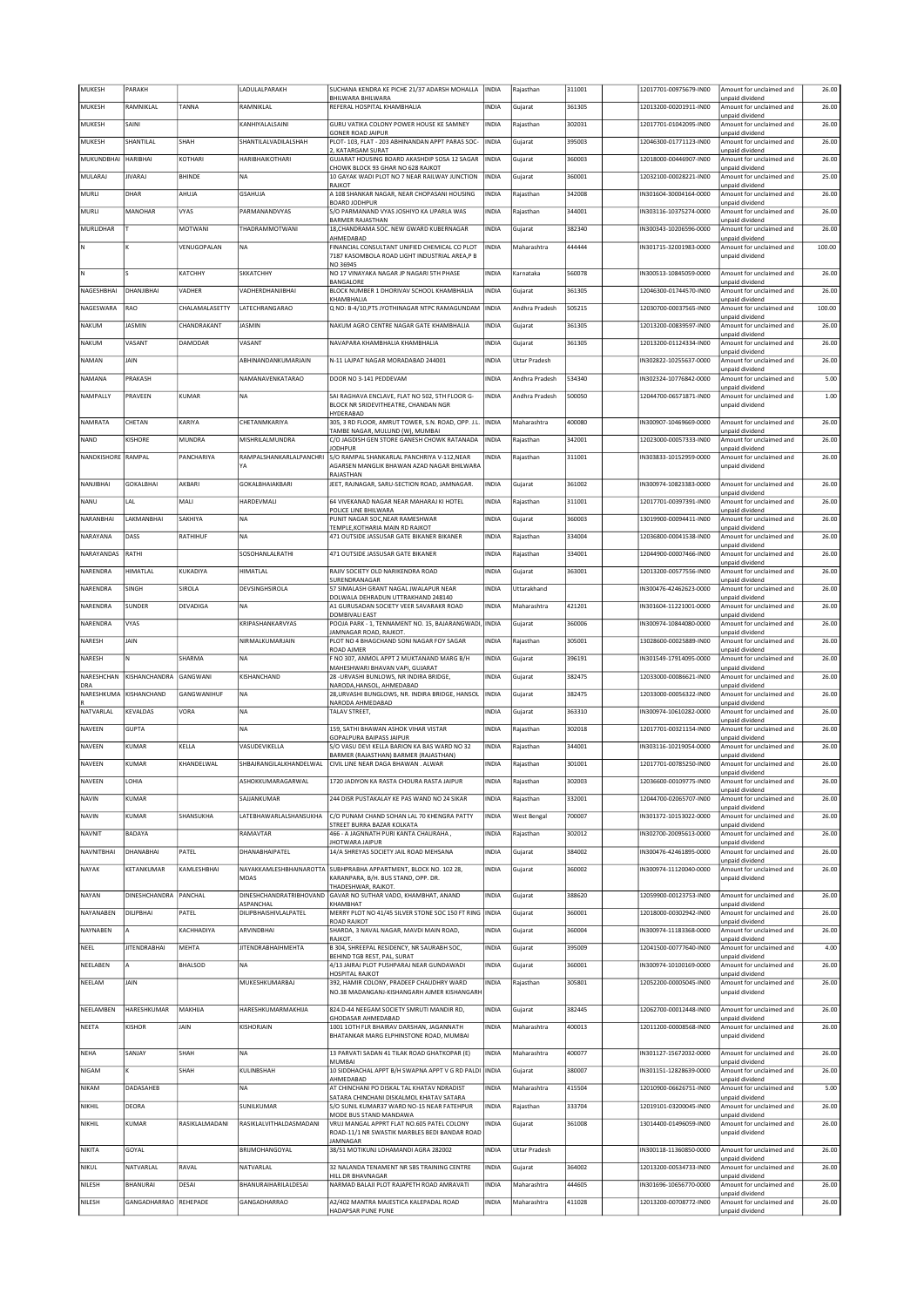| NILESH             | KANTILAL             | ACHARYA             | KANTILALACHARYA                  | NR, MEHTA PETROL PUMP GIRDHARNAGAR                                                       | INDIA        | Gujarat              | 383001 | 12054300-00020277-IN00 | Amount for unclaimed and                    | 26.00  |
|--------------------|----------------------|---------------------|----------------------------------|------------------------------------------------------------------------------------------|--------------|----------------------|--------|------------------------|---------------------------------------------|--------|
| NILESH             | KUMAR                | PATEL               | <b>NA</b>                        | HIMATNAGAR<br>712 DEENDAYAL UPADHYAY NAGAR SUKHLIYA INDORE                               | INDIA        | Madhya Pradesh       | 452010 | IN300513-81378922-0000 | unpaid dividend<br>Amount for unclaimed and | 26.00  |
| NILESH             | N                    | VISAVADIA           | NARANDASJVISAVADIA               | INDORE<br>210/214 BHIKSU SADAN GR FLOOR R NO 7 PANJRAPOLE                                | INDIA        | Maharashtra          | 400004 | IN300597-10127312-0000 | unpaid dividend<br>Amount for unclaimed and | 26.00  |
|                    |                      |                     |                                  | ROAD BHULESHWAR MUMBAI                                                                   |              |                      |        |                        | unpaid dividend                             |        |
| NILESHBHAI         | KARSANBHAI           | MANDALI             | KARASANBHAICHAKUBHAIMAN<br>DALI  | DHUVAV GATE KUMBHARVADO BH SUBHASH MARKET<br>JAMNAGAR                                    | INDIA        | Gujarat              | 361005 | IN302201-11340688-0000 | Amount for unclaimed and<br>unpaid dividend | 26.00  |
| NILESHBHAI         | MANSUKHBHAI          | CHAUHAN             | MANSUKHBHAI                      | NORTH KRUSHNANAGAR SANT ROHIDASNAGAR DR.<br>AMBEDKAR CHOW ANANDNAGAR BHAVNAGAR           | INDIA        | Gujarat              | 364005 | 13041400-08032172-IN00 | Amount for unclaimed and<br>unpaid dividend | 26.00  |
|                    |                      |                     |                                  |                                                                                          |              |                      |        |                        |                                             |        |
| NILESHKUMAR GANDHI |                      |                     | NAGINLALGANDHI                   | GANDHI MARG WARD NO 10 KUSHALGARH<br>KUSHALGARH BANSWARA BANSWARA                        | INDIA        | Rajasthan            | 327801 | 12033200-10696670-IN00 | Amount for unclaimed and<br>unpaid dividend | 26.00  |
| NIMISHA            | YOGEN                | SONI                | YOGENJUGALKISHORSONI             | 450, GODIYA VALO KHANCHO NANI JETHABHAI POLE                                             | INDIA        | Gujarat              | 380001 | IN301645-10140512-0000 | Amount for unclaimed and                    | 26.00  |
| NIRMAL             | SARRAF               |                     | RAMAKISHAN                       | KHADIYA AHMEDABAD<br>RAMAKISHAN SARRAF BAWARI GATE SUBHASH                               | INDIA        | Rajasthan            | 332001 | 13017600-00594861-IN00 | unpaid dividend<br>Amount for unclaimed and | 26.00  |
| NIRMALA            | DANGAYACH            |                     | CHANDRAPRAKASHDANGAYAC           | CHOWK SIKAR<br>H. NO. 645 JAI LAL MUNSHI KA RASTA CHANDPOLE                              | INDIA        | Rajasthan            | 302001 | IN302700-20154506-0000 | unpaid dividend<br>Amount for unclaimed and | 26.00  |
|                    |                      | RANA                |                                  | <b>BAZAR JAIPUR</b>                                                                      |              |                      | 380010 | IN301485-10467432-0000 | unpaid dividend                             |        |
| NIRMALA            | DEVENDRA             |                     | DEVENDRAVRANA                    | 27, SUKHRAMNAGAR SOCIETY NR. WATER TANK<br>RAKHIAL ROAD, SUKHRAMNAGAR, AHMEDABAD         | INDIA        | Gujarat              |        |                        | Amount for unclaimed and<br>unpaid dividend | 26.00  |
| NIRMALA            | н                    | BHAGCHANDANI        | <b>HBHAGCHANDANI</b>             | B 195 NU 10 B SHAKTI NAGAR GANDHIDHAM                                                    | <b>INDIA</b> | Gujarat              | 370201 | 12033300-00497208-IN00 | Amount for unclaimed and<br>unpaid dividend | 26.00  |
| NIRMALABEN         | ANIRUDHBHAI          | THAKKAR             | BHAGWANLALDEVRAMBHAITH           | ARTANSAR TA RADHAN PUR DIST PATAN ARJANSAR                                               | INDIA        | Gujarat              | 384240 | 13015200-00042939-IN00 | Amount for unclaimed and                    | 26.00  |
| NIRMLA             | PATEL                |                     | AKKAR<br>CHHOTMALPATEL           | FOOL BAG BALAJI ROAD BILARA                                                              | INDIA        | Rajasthan            | 342602 | 12012101-00424689-IN00 | unpaid dividend<br>Amount for unclaimed and | 26.00  |
| <b>NISHA</b>       | DIAL                 |                     | <b>NA</b>                        | H NO B-245 SECTOR-46 GAUTAM BUDHA NAGAR                                                  | INDIA        | <b>Uttar Pradesh</b> |        | 13014400-02127071-IN00 | unpaid dividend<br>Amount for unclaimed and | 650.00 |
| NISHA              | KUMARI               |                     | VINAYKUMARUPADHYAY               | NOIDA 201301<br>C/O BRAJ BIHARI PATHAK KASHMIRI HATTA MOUNA                              | INDIA        | Bihar                | 841301 | 13014400-02052880-IN00 | unpaid dividend<br>Amount for unclaimed and | 26.00  |
|                    |                      |                     |                                  | CHAPRA SARAN                                                                             |              |                      |        |                        | unpaid dividend                             |        |
| NISHAN             | RAMESHBHAI           | PATEL               | RAMESHBHAIPATEL                  | I-201 PUSHP RESIDENCY PART-2 O MAHADEVNAGAR<br>VASTRAL VASTRAL AHMEDABAD AHMEDABAD       | INDIA        | Gujarat              | 382418 | 12033200-13044637-IN00 | Amount for unclaimed and<br>unpaid dividend | 26.00  |
| NISHANA            | BEEGUM               |                     | PANAKKATHODANABDU                | 172/C POCKET-E L I G FALTS G.T.B. ENCLAVE DELHI                                          | INDIA        | Delhi                | 110093 | 12036800-00046783-IN00 | Amount for unclaimed and                    | 26.00  |
|                    |                      |                     |                                  |                                                                                          |              |                      |        |                        | unpaid dividend                             |        |
| NISHAT             | RAFIKAHMED           | SHAIKH              | RAFIKAHMEDSHAIKH                 | 16, PRAPTI APPARTMENT, 7, PATEL COLONY, MAIN<br>ROAD, JAMNAGAR.                          | INDIA        | MAHARASHTRA          | 444444 | IN300974-10755142-0000 | Amount for unclaimed and<br>unpaid dividend | 26.00  |
| NISHI              | <b>BARDIA</b>        |                     | HARISHGOYAL                      | 103 PLOT NO 124 ROHINI NAGAR JAGATPURA JAIPUR                                            | INDIA        | Rajasthan            | 302015 | 12017701-00771011-IN00 | Amount for unclaimed and<br>unpaid dividend | 26.00  |
| NISHIT             | B                    | SHAH                | BHUPENDRAPSHAH                   | C/O M/S DHIRENDRA AND COMPANY 56/59, KAHU                                                | INDIA        | <b>Uttar Pradesh</b> |        | IN301055-10197626-0000 | Amount for unclaimed and                    | 26.00  |
| NITABEN            | R                    | DOSHI               | <b>RAKESHLALITBHAIDOSHI</b>      | KOTHI KANPUR 208001<br>STREET NO-22 BLOCK NO-01 NARMADA NAGAR G N F C                    | <b>INDIA</b> | Gujarat              | 392015 | IN300394-14455819-0000 | unpaid dividend<br>Amount for unclaimed and | 26.00  |
| NITABEN            |                      | PIPALIYA            | BHANJIBHAIKHUNT                  | TOWNSHIP BHARUCH GUJ<br>BLOCK NO. 2, SHREE RAM PARK, STREET NO. 1, OPP.                  | INDIA        | Gujarat              | 360001 | 12041500-00421121-IN00 | unpaid dividend<br>Amount for unclaimed and | 26.00  |
|                    |                      |                     |                                  | MARUTI PAN, HARIGHAVA ROAD RAJKOT                                                        |              |                      |        |                        | unpaid dividend                             |        |
| NITEEN             | NAFADE               |                     | NAFADE                           | 54 SHAKTI VIHAR NEAR DARPAN COLONY THATIPUR<br><b>GWALIOR</b>                            | INDIA        | Madhya Pradesh       | 474001 | 12013200-00663472-IN00 | Amount for unclaimed and<br>unpaid dividend | 26.00  |
| NITESH             |                      | <b>JHUNJHUNWALA</b> | NA                               | GOLDEN AVENUE APT 5 C CITY LIGHT B/H SARJAN SOC<br>SURAT                                 | INDIA        | Gujarat              | 395007 | 12033200-07174915-IN00 | Amount for unclaimed and<br>unpaid dividend | 26.00  |
| NITIN              | GIRDHARLAL           | KOTAK               | <b>NA</b>                        | JAY JALARAM BLD.2ND FLOOR, DR. RAJENDRA PRASAD                                           | <b>INDIA</b> | Gujarat              | 360001 | 13019900-00064304-IN00 | Amount for unclaimed and                    | 26.00  |
| NITIN              | KANTILAL             | PATEL               | KANTILALPATEL                    | ROAD, NR. CHOWDH RAJKOT<br>D-21, GREEN WOOD CO-OP. HSG., NR. MANGALYA                    | INDIA        | Gujarat              | 380061 | IN300343-10213632-0000 | unpaid dividend<br>Amount for unclaimed and | 26.00  |
|                    |                      |                     |                                  | RAW HOUSE, OPP. SARVODAYA PART-2, SOLA ROAD,<br>THALTEJ, AHMEDABAD.                      |              |                      |        |                        | unpaid dividend                             |        |
| NITIN              | KIRANKANT            | PANCHAL             | KIRANKANTPANCHAL                 | A/ 19 SHAKUNTAL BUNGLOWS OPP SHUKAN                                                      | INDIA        | Gujarat              | 382350 | 12033200-00335011-IN00 | Amount for unclaimed and                    | 26.00  |
|                    |                      |                     |                                  | BUNGLOWS NIKOL NARODA ROAD NIKOL GAM<br>AHMEDABAD                                        |              |                      |        |                        | unpaid dividend                             |        |
| NITIN              | VANILAL              | BHAVSAR             | VANILAL                          | AMRUT INDRAPRASTHA NAGAR DUDH FEDERATION<br>ROAD SHIVAJINAGAR JALGAON                    | INDIA        | Maharashtra          | 425001 | IN301549-18180229-0000 | Amount for unclaimed and<br>unpaid dividend | 26.00  |
| <b>OJAS</b>        |                      | VASAVADA            | SKVASAVADA                       | PLOT -224, DC-5 ADIPUR                                                                   | INDIA        | Gujarat              | 370205 | 12013200-00959631-IN00 | Amount for unclaimed and                    | 26.00  |
| OMDEVSINH          | HEMANTSINH           | <b>GOHIL</b>        | HEMANTSINH                       | MAHESH NAGAR TENAMENT BLOCK NO 2 PATEL                                                   | INDIA        | Gujarat              | 361008 | 12033200-02449265-IN00 | unpaid dividend<br>Amount for unclaimed and | 26.00  |
| OMKARLAL           | DHULCHAND            | JAIN                | DHULCHANDJAIN                    | COLONY 11/3 JAMNAGAR                                                                     | INDIA        |                      | 380004 | IN300974-10893781-0000 | unpaid dividend<br>Amount for unclaimed and | 26.00  |
|                    |                      |                     |                                  | C/9, DREAM PLAZA, SHAHIBAUG, AHMEDABAD.                                                  |              | Gujarat              |        |                        | unpaid dividend                             |        |
| ONALI              | RASULBHAI            | LOKAT               | RASULBHAIFAKRUDINLOKAT           | PATHAN SHERI, SAVARKUNDLA.                                                               | INDIA        | Gujarat              | 364515 | IN300974-10707629-0000 | Amount for unclaimed and<br>unpaid dividend | 26.00  |
|                    | R                    | NAKRANI             | <b>BHNAKRANI</b>                 | 8/47 JR STAFF QUATERS NEW SHORROCK MILL<br>KAPADWANJ ROAD NADIAD GUJARAT                 | INDIA        | Gujarat              | 387001 | IN300513-15393856-0000 | Amount for unclaimed and<br>unpaid dividend | 26.00  |
| PADAM              | CHAND                | LALWANI             | GOUTAMCHANDLALWANI               | SHAKTI NAGAR GALI NO 8 PAOTA C ROAD JODHPUR                                              | INDIA        | Rajasthan            | 342001 | 12033500-02316041-IN00 | Amount for unclaimed and                    | 13.00  |
| PAHELAJRAY         |                      | PARWANI             | ARATMALPARWANI                   | P 13 NAVDURGA SOCIETY NEAR PATIYA SAIJPUR                                                | INDIA        | Gujarat              | 382345 | IN301645-10480226-0000 | unpaid dividend<br>Amount for unclaimed and | 26.00  |
| PANCHAL            | HARESHKUMAR          |                     | TRAMBAKLALMPANCHAL               | AHMEDABAD<br>BLOCK NO. 9, SHIVBAUG OPP. MADHUVAN                                         | INDIA        | Gujarat              | 364001 | IN301991-10403864-0000 | unpaid dividend<br>Amount for unclaimed and | 26.00  |
|                    |                      |                     |                                  | THAKHTESHWAR PLOT BHAVNAGAR                                                              |              |                      |        |                        | inpaid dividend                             |        |
| PANCHAL            | <b>TUSHAR</b>        | RAMANLAL            | <b>NDAS</b>                      | PANCHALRAMANLALTRIBHOVA LAKHUKHAD AT-PATAN DIST-PATAN                                    | INDIA        | Gujarat              | 384265 | IN300343-11200027-0000 | Amount for unclaimed and<br>unpaid dividend | 26.00  |
| PANCHHI            | PRASHANTKUMA THAKKAR |                     | <b>HAKKAR</b>                    | PRASHANTKUMARVASANTLALT AMBESHVR RECIDENCY HARIJ TOWN TA SAMI DIST<br><b>PATAN HARIJ</b> | INDIA        | Gujarat              | 384240 | IN302461-10698381-0000 | Amount for unclaimed and<br>unpaid dividend | 26.00  |
| PANDYA             | <b>BHARATIBEN</b>    | JIGNESHKUMAR        | PANDYAJIGNESHKUMARPUNA<br>MCHAND | 75 RUSHIKESH SOCIETY MALPUR ROAD MODASA<br>SABARKANTHA                                   | INDIA        | Gujarat              | 383315 | 12010900-07664820-IN00 | Amount for unclaimed and<br>unpaid dividend | 26.00  |
| PANDYA             | SACHINKUMAR          | TRAMBKLAL           | TRAMBKLALPANDYA                  | 8 KUMBHNATH PARA NEAR SURYAMUKHI HANUMAN                                                 | INDIA        | Gujarat              | 361160 | IN301039-24554499-0000 | Amount for unclaimed and                    | 26.00  |
| PANKAJ             |                      |                     | RAJKUMAR                         | MANDIR KALAVAD<br>H. NO. - 104 MAHABIR COLONY HISSAR HARYANA                             | INDIA        | Haryana              | 125001 | IN303655-10063239-0000 | unpaid dividend<br>Amount for unclaimed and | 26.00  |
| PANKAJ             |                      |                     | MATURAM                          | W/O PRAVEEN KUMAR LAXMI PURA . BARMER                                                    | <b>INDIA</b> | Rajasthan            | 344001 | 12012101-00671543-IN00 | unpaid dividend<br>Amount for unclaimed and | 52.00  |
|                    |                      |                     |                                  |                                                                                          |              |                      |        |                        | unpaid dividend                             |        |
| PANKAJ             | ANUBHAI              | NAYAK               | ANUBHAINAYANK                    | 27 SHRI KESHAVPARK NR VASANTVIHAR NAVA NARODA<br>NARODA I E AHMEDABAD                    | <b>INDIA</b> | Gujarat              | 382330 | IN300343-10178749-0000 | Amount for unclaimed and<br>unpaid dividend | 2.00   |
| PANKAJ             | KOTHARI              |                     | <b>GYANCHANDKOTHARI</b>          | 19/51 KUNDAN BHAWAN GALI BEAWAR BEAWAR                                                   | INDIA        | Rajasthan            | 305901 | 12017701-00894361-IN00 | Amount for unclaimed and<br>unpaid dividend | 26.00  |
| PANKAJ             | <b>KUMAR</b>         | DAS                 | SAHADEVCHANDRADAS                | HATIA NEAR HATIA HIGH SCHOOL UTTAR DINAJPUR                                              | INDIA        | <b>West Bengal</b>   | 733123 | 12010600-01936595-IN00 | Amount for unclaimed and                    | 26.00  |
| PANKAJKUMA         | CHAMANLAL            | BHATT               | CHAMANLALBHATT                   | RAIGANJ<br>5/6 PATEL COLONY RD NO 3/4 PATEL COLONY                                       | INDIA        | Gujarat              | 361008 | IN300513-15139662-0000 | unpaid dividend<br>Amount for unclaimed and | 26.00  |
| PARAG              | BAHADURSINH          | CHAUHAN             | <b>NA</b>                        | JAMNAGAR GUJARAT<br>4-VIJAY PLOT C/O KHODIYAR AUTO GONDAL ROAD                           | INDIA        | Gujarat              | 360002 | 13019900-00316913-IN00 | unpaid dividend<br>Amount for unclaimed and | 26.00  |
|                    |                      |                     |                                  | RAJKOT                                                                                   |              |                      |        |                        | unpaid dividend<br>Amount for unclaimed and |        |
| PARAG              | <b>DIVESH</b>        | MEHTA               | DIVESH                           | 3 BHORE BUILDING PANCHAVATI KARANGA<br>PANCHAVATI NASIK                                  | INDIA        | Maharashtra          | 422003 | 12033200-01993700-IN00 | unpaid dividend                             | 26.00  |
| PARAG              | LADIWALA             | HUF                 | GHANSHAYAMDASLADIWALA            | 31 JAI NIWAS GARDEN JANTA MARKET JAIPUR<br>RAJASTHAN                                     | INDIA        | Rajasthan            | 302002 | IN301143-11504842-0000 | Amount for unclaimed and<br>unpaid dividend | 26.00  |
| PARAM              | ANKUR                | KORADIYA            | ANKURSURESHBHAIKORADIYA          | 202 SIDDHCHAKRA APPARTMENT, KILADESAI NI<br>KHADKI, KATARGAM, SURAT                      | INDIA        | Gujarat              | 395004 | 12041500-00897567-IN00 | Amount for unclaimed and<br>unpaid dividend | 26.00  |
| PARASMAL           | c                    | JAIN                | CHUNILALGJAIN                    | C/O S KISHORE KUMAR AND CO NO.38 J M ROAD                                                | INDIA        | Karnataka            | 560002 | IN302148-10406485-0000 | Amount for unclaimed and                    | 26.00  |
| PARDEEP            | SOOD                 | SONHUF              | <b>NA</b>                        | BANGALORE<br>1017/1 TAGORE NAGAR LUDHIANA                                                | INDIA        | Punjab               | 141001 | 12025400-00131539-IN00 | unpaid dividend<br>Amount for unclaimed and | 26.00  |
|                    |                      |                     |                                  |                                                                                          |              |                      |        |                        | unpaid dividend                             |        |
| PAREKH             | <b>GIRISH</b>        | CHHAGANLAL          | CHHAGANLALSVARUPCHANDP<br>AREKH  | A-202, PAREKH TOWERS, BHAVESHWAR NAGAR, LAL<br>TEKRI, BHUJ-KUTCH.                        | INDIA        | Gujarat              | 370001 | IN300974-11390070-0000 | Amount for unclaimed and<br>inpaid dividend | 26.00  |
| PAREKH             | RASIKLAL             | MOHANLAL            |                                  | PAREKHMOHANLALCHHOTALAL SHIVANDANA TENAMENT, PLOT NO. 11,<br>TAKHTESHWAR, BHAVNAGAR.     | INDIA        | Gujarat              | 364001 | IN300974-11146730-0000 | Amount for unclaimed and<br>unpaid dividend | 26.00  |
| PARESH             | KISHORCHANDRA SHUKLA |                     | KISHORCHANDRA                    | MOCHI SHAL, LUHAR SHAL, KHAMBHALIA                                                       | INDIA        | Gujarat              | 361305 | 12024000-00007928-IN00 | Amount for unclaimed and                    | 26.00  |
| PARESHBHAI         | D                    | GONDLIYA            | <b>NA</b>                        | 3 KEVAT NAGAR SAGAR RAOD PUNAGAM SURAT                                                   | INDIA        | Gujarat              | 394210 | 12033200-05169277-IN00 | unpaid dividend<br>Amount for unclaimed and | 26.00  |
| PARESHBHAI         | MANILALBHAI          | LODHIA              | MANILALBHAILODHIA                | RAVI RANDAL PARK, 150FT RING ROAD, RAJKOT                                                | INDIA        | Gujarat              | 360007 | IN300974-11608702-0000 | unpaid dividend<br>Amount for unclaimed and | 26.00  |
| PARESHKUMA         | CHIMANLAL            | DEDANIA             | CHIMANLALGOVINDBHAIDEDA          | KOLKI ROAD B/H GEETANJALI SOCIETY TAL UPLETA DIST                                        | <b>INDIA</b> | Gujarat              | 360490 | 12034400-00731478-IN00 | unpaid dividend<br>Amount for unclaimed and | 20.00  |
|                    |                      |                     | <b>NIA</b>                       | RAJKOT UPLETA                                                                            |              |                      |        |                        | unpaid dividend                             |        |
| PARESHKUMA M       |                      | CHAUDHARY           | MOGHJIBHAIRCHAUDHARY             | AT-JALOTRA BANASKANTHA JALOTRA                                                           | INDIA        | Gujarat              | 385001 | IN302164-10296155-0000 | Amount for unclaimed and<br>unpaid dividend | 26.00  |
| PARESHKUMA R       |                      | PANDYA              | RAVINDRAKUMARKPANDYA             | 1302 SHRADHA NAGAR SOC TARSALI VADODARA<br>GUJARAT                                       | INDIA        | Gujarat              | 390009 | IN300513-12505244-0000 | Amount for unclaimed and<br>unpaid dividend | 26.00  |
| PARINA             | KANSAL               |                     | RAJESHKANSAL                     | B - 1469 SHASHTRI NAGAR DELHI                                                            | INDIA        | Delhi                | 110052 | 12019101-02244970-IN00 | Amount for unclaimed and                    | 26.00  |
| PARMANAD           | RAMDEV               |                     | SHREEGANGSHYAMRAMDEV             | C 96 SHANKAR NAGAR OPP 25TH SECTOR CHB                                                   | INDIA        | Rajasthan            | 342001 | IN301485-10524299-0000 | unpaid dividend<br>Amount for unclaimed and | 26.00  |
|                    |                      |                     |                                  | JODHPUR RAJASTHAN                                                                        |              |                      |        |                        | unpaid dividend                             |        |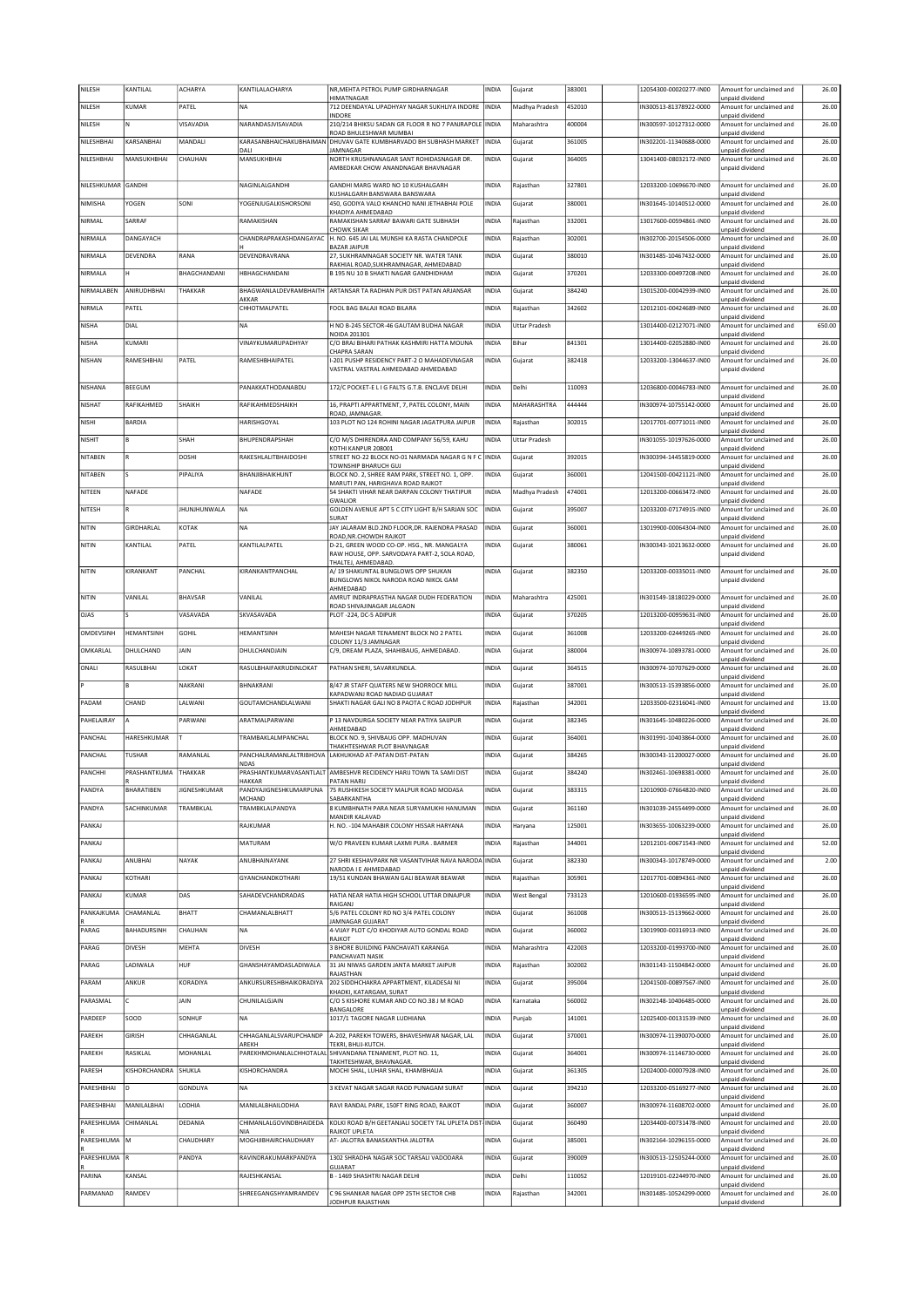| PARMAR                 | HARESH                | MULCHAND           | MULCHANDBHAIGOVINDBHAIP          | GEETA LADIES TAILOR, SHETH SHOPPING CENTER, OLD                                                                | <b>INDIA</b> | Gujarat                      | 360490 | N303575-10004555-0000  | Amount for unclaimed and                    | 26.00 |
|------------------------|-----------------------|--------------------|----------------------------------|----------------------------------------------------------------------------------------------------------------|--------------|------------------------------|--------|------------------------|---------------------------------------------|-------|
| PARMAR                 | MEHENDRABHAI          |                    | ARMAR<br>ZAVERBHAIBHURABHAIPARMA | <b>BUS STATION, UPLETA</b><br>SHREE GIGEV BLOCK NO-6 SHIVSHAKTI SOSAYTI                                        | <b>INDIA</b> | Gujarat                      | 363520 | 12032300-01152411-IN00 | unpaid dividend<br>Amount for unclaimed and | 26.00 |
|                        |                       |                    |                                  | CHOTILA SURENDRA NAGAR CHOTILA                                                                                 |              |                              |        |                        | unpaid dividend                             |       |
| PARSHV                 | MAHENDRABHAI          | PATEL              | MAHENDRABHAILALJIBHAIPAT         | 16, UPVAN TENAMENT, HARKOR NAGAR, B/H. MODI<br>HOSPITAL, PATAN                                                 | <b>INDIA</b> | Gujarat                      | 384265 | 12072700-00044277-IN00 | Amount for unclaimed and<br>unpaid dividend | 26.00 |
| PARTH                  | DILIPBHAI             | PARMAR             | DILIPBHAIRAMANLALPARMAR          | 1041-4 PANCHALS CHAWL GHEE KANTA CROSS ROADS<br>RELEIF ROAD AHMEDABAD                                          | <b>INDIA</b> | Gujarat                      | 380001 | 12070200-00615219-IN00 | Amount for unclaimed and                    | 26.00 |
| PARTH                  | PURWAR                |                    | DHRUVANARAYANPURWAR              | A-153 POORVI DEEKSHTANA-3 GOLA GOKARANA NATH  INDIA                                                            |              | <b>Uttar Pradesh</b>         |        | 12063800-00165921-IN00 | unpaid dividend<br>Amount for unclaimed and | 26.00 |
| PARUL                  | MITTAL                |                    | DKMITTAL                         | TENSIL GOLA GOKARANATH KHERI 262802<br>1085/15 BENGALI MOHALLA AMBALA CANTT                                    | <b>INDIA</b> | Haryana                      | 133001 | IN302365-10160548-0000 | unpaid dividend<br>Amount for unclaimed and | 26.00 |
|                        |                       |                    |                                  |                                                                                                                |              |                              |        |                        | unpaid dividend                             |       |
| PARUL                  | SUDHANSHU             | AMIN               | SUDHANSHUKANTILALAMIN            | 12/A, SURBHIT VATIKA B/H. APPLE WOOD, 200 FT.RING<br>ROAD AT.SHELA TALUKA.SANAND, DIST.AHMEDABAD               | INDIA        | Gujarat                      | 380058 | N301321-10163876-0000  | Amount for unclaimed and<br>unpaid dividend | 26.00 |
|                        | ANWARBHAI             | MIRJA              | ANWARBHAIUMARBHAIMIRJA           |                                                                                                                |              |                              |        |                        |                                             | 26.00 |
| PARVIZBHAI             |                       |                    |                                  | KASBA SHERI WADHWAN SURENDRANAGAR                                                                              | <b>INDIA</b> | Gujarat                      | 363030 | IN301991-10773695-0000 | Amount for unclaimed and<br>unpaid dividend |       |
| PATADIYA               | CHANDULAL             | ODHAVJIBHAI        | ODHAVJIBHAI                      | BHAGAVATI PARK OLD STREET NO 4 BLOCK NO 2201<br>KALAVIBID KALAVIBID BHAVNAGAR 2 BHAVNAGAR                      | INDIA        | Gujarat                      | 364002 | IN301276-30567080-0000 | Amount for unclaimed and<br>unpaid dividend | 26.00 |
|                        |                       |                    |                                  |                                                                                                                |              |                              |        |                        |                                             |       |
| PATEL                  | DAKSABEN              | <b>ISHAVARBHAI</b> | PATELISHAVARBHAI                 | PLOT NO. 525/2 NANDANVAN SOC SECTOR - 22<br><b>GANDHINAGAR</b>                                                 | INDIA        | Gujarat                      | 382028 | IN301645-10078809-0000 | Amount for unclaimed and<br>unpaid dividend | 26.00 |
| PATEL                  | DHAVAL                | DHIRUBHAI          | DHIRUBHAISHAMJIBHAIPATEL         | A/61 MAKANJI PARK SOCIETY BEHIND ANATH<br>BALASHRAM SURAT CITY GUJARAT                                         | <b>INDIA</b> | Gujarat                      | 395004 | IN300214-21815363-0000 | Amount for unclaimed and                    | 10.00 |
| PATEL                  | DINESHBHAI            | AMBALALBHAI        | PATELAMBALALBHAI                 | 12/2, RAGHUKUL BUNGLOW MEHSANA ROAD                                                                            | <b>INDIA</b> | Gujarat                      | 384315 | IN300652-10127553-0000 | unpaid dividend<br>Amount for unclaimed and | 26.00 |
| PATEL                  | HARSHADKUMAR JASUBHAI |                    | PATELIASUBHAI                    | <b>VISNAGAR</b><br>28, RADHEPARK CO OP HOU SOC OPP. NILKANTH                                                   | INDIA        | Gujarat                      | 382330 | IN301645-10249770-0000 | unpaid dividend<br>Amount for unclaimed and | 26.00 |
|                        |                       |                    |                                  | BUNGLOWS NARODA KATHWADA ROAD, B/H UDAY                                                                        |              |                              |        |                        | unpaid dividend                             |       |
| PATEL                  | <b>JAGDISHKUMAR</b>   | A                  | AMRUTLALSHIVABHAIPATEL           | TENAM NARODA, AHMEDABAD<br>SHIVSDAN AT PO MORWAD TAL VIJAPUR VIJAPUR                                           | <b>INDIA</b> | Gujarat                      | 382870 | 12017700-00100748-IN00 | Amount for unclaimed and                    | 26.00 |
| PATEL                  | <b>JAGRUTI</b>        | PIYUSH             | PIYUSHPATEL                      | 16 GOPALBAG SOCIETY GHATALODIA AHMEDABAD                                                                       | <b>INDIA</b> | Gujarat                      | 380061 | IN301645-10379630-0000 | unpaid dividend<br>Amount for unclaimed and | 26.00 |
|                        |                       |                    |                                  |                                                                                                                |              |                              |        |                        | unpaid dividend                             |       |
| PATEL                  | <b>JAYANTIBHAI</b>    | BHAGVANBHAI        |                                  | BHAGVANBHAIJOITARAMPATEL 111 JUNA PARA ROAD KANSARAKUI TA VISNAGAR<br>MEHSANA                                  | <b>INDIA</b> | Gujarat                      | 384001 | 12019101-01446098-IN00 | Amount for unclaimed and<br>unpaid dividend | 26.00 |
| PATEL                  | KAPILABEN             | RAKESHBHAI         | RAKESHAPATEL                     | B/88, SHRUSHTI SOCIETY PARSHVANATH TOWNSHIP                                                                    | INDIA        | Gujarat                      | 382346 | IN301233-10318867-0000 | Amount for unclaimed and                    | 26.00 |
|                        |                       |                    |                                  | PART - 2 OPP. PANCHESHVAR MANDIR, NAVA NARODA<br>AHMEDABAD                                                     |              |                              |        |                        | unpaid dividend                             |       |
| PATEL                  | KOKILA                | VINODBHAI          | VINODBHAIPATEL                   | 85/A, HIRABAUG SOC, PART-I NR, C, P, NAGAR,                                                                    | <b>INDIA</b> | Gujarat                      | 380061 | 1N300343-10557292-0000 | Amount for unclaimed and<br>unpaid dividend | 26.00 |
| PATEL                  | MANISH                | VADILAL            | PATELVADILALVITHALDAS            | GHATLODIA, AHMEDABAD CITY<br>JUNACHACHARE OPP-SONIYAVAD NA MAHAD                                               | <b>INDIA</b> | Gujarat                      | 384355 | 12047800-00090214-IN00 | Amount for unclaimed and                    | 26.00 |
| PATEL                  | NAVINCHANDRA          | G                  | <b>GKPATEL</b>                   | VADNAGAR<br>LAXMI KUI DARWAJA BHAGOL BHADRAN TA BORSAD                                                         | <b>INDIA</b> | Gujarat                      | 388540 | IN300513-16888519-0000 | unpaid dividend<br>Amount for unclaimed and | 18.00 |
|                        |                       |                    |                                  | <b>BHADRAN GUJARAT</b>                                                                                         |              |                              |        |                        | unpaid dividend                             |       |
| PATEL                  | NIKITABEN             | VISHALKUMAR        | VIKRAMBHAICHHOTALALPATEL         | A/3 JAY AMBE APT MANINAGAR AHMEDABAD                                                                           | INDIA        | Gujarat                      | 380008 | 12033200-04561164-IN00 | Amount for unclaimed and<br>unpaid dividend | 26.00 |
| PATEL                  | PRADIPBHAI            | GIRDHARBHAI        | <b>NA</b>                        | D 2 12 MOTO PATEL WAS RADHANPUR PATAN PATAN                                                                    | <b>INDIA</b> | Gujarat                      | 385340 | 12019101-03251369-IN00 | Amount for unclaimed and<br>unpaid dividend | 26.00 |
| PATEL                  | PRAKASHKUMAR          | lм                 | <b>NA</b>                        | PLOT NO 13 ARBUDA NAGAR SOC PATAN                                                                              | <b>INDIA</b> | Gujarat                      | 384265 | 12033200-03223945-IN00 | Amount for unclaimed and                    | 26.00 |
| PATEL                  | PRAVINABEN            | SHAILESH           | PATELSHAILESHBHAI                | A/8, AMRUT CAMPUS AT- KALOL DIST- GANDHINAGAR                                                                  | <b>INDIA</b> | Gujarat                      | 382721 | IN301233-10194679-0000 | unpaid dividend<br>Amount for unclaimed and | 26.00 |
|                        |                       |                    |                                  |                                                                                                                |              |                              |        |                        | unpaid dividend                             |       |
| PATEL                  | PRAVINBHAI            | AMBALAL            | PATELAMBALALNARANDAS             | F/8, SHAYONA -3 SHAYONA CITY R.C.TECHNICAL ROAD,<br>GHATLODIYA AHMEDABAD                                       | <b>INDIA</b> | Gujarat                      | 380061 | IN301233-10167320-0000 | Amount for unclaimed and<br>unpaid dividend | 26.00 |
| PATEL                  | RAKESHKUMAR           | A                  | AMRUTLALKESHAVLALPATEL           | B/88, SHRUSHTI SOCIETY PARSHWNATH TOWNSHIP<br>B/H. KRISHNANAGAR NAVA NARODA, AHMEDABAD                         | INDIA        | Gujarat                      | 382346 | IN301233-10240397-0000 | Amount for unclaimed and<br>unpaid dividend | 26.00 |
|                        |                       |                    |                                  |                                                                                                                |              |                              |        |                        |                                             |       |
| PATEL                  | RAMABHAI              | RANCHHODDAS        | A۹                               | PATELRANCHHODDASMAGAND G 203 KRISH ELITE B/H SANKALP INTERNATIONAL<br>SCHOOL B/S VISALA LANDMARK COMPLEX NIKOL | <b>INDIA</b> | Gujarat                      | 382350 | IN301645-10201898-0000 | Amount for unclaimed and<br>unpaid dividend | 26.00 |
|                        |                       |                    |                                  | AHMEDABAD                                                                                                      |              |                              |        |                        |                                             |       |
| PATEL                  | RAMANBHAI             | HARIDAS            | HARIDASPATEL                     | 27 NIKUNJ SOCIETY B/H RADHANPUR OCTROI NAKA<br>NEAR M IT RADHANPUR ROAD MEHSANA                                | <b>INDIA</b> | Gujarat                      | 384002 | IN301276-30431448-0000 | Amount for unclaimed and<br>unpaid dividend | 26.00 |
| PATEL                  | SACHINKUMAR           | <b>BHOGILAL</b>    | <b>BHOGILALNPATEL</b>            | 17, GOKULDHAM-2 OPP-PARAVATI NAGAR VISHNAGAR   INDIA<br>ROAD, POAT. UNJHA DIST MEHSANA (N.G)                   |              | Gujarat                      | 384170 | IN301645-10129978-0000 | Amount for unclaimed and<br>unpaid dividend | 26.00 |
|                        |                       |                    |                                  |                                                                                                                |              |                              |        |                        |                                             |       |
|                        |                       |                    |                                  |                                                                                                                |              |                              |        |                        |                                             |       |
| PATEL                  | SHAILASHKUMAR         |                    | PATELKANUBHAIR                   | 25/50 SUKHRAM NAGAR SOCIETY OPP WATER TANK                                                                     | <b>INDIA</b> | Gujarat                      | 380021 | IN300757-11522017-0000 | Amount for unclaimed and                    | 26.00 |
| PAVITHRA               | SIVALINGAM            | PARTHIBAN          | <b>NA</b>                        | RAKHIAL GOMTIPUR AHMEDABAD<br>PO BOX NO 34219 FLAT NO 503 BUILDING C FEREEJ                                    | <b>INDIA</b> | Maharashtra                  | 444444 | IN300484-27982708-0000 | unpaid dividend<br>Amount for unclaimed and | 26.00 |
|                        |                       |                    |                                  | ABDUL AZEEZ DOHA QATAR NEAR DOHA JAIDAH<br><b>FLYOVER</b>                                                      |              |                              |        |                        | unpaid dividend                             |       |
| PAWAN                  | KUMAR                 | <b>BHATIA</b>      | SHBISHAMBERNATHBHATIA            | #410, SEC. 20, HUDA COLONY, BARNALA ROAD, SIRSA                                                                | <b>INDIA</b> | Haryana                      | 125055 | 12019101-02965765-IN00 | Amount for unclaimed and                    | 26.00 |
| PAWAN                  | KUMAR                 | GARG               | RAMGOPALGARG                     | B-2/7 PRAMUKH VIHAR PHASE 01 NAROLI ROAD                                                                       | <b>INDIA</b> | Chhattisgarh                 | 396230 | IN300476-10228340-0000 | unpaid dividend<br>Amount for unclaimed and | 26.00 |
| PAWAN                  | KUMAR                 | JINDAL             | MOHANLALJINDAL                   | SILVASSA, DADRA NAGAR HAVEL<br>B 103 KARNI NAGAR LALGARH BIKANER                                               | <b>INDIA</b> | Rajasthan                    | 334001 | IN301330-20870552-0000 | unpaid dividend<br>Amount for unclaimed and | 26.00 |
|                        |                       |                    |                                  |                                                                                                                |              |                              |        |                        | inpaid dividend                             |       |
| PAYAL                  | KAMRA                 |                    | ASHOKKUMAR                       | HOUSE NO. 954-P SECTOR15-II GURGAON                                                                            | <b>INDIA</b> | Haryana                      | 122001 | IN301959-10066282-0000 | Amount for unclaimed and<br>unpaid dividend | 26.00 |
| PAYALBEN               | AMITBHAI              | KANSAGARA          |                                  | AMITBHAIJIVRAJBHAIKANSAGA R K PARK NR ASTHA HOUSE DIST JUNAGADH<br>MANAVADAR                                   | <b>INDIA</b> | Gujarat                      | 362630 | 12033200-12505136-IN00 | Amount for unclaimed and                    | 26.00 |
| PINAL                  | TEJASKUMAR            | SHAH               | TEJASJAYANTILALSHAH              | 18-210-AKASHGANGA APPT. SOLA ROAD NARANPURA                                                                    | <b>INDIA</b> | Gujarat                      | 380061 | IN303052-10117493-0000 | unpaid dividend<br>Amount for unclaimed and | 26.00 |
| PINKIBEN               | PRITESHKUMAR          | SHAH               | PRITESHKUMARSHAH                 | AHMEDABAD<br>B - 203, SATYAPATH DESIRE NEAR AMIJARA FLAT JULLY                                                 | INDIA        | Gujarat                      | 380007 | 13015200-00018988-IN00 | unpaid dividend<br>Amount for unclaimed and | 26.00 |
|                        | AGGARWAI              |                    |                                  | FLATS, SHANTIVAN, PALDI AHMEDABAD                                                                              |              |                              |        |                        | inpaid dividend                             |       |
| PINKY                  |                       |                    | RAKESHKUMAR                      | PLOT NO 61 BLOCK D POCKET 3 SECTOR 11 ROHINI<br>DELHI                                                          | <b>INDIA</b> | Delhi                        | 110085 | 12033500-01445788-IN00 | Amount for unclaimed and<br>unpaid dividend | 26.00 |
| PINTU                  | MUKUNDRAY             | DAVE               | MUKUNDRAYDAVE                    | PLOT NO. 1325-A, GHOGHA CIRCLE, BHAVNAGAR.                                                                     | INDIA        | Gujarat                      | 364001 | IN300974-10847790-0000 | Amount for unclaimed and<br>unpaid dividend | 26.00 |
| PINTUKUMAR             | CHANDUBHAI            | PATEL              | CHANDUBHAIPATEL                  | 54 KALGI PARK SOC B/H SUMANTI NATH SOC NAVA                                                                    | INDIA        | Gujarat                      | 382330 | IN301549-18040072-0000 | Amount for unclaimed and                    | 26.00 |
| PIYUSH                 | BAJPAI                |                    | JOGESHWARBAJPAI                  | NARODA AHMEDABAD<br>E 88, BARRA 3 JANTA NAGAR KANPUR 208027                                                    | INDIA        | <b>Uttar Pradesh</b>         |        | IN301055-10327388-0000 | unpaid dividend<br>Amount for unclaimed and | 26.00 |
| PIYUSH                 | <b>JAYANTILAL</b>     | KOTECHA            | <b>JAYANTILAL</b>                | VAGHESHWARI PLOT GARBI CHOWK SHRINATHI KRUPA INDIA                                                             |              | Gujarat                      | 360575 | 12010900-03350279-IN00 | unpaid dividend<br>Amount for unclaimed and | 26.00 |
|                        |                       |                    |                                  | PORBANDAR                                                                                                      |              |                              |        |                        | unpaid dividend                             |       |
| POOJA                  | AGARWAL               |                    | BAJRAMGLALAGARWAL                | 7/330, SECTOR -7 VIDHADHAR NAGAR JAIPUR                                                                        | INDIA        | MAHARASHTRA                  | 444444 | 12017701-00361109-IN00 | Amount for unclaimed and<br>unpaid dividend | 26.00 |
| POOJA                  | <b>JAIN</b>           |                    | SAURABHIAIN                      | 105, MOHAN NAGAR GOPALPURA BYEPASS JAIPUR                                                                      | INDIA        | Andaman and                  | 444444 | 12017701-00581104-IN00 | Amount for unclaimed and                    | 26.00 |
| POOJA                  | JAIN                  |                    | SANJAYKUMARJAIN                  | D-621 MALVIYA NAGAR JAIPUR                                                                                     | <b>INDIA</b> | Nicobar Islands<br>Rajasthan | 302017 | 12017701-00236081-IN00 | unpaid dividend<br>Amount for unclaimed and | 26.00 |
| POOJA                  | KEYURKUMAR            | GOSALIA            | KEYURKUMARJAYANTILALGOS          | 2 ASHTNIDHI FLAT NR SHANTIVAN BUS STAND PALDI                                                                  | <b>INDIA</b> | Gujarat                      | 380007 | IN301645-10601883-0000 | unpaid dividend<br>Amount for unclaimed and | 26.00 |
|                        |                       |                    | ALIA                             | AHMEDABAD                                                                                                      |              |                              |        |                        | unpaid dividend                             |       |
| POOJA                  | KHANDELWAL            |                    | BANWARILALKHANDELWAL             | 2971 UNIYARA RAVJI KA RASTA TISHRA CHORAYA<br>CHANDPOLE JAIPUR                                                 | <b>INDIA</b> | Rajasthan                    | 302001 | 13041400-01753484-IN00 | Amount for unclaimed and<br>unpaid dividend | 26.00 |
| Poonam                 | Agarwal               |                    | RajeshKumarAgarwal               | C/O, Moondal Consultants, 16, G.C.Avenue, Gandhi                                                               | <b>INDIA</b> | <b>West Bengal</b>           | 700013 | IN302978-10071736-0000 | Amount for unclaimed and                    | 26.00 |
| POONAM                 | GULATI                |                    | SKGULATI                         | House 7th Floor Kolkata<br>K 73 SARITA VIHAR NEW DELHI                                                         | <b>INDIA</b> | Delhi                        | 110076 | IN301151-21417341-0000 | unpaid dividend<br>Amount for unclaimed and | 50.00 |
| POONAM                 | LOHIYA                |                    | RAJENDRAJAJOO                    | 16/91 CHOPASANI HOUSING BOARD JODHPUR                                                                          | <b>INDIA</b> | Rajasthan                    | 342001 | 12068500-00043241-IN00 | unpaid dividend<br>Amount for unclaimed and | 26.00 |
|                        |                       |                    |                                  |                                                                                                                |              |                              |        |                        | unpaid dividend<br>Amount for unclaimed and |       |
| POONAM                 | SHARMA                |                    | CHAMANLALJOSHI                   | 1/11 S F S AGRAWAL FARM MANSAROVER JAIPUR<br><b>JAIPUR</b>                                                     | <b>INDIA</b> | Rajasthan                    | 302020 | 12045500-00491371-IN00 | unpaid dividend                             | 26.00 |
| PRABHA                 | SINGHAL               |                    | SHSATYAKAMGARG                   | H NO 67 CHURI MARKET DIWAN BHAWAN ALWAR                                                                        | <b>INDIA</b> | Rajasthan                    | 301001 | 12020600-00260482-IN00 | Amount for unclaimed and<br>unpaid dividend | 26.00 |
| PRABHUDAYAL SHANKARLAL |                       | AGRAWAL            | SHANKARLALMULCHAND               | C/O SANGAM STORES BOOB BHAWAN STATION AREA                                                                     | <b>INDIA</b> | Maharashtra                  | 444107 | 13023100-00016411-IN00 | Amount for unclaimed and                    | 26.00 |
| PRABHULAL              | AMICHAND              | GARMANIA           | AMICHAND                         | <b>MURTIZAPUR</b><br>101, SHALIGRAM APARTMENT LIMBACHIYA FALIYU                                                | <b>INDIA</b> | Gujarat                      | 395004 | 12041500-00149915-IN00 | unpaid dividend<br>Amount for unclaimed and | 26.00 |
| PRABHULAL              | VARAIYA               |                    | KARAMCHANDVARAIYA                | KATARGAM SURAT<br>1, VARDHMAN NAGAR, OPP. VARDHMAN TOWER,                                                      | <b>INDIA</b> | Gujarat                      | 370001 | IN300974-10440640-0000 | unpaid dividend<br>Amount for unclaimed and | 26.00 |
|                        |                       |                    |                                  | HOSPITAL ROAD, BHUJ-KUTCH.                                                                                     |              |                              |        |                        | unpaid dividend                             |       |
| PRADEEP                | KUMAR                 | SAINIHUF           | <b>NA</b>                        | 174/19A SAINI SADAN GUJAR GHATI AMER ROAD<br><b>JAIPUR</b>                                                     | <b>INDIA</b> | Rajasthan                    | 302002 | 12017701-00958184-IN00 | Amount for unclaimed and<br>unpaid dividend | 26.00 |
| PRADEEP                | KUMAR                 | SETHI              | MOHANLALSETHI                    | 281/2 GALI NO 1 RAM NAGAR. AJMER                                                                               | INDIA        | Rajasthan                    | 305001 | 13041400-02031332-IN00 | Amount for unclaimed and                    | 26.00 |
| PRADEEP                | VERMA                 | SONS               | <b>NA</b>                        | 21 GHER KHATTI MUZAFFARNAGAR 251001                                                                            | <b>INDIA</b> | Uttar Pradesh                |        | 12010604-00080083-IN00 | unpaid dividend<br>Amount for unclaimed and | 26.00 |
| PRADIP                 | BHIKULALJI            | BIYANI             | BHIKULALJIBIYANI                 | KANGAN, RADHE NAGAR, BEHIND MADAN MAHAL                                                                        | <b>INDIA</b> | Maharashtra                  | 444001 | 13023100-00018516-IN00 | unpaid dividend<br>Amount for unclaimed and | 26.00 |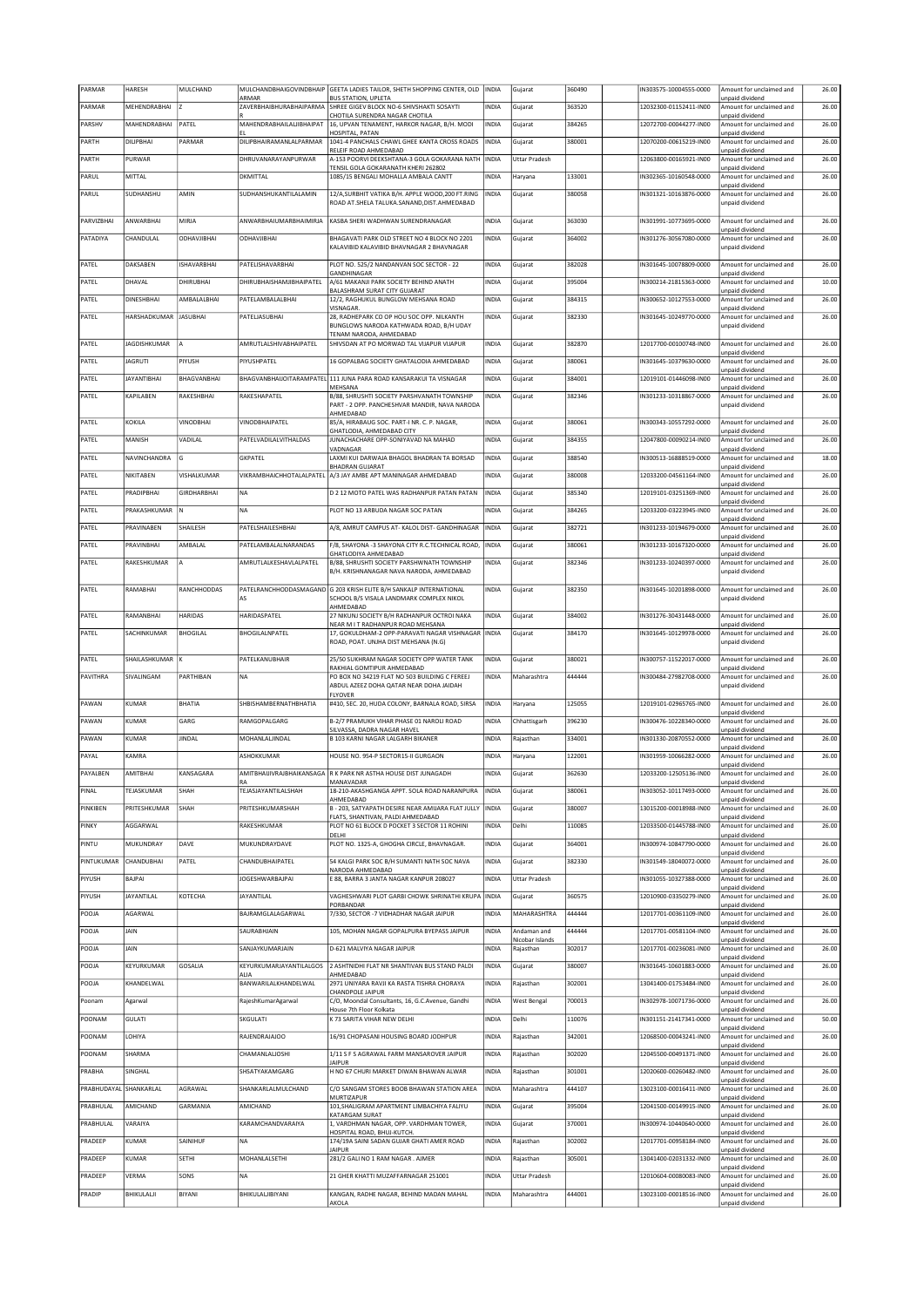| PRADIP                      | CHAUHAN                   |                  | MANSUKHLALCHAUHAN                   | PLOT 23 BLOCK G MA SARASWATI PROFESSOR COLONY INDIA<br>WARD 4/B ADIPUR GANDHIDHAM KACHCHH ADIPUR<br><b>GUJARAT INDIA</b> |              | Gujarat              | 370205 | IN300513-15204158-0000 | Amount for unclaimed and<br>unpaid dividend | 26.00  |
|-----------------------------|---------------------------|------------------|-------------------------------------|--------------------------------------------------------------------------------------------------------------------------|--------------|----------------------|--------|------------------------|---------------------------------------------|--------|
|                             | PRADIPKUMAR DALICHANDBHAI | <b>SHAH</b>      |                                     | DALICHANDBHAINANCHANBHA 13/JAWAHAR SOCIETY SURENDRANAGAR GUJARAT                                                         | <b>INDIA</b> | Gujarat              | 363001 | IN301604-11754550-0000 | Amount for unclaimed and                    | 26.00  |
| PRAFULBHAI                  | <b>HARGOVINDBHAI</b>      | <b>JOSHI</b>     | <b>ISHAH</b><br><b>NA</b>           | SURENDRANAGAR<br>ADAMJI ROAD, JASDAN                                                                                     | <b>INDIA</b> | Gujarat              | 360050 | 13019900-00093095-IN00 | unpaid dividend<br>Amount for unclaimed and | 26.00  |
| PRAJAPATI                   | <b>BHARGAV</b>            | SHANKARBHAI      |                                     | SHANKARBHAIMAGANBHAIPRA 151/2, KISHANNAGAR SEC 26 GANDHINAGAR                                                            | INDIA        | Gujarat              | 382026 | 12042100-00061273-IN00 | unpaid dividend<br>Amount for unclaimed and | 26.00  |
| PRAJAPATI                   | KESHAVLAL                 | <b>JIVRAMDAS</b> | <b>JAPATI</b><br>PRAJAPATIJIVRAMDAS | GANDHINAGAR<br>30 PRABHUPARK SOC RADHANPUR ROAD MEHSANA                                                                  | <b>INDIA</b> | Gujarat              | 384002 | IN301276-30266928-0000 | unpaid dividend<br>Amount for unclaimed and | 26.00  |
| PRAJAPATI                   | RAJESHKUMAR               | AMRUTLAL         |                                     | MEHSANA<br>PRAJAPATIAMRUTLALVITTHALD 12 SARTHAK BANGLOWS NEAR SAURABH SCHOOL                                             | <b>INDIA</b> | Gujarat              | 384002 | IN301276-30379415-0000 | unpaid dividend<br>Amount for unclaimed and | 26.00  |
| PRAKASH                     | CHAND                     | KHATUJA          | A۹<br>MADANLALKHATUJA               | RADHANPUR ROAD MEHSANA<br>120 SAMADHIYA COLONY TARAGANJ LASHKAR                                                          | <b>INDIA</b> | Madhya Pradesh       | 474001 | 12017701-00742670-IN00 | unpaid dividend<br>Amount for unclaimed and | 24.00  |
| PRAKASH                     | HARGOVINDDAS              | PADIA            | HARGOVINDDASPADIA                   | <b>GWALIOR</b><br>FULWADI, B-2, JETPUR                                                                                   | <b>INDIA</b> | Gujarat              | 360370 | IN303575-10000141-0000 | unpaid dividend<br>Amount for unclaimed and | 26.00  |
| PRAKASH                     | KANTILAL                  | SHAHHUF          | NA                                  | OPP. 4-JAI HIND SOCIETY, MAIN ROAD, NEAR MEGA                                                                            | INDIA        | Gujarat              | 363001 | IN300974-11595883-0000 | unpaid dividend<br>Amount for unclaimed and | 25.00  |
|                             | PRAKASHCHAN PARSOTTAMDAS  | TANNA            |                                     | MALL, SURENDRANAGAR<br>PARSOTTAMDASNATHUBHAITA 212, BHUMI PROVISON STORE, JALARAM TALKIES, NR.                           | <b>INDIA</b> | Gujarat              | 362266 | IN300974-10851712-0000 | unpaid dividend<br>Amount for unclaimed and | 26.00  |
| DRA<br>PRAKASHCHAN V        |                           | TRIVEDI          | NNA<br>VSTRIVEDI                    | JAIN TEMPLE, VERAVAL<br>AT 2PO LANGHNAJ DIST MEHSANA SARDAR PATEL                                                        | <b>INDIA</b> | Gujarat              | 382730 | IN300513-15469699-0000 | unpaid dividend<br>Amount for unclaimed and | 26.00  |
| DRA<br>PRAKASHKUM           | MAGANLAL                  | PATEL            | MAGANLALCPATEL                      | CHOWK IN VANTA LANGHNAI GUIARAT<br>10 KEDARNATH SOCIETY VISNAGAR RD MEHSANA                                              | INDIA        | Gujarat              | 384001 | 12018600-00406471-IN00 | unpaid dividend<br>Amount for unclaimed and | 26.00  |
| PRAKASHKUM                  | PRAHALADBHAI              | MEWADA           | PRAHALADBHAIMEWADA                  | 23. SHUBHAM BUNGLOWS OPP. JAY AVINASH SOCIETY                                                                            | <b>INDIA</b> | Gujarat              | 380061 | IN303052-10081785-0000 | unpaid dividend<br>Amount for unclaimed and | 26.00  |
| AR                          |                           |                  |                                     | K K NAGAR ROAD, GHATLODIA AHMEDABAD                                                                                      |              |                      |        |                        | unpaid dividend                             |        |
| PRAKASHRAO                  |                           | PATIL            | NA                                  | JOSHI COMPOUND OPP JOD KALSED BANGLO VAKIL                                                                               | <b>INDIA</b> | Karnataka            | 582101 | IN300011-10272753-0000 | Amount for unclaimed and                    | 26.00  |
| PRAMOD                      | NAGJIBHAI                 | MODI             | NAGJIBHAI                           | CHAWL GADAG GADAG<br>L 3 MODI NAGAR HANSOT ROAD ANKLESHWAR                                                               | <b>INDIA</b> | Gujarat              | 393001 | 12033200-01084567-IN00 | unpaid dividend<br>Amount for unclaimed and | 26.00  |
| PRANAV                      | <b>JAGDISHBHAI</b>        | RANA             |                                     | RANAJAGDISHBHAIVASANTBHA P O BOX 325 PO BOX 325 DUBAI                                                                    | <b>INDIA</b> | Maharashtra          | 444444 | IN300484-25693373-0000 | unpaid dividend<br>Amount for unclaimed and | 26.00  |
| PRANAVKUMA                  | AMRUTBHAI                 | PATEL            | AMRUTRHAIRAMDASPATFI                | 256/ A, PURSHATTAM PARK, B/ H BHAGWATI SOC.,                                                                             | INDIA        | Gujarat              | 382424 | 12033700-00036151-IN00 | unpaid dividend<br>Amount for unclaimed and | 26.00  |
| PRASANNVAD                  | lв                        | MANIYA           | BHIKHABHAIMANIYA                    | CHANDKHEDA AHMEDABAD<br>10 SHIV OM NAGAR RTO OFFICE ROAD NEAR JEWELS                                                     | INDIA        | Gujarat              | 364003 | IN300476-40321317-0000 | unpaid dividend<br>Amount for unclaimed and | 26.00  |
| AN<br>PRASHANT              | DILIPBHAI                 | JANI             | DILIPBHAI                           | CIRCLE BHAVNAGAR PARA BHAVNAGAR<br>ANNAPURNA 219 GOKULDHAM KRUSHNA NAGAR                                                 | <b>INDIA</b> | Gujarat              | 360004 | 12033200-01648783-IN00 | unpaid dividend<br>Amount for unclaimed and | 26.00  |
| PRASHANT                    | MAHADEV                   | LOKE             | MAHADEVLOKE                         | MAIN RD RAJKOT<br>A/303 MORESHWAR APPT AGASAN ROAD NEAR                                                                  | INDIA        | Maharashtra          | 400612 | IN301604-11947609-0000 | unpaid dividend<br>Amount for unclaimed and | 21.00  |
| PRASHANT                    | SUMTILAL                  | SHAH             | SUMTILALREVCHANTSHAH                | BHARAT SCHOOL SAMARTH NAGAR DIVA E THANE<br>GURURAJ CO-OP HOUSING SOCIETY BEHIND KALE                                    | <b>INDIA</b> | Maharashtra          | 411039 | 12010900-03539704-IN00 | unpaid dividend<br>Amount for unclaimed and | 26.00  |
| PRASUN                      | CHITLANGIA                |                  | PRABHUDAYALCHITUANGIA               | HOSPITAL B.N 14 BLOCK 9 PUNE<br>S/O- P. CHITLANGIA, SOUTH BALUCHAR, P.S.-E/BAZAR,                                        | INDIA        | <b>West Bengal</b>   | 732101 | N300159-10824738-0000  | unpaid dividend<br>Amount for unclaimed and | 26.00  |
|                             | SURESHBHAI                | SAKHIYA          | SURESHBHAINARSHIBHAISAKHI           | P.O.DIST-MALDA(W.B.), WEST BENGAL<br>KAILASHNAGAR-1 JASDAN DIST-RAJKOT                                                   |              |                      | 360050 | IN300425-10193008-0000 | unpaid dividend<br>Amount for unclaimed and |        |
| PRATIK                      |                           |                  | YA                                  |                                                                                                                          | INDIA        | Gujarat              |        |                        | unpaid dividend                             | 26.00  |
| PRAVINABEN                  | RAJESHKUMAR               | <b>DOSHI</b>     | DOSHIRAJESHBHAIRAVILAL              | 25 COURT ROAD MAHAVIR SOCIETY EKTA NAGAR<br>RAPAR KACHCHH RAHPAR                                                         | INDIA        | Gujarat              | 370165 | IN303833-10199648-0000 | Amount for unclaimed and<br>unpaid dividend | 26.00  |
| PRAVINCHAND NARANBHAI<br>RA |                           | KORINGA          | NA                                  | ASTHA AVENUE BLOCK NO-65 AYODHYA CHOWK OPP<br>GOKULMATHURA APPT JAMNAGAR ROAD MADHAPAR                                   | INDIA        | Gujarat              | 360001 | 13019900-00124405-IN00 | Amount for unclaimed and<br>unpaid dividend | 26.00  |
| PRAVINSINH                  | MADARSINH                 | JADEJA           | MADARSINH                           | RAJKOT<br>MILITARY SOCIETY PLOT NO 76 NEAR NEW PRIMER                                                                    | INDIA        | Gujarat              | 364003 | 12033200-00369632-IN00 | Amount for unclaimed and                    | 26.00  |
| PREETI                      | DEEPAKKUMAR               | JAIN             | SEVANTILALJIVRAJSHAH                | SCHOOL BHAVNAGAR<br>A/403 SPARSH RESIDENCY ANAND NAGAR SOCIETY                                                           | <b>INDIA</b> | Gujarat              | 395002 | 12070200-01677757-IN00 | unpaid dividend<br>Amount for unclaimed and | 26.00  |
|                             |                           |                  |                                     | NEAR KAILASH NAGAR SAGRAMPURA SURAT SURAT                                                                                |              |                      |        |                        | unpaid dividend                             |        |
| PREETI                      | JAIN                      |                  | NA                                  | TANKERDA TEH - CHOMU JAIPUR JAIPUR                                                                                       | <b>INDIA</b> | Rajasthan            | 303702 | 12013300-00236950-IN00 | Amount for unclaimed and<br>unpaid dividend | 26.00  |
| PREM                        | CHAND                     | MITTAL           | JEEWANLAL                           | H NO 4/2345 JWALA NAGAR GALI NO 4 NIKAT BAPU<br>JWALA MANDIR JWALA NAGAR SAHARANPUR 247001                               | INDIA        | <b>Uttar Pradesh</b> |        | 12010900-06605530-IN00 | Amount for unclaimed and<br>unpaid dividend | 100.00 |
| PREMILA                     | <b>BHARAT</b>             | PANDYA           | BHARATDAHYALALPANDYA                | HARISH POLE, SUTHARVADA CHAKLA KAPADWANJ                                                                                 | <b>INDIA</b> | Gujarat              | 387620 | IN300982-10142154-0000 | Amount for unclaimed and                    | 26.00  |
| PREMILABEN                  | GIRDHARILAL               | SHAH             | MULCHANDBADRILALSHAH                | C-16/17, RUDRA SOC., N/R AMBALAL PARK,                                                                                   | INDIA        |                      | 390018 | IN301983-10264028-0000 | unpaid dividend<br>Amount for unclaimed and | 26.00  |
|                             |                           |                  |                                     | KARELIBAUG, BARODA (GUJ.)                                                                                                |              | Gujarat              |        |                        | unpaid dividend                             |        |
| PRITAM                      | RASIKLAL                  | MEHTA            | RASIKLALMANILALMEHTA                | PLOT NO. 428, NR. INDIRABAI KANYA SHALA, KHADI,<br>BHANDAR CHOWK, WANIYAWAD, BHUJ-KUTCH.                                 | INDIA        | Gujarat              | 370001 | IN300974-11402601-0000 | Amount for unclaimed and<br>unnaid dividend | 26.00  |
| PRITIBEN                    | C                         | <b>BHANDERI</b>  | CHIMANLALBHANDERI                   | GAYATRI KRUPA OPP AIRFORCE GATE 2 ROZI PARK                                                                              | <b>INDIA</b> | Gujarat              | 361004 | IN303116-10171896-0000 | Amount for unclaimed and                    | 26.00  |
|                             |                           |                  |                                     | SATYAM COLONY ROAD CHANDNI APP OPP JAMNAGAF                                                                              |              |                      |        |                        | unpaid dividend                             |        |
| PRITIBEN                    | DEEPAKKUMAR               | SHAH             | <b>NA</b>                           | SUTHAR FALIYU JAIN DERASAR NI PASE JUNAVASN<br>MANKUVA KACHCHH MANKUWA MANKUVA                                           | <b>INDIA</b> | Gujarat              | 370030 | IN300513-80071918-0000 | Amount for unclaimed and<br>unpaid dividend | 26.00  |
| PRIYA                       | <b>JAYANTI</b>            | PRAJAPATI        | <b>JAYANTIPRAJAPATI</b>             | 19 SHASHRINAGAR PART-1 NR. HOUSE NO-8, CROSS                                                                             | INDIA        | Gujarat              | 382443 | 12049100-00148001-IN00 | Amount for unclaimed and                    | 26.00  |
|                             |                           |                  |                                     | ROAD VATVA ROAD ISANPUR AHMEDABAD                                                                                        |              |                      |        |                        | unpaid dividend                             |        |
| PRIYANKA                    | SURENDRAKUMA              | GUPTA            | HARINARAYANNARAYANAGRA<br>WAL       | VISHAL NEAR COAH HOUSE SWASTIK SOCIETY<br>JAMNAGAR                                                                       | INDIA        | Gujarat              | 361008 | 12035100-00201699-IN00 | Amount for unclaimed and<br>unpaid dividend | 26.00  |
| PUJABA                      |                           | GOHIL            | BALVANTSINHKANUBHAZALA              | 4453 PARTH SOCIETY GAYATRI NAGAR GHOGHA RD<br><b>BHAVNAGAR GUJARAT</b>                                                   | <b>INDIA</b> | Gujarat              | 364001 | IN300513-18282814-0000 | Amount for unclaimed and<br>unpaid dividend | 26.00  |
| PURNIMABEN                  | RAMCHANDRA                | GANDHI           | RAMCHANDRA                          | GANDHI NI SHERI MAHIVADO AMTOL DARVAJO<br>VADNAGAR                                                                       | <b>INDIA</b> | Gujarat              | 384355 | 12047800-00136858-IN00 | Amount for unclaimed and<br>unpaid dividend | 26.00  |
| PUROHIT                     | DINESHCHANDRA             | VAIKUNTHRAM      | VAIKUNTHRAMSHIVRAMPURH<br>OIT       | AT-SUIGAM TA-WAV DI-BK PALANPUR WAV                                                                                      | INDIA        | Gujarat              | 385575 | 12044700-05893105-IN00 | Amount for unclaimed and<br>unpaid dividend | 26.00  |
| PURSHOTTAM                  | DASS                      |                  | CHANDALALTODWAL                     | 159 SILIP COLONY JAIPUR JHOTWARA JAIPUR                                                                                  | INDIA        | Rajasthan            | 302012 | 12036600-00241755-IN00 | Amount for unclaimed and                    | 26.00  |
| PURSHOTTAM KHANDELWAL       |                           |                  | GOPILALKAHNDELWAL                   | KHANDELWAL TRAVELS GORDHANPURA KOTA KOTA                                                                                 | <b>INDIA</b> | Rajasthan            | 324007 | 12017701-01060910-IN00 | unpaid dividend<br>Amount for unclaimed and | 26.00  |
| PUSHPA                      | DHRUVE                    |                  | <b>JASVANTRAIFDHRUVE</b>            | 5/1B, JOGESH MITRA ROAD 2ND FLOOR                                                                                        | <b>INDIA</b> | West Bengal          | 700025 | IN300773-10164264-0000 | inpaid dividend<br>Amount for unclaimed and | 26.00  |
| PUSHPABAI                   | VIJAYKUMAR                | PANJAWANI        | VIJAYKUMARPANJAWANI                 | <b>BHAWANIPORE KOLKATA</b><br>STATION ROAD SINDHI HOUSING SOCIETY AMALNER                                                | INDIA        | Maharashtra          | 425401 | 12027000-00080249-IN00 | unpaid dividend<br>Amount for unclaimed and | 26.00  |
| PUSHPABEN                   | DILIPBHAI                 | MALDE            | DILIPBHAIMALDE                      | Amalner<br>12/71 LAKHOTA MIG COLONY SUMMAIR CLUB ROAD                                                                    | INDIA        | Gujarat              | 361005 | IN300476-41216177-0000 | unpaid dividend<br>Amount for unclaimed and | 26.00  |
| PUSHPABEN                   | N                         | PATEL            | <b>NA</b>                           | <b>IAMNAGAR</b><br>AALAP GREEN CITY, A-82 RAIYA ROAD RAJKOT                                                              | INDIA        | Gujarat              | 360005 | 13019900-00339111-IN00 | unpaid dividend<br>Amount for unclaimed and | 26.00  |
|                             |                           | SREERAMULU       | RLAKSHMINARAYANAIAH                 | APT 2131 PRESTIGE SOUTHRIDGE 20 4TH CROSS                                                                                | <b>INDIA</b> | Karnataka            | 560085 | IN301926-11235864-0000 | unpaid dividend<br>Amount for unclaimed and | 26.00  |
| k                           | MANI                      |                  | RAMALINGAM                          | DATTATREYANGR BANGALORE<br>NO 14 NEW NO 22/5 PARSU STREET KILPAUK NAGAR                                                  | INDIA        | Tamil Nadu           | 600010 | IN300476-43215008-0000 | unpaid dividend<br>Amount for unclaimed and | 26.00  |
| RACHITA                     | <b>SATISHKUMAR</b>        | SOMANI           | SATISHKUMARSOMANI                   | VINAYAGAR TEMPLE CHENNAI<br>A-901 BAGESHREE TOWER NEAR ISCON CROSS ROAD                                                  | INDIA        | Gujarat              | 380015 | 12074800-00029816-IN00 | unpaid dividend<br>Amount for unclaimed and | 26.00  |
| RADHA                       | KEDIA                     |                  | SHRAWANKUMARKEDIA                   | SATELLITE AHMEDABAD<br>HOUSE NO 73, TOWN VILL, SONBARSA, ANCHAL                                                          | INDIA        | Bihar                | 852201 | 12024700-00461715-IN00 | unpaid dividend<br>Amount for unclaimed and | 50.00  |
| RADHA                       | <b>KRISHNA</b>            | MISHRA           | UMASHANKARMISHRA                    | SONBARSA SAHARSA SAHARSA<br>MIG 6HARI KISHAN NAGAR MAKRI KHERA BISAYAKPUR                                                | <b>INDIA</b> | <b>Uttar Pradesh</b> |        | 13038700-00100164-IN00 | unpaid dividend<br>Amount for unclaimed and | 26.00  |
| RADHIKA                     | BAJAJ                     |                  | SHYAMSUNDERBAJAJ                    | <b>KANPUR 208024</b><br>8/285 VIDHYADHAR NAGAR JAIPUR RAJASTHAN                                                          | INDIA        | Rajasthan            | 302023 | IN300214-15104887-0000 | unpaid dividend<br>Amount for unclaimed and | 26.00  |
| RAGHAV                      | CHANDRA                   |                  | SHGOPALCHANDRA                      | 163/32, ATAM KUNJ, JANSATH ROAD                                                                                          | INDIA        | <b>Uttar Pradesh</b> |        | 12010604-00078004-IN00 | unpaid dividend<br>Amount for unclaimed and | 26.00  |
|                             |                           |                  |                                     | MUZAFFARNAGAR 251001                                                                                                     |              |                      |        |                        | unpaid dividend                             |        |
| RAGHU                       | SUBRAMANIAN               |                  | LATEKPSUBRAMANIAN                   | FLAT NO.402, SOLITAREHARMONY VITTAL RAO NAGAR,<br>MADHAPUR HYDERABAD                                                     | <b>INDIA</b> | Andhra Pradesh       | 500081 | IN300394-12060419-0000 | Amount for unclaimed and<br>unpaid dividend | 26.00  |
| RAGHUVENDR                  | SINGH                     | CHAUHAN          | RAMNARESHSINGHCHAUHAN               | FLAT NO-12 1ST FLOOR TAJ APARTMENT SEC-15<br>ROHINI DELHI                                                                | INDIA        | Delhi                | 110085 | 12044700-01226013-IN00 | Amount for unclaimed and<br>unpaid dividend | 22.00  |
| RAHUL                       | DAYAL                     |                  | NAVINDAYAL                          | C/O N DAYAL SOUTH OF PATLIPUTRA SCHOOL JAGAT<br>NARAYAN RD KADAMKUAN PATNA                                               | <b>INDIA</b> | Bihar                | 800003 | IN300476-42481007-0000 | Amount for unclaimed and<br>unpaid dividend | 26.00  |
| RAHUL                       | KUMAR                     |                  | ASHOKKUMAR                          | 954-P SECTOR-15 PART-II GURGAON                                                                                          | INDIA        | Haryana              | 122001 | IN301959-10023074-0000 | Amount for unclaimed and<br>unpaid dividend | 26.00  |
| RAHUL                       | <b>SEN</b>                |                  | SUKOMALSEN                          | 200 SANTOSHPUR AVENUE NEAR SANTOSHPUR BUS<br>STAND KOLKATA                                                               | INDIA        | West Bengal          | 700075 | IN301549-18073119-0000 | Amount for unclaimed and<br>unpaid dividend | 26.00  |
| RAJ                         | DULARI                    |                  | BHOJARAM                            | H.NO.151-R (I), MODEL TOWN, ROHTAK, HARYANA                                                                              | <b>INDIA</b> | Haryana              | 124001 | IN302365-10370819-0000 | Amount for unclaimed and<br>unpaid dividend | 26.00  |
| RAJ                         | KUMAR                     |                  | SEWALALYADAV                        | 39 WING AF C O 56 APO JAMMU AND KASHMIR<br><b>UDHAMPUR</b>                                                               | <b>INDIA</b> | MAHARASHTRA          | 444444 | 13041400-06433531-IN00 | Amount for unclaimed and<br>unpaid dividend | 10.00  |
| RAJ                         | KUMAR                     | KEDIA            | RAGHUNATHPRASADKEDIA                | C/O R K ENTERPRISE 149 COTTON ST 3RD FLOOR<br>KOLKATA                                                                    | <b>INDIA</b> | <b>West Bengal</b>   | 700007 | IN301549-17426341-0000 | Amount for unclaimed and<br>unpaid dividend | 26.00  |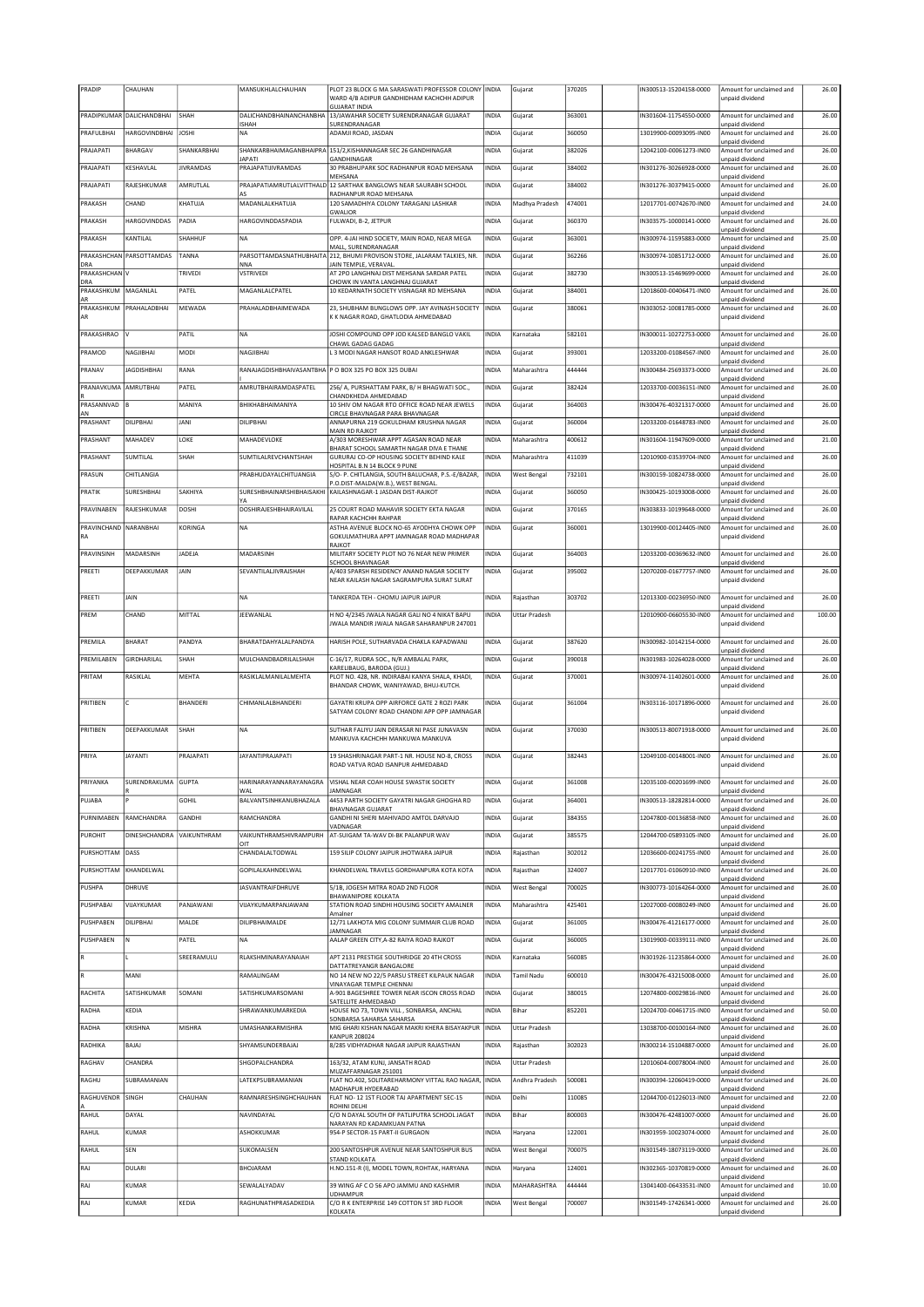|                          | KUMAR               | POKHARNA        | SOUMRAOSINGHPOKHARNA             | S/O UMRAO SINGH POKHARNA VPO:- SHERGARH VIA:-                                           | INDIA        | Rajasthan            | 305623 | 13017600-00790991-IN00 | Amount for unclaimed and                                       | 26.00  |
|--------------------------|---------------------|-----------------|----------------------------------|-----------------------------------------------------------------------------------------|--------------|----------------------|--------|------------------------|----------------------------------------------------------------|--------|
| RAJ                      | KUMARI              |                 | MOOLCHANDRA                      | MASUDA DISTT:- AJMER SHERGARH<br>376 SHIV LOK PURI UTTAR PRADESH MEERUT 250001          | INDIA        | <b>Uttar Pradesh</b> |        | IN300118-11225153-0000 | unpaid dividend<br>Amount for unclaimed and                    | 26.00  |
| RAJEEV                   | <b>BEOTRA</b>       |                 | <b>NA</b>                        | A 44/10 PHASE I DLF QUTAB ENCLAVE                                                       | INDIA        | Haryana              | 122002 | IN300476-42696697-0000 | unpaid dividend<br>Amount for unclaimed and                    | 1.00   |
| RAJEN                    | DILIPBHAI           | KAKKAD          | DILIPBHAI                        | C/O DILIP TRADERS MAIN BAZAR RAJKOT KUVADVA                                             | INDIA        | Gujarat              | 360003 | 12018000-00008654-IN00 | unpaid dividend<br>Amount for unclaimed and                    | 26.00  |
| RAJENDER                 | PARSHAD             | GOYALANDSONSHU  | NOBATRAIGOYAL                    | HOUSE NO 308 SECTOR - 13 HISAR HARYANA                                                  | <b>INDIA</b> | Haryana              | 125001 | IN301143-11580345-0000 | unpaid dividend<br>Amount for unclaimed and                    | 100.00 |
|                          |                     |                 |                                  |                                                                                         |              |                      |        |                        | unpaid dividend                                                |        |
| RAJENDRA                 | KUMAR               | <b>GOSWAMI</b>  | NIRANJANKUMARGOSWAMI             | GARH POLE NAINWAN PO NAINWAN DISTT BUNDI                                                | INDIA        | Rajasthan            | 323801 | IN301055-10284672-0000 | Amount for unclaimed and<br>unpaid dividend                    | 26.00  |
| RAJENDRA                 | KUMAR               | GOYAL           | SHRIBASANTLALGOYAL               | DHANWATRI MEDICNE CENTRE RAMGANJ ALWAR                                                  | INDIA        | Rajasthan            | 301001 | N301330-18515888-0000  | Amount for unclaimed and<br>unpaid dividend                    | 26.00  |
| RAJENDRA                 | KUMAR               | JAIN            | RATANLALJAIN                     | 91, KUMHARA PADA WARD NO. 3 TH. LALSOT DIST.<br>DAUSA                                   | INDIA        | Rajasthan            | 303503 | 12014101-00026054-IN00 | Amount for unclaimed and<br>unpaid dividend                    | 26.00  |
| RAJENDRA                 | KUMAR               | SUNIYA          | SURAJMAL                         | SURAJ MAL 24 SINWAR WARD NO12 SIRSI ROAD NEAR                                           | INDIA        | Raiasthan            | 302012 | 13014400-01737945-IN00 | Amount for unclaimed and                                       | 26.00  |
| RAJENDRA                 | PRASAD              | SAINI           | ANANDILALSAINI                   | <b>GAS PLANT JAIP JAIPUR</b><br>BEHIND POLICE CHOWKI KHO NAGORIYAN JAIPUR               | INDIA        | Rajasthan            | 302031 | 12017701-01042116-IN00 | unpaid dividend<br>Amount for unclaimed and                    | 26.00  |
| RAJENDRA                 | RAJ                 |                 | SHANTILAL                        | <b>IAIPUR</b><br>S/O SHANTIRAJ, DAJI KA MANDIR ROAD, MERTA                              | INDIA        | Rajasthan            | 341510 | 12068500-00158962-IN00 | unpaid dividend<br>Amount for unclaimed and                    | 26.00  |
| RAJENDRAKU               | AMARSHI             | CHOTAI          | AMARSHIGOPALDASCHOTAI            | NAGAUR<br>PATEL COLONY ST.NO-6, ROAD NO-3 VRUJ JAMNAGAR                                 | INDIA        | Gujarat              | 361008 | 12034400-00718771-IN00 | unpaid dividend<br>Amount for unclaimed and                    | 26.00  |
| MAR<br>RAJESH            | <b>BANSILAL</b>     | DEOPURA         | BANSILALDEOPURA                  | B/48 SHANTI PARK NR. AMIT NAGAR CIRCLE                                                  | INDIA        | Gujarat              | 390018 | 13016700-00133775-IN00 | unpaid dividend<br>Amount for unclaimed and                    | 26.00  |
|                          |                     |                 |                                  | KARELIBAUG VADODARA                                                                     |              |                      |        |                        | unpaid dividend                                                |        |
| RAJESH                   | DAYALKRISHNA        | MEHTA           | DAYALKRISHNAMEHTA                | A/602, ANAND MIALAN TOWER, SHAHIBAUG,<br>AHMEDABAD.                                     | INDIA        | Gujarat              | 380004 | N300974-10971422-0000  | Amount for unclaimed and<br>unpaid dividend                    | 26.00  |
| RAJESH                   | KACHARABHAI         | BARVALIYA       | KACHARABHAIDUDABHAIBARV<br>ALIYA | R. D. C. BANK MARKET YARD BRANCH, AMPC<br>BUILDING, DIST. RAJKOT. JASDAN.               | INDIA        | Gujarat              | 360050 | N300974-11369731-0000  | Amount for unclaimed and<br>unpaid dividend                    | 26.00  |
| RAJESH                   | KUMAR               |                 | MAMANRAM                         | H.NO. 291 WARD NO. 7 MATANI (111) MATANI<br>BHIWANI                                     | INDIA        | Haryana              | 127028 | 12058200-00083491-IN00 | Amount for unclaimed and<br>unpaid dividend                    | 26.00  |
| RAJESH                   | KUMAR               | <b>GUPTAHUF</b> | <b>NA</b>                        | BEHIND S K TENT HOUSE VIKAS COLONY DAUSA 303303<br>RAJASTHAN MOB 9414821189 DAUSA       | <b>INDIA</b> | Rajasthan            | 303303 | 12024700-00570047-IN00 | Amount for unclaimed and<br>unpaid dividend                    | 26.00  |
| RAJESH                   | KUMAR               | MEHTA           | PARASMALMEHTA                    | KANSARO KA CHOK BALOTRA BARMER BARMER                                                   | INDIA        | Rajasthan            | 344022 | 12070200-00854011-IN00 | Amount for unclaimed and                                       | 26.00  |
| RAJESH                   | KUMAR               | SHARMA          | BABULALSHARMA                    | 68 YADAV VIHAR GOVINDPURA JAIPUR                                                        | INDIA        | Rajasthan            | 302012 | IN301160-30483094-0000 | unpaid dividend<br>Amount for unclaimed and                    | 26.00  |
| RAJESH                   | LAMBA               |                 | RAJPAULLAMBA                     | C B 113-C HARI NAGAR NEW DELHI                                                          | INDIA        | Delhi                | 110064 | 12033200-01501663-IN00 | unpaid dividend<br>Amount for unclaimed and                    | 26.00  |
| RAJESH                   | ODHAMAL             | MOTWANI         | ODHAMAL                          | RADHOMAL SONS MAHA LAXMI CHAMBERS DANAPITH                                              | <b>INDIA</b> | Gujarat              | 360001 | 13019900-00030093-IN00 | unpaid dividend<br>Amount for unclaimed and                    | 26.00  |
|                          | POPATLAL            | SHAH            |                                  | RAJKOT<br>RAJESH MECHENERY STORS NEHRU ROAD MAIN BAZAR                                  |              |                      |        | N300394-13216074-0000  | unpaid dividend<br>Amount for unclaimed and                    |        |
| RAJESH                   |                     |                 | POPATLALTALKSHIBHAISHAH          | VINCHHIYA DIST RAJKOT                                                                   | <b>INDIA</b> | Gujarat              | 360055 |                        | unpaid dividend                                                | 26.00  |
| RAJESH                   | RAJANIKANT          | DAVE            |                                  | RAJANIKANTREVASHANKERDAV 10, ROYAL APPARTMENT, KALOL                                    | INDIA        | Gujarat              | 382721 | N302269-11336651-0000  | Amount for unclaimed and<br>unpaid dividend                    | 26.00  |
| RAJESH                   | RUNIWAL             |                 | BHANWARLALRUNIWAL                | 12, RAYALI GALI PIPLIYA BAZAR BEAWAR                                                    | INDIA        | Rajasthan            | 305901 | 12033000-00054591-IN00 | Amount for unclaimed and<br>unpaid dividend                    | 26.00  |
| RAJESH                   | SHIVABHAI           | MOLIYA          | SHIVABHAI                        | MANI NAGAR, GREEN LAND CHOKDI, PLOT NO 31 B, NR                                         | INDIA        | Gujarat              | 360003 | 12019800-00097981-IN00 | Amount for unclaimed and                                       | 26.00  |
| RAIFSHRHAI               | PARSOTTAMBHAI PORIA |                 | PARSOTTAMBHAIHARJIBHAIPO         | CHANDAN PAN, RAJKOT<br>SHIV SHAKTI KRUPA KIRAN SOCIETY STREET NO 13                     | INDIA        | Gujarat              | 360002 | 12035100-00209567-IN00 | unpaid dividend<br>Amount for unclaimed and                    | 26.00  |
| RAJESHKUMAR RAVILAL      |                     | <b>DOSHI</b>    | RIA<br>RAVILALKHIMAJIDOSHI       | NEAR NAVNEET HALL HARI GHAVA RAJKOT<br>302 HANUMAN CHAR RASTA NAVPAD BUILDING           | INDIA        | Gujarat              | 395001 | IN303833-10198070-0000 | unpaid dividend<br>Amount for unclaimed and                    | 26.00  |
| RAJIV                    | KUMAR               |                 | <b>NA</b>                        | GOPIPURA SURAT M CORP SURAT CITY<br>H.NO.- 500, PRITI NAGAR, HISAR, HARYANA             | INDIA        | Haryana              | 125001 | IN302365-10224223-0000 | unpaid dividend<br>Amount for unclaimed and                    | 26.00  |
| RAJIV                    | PUNGALIA            |                 | BIMALCHANDPUNGALIA               | 2372 PUNGALIA HOUSE M S B KA RASTA JOHARI BAZAR                                         | <b>INDIA</b> | Rajasthan            | 302003 | 12017701-00350633-IN00 | unpaid dividend<br>Amount for unclaimed and                    | 26.00  |
|                          |                     |                 |                                  | JAIPUR                                                                                  |              |                      |        |                        | unpaid dividend                                                |        |
| RAJKUMAR                 | KISHANCHAND         | GANGWANI        | KISHANCHAND                      | 50 - URVASHI BUNGLOWS, NR INDIRA BRIDGE,<br>HANSOL, AHMEDABAD                           | INDIA        | Gujarat              | 382475 | 12033000-00086518-IN00 | Amount for unclaimed and<br>unpaid dividend                    | 26.00  |
| RAJKUMAR                 | KISHANCHAND         | GANGWANIHUF     | KISANCHAND                       | 50, URVWASHI BANGLOW, NR K G PARK, INDIRA BRIGE<br>ROAD, HANSOL, SARDAR NAGAR AHMEDABAD | INDIA        | Gujarat              | 382475 | 12033000-00059416-IN00 | Amount for unclaimed and<br>unpaid dividend                    | 26.00  |
| RAJNEESH                 | YADAV               |                 | CHATURSINGH                      | GLOBAL TELESYSTEMS LTD MHAPE NAVI MUMBAI                                                | INDIA        | Maharashtra          | 400701 | IN301549-15840101-0000 | Amount for unclaimed and                                       | 50.00  |
|                          |                     |                 |                                  |                                                                                         |              |                      |        |                        | unpaid dividend                                                |        |
| RAJNI                    | MEHRA               |                 | AMARNATHGHAI                     | 2ND FLOOR C-729 NEW FRIENDS COLONY NEW DELHI<br>NEW FRIENDS COLONY SOUTH DELHI          | INDIA        | Delhi                | 110025 | IN301696-11773896-0000 | Amount for unclaimed and<br>unpaid dividend                    | 26.00  |
| RAJNI                    | SABLOAK             |                 | KRISHANLALSABLOAK                | 9/431 KATRA BHAWAN 15TH ROAD T P S III KHAR<br><b>MUMBAI</b>                            | INDIA        | Maharashtra          | 400052 | IN300020-10888578-0000 | Amount for unclaimed and<br>unpaid dividend                    | 26.00  |
| RAJPUT                   | MANOHARSINH         | KESHARSINH      | KESHARSINHRAJPUT                 | AT GANESHPURA AT PALANPUR DIST B K PALANPUR                                             | INDIA        | Gujarat              | 385001 | 12044700-06878084-IN00 | Amount for unclaimed and                                       |        |
|                          |                     |                 |                                  |                                                                                         |              |                      |        |                        |                                                                | 16.00  |
| RAJYAGURU                | ATUL                | PRAVINBHAI      | <b>RAJYAGURUPRAVINBHAITRIBH</b>  | MATRU CHHAYA, 2/10, GAYATRI NAGAR, RAJKOT.                                              | INDIA        | Gujarat              | 360002 | IN300974-11209186-0000 | unpaid dividend<br>Amount for unclaimed and                    | 26.00  |
| RAKESH                   | CHADHA              |                 | OVANDAS<br>LATESHREEBLCHADHA     | 95, G M S ROAD DIVYA JYOTI ENCLAVE P.O.- MAJRA                                          | INDIA        | Uttarakhand          |        | IN301557-20148113-0000 | unpaid dividend<br>Amount for unclaimed and                    | 26.00  |
| RAKESH                   | KUMAR               |                 | RADHEYSHYAM                      | DEHRADUN 248001<br>S/O RADHEY SHYAM CHANGIA HOUSE NO-4, SECTOR-                         | INDIA        | Haryana              | 127021 | N302620-10105119-0000  | unpaid dividend<br>Amount for unclaimed and                    | 26.00  |
|                          |                     |                 |                                  | 19, CHIRIPAL GALI NEAR KIRORI MAL MANDIR                                                |              |                      |        |                        | unpaid dividend                                                |        |
| RAKESH                   | KUMAR               | SHRIMAL         | UDAILALSHRIMAL                   | BHIWANI(HARYANA)<br>Y-112, MAHAVEER NAGAR 80,FT.ROAD SANGANER                           | INDIA        | Rajasthan            | 303902 | 12029200-00121098-IN00 | Amount for unclaimed and                                       | 26.00  |
| RAKESH                   | NAVINCHANDRA        | KOTHARI         | NAVINCHANDRAKOTHARI              | <b>JAIPUR</b><br>6 PUJAN BUNGLOWS NR RAJDHANI SOC BORISANA                              | <b>INDIA</b> | Gujarat              | 382721 | 12010800-00043041-IN00 | unpaid dividend<br>Amount for unclaimed and                    | 26.00  |
| RAKESHKUMA               | BALDEVBHAI          | PATEL           | BALDEVBHAIPATEL                  | ROAD KALOL<br>26, SAHAJANAND PARK SOCIETY, OPP. CHIRAG                                  | INDIA        | Gujarat              | 382721 | IN300343-10317280-0000 | unpaid dividend<br>Amount for unclaimed and                    | 26.00  |
|                          |                     |                 |                                  | CINEMA, KALOL HIGHWAY, KALOL. N.G                                                       |              |                      |        |                        | unpaid dividend<br>Amount for unclaimed and                    |        |
| RAKESHKUMA               | KANAIYALAL          | RAVAL           | KANAIYALALRAVAL                  | C 89 RAJHANS SOC ANDADA TA ANKLESHWAR<br><b>BHARUCH</b>                                 | INDIA        | Gujarat              | 393010 | IN300476-42521743-0000 | unpaid dividend                                                | 26.00  |
| RAM                      | AVTAR               | SINGHAL         | SHRAMRICHPAL                     | H NO 67 CHURI MARKET ALWAR                                                              | INDIA        | Rajasthan            | 301001 | 12020600-00254618-IN00 | Amount for unclaimed and<br>unpaid dividend                    | 26.00  |
| RAM                      | KRISHAN             | GOYAL           | MADANLALGOYAL                    | MONEYWISE FINAN SER PVT LTD 9 B NETAJI SUBHASH<br>MARG DARYA GANJ DELHI                 | INDIA        | Delhi                | 110002 | 12019101-01800571-IN00 | Amount for unclaimed and<br>unpaid dividend                    | 1.00   |
| RAM                      | NATH                | YADAV           | <b>GOVINDRAMYADAV</b>            | YADAV COLONY RTO ROAD RADHAKISHANPURA WARD<br>NO 40 SIKAR                               | <b>INDIA</b> | Rajasthan            | 332001 | 12017701-01094049-IN00 | Amount for unclaimed and<br>unpaid dividend                    | 26.00  |
| RAM                      | PAL                 |                 | RAMPAL                           | MALI KHEDA MALI KHEDA RAJPURA MANDAL                                                    | INDIA        | Rajasthan            | 311403 | 12017701-01120057-IN00 | Amount for unclaimed and                                       | 26.00  |
| RAM                      | PRAKASH             | VIJAYVARGIYA    | BOTHLALVIJAYVARGIYA              | BHILWARA BHILWARA<br>E-2, VSP NAGAR, BHILWARA                                           | INDIA        | Rajasthan            | 311001 | 12023000-00153141-IN00 | unpaid dividend<br>Amount for unclaimed and                    | 26.00  |
| RAMA                     | KISHORE             | KUNALA          | ADINARAYANA                      | H NO 20/19/1 TADI VARI STREET PENUGAONDA                                                | INDIA        | Andhra Pradesh       | 534320 | IN300513-12217009-0000 | unpaid dividend<br>Amount for unclaimed and                    | 26.00  |
| RAMA                     | NAND                |                 | RAMESHWARDAYAL                   | ANDHRA PRADESH<br>HOUSE NO. - 186 WARD NO. 15 SINGHAL BHAWAN                            | INDIA        | Haryana              | 123001 | 12019101-01950871-IN00 | Innaid dividend<br>Amount for unclaimed and                    | 26.00  |
|                          |                     |                 |                                  | <b>GURU NANAK PURA Narnaul</b>                                                          |              |                      |        |                        | unpaid dividend                                                |        |
| RAMABEN                  | PRAVINCHANDRA       | KORINGA         | <b>NA</b>                        | ASTHA AVENUE BL NO-65 150 RING ROAD AYODHYA<br>CHOWK MADHAPAR RAJKOT                    | INDIA        | Gujarat              | 360001 | 13019900-00219299-IN00 | Amount for unclaimed and<br>unpaid dividend                    | 26.00  |
| RAMAN                    | KUMAR               | <b>GUPTA</b>    | PLGUPTA                          | Q P 85 PITAMPURA DELHI                                                                  | INDIA        | Delhi                | 110034 | IN300118-10222596-0000 | Amount for unclaimed and<br>unpaid dividend                    | 26.00  |
| RAMDAS                   | PANDIT              | RANE            | PANDITDAYARAMRANE                | SR NO 72/1A KALPANA SAMARTH NAGAR NAVI<br>SANGAVI PUNE CITY                             | INDIA        | Maharashtra          | 411027 | 12045500-00061332-IN00 | Amount for unclaimed and<br>unpaid dividend                    | 15.00  |
| RAMDAS                   | SUDAMJI             | ZAPE            | SUDAMJI                          | LAXMI NAGAR MOTHI UMRI AKOLA                                                            | INDIA        | Maharashtra          | 444001 | 13023100-00095558-IN00 | Amount for unclaimed and<br>unpaid dividend                    | 26.00  |
| RAMESH                   |                     | MAKWANA         | AMRUTLAL                         | A 6 AMRUTJIVAN APTT JITENDRA PARK DHANDHUSAR                                            | INDIA        | Gujarat              | 362001 | IN301549-18902654-0000 | Amount for unclaimed and                                       | 26.00  |
| RAMESH                   | <b>BHALODI</b>      |                 | KHIMJIBHAIBHALODI                | ROAD JUNAGADH<br>SHIVDHAM SOCIETY, BLOCK NO. 28, VIMALNAGAR                             | INDIA        | Gujarat              | 360005 | IN300974-10885596-0000 | unpaid dividend<br>Amount for unclaimed and                    | 26.00  |
| RAMESH                   | G                   | LAKHOTIYA       | GHANSHYAMDASLAKHOTIYA            | MAIN ROAD, UNIVERSITY ROAD, RAJKOT.<br>24-26-28 RAMDEVI KHATRI CHAWL MARUTI LANE        | INDIA        | Maharashtra          | 400004 | 12034400-00597240-IN00 | unpaid dividend<br>Amount for unclaimed and                    | 10.00  |
| RAMESH                   | REGONDA             |                 | BHEEMAIAHREGONDA                 | MUMBAI<br>H NO 103 PRAGATHI RESIDENCY NEAR GANESH                                       | INDIA        | Andhra Pradesh       | 500050 | N300513-14124545-0000  | unpaid dividend<br>Amount for unclaimed and                    | 1.00   |
|                          | SHARMA              |                 | SATYNARAYAN                      | TEMPLE MIYPUR HYDERABAD ANDHRA PRADESH<br>LOHARU ROAD UTTAM NAGAR BHIWANI               |              |                      | 127021 | IN302943-10082575-0000 | unpaid dividend                                                |        |
| RAMESH                   |                     |                 |                                  |                                                                                         | INDIA        | Haryana              |        |                        | Amount for unclaimed and<br>unpaid dividend                    | 26.00  |
| RAMESHBHAI               | In                  | JETHAVA         | <b>DKJETHAVA</b>                 | OPP. OLD TEMPLE SAKDI STREET GADHADA - (SWAMI)<br>BHAVNAGAR                             | INDIA        | Gujarat              | 364750 | IN301991-10570884-0000 | Amount for unclaimed and<br>unpaid dividend                    | 26.00  |
| RAMESHCHAN<br><b>DRA</b> | <b>GORDHANDAS</b>   | RANA            |                                  | GORDHANDASKESHAVLALRANA 844, HAJIRA NI POLE RAIPUR CHAKLA KHADIA<br>AHMEDABAD           | INDIA        | Gujarat              | 380001 | 12042100-00027740-IN00 | Amount for unclaimed and<br>unpaid dividend                    | 26.00  |
| RAMILABEN                | MAHENDRABHAI        | KATARIYA        | <b>NA</b>                        | ODHAV RAM KRUPA KABIR VAN PART-2 NATIONAL                                               | INDIA        | Gujarat              | 360003 | 13019900-00280358-IN00 | Amount for unclaimed and                                       | 26.00  |
| RAMJI                    | <b>GUPTA</b>        |                 | PREMCHANDRAGUPTA                 | ROLL PRESS SANT KABIR ROAD RAJKOT<br>H NO 134 BLOCK F PANKI KANPUR 208019               | INDIA        | <b>Uttar Pradesh</b> |        | 13038700-00076795-IN00 | unpaid dividend<br>Amount for unclaimed and                    | 26.00  |
| RAMKANYA                 | GODARA              |                 | BHAGAWANARAMJAT                  | NO 310 TARANG HILL SOCIETY NIRNAYNAGAR BESIDES<br>GREEN CITY CHANDLODIYA AHMEDABAD      | <b>INDIA</b> | Gujarat              | 382481 | 13014400-02133104-IN00 | unpaid dividend<br>Amount for unclaimed and<br>unpaid dividend | 26.00  |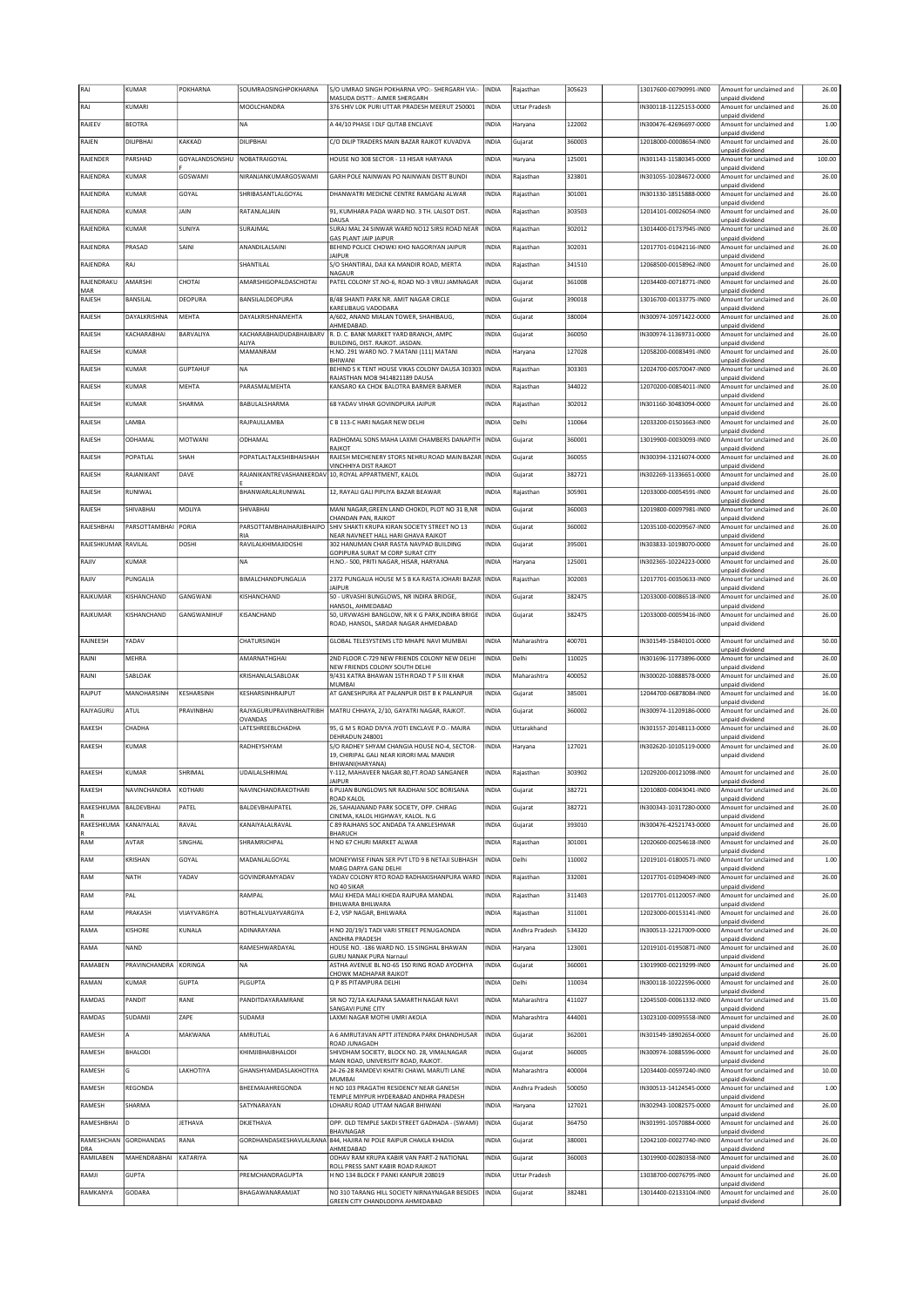| RAMNIKLAL              | KHODABHAI          | TANTI           | KHODABHAIKARSANBHAITANTI               | KRUTAGNATA, 22, RANCHHODNAGAR, RAJKOT.                                                                  | <b>INDIA</b> | Gujarat              | 360003 | N300974-10792254-0000  | Amount for unclaimed and                    | 26.00 |
|------------------------|--------------------|-----------------|----------------------------------------|---------------------------------------------------------------------------------------------------------|--------------|----------------------|--------|------------------------|---------------------------------------------|-------|
| RANESH                 | PANNA              | LALJAIN         | PANNALALJAIN                           | 160, CHHATRAPATI NAGAR, INDORE, MP                                                                      | INDIA        | Madhya Pradesh       | 452001 | IN302269-11592297-0000 | unpaid dividend<br>Amount for unclaimed and | 26.00 |
| RANI                   | <b>JAIN</b>        |                 | VIPINKUMARI UHADIA                     | A-23 JAI JAWAN COLONY 1ST TONK ROAD JAIPUR                                                              | <b>INDIA</b> | Rajasthan            | 302018 | IN300394-18071819-0000 | unpaid dividend<br>Amount for unclaimed and | 26.00 |
| RANJANA                | PRABHUDAS          | PAREKH          | PRABHUDASPAREKH                        | ASHUTOSH APPARTMENT, FLAT NO. 301, 8,                                                                   | INDIA        | Gujarat              | 360001 | IN300974-10871696-0000 | unpaid dividend<br>Amount for unclaimed and | 26.00 |
|                        |                    |                 |                                        | PANCHNATH PLOT, RAJKOT.                                                                                 |              |                      |        |                        | unpaid dividend                             |       |
| RANJANA                | RAHEJA             |                 | SUDERSHANRAHEJA                        | HOUSE NO 1623 SECTOR 7 U E KARNAL                                                                       | <b>INDIA</b> | Haryana              | 132001 | IN301653-10028744-0000 | Amount for unclaimed and<br>unpaid dividend | 26.00 |
| RANJANBEN              | NATHABHAI          | PATEL           | <b>NA</b>                              | 12 Jaldarshan Park Opp Chhotalals Chawl Ambikanagar<br>Road Odhav Road Ahmedabad                        | <b>INDIA</b> | Gujarat              | 382415 | 12029900-05659615-IN00 | Amount for unclaimed and<br>unpaid dividend | 26.00 |
| RANUBEN                | PRAKASH            | PATEL           | PRAKASHPATFI                           | C/O M.V.PATEL MANGALDAS MARKET. AKOLA                                                                   | INDIA        | Maharashtra          | 444001 | 12010900-00857895-IN00 | Amount for unclaimed and                    | 26.00 |
| RASHIKA                | KAPIL              | GOEL            | VIRENDRAKUMARSITARAMMA                 | B P1 CAPITAL LIFE, OPP PODDAR RESIDENCY, VESU                                                           | INDIA        | Gujarat              | 395007 | N300214-22791152-0000  | unpaid dividend<br>Amount for unclaimed and | 26.00 |
| RASHMI                 | <b>BHAGWANDAS</b>  | AGRAWAL         | <b>SKARA</b><br>BHAGWANDASKANTILALAGRA | SURAT SURAT GUJARAT<br>A- 3, SNOW PEARL SOCIETY OPP. VASNA OCTROI NAKA                                  | <b>INDIA</b> | Gujarat              | 390015 | IN301991-10428967-0000 | unpaid dividend<br>Amount for unclaimed and | 26.00 |
| RASHMI                 | BHARATBHAI         | KULAR           | WAL<br>BHARATBHAIKULAR                 | <b>BARODA</b><br>GAYATRI ASHISH, RAJLAXMI DUPLEX, NR. GIRIRAJ                                           | INDIA        | Gujarat              | 360007 | N300974-11546498-0000  | unpaid dividend<br>Amount for unclaimed and | 2.00  |
|                        |                    |                 |                                        | NAGAR, RAIYA ROAD, 1, SHANTINI KETAN PARK,<br>RAJKOT                                                    |              |                      |        |                        | unpaid dividend                             |       |
| RASHMI                 | RAJENDRABHAI       | MANDALIYA       | RAJENDRABHAIMANDALIYA                  | 34, MANGAL PARK, NEAR HANUMAN MADHI, RAJKOT.                                                            | <b>INDIA</b> | Gujarat              | 360005 | IN300974-11350316-0000 | Amount for unclaimed and                    | 26.00 |
| RASHMI                 | ROY                |                 | <b>NA</b>                              | A/401 SAGAR APARTMENT MAGISTRATE COLONY                                                                 | INDIA        | Bihar                | 800014 | IN301549-17787273-0000 | unpaid dividend<br>Amount for unclaimed and | 26.00 |
| RASHMIKANT             |                    | CHAVDA          | JAYSUKHLALHCHAVDA                      | MAIN ROAD PATNA<br>MANI BAZAR, SANGHANI STREET, GONDAL.                                                 | INDIA        | Gujarat              | 360311 | IN300974-11069716-0000 | unpaid dividend<br>Amount for unclaimed and | 26.00 |
| RASHMIN                | VINODRAI           | CHANDARANA      | VINODRAISHIVLALCHANDARAN               | 350-1 SHREE RAM SOCIETY BH. R.T.O RAJKOT                                                                | INDIA        | Gujarat              | 360003 | 12070200-00305516-IN00 | unpaid dividend<br>Amount for unclaimed and | 26.00 |
|                        |                    |                 |                                        |                                                                                                         |              |                      |        |                        | unpaid dividend                             |       |
| RASHMITABEN NAVINKUMAR |                    | PATEL           |                                        | NAVINKUMARSOMABHAIPATEL 22 SARDAR PATEL SOCIETY RADHANPUR ROAD<br>MEHSANA                               | INDIA        | Gujarat              | 384002 | 12034100-00097690-IN00 | Amount for unclaimed and<br>unpaid dividend | 26.00 |
| RASIKLAL               | G                  | POPAT           | GIRDHARLALGPOPAT                       | MADHUVAN SOCIETY, JESAR ROAD, SAVARKUNDLA                                                               | INDIA        | Gujarat              | 364515 | N300974-10705258-0000  | Amount for unclaimed and<br>unpaid dividend | 26.00 |
| RASILABEN              | MUKESH             | TANNA           | MUKESH                                 | REFERAL HOSPITAL KHAMBHALIA                                                                             | INDIA        | Gujarat              | 361305 | 12013200-00201721-IN00 | Amount for unclaimed and<br>unpaid dividend | 26.00 |
| RASILABEN              |                    | CHANGELA        | NANJIBHAIMBHIMANI                      | VASANT VIHAR B-401 NEAR PATIDAR CHOWK<br>SADHUVASVANI ROAD RAJKOT                                       | <b>INDIA</b> | Gujarat              | 360005 | IN300974-12127989-0000 | Amount for unclaimed and<br>unpaid dividend | 26.00 |
| RATAN                  | LAL                | SONS            | NA                                     | <b>B-95/A TILAK NAGAR JAIPUR</b>                                                                        | INDIA        | Rajasthan            | 302004 | 12069000-00014992-IN00 | Amount for unclaimed and                    | 26.00 |
| RATHOD                 | <b>JITENDRA</b>    | <b>JAYSINH</b>  | RATHODJAYSINHN                         | 20, DHARMNATH PRABHU SOCIETY NARODA                                                                     | <b>INDIA</b> | Gujarat              | 382325 | 12044500-00214589-IN00 | unpaid dividend<br>Amount for unclaimed and | 26.00 |
| RATHOD                 | SHAILENDRA         | RAMJIBHAI       | RATHODRAMJIBHAIMALABHAI                | AHMEDABAD<br>PLOT NO 32/A JAWAHAR COLONY BORDIGATE CHOWK                                                | <b>INDIA</b> | Gujarat              | 364005 | IN303735-10004274-0000 | unpaid dividend<br>Amount for unclaimed and | 26.00 |
| RAVANI                 | VATSAL             | VIRENBHAI       |                                        | <b>BHAVNAGAR GUJARAT</b><br>VIRENBHAISURESHCHANDRARA TAXSHILA APARTMENT, BLOCKNO-305, NEHRU PARK        | <b>INDIA</b> |                      | 362001 | 12035100-00130987-IN00 | unpaid dividend<br>Amount for unclaimed and | 26.00 |
|                        |                    |                 | VANI                                   | SOCIETY ST ROAD, JUNAGADH                                                                               |              | Gujarat              |        |                        | unpaid dividend                             |       |
| RAVI                   | <b>GUPTA</b>       |                 | SATISHCHANDRAGUPTA                     | 18 MARTAND CHOWK NR RAMBAGH INDORE                                                                      | <b>INDIA</b> | Madhya Pradesh       | 452004 | IN300476-42660312-0000 | Amount for unclaimed and<br>unpaid dividend | 26.00 |
| RAVI                   | JAIN               |                 | MAHAVEERPRASADJAIN                     | 1-DHH-32 BAKLIWAL SADAN VIGYAN NAGAR KOTA                                                               | <b>INDIA</b> | Rajasthan            | 324005 | IN301055-10605552-0000 | Amount for unclaimed and<br>unpaid dividend | 26.00 |
| RAVI                   | MUKESHBHAI         | KADIVALA        | MUKESHBHAIKADIVALA                     | 4-NEW SHAKTI SOSA, OPP MARKETING YARD, SANT<br>KABIR ROAD RAJKOT                                        | <b>INDIA</b> | Gujarat              | 360003 | 12010700-00511063-IN00 | Amount for unclaimed and<br>unpaid dividend | 26.00 |
| RAVINDRA               |                    | ANDAGI          | CHANNAPPAANDAGI                        | H NO 2-131/19,20 HASANAPUR CAMP OPP<br>DIVALAGUDDA SHORAPUR RANGAMPETH YADGIR                           | INDIA        | Karnataka            | 585220 | 13014400-01986923-IN00 | Amount for unclaimed and<br>unpaid dividend | 50.00 |
| RAVINDRA               | SINGH              | RATHORE         | KANSINGHRATHORE                        | H NO 52-A LAXMI NAGAR I SHANTI VIDHYA NIKETAN                                                           | <b>INDIA</b> | Rajasthan            | 302012 | 13014400-01860245-IN00 | Amount for unclaimed and                    | 26.00 |
| RAXIT                  | CHANDRAKANT        | <b>DODIYA</b>   |                                        | SCHOOL KE PASS JHOTWARA JAIPUR<br>CHANDRAKANTBHAIVELJIBHAID 3, BHAGWATI PARA, NR. RAILWAY PHATAK RAJKOT | INDIA        | Gujarat              | 360003 | IN300974-11872740-0000 | unpaid dividend<br>Amount for unclaimed and | 26.00 |
| REEMA                  | н                  | PATEL           | ODIYA<br>SHANKARBHAINATHUDASPATE       | TALUKA PANCHAYAT QUARTER, STAFF QUARTER, DIST.                                                          | <b>INDIA</b> | Gujarat              | 382721 | IN300974-11442474-0000 | unpaid dividend<br>Amount for unclaimed and | 26.00 |
| REKHA                  | <b>JAGDISHBHAI</b> | ARORA           | <b>JAGDISHBHAIARORA</b>                | GANDHINAGAR, KALOL<br>204 UTSAV COMPLEX GANESH GALI NR HDFC BANK                                        | <b>INDIA</b> | Gujarat              | 380008 | 12026800-00016607-IN00 | unpaid dividend<br>Amount for unclaimed and | 26.00 |
|                        | SOMAIYA            |                 |                                        | MANINAGAR CHAR RASTA AHMEDABAD                                                                          |              |                      |        |                        | unpaid dividend                             |       |
| REKHA                  |                    |                 | GOKALDASPRABHADASUNADK                 | DEEP MALA 13 GOPAL NAGAR RAJKOT GUJARAT                                                                 | INDIA        | Gujarat              | 360001 | IN300513-14132627-0000 | Amount for unclaimed and<br>unpaid dividend | 26.00 |
| REKHABEN               | MAHESHCHANDR       | <b>VAGHELA</b>  | RAMANLALBHAGVANDASMAK<br>ANI           | 303, VING-B AMI DHARA FLATS, VACHLI FATAK ROAD,<br>KUNTUNATH DERASAR, SURENDRANAGAR                     | INDIA        | Gujarat              | 363001 | IN300974-11848055-0000 | Amount for unclaimed and<br>unpaid dividend | 26.00 |
| RENU                   | <b>BHATIA</b>      |                 | RAMESHBHATIA                           | 106/143 VIJAY PATH AGARWAL FARM MANSAROVAR<br><b>JAIPUR</b>                                             | INDIA        | Rajasthan            | 302020 | 12017701-01096918-IN00 | Amount for unclaimed and<br>unpaid dividend | 26.00 |
| RENU                   | <b>JAIN</b>        |                 | VIJAYJAIN                              | 846 - A SINGHVI SADAN ANAND PURI, ADARSH NAGAR                                                          | <b>INDIA</b> | Rajasthan            | 302004 | IN302700-20089344-0000 | Amount for unclaimed and                    | 26.00 |
| RENU                   |                    |                 |                                        |                                                                                                         |              |                      |        |                        |                                             |       |
|                        | KHANDELWAL         |                 | GIRRAJPRASADKHANDELWAL                 | <b>JAIPUR</b><br>W/O GIRRAJ PRASAD NAYA KATLA DAUSA DAUSA                                               | INDIA        | Rajasthan            | 303303 | 12024700-00536455-IN00 | unpaid dividend<br>Amount for unclaimed and | 26.00 |
| <b>RESHMABEN</b>       | v                  | PATFI           | ASHOKBHAIHPATEL                        | GOLWAD TOWN HALL, BORSAD. DI, AHAMD BORSAD                                                              | <b>INDIA</b> | Gujarat              | 388540 | IN300974-11215243-0000 | unpaid dividend<br>Amount for unclaimed and | 26.00 |
| RIJO                   | <b>STEPHEN</b>     | <b>CLETUS</b>   | CLETUSJACOB                            | NO 47/48 BLUE STAR KARNATAKA LAYOUT 3RD CROSS                                                           | <b>INDIA</b> | Karnataka            | 560086 | IN300513-16199580-0000 | unpaid dividend<br>Amount for unclaimed and | 10.00 |
|                        |                    |                 |                                        | WCR MAHALAKSHMIPURAM BANGALORE KARNATAKA<br><b>INDIA</b>                                                |              |                      |        |                        | unpaid dividend                             |       |
| RILAVKUMAR             | SOMALAL            | THAKKAR         | SOMALALPRABHURAMTHAKKA                 | 22-18 OPP OF BHAVANI MANDIR AREA BHAVANI                                                                | <b>INDIA</b> | Gujarat              | 384240 | IN302461-10650955-0000 | Amount for unclaimed and                    | 26.00 |
| RINA                   | AGRAWAL            |                 | ANILGUPTA                              | MANDIR ROAD HARIJ<br>4B, NEAR LAL PAYUE BASS BADANPURA GANGAPOLE                                        | <b>INDIA</b> | Rajasthan            | 302002 | 12029200-00135704-IN00 | unpaid dividend<br>Amount for unclaimed and | 26.00 |
| RINA                   | RAKESHKUMAR        | <b>TANNA</b>    | RAKESHPTANNA                           | GATE KE BAHAR JAIPUR<br>HARI NIVAS, 8, STATION PLOT, GONDAL.                                            | <b>INDIA</b> | Gujarat              | 360311 | N300974-10996372-0000  | unpaid dividend<br>Amount for unclaimed and | 26.00 |
| RINKU                  | DHANETA            |                 | GOPALCHAND                             | 492 RAMSADAN GOVIND RAO JI KA RASTA CHANDPOL                                                            | <b>INDIA</b> | Rajasthan            | 302001 | 12033500-00106353-IN00 | unpaid dividend<br>Amount for unclaimed and | 78.00 |
|                        |                    |                 |                                        | BAZAR AWAD BIHARI JI KI GALI JAIPUR                                                                     |              |                      |        |                        | unpaid dividend                             |       |
| RISHI                  | PAL                | SINGH           | RAMBAKSHSINGH                          | CBI KHATAULI DISTT MUZAFFAR NAGAR MUZAFFAR                                                              | <b>INDIA</b> | <b>Uttar Pradesh</b> |        | 12010900-03507165-IN00 | Amount for unclaimed and                    | 26.00 |
| RITA                   | JAIN               |                 | <b>NA</b>                              | NAGAR 251201<br>C284 VAISHALI NAGAR C BLOCK WARD NO.11 JAIPUR                                           | INDIA        | Rajasthan            | 302021 | 12017701-01004418-IN00 | unpaid dividend<br>Amount for unclaimed and | 26.00 |
| RITABEN                | KALPESHKUMAR       | PARMAR          | KALPESHKUMARNATVARLALPA                | JAMANA BAI CHAL OUT SIDE PREMDARVAJA NEAR                                                               | <b>INDIA</b> | Gujarat              | 380016 | IN302201-10246688-0000 | unpaid dividend<br>Amount for unclaimed and | 26.00 |
| RITESH                 | KANSAL             |                 | RMAR<br>SATYANARAYANKANSAL             | MARUTI SHOW ROOM AHMEDABAD<br>H.NO. 3080 PALSANIA ROAD NASIRABAD                                        | INDIA        | Rajasthan            | 305601 | 12017701-00134710-IN00 | unpaid dividend<br>Amount for unclaimed and | 26.00 |
|                        |                    |                 |                                        |                                                                                                         |              |                      |        |                        | unpaid dividend                             |       |
| RITESH                 | KUMAR              | TIWARI          | TYAGRAJTIWARI                          | FLAT NO 202 DUNHILL APTS CHARKOP KANDIVALI<br>WEST MUMBAI MAHARASHTRA                                   | INDIA        | Maharashtra          | 400067 | IN303028-52568267-0000 | Amount for unclaimed and<br>unpaid dividend | 26.00 |
| RITU                   | ABHANI             |                 | DHANRAJABHANI                          | C/O FANCY SAREE EMPORIUM 156 JAMUNALAL BAZAZ<br>STREET KESORAM KATRA 1ST FLOOR CALCUTTA                 | <b>INDIA</b> | <b>West Bengal</b>   | 700007 | IN301250-28260438-0000 | Amount for unclaimed and<br>unpaid dividend | 26.00 |
| RMA                    | SINGLA             |                 | <b>JOGIRAMSINGLA</b>                   | G-133, BLOCK-G KALKAJI NEW DELHI                                                                        | <b>INDIA</b> | Delhi                | 110019 | IN303663-10001276-0000 | Amount for unclaimed and                    | 26.00 |
|                        |                    |                 |                                        |                                                                                                         |              |                      |        |                        | unpaid dividend                             |       |
| ROCHO                  | KISSUMAL           | DAMANI          | KISSUMALDAMANI                         | FLAT NO 101 OCEANICAI BH H 3 HOSPITAL CITY LIGHT<br><b>ROAD SURAT</b>                                   | <b>INDIA</b> | Gujarat              | 395007 | IN300476-42671272-0000 | Amount for unclaimed and<br>unpaid dividend | 13.00 |
| ROHAN                  | DILEEP             | PATIL           | DILEEPRAJARAMPATIL                     | BLDG NO 153 FLAT A-5125 NEHRU NAGAR SAIDHAM<br>CHS LTD NEHRU NAGAR KURLA EAST MUMBAI                    | INDIA        | Maharashtra          | 400024 | 13041400-07624368-IN00 | Amount for unclaimed and<br>unpaid dividend | 26.00 |
| ROHAN                  | VITHLANI           |                 | KAMLESH                                | 1002-3, SHRIPAL APPARTMENT, OPP. PITAMBER                                                               | INDIA        | Gujarat              | 390020 | IN300974-10498577-0000 | Amount for unclaimed and                    | 26.00 |
| ROHIT                  | JAIN               |                 | KAMLESHKUMARJAIN                       | COLONY, OLD PADRA ROAD, VADODARA.<br>S/O KAMLESH KUMAR JAIN HOUSE NO-104, WARD NO-                      | <b>INDIA</b> | Haryana              | 127032 | IN302943-10087273-0000 | unpaid dividend<br>Amount for unclaimed and | 6.00  |
|                        | KOTHARI            |                 |                                        | 11 V.P.O. BAWANI KHERA BHIWANI                                                                          |              |                      |        |                        | unpaid dividend                             |       |
| ROHIT                  |                    |                 | RATIBHAIKOTHARI                        | 101, DEEPMANDIR APARTMENT, 1ST FLOOR, 5-B,<br>KEVDAWADI, RAJKOT.                                        | INDIA        | Gujarat              | 360002 | IN300974-10304396-0000 | Amount for unclaimed and<br>unpaid dividend | 26.00 |
| ROHITKUMAR B           |                    | <b>GHETIYA</b>  | BHIKHYBHAIRGHETIYA                     | MAHADEV APPARTMENT BLOCK NO 203 KAILASH PARK INDIA<br>STREET NO 4 DHOLAKIYA SCHOOL UNIVERSITY ROAD      |              | Gujarat              | 360005 | IN300513-81247689-0000 | Amount for unclaimed and<br>unpaid dividend | 26.00 |
| RONAK                  | PANKAJKUMAR        | SHAH            | PANKAJKUMARSHAH                        | RAJKOT GUJARAT<br>SHETH FALIYA AT AND POST- RAJPIPLA RAJPIPLA DIST-                                     | <b>INDIA</b> | Gujarat              | 393145 | IN303052-10176678-0000 | Amount for unclaimed and                    | 26.00 |
|                        |                    |                 |                                        | NARMADA                                                                                                 |              |                      |        |                        | unpaid dividend                             |       |
| ROSHNIKUMA<br>R١       | SHARMA             |                 | KEDARNATHKSHARMA                       | B 7 SAIBABA APARTMENT OPP AMUL PARK SO<br>BUNGLOW AREA KUBERNAGAR AHMEDABAD                             | <b>INDIA</b> | MAHARASHTRA          | 444444 | 12061400-00072871-IN00 | Amount for unclaimed and<br>unpaid dividend | 26.00 |
| RUCHITA                | CHOPRA             |                 | RISHABHMURDIA                          | 91 SUKHDEV NAGAR EXT 2 NEAR AIRPORT MARG.<br>INDORE (M.P.)                                              | <b>INDIA</b> | Madhya Pradesh       | 452005 | IN301983-11065859-0000 | Amount for unclaimed and<br>unpaid dividend | 26.00 |
| RUKHSANABA<br>NU       | MOHAMEDFARUK MEMON |                 | <b>NA</b>                              | 25 SARDAR SOCIETY NR JAY BHARAT KABADI MARKET 3<br>BEHRAMPURA AHMEDABAD                                 | INDIA        | Gujarat              | 380022 | 12029900-04755519-IN00 | Amount for unclaimed and<br>unpaid dividend | 26.00 |
| RUKMAN                 | KANWAR             | <b>HARKAWAT</b> | UTTAMCHAND                             | 7/153, MALVIYA NAGAR JAIPUR                                                                             | INDIA        | Rajasthan            | 302017 | 12029200-00081007-IN00 | Amount for unclaimed and<br>unpaid dividend | 26.00 |
| RUPAL                  | SURYAKANT          | TRIVEDI         | SURYAKANTTRIVEDI                       | C M/435 OM BUNGLOWS GOKUL DHAM ROAD<br>KALIYABID BHAVNAGAR GUJARAT                                      | INDIA        | Gujarat              | 364002 | IN300450-13131072-0000 | Amount for unclaimed and<br>unpaid dividend | 26.00 |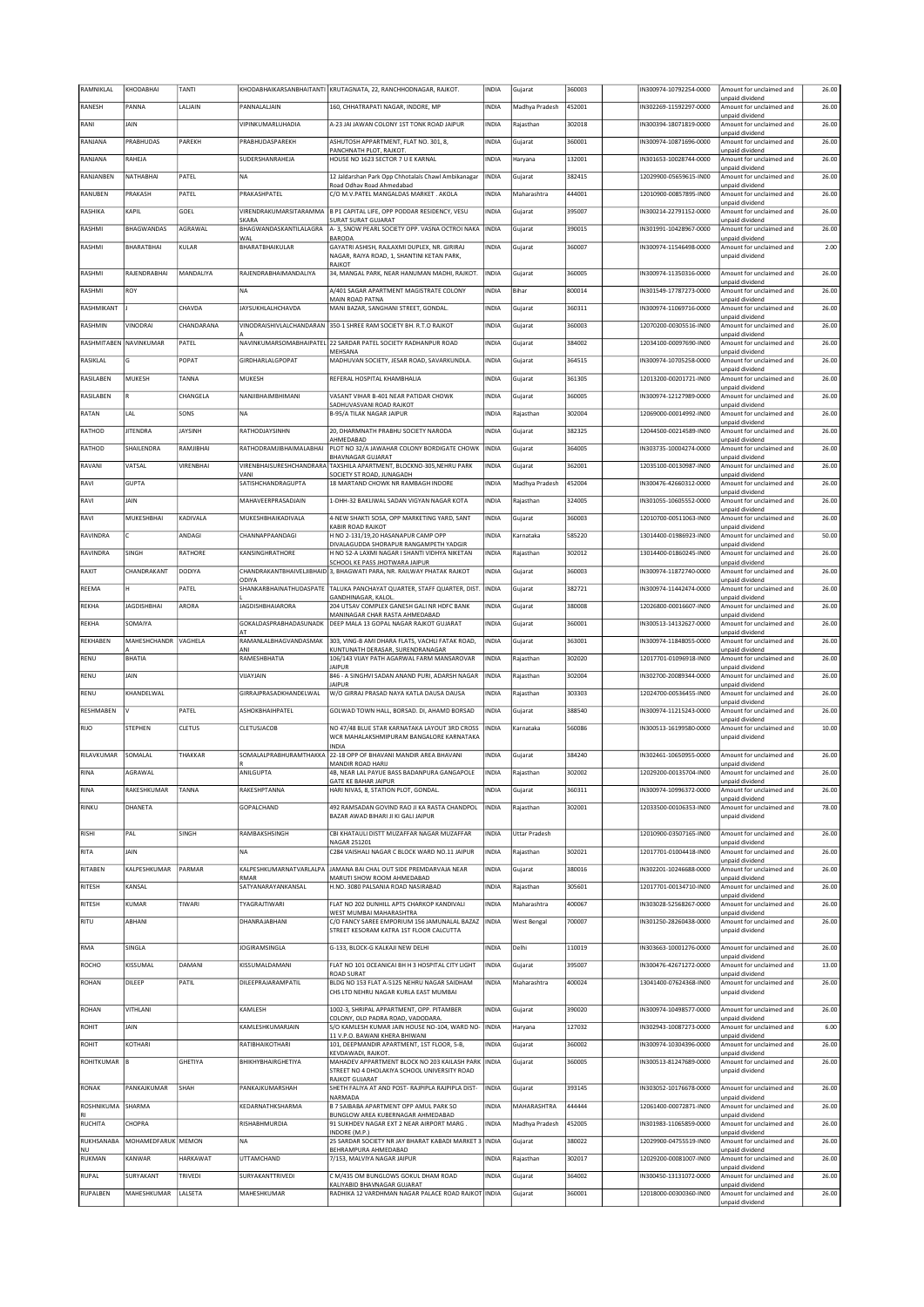| RUPARELIYA            | MITUL             | KARAMSHIBHAI                       | KARAMSHIBHAIJINABHAIRUPA          | 421, BHAMARIYA PLOTING, SARDHAR . DISTRICT                                                                   | INDIA        | Gujarat              | 360025 | N303575-10016575-0000  | Amount for unclaimed and                    | 26.00  |
|-----------------------|-------------------|------------------------------------|-----------------------------------|--------------------------------------------------------------------------------------------------------------|--------------|----------------------|--------|------------------------|---------------------------------------------|--------|
| RUPESH                | KUMAR             | <b>SINGH</b>                       | RELIYA<br>UMESHSINGH              | RAJKOT<br>2345 TILAK KUNJ GAIL GAON DIBIYAPUR AURAIYA                                                        | INDIA        | <b>Uttar Pradesh</b> |        | 12036000-01217602-IN00 | unpaid dividend<br>Amount for unclaimed and | 26.00  |
|                       |                   |                                    |                                   | 206244                                                                                                       |              |                      |        |                        | unpaid dividend                             |        |
| RUSHIL                | AMRIT             | <b>JALAVADIA</b>                   | AMRITGORDHANBHAI                  | RAM KRISHNA, 14/A, ANUPAMA SOCIETY, AMIN MARG<br>KALAWAD ROAD, RAJKOT.                                       | INDIA        | Gujarat              | 360001 | IN300974-10824270-0000 | Amount for unclaimed and<br>unpaid dividend | 26.00  |
|                       | CHANDRAA          |                                    | LATEBLCHANDRAA                    | H NO-5/106, INFRONT OF METHODIST CHURCH STREET<br>BANNA DEVI, GT ROAD ALIGARH 202001                         | <b>INDIA</b> | <b>Uttar Pradesh</b> |        | IN301557-21228098-0000 | Amount for unclaimed and                    | 26.00  |
| SABBIR                | <b>FIROZBHAI</b>  | MAHODIYA                           | FIROZBHAIFAKHRUDDINMAHO           | SHAHE FAKHRI, MASRU FALIYA, NR MISSION HOSPITAL                                                              | INDIA        | Gujarat              | 389151 | N300974-11700484-0000  | unpaid dividend<br>Amount for unclaimed and | 26.00  |
| SACHIN                | AMRUT             | KATARIA                            | DIYA<br>AMRUTCHUNILALKATARIA      | GODI ROAD, DAHOD<br>19 AKANKSHA 19/20 PLOT NO 1 MANIK NAGAR BEHIND INDIA                                     |              | Maharashtra          | 414001 | IN300450-80453058-0000 | unpaid dividend<br>Amount for unclaimed and | 26.00  |
|                       |                   |                                    |                                   | ANAND HOSPITAL AHMEDNAGAR                                                                                    |              |                      |        |                        | unpaid dividend                             |        |
| SACHIN                | KUMAR             | PURUSHOTHAMDAS<br><b>TOSHNIWAL</b> | PURUSHOTHAMDASTOSHNIWA            | 4-2-375 SULTAN BAZAR HYDERABAD                                                                               | INDIA        | Andhra Pradesh       | 500095 | N302734-10047685-0000  | Amount for unclaimed and<br>unpaid dividend | 26.00  |
| SACHIN                | MOHANLAL          | PEDNEKAR                           | PEDNEKARMOHANDASA                 | MUKTA SMRUTI 30, PRATAP PARK, 80 FEET ROAD OPP<br>UMIYAMA TEMPLE, WADHWAN CITY SURENDRNAGAR                  | <b>INDIA</b> | Gujarat              | 363035 | IN301991-10453620-0000 | Amount for unclaimed and<br>unpaid dividend | 26.00  |
|                       |                   |                                    |                                   |                                                                                                              |              |                      |        |                        |                                             |        |
| SACHIN                | RAMESHBHAI        | PARMAR                             | <b>NA</b>                         | SHRI RAM, BHIDBHANJAN NAGAR, GOUARDHAN DAIRY<br>STREET, UNIVERSITY ROAD, RAJKOT                              | <b>INDIA</b> | Gujarat              | 360005 | 13019900-00252934-IN00 | Amount for unclaimed and<br>unpaid dividend | 26.00  |
| SACHIN                | RAMESHBHAI        | SHAHHUF                            | RAMESHMANILALSHAH                 | A/65 NEW NIITA PARK THALTEJ TAL DASKROI                                                                      | <b>INDIA</b> | Gujarat              | 380059 | 12070200-00753021-IN00 | Amount for unclaimed and                    | 26.00  |
| SADHANA               | RANI              | <b>GUPTA</b>                       | SURESHCHANDGUPTA                  | AHMEDABAD AHMEDABAD<br>B-11, SHUBH AGAN RAIPURA UDYOG PURI KOTA KOTA                                         | INDIA        | Rajasthan            | 324004 | IN300394-16873917-0000 | unpaid dividend<br>Amount for unclaimed and | 13.00  |
| SADIKALI              | SAIYEDALI         | SAIYED                             | SSSAIYED                          | HOSUE NO 1384 - 4110/A, PARSI GALI NA NAKE, B/S                                                              | INDIA        |                      | 380001 | 12069700-00010102-IN00 | unpaid dividend<br>Amount for unclaimed and | 26.00  |
|                       |                   |                                    |                                   | STANDARD BAKERY KHAS BAZAR TRANDARWAJA                                                                       |              | Gujarat              |        |                        | unpaid dividend                             |        |
| SAGAR                 | <b>JADAVBHAI</b>  | KEVADIYA                           | JADAVBHAIKEVADIYA                 | AHEMDABAD<br>11 GURUKRUPA SOC LANDMARK OPP GURUKUL                                                           | INDIA        | Gujarat              | 395004 | 12033200-12683381-IN00 | Amount for unclaimed and                    | 26.00  |
|                       |                   |                                    |                                   | SCHOOL NANI VED VED ROAD SURAT                                                                               |              |                      |        |                        | unpaid dividend                             |        |
| SAHARBHAI             | DESAI             |                                    | GANESHBHAIDESAI                   | 158-JUGAIDASNI CHALI PREMADARVAJA BHAR IDGA<br>ROAD AHMEDABAD                                                | INDIA        | Gujarat              | 380016 | N300343-10276397-0000  | Amount for unclaimed and<br>unpaid dividend | 26.00  |
| SAHDEO                | CHOUDHARY         |                                    | <b>JATANCHOUDHARY</b>             | KALI BARI COURT ROAD GIRIDIH JHARKHAND                                                                       | INDIA        | Jharkhand            | 815301 | N302978-10502650-0000  | Amount for unclaimed and<br>unpaid dividend | 26.00  |
| SAHIL                 | DINESHKUMAR       | MEHTA                              | <b>NA</b>                         | A-1-404, L.B. PARK SOCIETY, OPP PANJRA POLE GHOD                                                             | INDIA        | Gujarat              | 395001 | 12041500-00350006-IN00 | Amount for unclaimed and                    | 26.00  |
|                       |                   |                                    |                                   | DOD ROAD SUNVALI NANPURA CHORASI SURAT                                                                       |              |                      |        |                        | unpaid dividend                             |        |
| SAIDABIBI             |                   | HASANJI                            | JAHURAHMEDHASANJI                 | MUSTUFA MASJID ROAD OPP SARVODAYSOCIETY NEAR INDIA                                                           |              | Gujarat              | 383001 | 12054300-00049839-IN00 | Amount for unclaimed and                    | 26.00  |
|                       |                   |                                    |                                   | MUSTUFA MASJID, POLOGROUND HIMATNAGAR                                                                        |              |                      |        |                        | unpaid dividend                             |        |
| SAJAL                 | PRAMANIK          |                                    | SANTOSHPRAMANIK                   | UTTAR SHUKDEBPUR GUMUKHBERIA NEAR HANUMAN                                                                    | <b>INDIA</b> | West Benga           | 743332 | 13014400-01932968-IN00 | Amount for unclaimed and                    | 26.00  |
| SAKSHI                | <b>JAYKUMAR</b>   | KHATOD                             | JAYKUMARSHYAMSUNDERKHA            | MANDI SOUTH 24 PARGANAS<br>L-203 SHILALEKH OPP POLICE STADIUM SHAHIBAUG                                      | INDIA        | Gujarat              | 380004 | IN301983-10941627-0000 | unpaid dividend<br>Amount for unclaimed and | 26.00  |
| SALIL                 | RAMESH            | SHAH                               | TOD<br>RAMESHKANTILALSHAH         | AHMEDABAD (GUJ)<br>B/ 202-203, EKTA TERRACE KAMLA ASHISH TOWER                                               | INDIA        | Maharashtra          | 400067 | 12046300-01766396-IN00 | unpaid dividend<br>Amount for unclaimed and | 26.00  |
|                       |                   |                                    |                                   | LANE MAHAVIR NAGAR, KANDIVALI WEST MUMBAI                                                                    |              |                      |        |                        | unpaid dividend                             |        |
| SAMBHAV               | CHANDALIA         |                                    | SUSHILCHANDALIA                   | 29. MILAP NAGAR NEAR IAIPURIYA HOSPITAL TONK                                                                 | <b>INDIA</b> | Rajasthan            | 302018 | IN302700-20037614-0000 | Amount for unclaimed and                    | 26.00  |
|                       |                   | <b>MODI</b>                        |                                   | ROAD JAIPUR                                                                                                  |              |                      | 384265 | 12072700-00143158-IN00 | unpaid dividend                             | 26.00  |
| SAMEERBHAI            | RAJESHKUMAR       |                                    | RAJESHKUMARGOVINDLALMO            | KAND WAS HINGALA CHACHAR PATAN                                                                               | INDIA        | Gujarat              |        |                        | Amount for unclaimed and<br>unpaid dividend |        |
| SAMIRBHAI             | KIRTILAL          | SHAH                               | KIRTILALSHAH                      | A-11- VASUPUJYA FLAT B/H SBI, KABIR CHOWK<br>SABARMATI AHMEDABAD                                             | INDIA        | Gujarat              | 380005 | IN303052-10190602-0000 | Amount for unclaimed and<br>unpaid dividend | 26.00  |
| SAMJUBEN              | MOHANBHAI         | SOJITRA                            | <b>NA</b>                         | 13 SHAKTI SOC SANT KABIR ROAD BEHIND SARDAR                                                                  | INDIA        | Gujarat              | 360003 | 12018000-00197225-IN00 | Amount for unclaimed and                    | 26.00  |
| SAMPAT                | RAJ               |                                    | HASTIMAL                          | <b>SCHOOL RAJKOT</b><br>SAMPAT RAJ S/O HASTI MAL SONARO KI GALI SABJI                                        | INDIA        | Rajasthan            | 344001 | 12012101-00047660-IN00 | unpaid dividend<br>Amount for unclaimed and | 26.00  |
|                       |                   |                                    |                                   | <b>MANDI BARMER</b>                                                                                          |              |                      |        |                        | unpaid dividend                             |        |
| SAMPATLAL             | LALCHAND          | JAIN                               | LALCHANDMOOLCHANDJAIN             | 3RD FLOOR, ROOM NO. 301 SAHAJIVAN CO OP HSG<br>SOC 24 -24 D 28-28C N M JOSHI MARG MUMBAI                     | <b>INDIA</b> | Maharashtra          | 400013 | IN301604-10369772-0000 | Amount for unclaimed and<br>unpaid dividend | 50.00  |
| SANCHANIA             | RASIKLAL          | NANJI                              | SANCHANIANANJIANANDBHAI           | DIWAN PARA, WANKANER.                                                                                        | INDIA        | Gujarat              | 363621 | IN300974-10773347-0000 | Amount for unclaimed and                    | 25.00  |
|                       |                   |                                    |                                   |                                                                                                              |              |                      |        |                        | unpaid dividend                             |        |
| SANDEEP               | <b>DWIVEDI</b>    |                                    | RAMBADANDWIVEDI                   | 257 RAJIVAVAS VIHAR INDORE MADHYA PRADESH                                                                    | INDIA        | Madhya Pradesh       | 452001 | IN303116-11122918-0000 | Amount for unclaimed and<br>unpaid dividend | 26.00  |
| SANDEEP               | KUMAR             |                                    | SURESHRAJAK                       | MITHAPUR B AREA BEHIND OF BHANA MAL NAHAR                                                                    | <b>INDIA</b> | Bihar                | 800001 | 12047200-00876194-IN00 | Amount for unclaimed and                    | 70.00  |
| SANDEEP               | <b>SURESH</b>     | ATHALE                             | SURESHATHALE                      | PAR PATNA<br>FLAT NO B 402 KUMAR SAHAWAS SURVEY 132/2                                                        | INDIA        | Maharashtra          | 411021 | N300513-12387332-0000  | unpaid dividend<br>Amount for unclaimed and | 100.00 |
| SANDEEPBHAI           | BAVANJIBHAI       | VIRADIA                            | BAVANJIBHAIVIRADIA                | BANER PASHAN LINK ROAD PUNE MAHARASHTRA<br>HARI KRUPA, RAM VIHAR SOCIETY-2, NANA MAHUVA                      | INDIA        | Gujarat              | 360004 | IN300974-10871253-0000 | unpaid dividend<br>Amount for unclaimed and | 26.00  |
|                       |                   |                                    |                                   | MAIN ROAD, RAJKOT                                                                                            |              |                      |        |                        | unpaid dividend                             |        |
| SANDHYA               | ASHOKKUMAR        | GUWALANI                           | ASHOKKUMARGUWALANI                | 15-NEW MAHARAJA PARK NR. MATIRI HOSPITAL MAYA<br>CINEMA ROAD, KUBERNAGAR AHMEDABAD                           | INDIA        | Gujarat              | 382340 | IN300982-10406032-0000 | Amount for unclaimed and<br>unpaid dividend | 26.00  |
|                       |                   |                                    |                                   |                                                                                                              |              |                      |        |                        |                                             |        |
| SANDHYA               | DHADDHA           |                                    | SANJAYDHADDHA                     | 526 E OTC SCHEME AMBAMATA UDAIPUR                                                                            | <b>INDIA</b> | Rajasthan            | 313001 | IN300476-43447997-0000 | Amount for unclaimed and<br>unpaid dividend | 26.00  |
| SANDIP                | <b>GOVINDBHAI</b> | CHAVDA                             | GOVINDBHAICHAVDA                  | 1630/1 SECTOR 2/D GANDHINAGAR SECTOR 6<br>GANDHINAGAR                                                        | INDIA        | Gujarat              | 382006 | N304131-10071845-0000  | Amount for unclaimed and                    | 26.00  |
| SANDIP                | HEMANTKUMAR       | <b>TRIVEDI</b>                     | <b>HEMANTKUMARBHUPATBHAIT</b>     | 19/2, SAMANVAY, MADHUVAN PARK, STREET NO. 1,                                                                 | INDIA        | Gujarat              | 365601 | IN300974-11864799-0000 | unpaid dividend<br>Amount for unclaimed and | 26.00  |
| SANDIP                | MAGANBHAI         | MENDPARA                           | RIVEDI                            | BRAHMAN SOCIETY, LATHI ROAD, AMRELI<br>MAGANBHAIDHANJIBHAIMEND   B-69, MANHARNAGAR PART-1, NR, KHODIYARNAGAR | <b>INDIA</b> | Gujarat              | 380024 | 12035000-01253425-IN00 | unpaid dividend<br>Amount for unclaimed and | 26.00  |
|                       |                   |                                    | PARA                              | CROSS ROAD, BAPUNAGAR, AHMEDABAD                                                                             |              |                      |        |                        | unpaid dividend                             |        |
| SANDIPKUMAR NARANBHAI |                   | MANIYA                             | NARANBHAIVASTABHAIMANIY           | 25 GAURAV PARK SOC OPP GAYATRI PARIVAR 2                                                                     | INDIA        | Gujarat              | 395004 | 12029900-05245220-IN00 | Amount for unclaimed and                    | 26.00  |
| SANGEETA              | <b>GUPTA</b>      |                                    | SURESHGUPTA                       | KATARGAM RD B/H ANATH ASHRAM SURAT<br>A-3/A-1, RAGHUNATH COLONY GALTA ROAD DELHI BAI                         |              |                      | 302003 | 12010605-00179573-IN00 | unpaid dividend<br>Amount for unclaimed and | 26.00  |
|                       |                   |                                    |                                   | PASS ROAD JAIPUR                                                                                             | INDIA        | Rajasthan            |        |                        | unpaid dividend                             |        |
| SANGEETA              | JAIN              |                                    | MrNIRMALKUMARJAIN                 | 118/303, AGARAWL FARM, MANSAROVAR JAIPUR                                                                     | INDIA        | Rajasthan            | 302020 | 12010605-00237662-IN00 | Amount for unclaimed and<br>unpaid dividend | 26.00  |
| SANGEETA              | SINGHAL           |                                    | PEEYUSHSINGHAL                    | E-6, SHASTRI NAGAR, BHILWARA (RAJASTHAN)                                                                     | INDIA        | Rajasthan            | 311001 | 12019101-00153622-IN00 | Amount for unclaimed and                    | 26.00  |
| SANGITA               | <b>DEVI</b>       | AGRAWAL                            | CHUNNILALMITTAL                   | BHILWARA<br>W/O VINOD KUMAR AGRAWAL KHEJROLI CHOMU                                                           | INDIA        | Rajasthan            | 303803 | 12017701-01035776-IN00 | unpaid dividend<br>Amount for unclaimed and | 26.00  |
| SANGVI                | NAVINBHAI         | BHAICHANDBHAI                      | <b>SANGHAVIBHAICHANDBHAIO</b>     | <b>JAIPUR JAIPUR</b><br>JINPARA STREET THANGADH CHOTILA                                                      | INDIA        | Gujarat              | 363530 | N301645-10400969-0000  | unpaid dividend<br>Amount for unclaimed and | 26.00  |
|                       |                   |                                    |                                   | SURENDRANAGAR                                                                                                |              |                      |        |                        | unpaid dividend                             |        |
| SANIL                 | KUMAR             |                                    | KARUNAKARANNAIR                   | J/9 SECTOR 7 B, NIRNAYNAGAR MANEKNAGAR C H<br>SOCIETY CHANDLODIA AHMEDABAD                                   | INDIA        | Gujarat              | 382481 | IN302687-10027843-0000 | Amount for unclaimed and<br>unpaid dividend | 26.00  |
| SANJAY                |                   |                                    | MOHANLALAGARWAL                   | 24, HANS KRIPA SHIV COLONY KISAN MARG, TONK                                                                  | INDIA        | Rajasthan            | 302015 | 12014101-00030170-IN00 | Amount for unclaimed and<br>unpaid dividend | 26.00  |
| SANJAY                | <b>BHANDARI</b>   |                                    | PREMROOPCHANDBHANDARI             | PHATAK JAIPUR<br>C-24 2ND FLOOR MANNAT INFRA APARTMENT                                                       | INDIA        | Rajasthan            | 342006 | 12038000-00104942-IN00 | Amount for unclaimed and                    | 26.00  |
| SANJAY                | ln.               | CHAUHAN                            | ID                                | MERTIYA GARDEN KE PASS VALI GALI JODHPUR<br>25/567 GUJARAT HOU BRD B/H BHAGAT SINH GARDEN                    | INDIA        | Gujarat              | 360005 | 12018000-00427740-IN00 | unpaid dividend<br>Amount for unclaimed and | 26.00  |
|                       |                   |                                    |                                   | UNI RD RAIKOT                                                                                                |              |                      |        |                        | unpaid dividend                             |        |
| SANJAY                | GUNVANTLAL        | MEHTA                              | GUNVANTLALMEHTA                   | 12/137, PARISHRAM APPARTMENT NEAR BIMANAGAR<br>SATELLITE ROAD AHMEDABAD                                      | <b>INDIA</b> | Gujarat              | 380015 | IN300982-10177241-0000 | Amount for unclaimed and<br>unpaid dividend | 26.00  |
| SANJAY                | <b>GUPTA</b>      |                                    | RAMNIWASGUPTA                     | 22. KALYAN COLONY TONK PHATAK JAIPUR (RAJ.)                                                                  | INDIA        | Rajasthan            | 302015 | IN301160-30295343-0000 | Amount for unclaimed and                    | 26.00  |
| SANJAY                | JAIN              |                                    | NIRMALKUMARJAIN                   | C/O AJIT FANCY STORE VAKILAN BAZAR HISSAR                                                                    | INDIA        | Haryana              | 125001 | IN301160-30429701-0000 | unpaid dividend<br>Amount for unclaimed and | 26.00  |
| SANJAY                | KUMAR             | CHETANIHUF                         | OMPRAKASHCHETANI                  | BHAGWAN DAS BINJ RAJ KAPI NEEM KA THANA SIKAR                                                                | INDIA        | Rajasthan            | 332713 | 12017701-00726614-IN00 | unpaid dividend<br>Amount for unclaimed and | 26.00  |
|                       |                   |                                    |                                   | SIKAR                                                                                                        |              |                      |        |                        | unpaid dividend                             |        |
| SANJAY                | R.                | PATEL                              | RAMANLALKANTILALPATEL             | 37 SHIVAM SOCIETY SUJATPURA ROAD KADI KADI<br><b>GUJARAT INDIA</b>                                           | INDIA        | Gujarat              | 382715 | IN300513-17145518-0000 | Amount for unclaimed and<br>unpaid dividend | 26.00  |
| SANJAY                | SHARMA            |                                    | RAMLALSHARMA                      | B-6, RADHA VIHAR, NS ROAD JAIPUR JAIPUR                                                                      | INDIA        | Rajasthan            | 302019 | 12017701-00583781-IN00 | Amount for unclaimed and<br>unpaid dividend | 26.00  |
| SANJAY                | SINGAL            |                                    | SHVINODKUMARSINGAL                | 484/8 GALI LALA SALEGRAM CITY THANA ROAD. HISAR                                                              | INDIA        | Haryana              | 125001 | 12019101-02163245-IN00 | Amount for unclaimed and                    | 26.00  |
| SANJAYBHAI            |                   | POPAT                              | KESHAVLALVPOPAT                   | MOMAI ASHISH, NAVALNAGAR STREET NO. 11,                                                                      | INDIA        | Gujarat              | 360004 | N300974-11217659-0000  | unpaid dividend<br>Amount for unclaimed and | 26.00  |
|                       |                   |                                    |                                   | RAJKOT.                                                                                                      |              |                      |        |                        | unpaid dividend                             |        |
| SANJAYBHAI            | NATHABHAI         | RAKHOLIYA                          | NATHABHAIPANCHABHAIRAKH<br>OLIYA  | AT RIB, TAL. GONDAL, DIST. RAJKOT RIB                                                                        | INDIA        | Gujarat              | 360311 | IN300974-11508968-0000 | Amount for unclaimed and<br>unpaid dividend | 26.00  |
| SANJAYKUMAR NANDUBHAI |                   | PRAJAPATI                          | NANDUBHAIPPRAJAPATI               | AT-MOTI SHIHOLI, GANDHINAGAR (GUJ.)                                                                          | INDIA        | Gujarat              | 382001 | IN301983-10550940-0000 | Amount for unclaimed and                    | 26.00  |
| SANJAYKUMAR RAMANLAL  |                   | THAKKAR                            | RAMANLALRANCHHODDASTHA            | 30 VISHNUKUNJ SOC B/H T B HOSPITAL GOTRI BARODA                                                              | INDIA        | Gujarat              | 390007 | 13016700-00737017-IN00 | unpaid dividend<br>Amount for unclaimed and | 26.00  |
| SANJEEV               | KUMAR             | CHANDOK                            | <b>KAR</b><br>SHMANOHARLALCHANDOK | B-36, DOUBLE STOREY MOTIA KHAN PAHARGANJ NEW                                                                 | INDIA        | Delhi                | 110055 | IN302960-10011932-0000 | unpaid dividend<br>Amount for unclaimed and | 26.00  |
|                       |                   |                                    |                                   | DELHI                                                                                                        |              |                      |        |                        | unpaid dividend                             |        |
| SANJEEV               | MEHRA             |                                    | <b>BRMEHRA</b>                    | E 122 ASHOK VIHAR PHASE I DELHI                                                                              | INDIA        | Delhi                | 110052 | IN300118-10257787-0000 | Amount for unclaimed and<br>unpaid dividend | 18.00  |
| TOLIAR                | SINGH             |                                    | <b>JASBIRSINGH</b>                | Gh-9/114 Paschim Vihar New Delhi                                                                             | INDIA        | Delhi                | 110087 | IN302236-11613764-0000 | Amount for unclaimed and                    | 26.00  |
|                       |                   |                                    |                                   |                                                                                                              |              |                      |        |                        | unpaid dividend                             |        |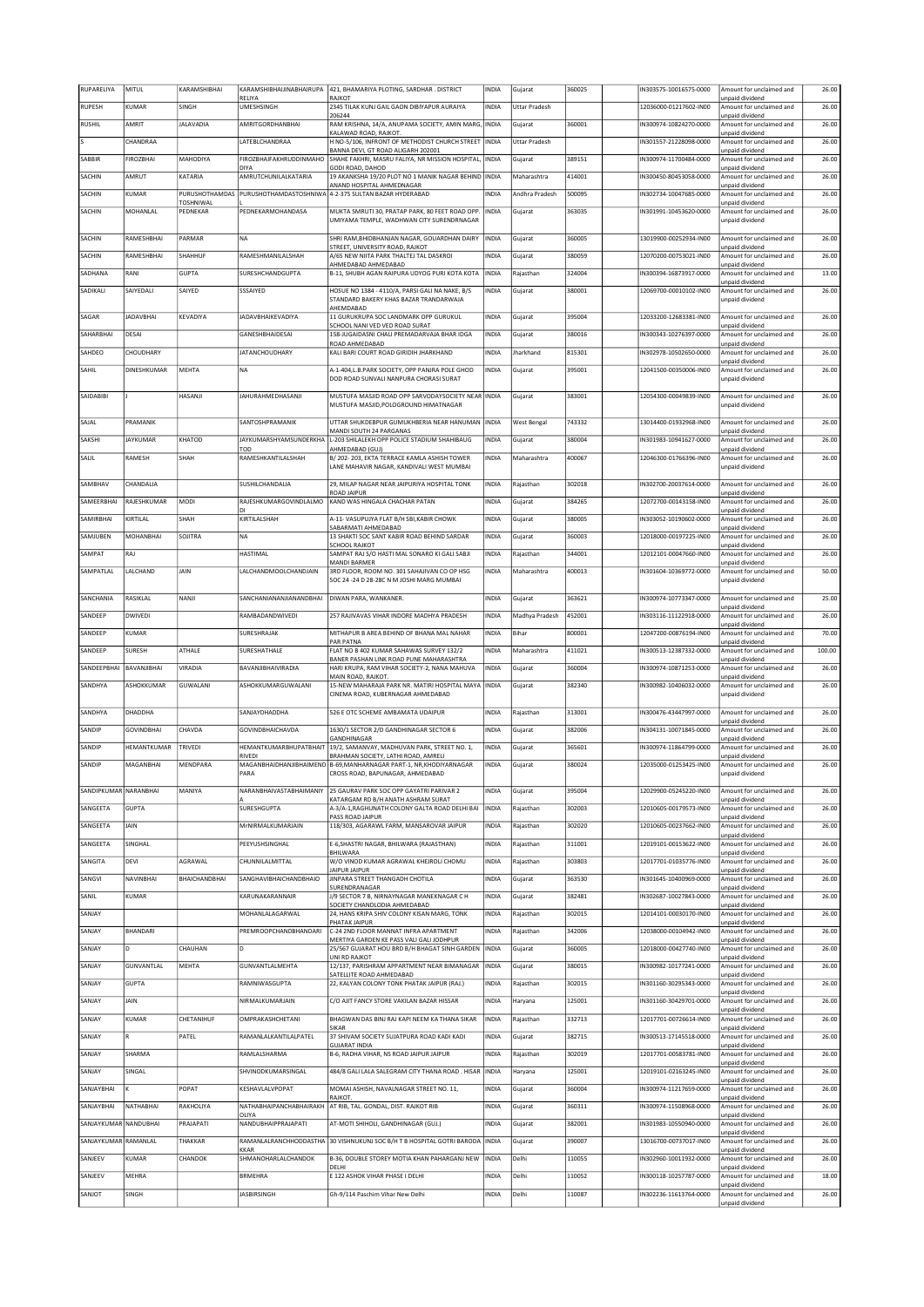| SANJU             | SEN                            |                 | BHANWARLALSEN                    | RAYLA CHOURAYA BAPU NAGAR TEH BANERA                                                      | INDIA        | Rajasthan            | 311024 | 12017701-01077863-IN00 | Amount for unclaimed and                    | 26.00 |
|-------------------|--------------------------------|-----------------|----------------------------------|-------------------------------------------------------------------------------------------|--------------|----------------------|--------|------------------------|---------------------------------------------|-------|
| SANJUBEN          | CHANDRAKANT                    | PATEL           | SHIVABHAIKALIDASPATEL            | BHILWARA BHILWARA<br>61 SONALPARK NEAR CHABILA HANUMAN KHALAKSA                           | INDIA        | Gujarat              | 384265 | IN302461-10710291-0000 | unpaid dividend<br>Amount for unclaimed and | 26.00 |
| SANTOSH           |                                |                 | JITENDRAJAIN                     | ROAD PATAN<br>W/O JITENDRA JAIN OPP JITMAL MAHENDRA KUMAR                                 | INDIA        | Rajasthan            | 344022 | 12013300-01329542-IN00 | unpaid dividend<br>Amount for unclaimed and | 26.00 |
| SANTOSH           | KHANDELWAL                     |                 | <b>BABULALGUPTA</b>              | SCHOOL KANSARO KA VAS BALOTRA<br>VIVEKANAND COLONY SHIV TRADERS SUNDAR DAS                | INDIA        | Rajasthan            | 303303 | 12065900-00002087-IN00 | unpaid dividend<br>Amount for unclaimed and | 13.00 |
| SANTOSH           | SONI                           |                 | HARAKCHANDSONI                   | MARG DAUSA<br>394, ADARSH NAGAR, JAIPUR                                                   | INDIA        | Rajasthan            | 302001 | 12017000-00292257-IN00 | unpaid dividend<br>Amount for unclaimed and | 26.00 |
|                   |                                |                 |                                  |                                                                                           |              |                      |        |                        | unpaid dividend                             |       |
| SAPNA             |                                |                 | SOHANLALGUPTA                    | 421 THTHERO KA MOHALLA KISHANGATH AJMER<br>MADANGANJ AJMER                                | INDIA        | Rajasthan            | 305801 | 12013700-00383810-IN00 | Amount for unclaimed and<br>unpaid dividend | 26.00 |
| SAPNA             | MANIHAR                        |                 | SANDEEPMANIHAR                   | 14, SHIVKRIPA, LIC COLONY, UMMEDCLUB ROAD,<br>RAIKABAGH JODHPUR                           | INDIA        | Rajasthan            | 342001 | 12023000-00219911-IN00 | Amount for unclaimed and<br>unpaid dividend | 26.00 |
| SAPNA             | PARAS                          | CHAWLA          | PARASCHAWLA                      | G-204, MILITARY FIRING RANGE, BEHIND GATEWAY<br>HOTEL, HANSOL. AHMEDABAD                  | INDIA        | Gujarat              | 382475 | 12070100-00037424-IN00 | Amount for unclaimed and<br>unpaid dividend | 26.00 |
| SARASWATI         | TAK                            |                 | ROSHANLALTAK                     | 5 C 49 J N V COLONY BIKANER                                                               | INDIA        | Rajasthan            | 334001 | IN301330-19938907-0000 | Amount for unclaimed and<br>unpaid dividend | 11.00 |
| SARISHTI          | <b>GUPTA</b>                   |                 | MKGUPTA                          | R 9/19 RAJ NAGAR GHAZIABAD GHAZIABAD 201001                                               | INDIA        | <b>Uttar Pradesh</b> |        | 12033500-01562500-IN00 | Amount for unclaimed and                    | 26.00 |
| SARLABEN          | ASHOKKUMAR                     | DOSHI           |                                  | ASHOKKUMARMANGALIIDOSHI J/16 NAVJYOTI SOC SAINATH NAGAR L B S MARG                        | INDIA        | Maharashtra          | 400086 | IN301330-20033956-0000 | unpaid dividend<br>Amount for unclaimed and | 26.00 |
| SARLABEN          |                                | PRAJAPATI       | CHAMPAKLALTPRAJAPATI             | GHATKOPAR WEST MUMBAI<br>20 SANJIVNI SOCIETY RATANPAR SURENDRANAGAR                       | INDIA        | Gujarat              | 363020 | IN300974-12276840-0000 | unpaid dividend<br>Amount for unclaimed and | 26.00 |
| SARMAN            | SIDABHAI                       | BARIYA          | <b>NA</b>                        | UMIYA NAGAR B/H GAYATRI TEMPLE MANAVADAR                                                  |              |                      | 362630 | 12033200-08104825-IN00 | unpaid dividend<br>Amount for unclaimed and | 26.00 |
|                   |                                |                 |                                  |                                                                                           | INDIA        | Gujarat              |        |                        | inpaid dividend                             |       |
| SAROJ             | AGARWAL                        |                 | MOHANLALAGARWAL                  | 212 SANTOSH SAGAR CHOUKRI, GANGAPOLE JAIPUR                                               | INDIA        | Rajasthan            | 302001 | 12014101-00030381-IN00 | Amount for unclaimed and<br>unpaid dividend | 26.00 |
| SAROJ             | CHOUDHARY                      |                 | RAMJEEVANCHOUDHARY               | FLAT NO 905 VIRASAL ENORME NEAR DALDA FACTORY<br>BRIDGE MAHARANI FARM DURGAPURA JAIPUR    | INDIA        | Rajasthan            | 302018 | 12017701-01117111-IN00 | Amount for unclaimed and<br>unpaid dividend | 26.00 |
|                   |                                |                 |                                  |                                                                                           |              |                      |        |                        |                                             |       |
| SAROJ             | JAIN                           |                 | <b>NA</b>                        | FLAT NO 3 SATYAM APARTMENT SEC 3 JAWAHAR<br>NAGAR JAIPUR                                  | INDIA        | Rajasthan            | 302004 | 12044700-02393575-IN00 | Amount for unclaimed and<br>unpaid dividend | 26.00 |
| SAROJ             | KUMAR                          | SAHA            | <b>NA</b>                        | 81 SAHAPARA PURBAPUTIARY KUDGHAT                                                          | INDIA        | <b>West Bengal</b>   | 700093 | IN300484-13907196-0000 | Amount for unclaimed and<br>unpaid dividend | 15.00 |
| SATINDER          | CHAUHAN                        |                 | KHUSHIRAM                        | GREEN AVENUE ESTATE NANGAL ROAD JALGRAN<br>TARRA UNA                                      | INDIA        | Himachal Pradesh     | 174306 | 12025400-00253701-IN00 | Amount for unclaimed and<br>unpaid dividend | 26.00 |
| SATISH            | CHANDARANA                     |                 | JAYANTILALCHANDARANA             | PLOT NO 841/A TILAKNAGAR BHAVNAGAR                                                        | INDIA        | Gujarat              | 364001 | IN300214-13469228-0000 | Amount for unclaimed and                    | 26.00 |
| SATISHKUMAR V     |                                | PATEL           | VINODBHAIPATEL                   | 44/1047- G H B MEGHANINAGAR AHMEDABAD                                                     | <b>INDIA</b> | Gujarat              | 380015 | IN303052-10383839-0000 | unpaid dividend<br>Amount for unclaimed and | 26.00 |
| SATOSH            | DEVI                           |                 | <b>HUNTARAM</b>                  | JAGASARI BARI WARD NO.8 JAGASARI BARI                                                     | INDIA        | Rajasthan            | 335502 | 12070800-00039862-IN00 | unpaid dividend<br>Amount for unclaimed and | 26.00 |
|                   |                                |                 |                                  | HANUMANGARH MUNDRIABARA HANUMANGARH                                                       |              |                      |        |                        | unpaid dividend                             |       |
| SATYA             | NARAYAN                        | LADHA           | MANGILALKLADHA                   | 19, SHIV SHAKTI NAGAR ROAD NO 4 MAHAMANDIR                                                | INDIA        | Rajasthan            | 342001 | 12012101-00407006-IN00 | Amount for unclaimed and                    | 26.00 |
| SATYRAJSINH       | <b>JHALA</b>                   |                 | SUNILSINHGOVINDSINHZALA          | <b>JODHPUR</b><br>GHELDIPA SHERI, SITA DARWAJA, DHRANGADHRA                               | INDIA        | Gujarat              | 363310 | IN300974-12197570-0000 | unpaid dividend<br>Amount for unclaimed and | 26.00 |
| SAURABH           | <b>GUPTA</b>                   |                 | SATYAPRAKASHGUPTA                | 1/37, PEEPAL MANDI, AGRA 282003                                                           | INDIA        | <b>Uttar Pradesh</b> |        | 12021400-00063251-IN00 | unpaid dividend<br>Amount for unclaimed and | 26.00 |
|                   |                                |                 |                                  |                                                                                           |              |                      |        |                        | unpaid dividend                             |       |
| SAURABH           | PANDEY                         |                 | <b>NA</b>                        | 344 2 BAGHAMBARI ROAD ALLAPUR ALLAHABAD<br>211006                                         | INDIA        | <b>Uttar Pradesh</b> |        | 12081600-07052917-IN00 | Amount for unclaimed and<br>unpaid dividend | 26.00 |
| SAVITABEN         | LAXMIDAS                       | SAMANI          | LAXMIDASPSAMANI                  | C/O DEVRAM BHOJABHAI BHATIYA TA JAM KALYANPUR INDIA<br>BHATIYA                            |              | Gujarat              | 361315 | 12018000-00305846-IN00 | Amount for unclaimed and<br>unpaid dividend | 26.00 |
| SAVITABEN         |                                | PATEL           | RAKESHKANTILALPATEL              | 44 NEW PRABHUNAGAR SOCIETY ASARWA                                                         | INDIA        | Gujarat              | 380016 | IN300343-11239143-0000 | Amount for unclaimed and                    | 26.00 |
| SEEMA             | AGARWAL                        |                 | DEEPAKSINGHAL                    | AHMEDABAD<br>3/102 A, PARASRAM NAGAR DHER KA BALAJI SIKAR                                 | <b>INDIA</b> | Rajasthan            | 302039 | 12031400-00044428-IN00 | unpaid dividend<br>Amount for unclaimed and | 26.00 |
| SEEMA             | AGARWAL                        |                 | SHMAHENDRAAGARWAL                | ROAD JAIPUR<br>E-104-4 OPPSITE SHIV PARK SHASTRI NAGAR JAIPUR                             | INDIA        | Rajasthan            | 302016 | 12036600-00020775-IN00 | unpaid dividend<br>Amount for unclaimed and | 26.00 |
| SEEMA             | BHARGAVA                       |                 | SHARVINDBHARGAVA                 | 416, KHAI ROAD NAYAPURA KOTA                                                              | INDIA        | Rajasthan            | 324001 | 13017600-00223332-IN00 | unpaid dividend<br>Amount for unclaimed and | 26.00 |
|                   |                                |                 |                                  |                                                                                           |              |                      |        |                        | unpaid dividend                             |       |
| SEEMA             | GOTHWAL                        |                 | <b>NA</b>                        | A-78, VIJAY NAGAR, KARTARPURA,                                                            | INDIA        | Rajasthan            | 302006 | IN301160-30041241-0000 | Amount for unclaimed and<br>unpaid dividend | 26.00 |
| SEEMA             | LILA                           |                 | SATAYNARAYANCHAMRIA              | H NO 757 WARD NO 11 LILA CHOWK SRI GANGANAGAR                                             | INDIA        | Rajasthan            | 335001 | 12036000-00399477-IN00 | Amount for unclaimed and<br>unpaid dividend | 26.00 |
| SEEMA             | SOGANI                         |                 | SANTOSHKUMARSETHI                | 152, VASUNDHARA COLONY, TONK ROAD, JAIPUR                                                 | INDIA        | Rajasthan            | 302001 | 12044700-01680210-IN00 | Amount for unclaimed and<br>unpaid dividend | 26.00 |
| SEEMA             | <b>SUDHIR</b>                  | MASURKAR        | <b>SUDHIR</b>                    | 4 GOVT, SOCIETY BLOCK NO. 28 NEAR KIDWAINAGAR                                             | <b>INDIA</b> | Gujarat              | 360005 | 12018000-00147074-IN00 | Amount for unclaimed and                    | 26.00 |
| SEJALBEN          | CHETANKUMAR                    | SHAH            | CHETANKUMAR                      | RAIYA RING ROAD RAJKOT<br>2ND FLOOR, FLAT NO.2/C, POOJAN, TRIBHUVAN                       | INDIA        | Gujarat              | 395006 | 12041500-00101125-IN00 | unpaid dividend<br>Amount for unclaimed and | 26.00 |
| SHABBIR           | TAIYABALI                      | GHANIWALA       | TAIYABALIGHANIWALA               | COMPLEX, GHOD DOD ROAD, SURAT<br>MULLA MEDI, BHAT FALI, JAMNAGAR                          | INDIA        | Gujarat              | 361001 | IN300974-11539707-0000 | unpaid dividend<br>Amount for unclaimed and | 20.00 |
| SHAH              | ANILKUMAR                      | CHHOTALALHUF    | CHHOTALALBHAICHANDSHAH           | KANSARA BAZAR AXAY METALS SHREE BALDEVJI                                                  | INDIA        | Gujarat              | 364240 | IN300394-19754711-0000 | unnaid dividend<br>Amount for unclaimed and | 26.00 |
|                   |                                |                 |                                  | MANDIR SAME SIHOR                                                                         |              |                      |        |                        | unpaid dividend                             |       |
| SHAH              | BHADRESH                       | MAHENDRALAL     | SHAHMAHENDRALAL                  | 3 ARIHANT SOC OPP PRAKASH HINDI SCHOOL SAIJPUR<br>BOGHA NARODA AHMEDABAD                  | INDIA        | Gujarat              | 382346 | 12034400-00031598-IN00 | Amount for unclaimed and<br>unpaid dividend | 26.00 |
| SHAH              | <b>BINA</b>                    | SHARAD          | SHARAD                           | 13 - PARVATI NIWAS, SECOND FLOOR, DATTARY ROAD,<br>MALAD - EAST MUMBAI                    | <b>INDIA</b> | Maharashtra          | 400097 | 12020000-00123326-IN00 | Amount for unclaimed and<br>unpaid dividend | 26.00 |
| SHAH              | DAXESH                         |                 | ANUBHAISHAH                      | LAXMIDHAM, NR. MARDIA NIVAS, SURENDRANAGAR.                                               | INDIA        | Gujarat              | 363001 | IN300974-11087246-0000 | Amount for unclaimed and<br>unpaid dividend | 26.00 |
| SHAH              | KUNDANBEN                      | DILIPKUMAR      | SHAHDILIPKUMARKANTILAL           | 4. NAVYUG SOCIETY, STATION ROAD, LIMBDI,                                                  | INDIA        | Gujarat              | 363421 | IN300974-10900070-0000 | Amount for unclaimed and                    | 26.00 |
| SHAH              | NALIN                          | CHIMANLAL       | SHAHCHIMANLAL                    | A/1/36, GAYATRI SOCIETY OPP KUBERESHWAR                                                   | INDIA        | Gujarat              | 382345 | IN301485-10190560-0000 | unpaid dividend<br>Amount for unclaimed and | 26.00 |
|                   |                                |                 |                                  | MAHADEV SAIJPUR BOGHA NARODA AHMEDABAD                                                    |              |                      |        |                        | unpaid dividend                             |       |
| SHAH              | VAIBHAV                        | <b>JITENDRA</b> | SHAHJITENDRASEVANTILAL           | 4TH SAI KRUPA DAULAT NAGAR ROAD NO-4 BORIVALI<br>(E) MUMBAI                               | INDIA        | Maharashtra          | 400066 | IN303052-10474983-0000 | Amount for unclaimed and                    | 26.00 |
| SHAHNAZA          | AKHTER                         |                 | ABDULMAJIDMALIK                  | MALIKPORA PULWAMA KASHMIR J AND K                                                         | INDIA        | Jammu and            | 192301 | IN302349-10330758-0000 | unpaid dividend<br>Amount for unclaimed and | 26.00 |
| SHAILESH          | DHIRUBHAI                      | PRAJAPATI       | <b>DHIRUBHAIBECHARBHAIPRAJA</b>  | PRAJAPATIVAS AT:- POST, DAHEGAM DIST:-                                                    | INDIA        | Kashmir<br>Gujarat   | 382305 | 13015200-00129794-IN00 | unpaid dividend<br>Amount for unclaimed and | 26.00 |
| SHAILESH          | LABHSHANKER                    | SHUKLA          | PATI<br><b>NA</b>                | GANDHINAGAR DAHEGAM<br>SHIVAM-26-A SAIBABA SOCIETY NEAR RALNAGAR                          | INDIA        | Gujarat              | 360001 | 13019900-00355672-IN00 | unpaid dividend<br>Amount for unclaimed and | 26.00 |
| SHAILESH          | SHRIMAL                        |                 | GYANCHANDSHRIMAL                 | RAJKOT RAJKOT<br>1206, NIVAI MAHANT KA RASTA RAMAGANJ BAZAR,                              | INDIA        | Rajasthan            | 302003 | IN301604-10205476-0000 | unpaid dividend<br>Amount for unclaimed and | 26.00 |
|                   |                                |                 |                                  | WARD NO.45 JAIPUR RAJASTHAN                                                               |              |                      |        |                        | unpaid dividend                             |       |
| SHAILESHBHAI      | DILIPBHAI                      | PIPARIYA        | DILIPRHAIIFRAMRHAIPIPARIYA       | PUNAM SOCIETY, STREET NO. 3, OPP. PATEL BORDING,<br>RAJKOT                                | INDIA        | Gujarat              | 360005 | IN300974-11974577-0000 | Amount for unclaimed and<br>unpaid dividend | 26.00 |
| SHAILESHKUM<br>AR | <b>JAGJIVANDAS</b>             | PATEL           | <b>JAGJIVANDASMAVJIBHAIPATEL</b> | 17, (SHREFALI) SHIVAM GHATALODIA AHMEDABAD                                                | INDIA        | Gujarat              | 380061 | 12047100-00009031-IN00 | Amount for unclaimed and<br>unpaid dividend | 26.00 |
| SHAILESHKUM<br>AR | MANSUKHLAL                     | SHAH            | MANSUKHLALLALLUBHAISHAH          | 16/ ANILA FLATS CO. OP. HSG. SOCIETY KHODI AMBLI<br>SWAMINARAYAN MANDIR ROAD, KALUPUR     | INDIA        | Gujarat              | 380001 | IN301485-10654919-0000 | Amount for unclaimed and<br>unpaid dividend | 26.00 |
|                   |                                |                 |                                  | AHMEDABAD                                                                                 |              |                      |        |                        |                                             |       |
| SHAILESHKUM<br>AR | RAITHATHA                      |                 | GOPALDAS                         | SHREENATHJI KRUPA NR POST OFFICE DIWNPARA<br>MAIN ROAD, RAJKOT                            | INDIA        | Gujarat              | 360001 | IN301039-24246584-0000 | Amount for unclaimed and<br>unpaid dividend | 26.00 |
| SHAILIA           | DEVI                           | GOYAL           | RAJENDRAPRASADPODDAR             | W/O RAVI KUMAR GOYAL AMLAPARA DIS-DHANBAD<br><b>JHARIA</b>                                | INDIA        | Jharkhand            | 828111 | 12010600-00851410-IN00 | Amount for unclaimed and<br>unpaid dividend | 26.00 |
| SHAKUNTALA        | PARASHRAM                      | HEDA            | PARASHRAMHEDA                    | W/O PARASHRAM HEDA FLODI NIVAS RENUKA NAGAR<br>CHANDWAD NASHIK NEAR JAIN STHANAK CHANDWAD | INDIA        | Maharashtra          | 423101 | IN301549-52801013-0000 | Amount for unclaimed and<br>unpaid dividend | 26.00 |
|                   |                                |                 |                                  |                                                                                           |              |                      |        |                        |                                             |       |
| <b>EN</b>         | SHAKUNTALAB GHANSHYAMBHAI SHAH |                 |                                  | GHANSHYAMGIRDHARLALSHAH 14/42, NAGARVADO BALISANA PATAN DIST- PATAN                       | <b>INDIA</b> | Gujarat              | 384110 | IN300343-11094190-0000 | Amount for unclaimed and<br>unpaid dividend | 26.00 |
| SHAKUNTLA         | DEVI                           |                 | MAHENDERKUMAR                    | C/O NIRANJAN LAL NARESH KUMAR ANAJ MANDI<br>CHARKHI DADRI DISTT. BHIWANI (HARYANA)        | INDIA        | Haryana              | 127306 | IN302943-10083779-0000 | Amount for unclaimed and<br>unpaid dividend | 26.00 |
| SHAKUNTLA         | DEVI                           | JAIN            | TCJAIN                           | A-2/167 SAFDARJUNG ENCLAVE NEW DELHI                                                      | INDIA        | Delhi                | 110029 | IN300118-10601370-0000 | Amount for unclaimed and<br>unpaid dividend | 26.00 |
| SHAMBHU           | SINGH                          | RATHORE         | PRABHATSINGHRATHORE              | C/O MANMEET COTTON MILLS E 297 III RD PHASE IND                                           | INDIA        | Rajasthan            | 344022 | 12033200-04442851-IN00 | Amount for unclaimed and                    | 26.00 |
| SHANKAR           | LAL                            | AGARWAL         | HAJARILALAGARWAL                 | AREA BALOTRA<br>2, DIWAN COLONY JHALRE WALI NASIYON KE                                    | INDIA        | Rajasthan            | 302002 | 12029200-00127372-IN00 | unpaid dividend<br>Amount for unclaimed and | 78.00 |
| SHANKAR           | LAL                            | RAWAT           | SHRIHANUMANPRASADRAWAT           | SAMNE, BAS BADAN PURA JAIPUR<br>59 VIKAS NAGAR KALWAR ROAD JHOTWARA JAIPUR                | INDIA        | Rajasthan            | 302012 | 12017701-00066332-IN00 | unpaid dividend<br>Amount for unclaimed and | 26.00 |
|                   |                                |                 |                                  |                                                                                           |              |                      |        |                        | unpaid dividend                             |       |
| SHANKER           | LAL                            | <b>GUPTA</b>    | LTSHMKGUPTA                      | 4-B , NEAR KANHYIA NURRSERY BASS BADAN PURA<br>OUT SIDE GANGAPOLE GATE JAIPUR             | INDIA        | Rajasthan            | 302002 | IN301160-30047416-0000 | Amount for unclaimed and<br>unpaid dividend | 26.00 |
| SHANTI            | DEVI                           |                 | MRSURAJBHAN                      | VILLAGE NEW ABADI AKALGARH SUDHAR LUDHIANA                                                | INDIA        | Punjab               | 141104 | 12020600-00231307-IN00 | Amount for unclaimed and<br>unpaid dividend | 26.00 |
| SHANTI            | DEVI                           | RAWAT           | BALLABHDASRAWAT                  | 8/208, VIDYADHAR NAGAR, JAIPUR                                                            | INDIA        | Rajasthan            | 302023 | IN302105-10105834-0000 | Amount for unclaimed and<br>unpaid dividend | 26.00 |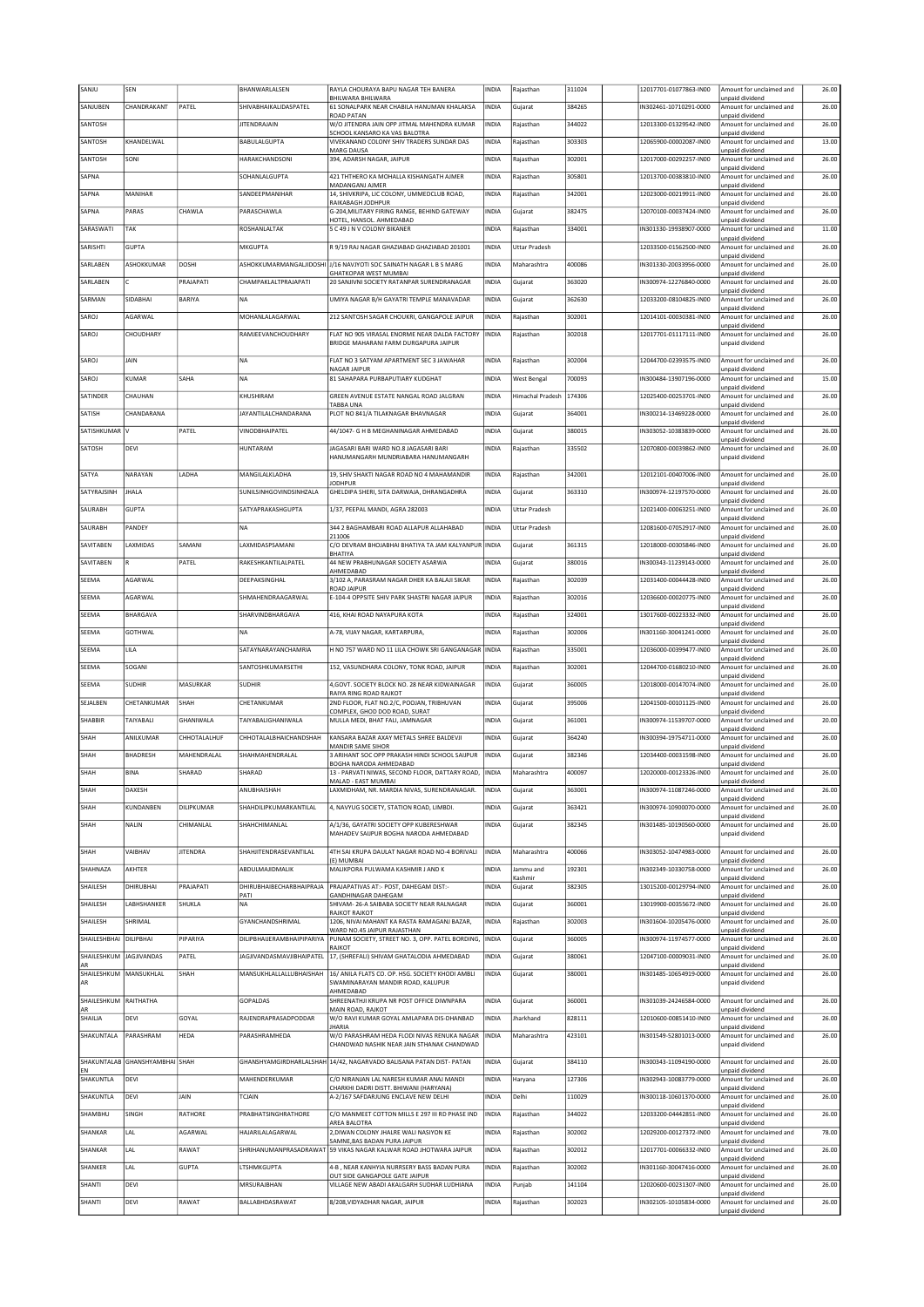| SHANTILAL        | D                         | <b>JOSHI</b>      | DHANJIBHAI                                                  | GURUKRUPA, 25, RANCHHOD NAGAR SOCIETY,<br>RAJKOT.                                                  | INDIA                 | Gujarat              | 360003           | IN300974-10786991-0000                           | Amount for unclaimed and<br>unpaid dividend                             | 26.00          |
|------------------|---------------------------|-------------------|-------------------------------------------------------------|----------------------------------------------------------------------------------------------------|-----------------------|----------------------|------------------|--------------------------------------------------|-------------------------------------------------------------------------|----------------|
| SHARAD           | HIRJIBHAI                 | VADALIA           | HIRJIBHAIVADALIA                                            | VADALIA NIWAS OPP PWD OFFICE PARA BOTAD<br>GUJARAT                                                 | <b>INDIA</b>          | Gujarat              | 364710           | IN301151-13478184-0000                           | Amount for unclaimed and<br>unpaid dividend                             | 26.00          |
| SHARADABEN       | KRUSHNKANT                | SHAH              | KRUSHNKANT                                                  | 7 - ARPAN DUPLEX B/H NAVNEET HOUSE GURUKUL<br>ROAD, MEMNAGAR AHMEDABAD                             | <b>INDIA</b>          | Gujarat              | 380052           | IN300476-41667558-0000                           | Amount for unclaimed and<br>unpaid dividend                             | 26.00          |
| SHARANJIT        | SINGH                     |                   | DILIPSINGH                                                  | 4142 TOWER NO 04 ATS LIFESTYLE ATS GOLF<br>MEADOWS DERA BASSI PUNJAB                               | INDIA                 | Punjab               | 140507           | IN300476-42427663-0000                           | Amount for unclaimed and<br>unpaid dividend                             | 150.00         |
| SHARDA           | PRABHULAL                 | VARAIYA           | <b>NA</b>                                                   | VARDHMAN NAGAR, PLOT NO. 1, HOSPITAL ROAD,<br>OPP. VARDHMAN TOWER, BHUJ-KUTCH.                     | <b>INDIA</b>          | Gujarat              | 370001           | IN300974-10121560-0000                           | Amount for unclaimed and<br>unpaid dividend                             | 26.00          |
| SHARDABEN        | PRAVINCHANDRA             | SHAH              | PRAVINCHANDRASHAH                                           | 6, SIDDHACHAL PARK OPP. DR.KAPADIA HOSPITAL<br>RAMNAGAR, SABARMATI AHMEDABAD                       | INDIA                 | Gujarat              | 380005           | N303052-10041759-0000                            | Amount for unclaimed and<br>unpaid dividend                             | 26.00          |
| SHARDABEN        | RASIKBHAI                 | PATEL             | RASIKBHAI                                                   | 10/3 BHAKTINAGAR STATION PLOT RAJKOT                                                               | <b>INDIA</b>          | Gujarat              | 360001           | 12010700-00234770-IN00                           | Amount for unclaimed and                                                | 26.00          |
| SHARMA           | RAJESH                    | SHRINIWAS         |                                                             | SHARMASHRINIWASKISHANLAL   PLOT NO. 6 A, SHIVSHAKTI COLONY OPP. S. F. S.                           | <b>INDIA</b>          | Maharashtra          | 431005           | IN301604-10131907-0000                           | unpaid dividend<br>Amount for unclaimed and                             | 26.00          |
| SHARMA           | RAVINDRA                  | SHRINIVAS         | SHARMASHRINIWASKISHANLAL                                    | SCHOOL JALNA ROAD AURANGABAD<br>6- A, PUSHPAM, SHIV SHAKTI CLY VYANKATESH NAGAR                    | <b>INDIA</b>          | Maharashtra          | 431001           | IN301604-10131095-0000                           | unpaid dividend<br>Amount for unclaimed and                             | 26.00          |
| SHASHI           | KALA                      |                   | NARESHKUMAR                                                 | JALNA ROAD AURANGABAD<br>C/O NIRANJANLAL NARESH KUMAR ANAJ MANDI                                   | INDIA                 | Haryana              | 127306           | IN302943-10066094-0000                           | unpaid dividend<br>Amount for unclaimed and                             | 26.00          |
| SHASHI           | KANT                      | KAMDAR            | <b>I II ADHARKAMDAR</b>                                     | CHARKHI DADRI BHIWANI<br>TRIMADIR, SIMANDHAR CITY, PHASE - 3, CHARITRA A -                         | <b>INDIA</b>          | Gujarat              | 382421           | IN302105-10330924-0000                           | unpaid dividend<br>Amount for unclaimed and                             | 26.00          |
| SHASHI           | MISHRA                    |                   | LATEPREMKUMARMISHRA                                         | 137, ADALAJ, GANDHINAGAR<br>104/185 SISAMAU KANPUR 208012                                          | <b>INDIA</b>          | <b>Uttar Pradesh</b> |                  | IN301055-10573267-0000                           | unpaid dividend<br>Amount for unclaimed and                             | 26.00          |
| SHAZIA           | SIDDIQUI                  |                   | SHOAIBALAM                                                  | 133/424 DHAKNA PURWA TP NAGAR TP NAGAR                                                             | INDIA                 | <b>Uttar Pradesh</b> |                  | IN303833-10284685-0000                           | unpaid dividend<br>Amount for unclaimed and                             | 20.00          |
| SHEETAL          | VIJAY                     | AGRAWAL           | MOHANLALPAGRAWAL                                            | KANPUR NAGAR 208023<br>C/O RIDHEE SIDHEE CUTPICE, SHRI TALKIES, GONDIA                             | <b>INDIA</b>          | Maharashtra          | 441601           | 12017500-00131485-IN00                           | unpaid dividend<br>Amount for unclaimed and                             | 11.00          |
| SHEKHAR          | PRASAD                    |                   | RAJESHWARPRASAD                                             | BUILDING NO 1 FLAT NO 703 STATE BANK NAGAR HSG                                                     | <b>INDIA</b>          | Maharashtra          | 411008           | IN300513-11422974-0000                           | unpaid dividend<br>Amount for unclaimed and                             | 26.00          |
| SHELIYA          | SANJAY                    | KARMSHIBHAI       | KARMSHIBHAINSHELIYA                                         | SOCIETY SUCCESS TOWER PUNE<br>SHELIYA STREET, AT ATKOT, TAL. JASDAN, DIST.                         | <b>INDIA</b>          | Gujarat              | 360040           | IN300974-11312261-0000                           | unpaid dividend<br>Amount for unclaimed and                             | 26.00          |
| SHETH            | AMITABEN                  | ASHWINBHAI        | NATVARLALPOPATLALTOLIYA                                     | RAJKOT, ATKOT<br>AT UPLETA, DARBAR GADH CHOWK, UPLETA                                              | INDIA                 | Gujarat              | 360490           | IN300974-11592078-0000                           | unpaid dividend<br>Amount for unclaimed and                             | 26.00          |
| SHETYE           | KASHIRAM                  | PARSHURAM         | PARSHURAMBALSHETHSHETYE                                     | 183 1/1 TILAK NAGAR WORLI P V MARG MUMBAI                                                          | INDIA                 | Maharashtra          | 400025           | IN300513-18730387-0000                           | unpaid dividend<br>Amount for unclaimed and                             | 26.00          |
| SHIKHA           | KHANDELWAL                |                   | KAUSHALKHANDELWAL                                           | MAHARASHTRA<br>26/441 PATHER WALI GALI RSMGANJ W NO 13 AJMER                                       | <b>INDIA</b>          | Rajasthan            | 305001           | 12033200-10611171-IN00                           | unpaid dividend<br>Amount for unclaimed and                             | 26.00          |
| SHIKHAR          | KANAUJIA                  |                   | <b>NA</b>                                                   | <b>AJMER</b><br><b>B RAJ VIHAR COLONY NEAR SHEKHAR HOSPITAL</b>                                    | <b>INDIA</b>          | <b>Uttar Pradesh</b> |                  | 12033200-07789321-IN00                           | unpaid dividend<br>Amount for unclaimed and                             | 26.00          |
| SHILPA           | VINOD                     | MAHETA            | VINODMAHETA                                                 | SHAHJAHANPUR 242001<br>PLOT NO. 101, LILASHAH NAGAR, WARD 12-C,                                    | <b>INDIA</b>          | Gujarat              | 370201           | IN300974-11475075-0000                           | unpaid dividend<br>Amount for unclaimed and                             | 26.00          |
| SHILPABEN        |                           | SANGHAVI          | CSANGHAVI                                                   | GANDHIDHAM<br>E-13 PUSHPA HOUSING COLONG DAFTARY RAOD                                              | INDIA                 | Maharashtra          | 400097           | 12010900-01852056-IN00                           | unpaid dividend<br>Amount for unclaimed and                             | 26.00          |
| SHITAL           | ROHITKUMAR                | KOTHARI           | ROHITKUMARSHANTILALKOTH                                     | MALAD (EAST) MUMBAI<br>17154 JUNCTION PLOT-12 STREET NO.15-16                                      | INDIA                 | Gujarat              | 360001           | IN300974-12267122-0000                           | inpaid dividend<br>Amount for unclaimed and                             | 26.00          |
| SHITAL           | SANDIP                    | CHAVDA            | ARI<br>SANDIPCHAVDA                                         | AGHAKHAN HOSTEL RAJKOT RAJKOT                                                                      | <b>INDIA</b>          |                      | 382006           | IN304131-10071837-0000                           | unpaid dividend<br>Amount for unclaimed and                             | 26.00          |
|                  |                           |                   |                                                             | 1630/1 SECTOR 2/D GANDHINAGAR SECTOR 6<br><b>GANDHINAGAR</b>                                       |                       | Gujarat              |                  |                                                  | unpaid dividend                                                         |                |
| SHIV             | SHANKAR                   | SINGLA            | KALWANTRAISINGLA                                            | G-133, BLOCK- G KALKAJI NEW DELHI                                                                  | <b>INDIA</b>          | Delhi                | 110019           | IN303663-10001403-0000                           | Amount for unclaimed and<br>unpaid dividend                             | 26.00          |
| SHIVAJI          | <b>INDARAM</b>            | SHINDE            | <b>NDARAMSHINDE</b>                                         | VINDAVASNI COLONY CHAWL NO-1, ROOM NO-10,<br>KATEMANVLI . NR. JAI BAI SCHOOL KALYAN (E).           | INDIA                 | Maharashtra          | 400004           | 12041500-00204131-IN00                           | Amount for unclaimed and<br>unpaid dividend                             | 26.00          |
| SHIVAJI          | SHANKAR                   | MANE              | SHANKARDHONDIMANE                                           | <b>MUMBAI</b><br>PLOT NO. 43, SURVEY NO. 165/A, INDIRA NAGAR,                                      | <b>INDIA</b>          | Maharashtra          | 411033           | 12058100-00145630-IN00                           | Amount for unclaimed and                                                | 30.00          |
| SHIVANI          | GANG                      |                   | RANJEETMALKOTHARI                                           | CHINCHWAD, PUNE<br>A 322 SHASTRI NAGAR NR HANWANT SCHOOL                                           | <b>INDIA</b>          | Rajasthan            | 342003           | IN300513-13777437-0000                           | unpaid dividend<br>Amount for unclaimed and                             | 26.00          |
| SHIVKUMAR        | RAMKISHAN                 | MALU              | RAMKISHANBANKATLALMALU                                      | JODHPUR RAJASTHAN<br>66 NANDASHISH NEW ADARSH COLONY LATUR                                         | <b>INDIA</b>          | Maharashtra          | 413531           | IN301549-18800794-0000                           | unpaid dividend<br>Amount for unclaimed and                             | 26.00          |
| SHOBHA           | RAMESHKUMAR               | CHOPRA            | RAMESHKUMARCHOPRA                                           | NIRMALA NIWAS 2ND FLOOR ROOM NO 7 A DR.                                                            | INDIA                 | Maharashtra          | 400012           | IN303116-10009394-0000                           | unpaid dividend<br>Amount for unclaimed and                             | 26.00          |
| SHRAWAN          | KUMAR                     | AGARWAL           | SATYANARYANAGARWAL                                          | AMBEDKAR ROAD PAREL MUMBAI<br>FD -355 SALT LAKE CITY SECTOR-III KOLKATA, WEST                      | <b>INDIA</b>          | <b>West Bengal</b>   | 700091           | IN302092-10150176-0000                           | unpaid dividend<br>Amount for unclaimed and                             | 26.00          |
| SHREYASI         | DUTTA                     | HALDAR            | <b>NA</b>                                                   | <b>BENGAL</b><br>65 SASTHITALA STREET RISHRA M HOOGHLY                                             | <b>INDIA</b>          | <b>West Bengal</b>   | 712248           | 12032300-01738622-IN00                           | unpaid dividend<br>Amount for unclaimed and                             | 26.00          |
| SHRI             | PAL                       | <b>JAIN</b>       | SITARAMJAIN                                                 |                                                                                                    |                       |                      |                  |                                                  | unpaid dividend                                                         |                |
|                  |                           |                   |                                                             | PKT F 26 H NO 109 SECTOR 7 ROHINI NEW DELHI                                                        | <b>INDIA</b>          | Delhi                | 110085           | IN301774-12194097-0000                           | Amount for unclaimed and                                                | 26.00          |
| SHRUTI           | DHANANJAY                 | KAMDAR            | DHANANJAYKAMDAR                                             | 1004N SHIV SAI APT MG ROAD GHATKOPER EAST                                                          | <b>INDIA</b>          | Maharashtra          | 400077           | 12010600-02825708-IN00                           | unpaid dividend<br>Amount for unclaimed and                             | 26.00          |
|                  | KOTHARI                   |                   |                                                             | <b>MUMBAI</b><br>A-8 AWHO SUGAN VIHAR POCKET A SEC 2 VIDHYADHAR INDIA                              |                       |                      | 302015           |                                                  | unpaid dividend                                                         | 16.00          |
| SHRUTKIRTI       |                           |                   | HARSHKOTHARI                                                | NAGAR JAIPUR                                                                                       |                       | Rajasthan            | 360002           | 12017701-01066304-IN00                           | Amount for unclaimed and<br>unpaid dividend<br>Amount for unclaimed and |                |
| SHUBHAM          | DEEPAKBHAI<br><b>JAIN</b> | CHAUHAN           | <b><i>DEEPAKBHAIBHUPATBHAICHA</i></b><br>UHAN               | 1 KALYAN SOCIETY GODA ROAD BHAKTINAGAR RAJKOT INDIA<br>RAJKOT                                      |                       | Gujarat              |                  | IN300974-12168307-0000                           | unpaid dividend                                                         | 26.00<br>10.00 |
| SHUBHAM          |                           |                   | SANATKUMARJAIN                                              | S/O SANAT KUMAR JAIN NEAR OLD INFORMATION<br>OFFICE CHANDLOK BHAWAN CIVIL LINES LALITPUR<br>284403 | INDIA                 | <b>Uttar Pradesh</b> |                  | 12030000-00692175-IN00                           | Amount for unclaimed and<br>unpaid dividend                             |                |
| SHUBHAM          | VIJAY                     | KUMARJAIN         | VIJAYKUMARJAIN                                              | 41, GOYAL PALACE, THALTEJ, BODAK DEV,                                                              | <b>INDIA</b>          | MAHARASHTRA          | 444444           | 12035000-00138058-IN00                           | Amount for unclaimed and                                                | 26.00          |
| SHWETA           | MAHESHWARI                |                   | <b>NA</b>                                                   | AHMEDABAD<br>133 KALPATARU PINAACLE GOREGAON LINK ROAD                                             | <b>INDIA</b>          | Maharashtra          | 400061           | 12020600-00396744-IN00                           | unpaid dividend<br>Amount for unclaimed and                             | 26.00          |
| SHYAM            | LAL                       |                   | MANOHARLAL                                                  | HNO -613/A WARD NO 7 NEAR UTTAM DHARMSHALA                                                         | <b>INDIA</b>          | Haryana              | 125001           | IN302365-10504903-0000                           | paid divider<br>Amount for unclaimed and                                | 26.00          |
| SHYAM            | LAL                       | <b>GUPTA</b>      | RSGUPTA                                                     | <b>HISAR HARYANA</b><br>A/A 155 SHALIMAR BAGH DELHI                                                | INDIA                 | Delhi                | 110088           | IN300118-10923600-0000                           | unpaid dividend<br>Amount for unclaimed and                             | 26.00          |
| SHYAM            | LAL                       | JAIN              | LALCHANDJAIN                                                | 14/36 NEAR CHEYTALYA MANDIR SARAVAGI MOHALLA                                                       | <b>INDIA</b>          | Rajasthan            | 305001           | IN301330-18088763-0000                           | unpaid dividend<br>Amount for unclaimed and                             | 26.00          |
| SHYAM            | LAL                       | SWAMIHUF          | <b>NA</b>                                                   | <b>AJMER</b><br>100 GANGOTRI NAGAR GOPALPURA BYPASS ROAD                                           | INDIA                 | Rajasthan            | 302018           | 12017701-01105450-IN00                           | unpaid dividend<br>Amount for unclaimed and                             | 26.00          |
| SHYAMWATI        | GUPTA                     |                   | RAMJIGUPTA                                                  | JAIPUR JAIPUR<br>134 F BLOCK PANKI KANPUR 208020                                                   | <b>INDIA</b>          | <b>Uttar Pradesh</b> |                  | IN301330-17865364-0000                           | unpaid dividend<br>Amount for unclaimed and                             | 26.00          |
| SHYLAJA          |                           |                   | ABDULLU                                                     | 172 C, POCKET-E LIG FLAT GTB ENCLAVE DELHI                                                         | <b>INDIA</b>          | Delhi                | 110093           | 12036800-00027175-IN00                           | unpaid dividend<br>Amount for unclaimed and                             | 26.00          |
| SIDDHARTH        | <b>JAIN</b>               | PALLIWAL          | RAJEEVPALLIWAL                                              | PALLIWAL MOTORS UDAI MODE WARD NO 32                                                               | <b>INDIA</b>          | Rajasthan            | 322201           | 12017701-01057441-IN00                           | unpaid dividend<br>Amount for unclaimed and                             | 26.00          |
| SIDDHARTH        | VIJAY                     |                   | VIJAYKUMARVIJAY                                             | <b>GANGAPUR CITY SAWAIMADHOPUR</b><br>69 A VIGYAN NAGAR JAGATPURA JAIPUR JAIPUR                    | INDIA                 | Rajasthan            | 302017           | 12017701-00939262-IN00                           | unpaid dividend<br>Amount for unclaimed and                             | 26.00          |
| SIDDHI           | <b>JAGDISHBHAI</b>        | SONI              | <b>NA</b>                                                   | G-5, CHITRAKUT SOCIETY OPP-P.F.OFFICE NR, V.M.C                                                    | <b>INDIA</b>          | Gujarat              | 390020           | 13016700-00249463-IN00                           | unpaid dividend<br>Amount for unclaimed and                             | 25.00          |
| SITA             | DEVI                      | MANIHAR           | DEVILALRATHI                                                | WARD NO-6 AKOTA VADODARA<br>UMED CLUB ROAD, LIC COLONY, H. NO. 14 RAI KA BAG                       | <b>INDIA</b>          | Rajasthan            | 342001           | 12023000-00132098-IN00                           | unpaid dividend<br>Amount for unclaimed and                             | 26.00          |
| SITADEVI         | BHAVARLAL                 | <b>GHANCHI</b>    | BHAVARLALKALAJIGHANCHI                                      | <b>JODHPUR</b><br>1430 8 KISHAN SINGH NI CHALI MOJDI BAZAR                                         | INDIA                 | Gujarat              | 380004           | IN300214-15632931-0000                           | unpaid dividend<br>Amount for unclaimed and                             | 26.00          |
| SITAPARA         | MINALBEN                  |                   | <b>JAYENDRABHAISITAPARA</b>                                 | MADHUPURA ROAD AHMEDABAD GUJARAT<br>BHOJALRAM SOCIETY, STREET NO 5, KOTHARIYA MAIN                 | <b>INDIA</b>          | Gujarat              | 360002           | IN300974-11664791-0000                           | unpaid dividend<br>Amount for unclaimed and                             | 26.00          |
| SMITA            | HARIVADAN                 | PATEL             | <b>NA</b>                                                   | ROAD, RAJKOT<br>E/10 SIMANDHAR CITY AHMEDABAD KALOL HIGH WAY  INDIA                                |                       | Gujarat              | 382421           | 12070200-01419882-IN00                           | unpaid dividend<br>Amount for unclaimed and                             | 10.00          |
| SMITABEN         | RAKESHBHAI                | NAGAR             | SURESHBHAIGORDHANBHAICH                                     | GANDHINAGAR<br>MILL ROAD TANKI CHOWK SURENDRANAGAR H O                                             | <b>INDIA</b>          | Gujarat              | 363001           | 12036000-03445029-IN00                           | unpaid dividend<br>Amount for unclaimed and                             | 26.00          |
| SMT              | ASHA                      | <b>JMANIAR</b>    | AVDA<br>SHRIJAYANTKUMARMANIAR                               | SURENDRANAGAR SURENDRANAGAR<br>H.NO.M 2 SAGAR VIHAR COLONY RAMA VILLA VAISHALI INDIA               |                       | Rajasthan            | 305001           | IN301330-18690746-0000                           | unpaid dividend<br>Amount for unclaimed and                             | 26.00          |
| SNEHA            | <b>JAGRUT</b>             | ZINZUVADIA        | <b>NA</b>                                                   | NAGAR AJMER (RAJ.)<br>KIRTI 1/7 RAM KRISHNA NAGAR, RAMKRISHNA                                      | <b>INDIA</b>          | Gujarat              | 360001           | IN300974-11753852-0000                           | unpaid dividend<br>Amount for unclaimed and                             | 26.00          |
| SNEHALKUMA       | KANTILAL                  | KURIYA            | <b>NA</b>                                                   | ASHRAM SHERI,<br>205,2ND FLOOR MARUTI NANDAN APPT,VIJAY NAGAR                                      | <b>INDIA</b>          | Gujarat              | 395004           | 12041500-00751461-IN00                           | unpaid dividend<br>Amount for unclaimed and                             | 26.00          |
| SOLANKI          | AMAR                      | ASHOKBHAI         | AMSOLANKI                                                   | SOC, OPP JAIN MANDIR, AMROLI SURAT<br>IRNIN HOSPITAL ROAD, JAMNAGAR.                               | <b>INDIA</b>          | Gujarat              | 361008           | IN300974-10970882-0000                           | unpaid dividend<br>Amount for unclaimed and                             | 26.00          |
| SOLANKI          | DIVYABEN                  | R                 |                                                             | MAVJIBHAIJINABHAIMAKWANA MEHTA SHERY MODI FALIYA BHAVNAGAR BHAVNAGAR INDIA                         |                       | Gujarat              | 364001           | 12044700-07382131-IN00                           | unpaid dividend<br>Amount for unclaimed and                             | 78.00          |
|                  |                           | RANCHHODBHAI      | SOLANKIRANCHHODBHAIM                                        |                                                                                                    | <b>INDIA</b>          |                      |                  | 12028900-00437342-IN00                           | unpaid dividend                                                         |                |
| SOLANKI          | NATUBHAI<br><b>NATH</b>   |                   |                                                             | 26/ B, BHAVNA SOCIETY GADHECHI VADLA<br>BHAVNAGAR                                                  | INDIA                 | Gujarat              | 364002           |                                                  | Amount for unclaimed and<br>unpaid dividend                             | 26.00          |
| SOM              |                           |                   | BANSILAL<br>SIRIRAMBANSAL                                   | H.NO.- 180, WARD NO.-4 MO- RAM PURA, LAL SARAK,<br>HANSI, HARYANA                                  |                       | Haryana              | 125033           | IN302365-10627177-0000                           | Amount for unclaimed and<br>unpaid dividend                             | 26.00          |
| SOM              | PARKASH                   | BANSAL            |                                                             | H NO 249 WARD NO 8 GALI NO 16, EKTA NAGRI MANDI  INDIA<br>DABWALI                                  |                       | Haryana              | 125104           | 12010600-01741694-IN00                           | Amount for unclaimed and<br>unpaid dividend                             | 26.00          |
| SOMALAL<br>SONAL | PRABHURAM<br>ANILBHAI     | THAKKAR<br>PAREKH | PRABHURAMDEVKARANBHAIT<br>HAKKAR<br>ANILBHAISHANTILALPAREKH | GANDHI CHALI HARIJ HARIJ HARIJ<br>22, JAYHIND SOCIETY, JINTAN ROAD SURENDRANAGAR                   | INDIA<br><b>INDIA</b> | Gujarat<br>Gujarat   | 384240<br>363002 | IN302461-10650800-0000<br>IN301991-10537997-0000 | Amount for unclaimed and<br>unpaid dividend<br>Amount for unclaimed and | 26.00<br>26.00 |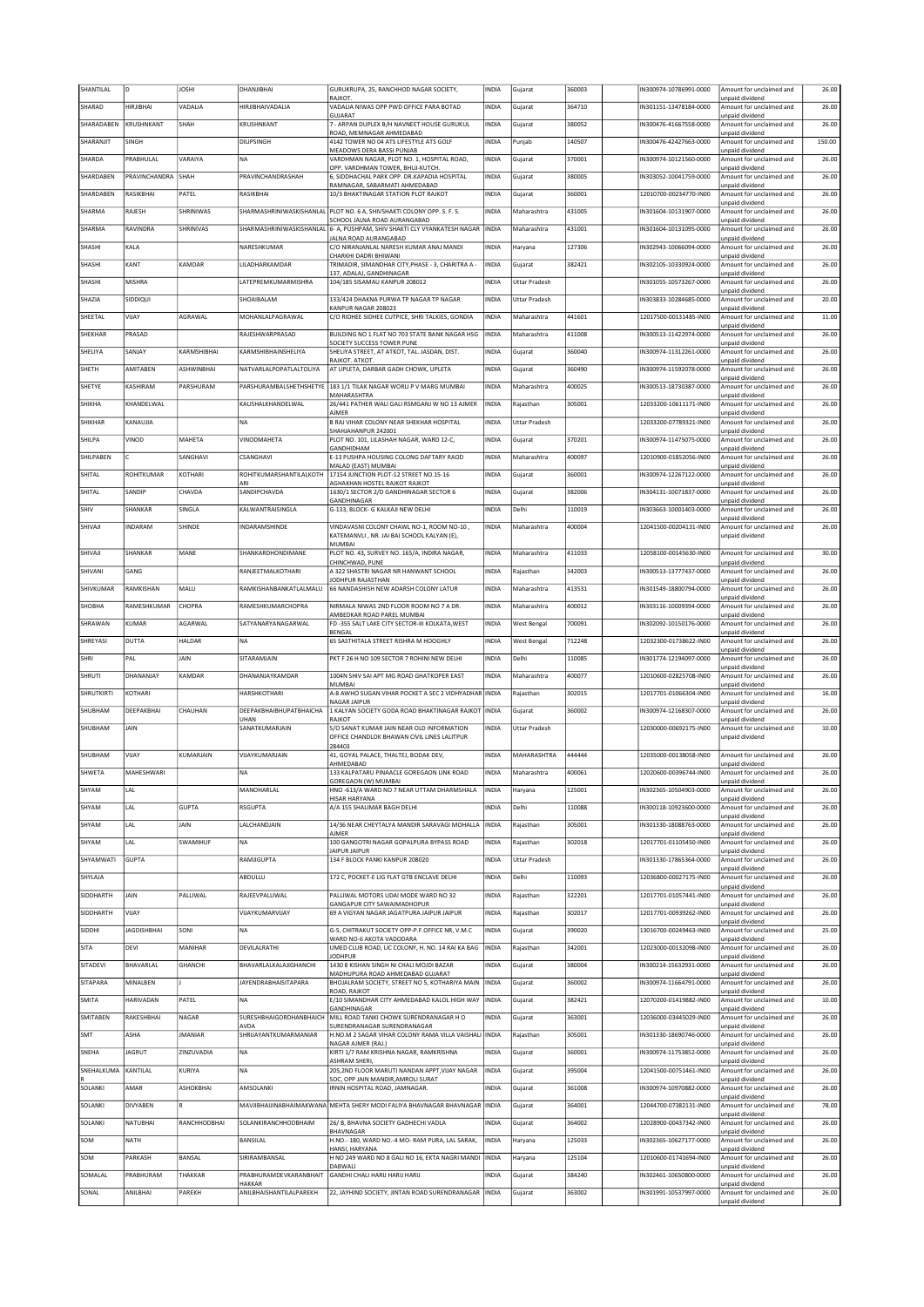| SONAL            | TUKARAM       | MANDAVKAR      | TUKARAMMANDAVKAR                | 2/MOPKAR CHAWL VAKOLA BRIDGE DHOBI GHAT<br>SANTACRUZ EAST MUMBAI                               | INDIA        | Maharashtra          | 400055 | 12010900-08313723-IN00 | Amount for unclaimed and<br>unpaid dividend        | 26.00                            |
|------------------|---------------|----------------|---------------------------------|------------------------------------------------------------------------------------------------|--------------|----------------------|--------|------------------------|----------------------------------------------------|----------------------------------|
| SONAM            | <b>JINDAL</b> |                | NARESHKUMAR                     | 381 BLOCK AG SHALIMAR BAGH WEST DELHI NEW                                                      | <b>INDIA</b> | Delhi                | 110088 | 12033200-11718515-IN00 | Amount for unclaimed and                           | 26.00                            |
| SONAM            | VERMA         |                | SHIVPRAKASHVERMA                | DELHI<br>D/O SHIV PRAKASH VERMA SONARO KI GHATI.                                               | <b>INDIA</b> | Rajasthan            | 342001 | 12012101-00704158-IN00 | unpaid dividend<br>Amount for unclaimed and        | 26.00                            |
| SONIYA           | MAHESHWARI    |                | <b>NA</b>                       | <b>JODHPUR</b><br>H. 175 PRATAP NAGAR JODHPUR                                                  | <b>INDIA</b> | Rajasthan            | 342001 | 12012101-00340575-IN00 | unpaid dividend<br>Amount for unclaimed and        | 6.00                             |
|                  |               |                |                                 |                                                                                                |              |                      |        |                        | unpaid dividend                                    |                                  |
| SONU             |               |                | SURAJMAL                        | H NO 192 BLOCK NO 4 VILL NEHLA TEH FATEHABAD<br>DISTT FATEHABAD FATEHABAD                      | INDIA        | Haryana              | 125050 | IN301774-18770220-0000 | Amount for unclaimed and<br>unpaid dividend        | 25.00                            |
| SONU             | KUMAR         |                | PADAMCHANDGUPTA                 | 624 GAUTAM NAGAR NEAR KHANDELWAL BOOK DEPO<br>TONK ROAD LAL KOTHI GANDHI NAGAR JAIPUR (RAJ.)   | INDIA        | Rajasthan            | 302015 | IN301160-30469266-0000 | Amount for unclaimed and<br>unpaid dividend        | 26.00                            |
| SREEHAR          | RAGHAV        |                | RAGHAVANNAIR                    | SUBEX SYSTEMS LTD NO 372 KORAMANGALA 3RD                                                       | <b>INDIA</b> | Karnataka            | 560034 | IN300513-13665722-0000 | Amount for unclaimed and                           | 45.00                            |
| SRIDHAR          | <b>BISWAS</b> |                | LATENARANARAYANBISWAS           | BLOCK SARJAP BANGALORE KARNATAKA<br>19B/2 DR. NAGEN GHOSH LANE CALCUTTA                        | <b>INDIA</b> | <b>West Bengal</b>   | 700031 | IN302646-10042817-0000 | unpaid dividend<br>Amount for unclaimed and        | 26.00                            |
| SRINIVAS         | lN.           |                | RAJAIAH                         | B 11 51 PTS NTPC JYOTHI NAGAR RAMAGUNDAM                                                       | INDIA        | Andhra Pradesh       | 505215 | IN300214-11899671-0000 | unpaid dividend<br>Amount for unclaimed and        | 34.00                            |
|                  |               |                |                                 | KARIMNAGAR ANDHRA PRADESH                                                                      |              |                      |        |                        | unpaid dividend                                    |                                  |
| <b>SRUSHTI</b>   | HARESHBHAI    | AMRUTIYA       | HARESHBHAIMAGANBHAIAMR<br>UTIYA | OM SRUSHTI BLOCK NO. 2 AASTHA RESIDENCY AMRUT<br>VATIKA RAJKOT                                 | <b>INDIA</b> | Gujarat              | 360004 | IN300974-11992835-0000 | Amount for unclaimed and<br>unpaid dividend        | 26.00                            |
| SUBHASH          | CHANDRA       |                | BANWARILAL                      | TETAR VALOKA MOHALALA SIGADA TH. JHUNJHUNU<br>DIST. JHUNJHUNU                                  | INDIA        | Rajasthan            | 333704 | 12012101-00455831-IN00 | Amount for unclaimed and<br>unpaid dividend        | 26.00                            |
| SUBHASH          | KWATRA        |                | RAMLUBHAYA                      | FLAT NO 37 PLOT NO 37 HANS VIHAR SECTOR 13<br>ROHINI DELHI                                     | <b>INDIA</b> | Delhi                | 110085 | IN300476-42053972-0000 | Amount for unclaimed and<br>unpaid dividend        | 26.00                            |
| SUBHASHCHA       | MOHANLAL      | PARMAR         | MOHANLALHPARMAR                 | 59/A DIWYAM PARK OPP KHODIYAR COLONY SECTOR                                                    | INDIA        | Gujarat              | 361006 | 12033200-00673111-IN00 | Amount for unclaimed and                           | 26.00                            |
| NDRA<br>SUBRATRI | KHA           |                | PIRUJHA                         | 10 JAMNAGAR<br>TELIYO KA MOHALLA WATIKA JAIPUR JAIPUR                                          | <b>INDIA</b> | Rajasthan            | 303905 | 12017701-01085207-IN00 | unpaid dividend<br>Amount for unclaimed and        | 26.00                            |
| SUDHA            | AGGARWAL      |                | RADHEYRAMANAGGARWAL             | GB 108 NTPC GREATER NOIDA TEHSIL GAUTAM BUDH                                                   | <b>INDIA</b> | <b>Uttar Pradesh</b> |        | IN303028-64853854-0000 | unpaid dividend<br>Amount for unclaimed and        | 26.00                            |
|                  |               |                |                                 | NAGAR DIST GREATER NOIDA , GREATER NOIDA UTTAR<br>PRADESH.INDIA 201306                         |              |                      |        |                        | unpaid dividend                                    |                                  |
| SUDHANSHU        | KANTILAL      | AMIN           | KANTILALJETHALALAMIN            | 12/A.SURBHIT VATIKA B/H. APPLE WOOD.200 FT.RING                                                | <b>INDIA</b> | Gujarat              | 380058 | IN301321-10163884-0000 | Amount for unclaimed and                           | 26.00                            |
|                  |               |                |                                 | ROAD AT.SHELA TALUKA.SANAND,DIST.AHMEDABAD                                                     |              |                      |        |                        | unpaid dividend                                    |                                  |
| <b>SUDHIR</b>    | SHARMA        |                | PRAMANANDSHARMA                 | A - 5 RADHA VIHAR NEW SANGANER ROAD JAIPUR<br><b>JAIPUR</b>                                    | <b>INDIA</b> | Rajasthan            | 302019 | 12017701-00653544-IN00 | Amount for unclaimed and<br>unpaid dividend        | 26.00                            |
| SUDRA            | HARESH        |                | MAGANLALRSUDRA                  | 301 SIDDHIVINAYAK APEARTMENT GAJAR FALI OPP<br>RAM KUVA DHROL JAMNAGAR JAMNAGAR                | INDIA        | Gujarat              | 361001 | 12033200-13602564-IN00 | Amount for unclaimed and<br>unpaid dividend        | 26.00                            |
| <b>SUHAS</b>     | GAJANAN       | NARAVANE       | <b>NA</b>                       | FLAT NO B 22 HARILEELA APARTMENTS BALEWADI                                                     | <b>INDIA</b> | Maharashtra          | 411045 | IN301549-15228218-0000 | Amount for unclaimed and                           | 5.00                             |
| SUKANTA          | GHOSH         |                | SANTIRAMGHOSH                   | FATA NEAR ABHYUDAYA BANK<br>KAMDEV PUR NORTH TWENTY FOUR PARGANAS, KAM                         | INDIA        | <b>West Bengal</b>   | 700125 | 13014400-04170796-IN00 | unpaid dividend<br>Amount for unclaimed and        | 1.00                             |
| <b>SUKHPREET</b> | KAUR          | BHATIA         | <b>DHARAMBIRSINGHBHATIA</b>     | NORTH 24 PARGANAS<br>H NO 190D BLOCK D BRS NAGAR WARD NO 43                                    | <b>INDIA</b> | Punjab               | 141001 | 12047200-13565051-IN00 | unpaid dividend<br>Amount for unclaimed and        | 26.00                            |
| SULOCHANA        | SINGHAL       |                | GIRIRAJPRASADSINGHAL            | LUDHIANA<br><b>F-5. SHASTRI NAGAR BHII WARA BHII WARA</b>                                      | <b>INDIA</b> |                      | 311001 | 12019101-00107554-IN00 | unpaid dividend<br>Amount for unclaimed and        | 26.00                            |
|                  |               |                |                                 |                                                                                                |              | Rajasthan            |        |                        | unpaid dividend                                    |                                  |
| SUMA             | VENUGOPAL     |                | VENUGOPAL                       | 10- A, VIDYADHAR SOCIETY VASNA ROAD BARODA                                                     | INDIA        | Gujarat              | 390015 | IN301991-10268063-0000 | Amount for unclaimed and<br>unpaid dividend        | 75.00                            |
| SUMAN            |               |                | RAJERNDRA                       | 12 B REGRO KA MOHALLA KHO NAGORIYA JAMDOLI<br>JAIPUR JAIPUR                                    | <b>INDIA</b> | Rajasthan            | 302031 | 12017701-01084830-IN00 | Amount for unclaimed and<br>unpaid dividend        | 52.00                            |
| SUMAN            | KHANDELWAL    |                | BANWARILAL                      | 2971 UNIYARA RAVJI KA RASTA TISHRA CHORAYA                                                     | INDIA        | Rajasthan            | 302001 | 13041400-01713951-IN00 | Amount for unclaimed and                           | 26.00                            |
| SUMAN            | MITTAL        |                | RAMAVTARMITTAL                  | CHANDPOLE JAIPUR<br>23, SUDAMA NAGAR, OPP: GLASS FACTORY, TONK                                 | <b>INDIA</b> | Rajasthan            | 302018 | 12029200-00047681-IN00 | unpaid dividend<br>Amount for unclaimed and        | 26.00                            |
| SUMAN            | VEDRAM        | VERMA          | VEDRAMVERMA                     | ROAD, JAIPUR<br>22 D KRISHNA NAGAR MATHURA 281001                                              | <b>INDIA</b> | <b>Uttar Pradesh</b> |        | 12033200-01118059-IN00 | unpaid dividend<br>Amount for unclaimed and        | 26.00                            |
| SUMANGLA         | JAIN          |                | PRAKASHCHANDJAIN                | H.NO. 4-A-15 MAHAVIR NAGAR - III KOTA                                                          | <b>INDIA</b> | Rajasthan            | 324005 | IN301055-10601508-0000 | unpaid dividend<br>Amount for unclaimed and        | 26.00                            |
|                  |               |                |                                 |                                                                                                |              |                      |        |                        | unpaid dividend                                    |                                  |
| SUMEET           | KATARIA       |                | SURESHKATARIA                   | 19/4 PALACE ROAD, RATLAM                                                                       | INDIA        | Madhya Pradesh       | 457001 | 12017000-00059287-IN00 | Amount for unclaimed and<br>unpaid dividend        | 26.00                            |
| SUMIT            | SAKLECHA      | HUF            | <b>NA</b>                       | 520, AJANTA SHOPPING CENTRE, RING ROAD SURAT                                                   | <b>INDIA</b> | Gujarat              | 395002 | 12068500-00171504-IN00 | Amount for unclaimed and<br>unpaid dividend        | 52.00                            |
| <b>SUMIT</b>     | SEHGAL        |                |                                 |                                                                                                |              |                      |        | 12044500-00337964-IN00 | Amount for unclaimed and                           |                                  |
|                  |               |                | VINAYKRSEHGAL                   | H NO 1096 SECTOR 18-C CHANDIGARH                                                               | INDIA        | Chandigarh           | 160018 |                        |                                                    | 26.00                            |
| SUMIT            | SURESHKUMAR   | THAKKER        | SURESHKUMARTHAKKER              | 201 AIYA APARTMENT NR JUBELI GROUND KACHCHH                                                    | <b>INDIA</b> | Gujarat              | 370001 | 12034100-00519436-IN00 | <b>unpaid dividend</b><br>Amount for unclaimed and | 26.00                            |
| SUNIL            | BELANI        |                | SANTOSHBELANI                   | BHUJ<br>116, AMITESH NAGAR, SCH 59 INDORE                                                      | INDIA        | Madhya Pradesh       | 452001 | 12023000-00145280-IN00 | unpaid dividend<br>Amount for unclaimed and        | 26.00                            |
|                  | KUMAR         | BANSAL         |                                 |                                                                                                | <b>INDIA</b> |                      |        | 12033200-01667458-IN00 | unpaid dividend<br>Amount for unclaimed and        |                                  |
| SUNIL            |               |                | SHYAMSUNDERBANSAL               | GALI-CHIDIPAL BICHLA BAZAR BHIWANI                                                             |              | Haryana              | 127021 |                        | unpaid dividend                                    | 26.00                            |
| SUNIL            | KUMAR         | <b>GUPTA</b>   | SHAMARSINGHGUPTA                | D - 15/ 183, POCKET D - 15, SECTOR - 3, ROHINI NEW<br>DELHI                                    | INDIA        | Delhi                | 110085 | IN301670-10160546-0000 | Amount for unclaimed and<br>unpaid dividend        | 26.00                            |
| SUNIL            | <b>KUMAR</b>  | RATHI          | <b>NA</b>                       | (203/1, MAHATMA GANDHI ROAD) 2ND FLOOR, 16,<br>PAGAYA PATTY STREET                             | <b>INDIA</b> | <b>West Bengal</b>   | 700007 | IN302105-10269398-0000 | Amount for unclaimed and<br>unpaid dividend        | 26.00                            |
| SUNIL            | SETHI         |                | LATESHRISUGANCHANDJISETHI       | 39 B VIJAY NAGAR OPP 9/867 MALVIYA NAGAR JAIPUR                                                | <b>INDIA</b> | Rajasthan            | 302017 | IN301604-20014569-0000 | Amount for unclaimed and<br>unpaid dividend        | 26.00                            |
| SUNIL            | SHIVAII       | PANSARE        | SHIVAJIKONDAJIPANSARE           | FLAT NO. 203, K WING, 2ND FLOOR, BUILD NO. 2 USHA                                              | <b>INDIA</b> | Maharashtra          | 400099 | 12034400-00181171-IN00 | Amount for unclaimed and                           | 26.00                            |
| SUNITA           | BARANWAL      |                | IAGDISHPRASAD                   | COMPLEX, USHA NAGAR MUMBAI<br>FFCO CHHATTISGARH POWER LTD OPP CENTRAL                          | INDIA        | Chhattisgarh         | 497001 | IN300484-13454856-0000 | unpaid dividend<br>Amount for unclaimed and        | 26.00                            |
|                  |               |                |                                 | SCHOOL M G ROAD AMBIKAPUR SURGUJA AMBIKAPUR<br>CHATTISGARH                                     |              |                      |        |                        | unpaid dividend                                    |                                  |
| <b>SUNITA</b>    | JAIN          |                | SANJAYKUMARJAIN                 | 144 SUBHASH NAGAR OPP ORIENTAL RESORT PATHO KI INDIA<br>MAGRI UDAIPUR                          |              | Rajasthan            | 313001 | 12033500-01215552-IN00 | Amount for unclaimed and<br>unpaid dividend        | 26.00                            |
| SUNNY            | KANUBHAI      | DARJI          | KANUBHAIDARJI                   | 42, DEVARSHI TOWNSHIP NR. KRISHNA NAGAR,                                                       | INDIA        | Gujarat              | 384315 | IN300982-10818545-0000 | Amount for unclaimed and                           |                                  |
|                  |               |                |                                 | KHERALU ROAD AT & POST- VISNAGAR DIST.-MEHSANA                                                 |              |                      |        |                        | unpaid dividend                                    |                                  |
| SURAJ            | BHAN          | <b>AGARWAL</b> | TARACHANDAGARWAL                | C/O. TARA CHAND AGARWAL GOPAL JI KA RASTA<br>ACHARWALON KI GALI JAIPUR RAJASTHAN               | <b>INDIA</b> | Rajasthan            | 302003 | IN301330-17381487-0000 | Amount for unclaimed and<br>unpaid dividend        | 26.00                            |
| SURAJ            | DEVI          | MOHTA          | GANESHDASMOHTA                  | C/O, GANESH STORES 71. BIPLABI RASH BIHARI BOSE<br>ROAD ROOM NO.127. 1ST FLOOR BAGREE. MARKET, | <b>INDIA</b> | <b>West Bengal</b>   | 700001 | IN300126-10486782-0000 | Amount for unclaimed and<br>unpaid dividend        |                                  |
|                  | DEVI          |                |                                 | CALCUTTA                                                                                       |              |                      |        |                        |                                                    |                                  |
| SURAJ            |               | SONKHIYA       | MOOLCHANDKATTA                  | P NO-31 SIV COLONY, COCAWAAS BEHIND ARCHNA<br>HOSPITAL, SANGANER THANA CIRCLE, JAIPUR          | INDIA        | Rajasthan            | 302001 | IN302269-11062046-0000 | Amount for unclaimed and<br>unpaid dividend        | 26.00                            |
| SURBHI           | JAIN          |                | JEETMALBOTHRA                   | RAJASTHAN<br>D-15 SHIV COLONY AAZAD NAGAR KE PAS AIRPORT                                       | <b>INDIA</b> | Rajasthan            | 302029 | 12033200-10150546-IN00 | Amount for unclaimed and                           | 26.00                            |
|                  |               |                |                                 | CIRCLE TONK ROAD SANGANER WARD NO 32 JAIPUR                                                    |              |                      |        |                        | unpaid dividend                                    |                                  |
| SUREKHA          | ANCHLIYA      |                | SHAMBHUSINGHCHOUDHARY           | BHILWARA ROAD CHARBHUJA MANDIR KE PASS NAI                                                     | <b>INDIA</b> | Rajasthan            | 311604 | IN303833-10192503-0000 | Amount for unclaimed and                           |                                  |
|                  |               |                |                                 | ABADI MANDALGARH BHILWARA MANDALGARH                                                           |              |                      |        |                        | unpaid dividend                                    | 26.00<br>26.00<br>26.00          |
| SUREKHA          | JAIN          |                | RAMNIWASAGRAWAL                 | 1-TA-21 VIGYAN NAGAR KOTA                                                                      | INDIA        | Rajasthan            | 324007 | IN301055-10602203-0000 | Amount for unclaimed and<br>unpaid dividend        | 26.00                            |
| SURENDER         | CHHABRA       |                | CSCHHABRA                       | H NO 1K/19 NIT FARIDABAD                                                                       | INDIA        | Haryana              | 121001 | IN300476-10474730-0000 | Amount for unclaimed and<br>unpaid dividend        |                                  |
| SURENDRA         | KUMAR         | CHORDIA        | NAXATRAMALCHORDIA               | 1 - C - 8 CHANDRA SHEKHAR AZAD NAGAR BHILWARA                                                  | INDIA        | Rajasthan            | 311001 | IN301055-10635017-0000 | Amount for unclaimed and                           | 52.00<br>26.00                   |
| SURENDRA         | SINGH         |                | SUKHDAYALSINGH                  | POWER PLANT 2 PHASE 4 JINDAL STEEL AND POWER                                                   | <b>INDIA</b> | Chhattisgarh         | 496001 | 12047200-09478178-IN00 | unpaid dividend<br>Amount for unclaimed and        |                                  |
| SURESH           | BIRLA         |                | SHOHANLALBIRLA                  | LTD JINDAL STEEL & POWER LTD RAIGARH<br>6.H.13 14 R.C.VYAS COLONY BHILWARA                     | <b>INDIA</b> | Rajasthan            | 311001 | IN300239-12275523-0000 | unpaid dividend<br>Amount for unclaimed and        | 50.00                            |
| SURESH           | DHANRAJ       | GUGALE         | DHANRAJSURAJMALGUGALE           | 167, LAKAR GALLI, PATHARDI, TAL - PATHARDI DIST -                                              | <b>INDIA</b> | Maharashtra          | 414102 | 13023400-00351444-IN00 | unpaid dividend<br>Amount for unclaimed and        | 26.00                            |
|                  |               |                |                                 | AHMEDNAGAR PATHARDI                                                                            |              |                      |        |                        | unpaid dividend                                    |                                  |
| SURESH           | <b>GUPTA</b>  | HUF            | NA                              | 28-A, VISHVESHWARIYA NAGAR, GOPALPURA BYE PASS<br><b>JAIPUR</b>                                | INDIA        | Rajasthan            | 302018 | 12010605-00150811-IN00 | Amount for unclaimed and<br>unpaid dividend        | 26.00                            |
| SURESH           | KUMAR         |                | BALWANTRAI                      | 173 NAI ANAJ MANDI REWARI HARYANA                                                              | INDIA        | Haryana              | 123401 | IN303108-10067599-0000 | Amount for unclaimed and<br>unpaid dividend        |                                  |
| SURESH           | KUMAR         | TJAIN          | TARACHANDJAIN                   | FLAT NO 304/A VIMLACHAL HSG SOC LTD SHETH<br>MOTISH CAVE LANE OPP BIT CHAWL, BYCULLA           | <b>INDIA</b> | Maharashtra          | 400027 | IN300597-10143898-0000 | Amount for unclaimed and<br>unpaid dividend        | 26.00                            |
|                  |               |                |                                 | MUMBAI                                                                                         |              |                      |        |                        |                                                    |                                  |
| SURESH           | MITHALAL      | CHOPRAHUF      | <b>NA</b>                       | NEAR HANUMAN JI KI POLE BALOTRA BALOTRA                                                        | INDIA        | Rajasthan            | 344022 | 12012101-00408681-IN00 | Amount for unclaimed and<br>unpaid dividend        | 26.00                            |
| SURESH           | R             | CHAVDA         | RANCHHODBHAIKCHAVDA             | DHUVAV GATE, KUMBHAR WADO, NEAR BHOI WADO,<br>JAMNAGAR.                                        | INDIA        | Gujarat              | 361001 | IN300974-10433394-0000 | Amount for unclaimed and<br>unpaid dividend        | 26.00                            |
| SURESH           |               |                | GOVINDARAJSUNDARAM              | NO 3 MALAIYANDI STREET PAVADI STREET NAMAKKAL INDIA                                            |              | <b>Tamil Nadu</b>    | 637001 | IN303340-10024606-0000 | Amount for unclaimed and<br>unpaid dividend        |                                  |
| SURESH           | SHARDA        |                | GORDHANDAS                      | LAXMI PURA BARMER                                                                              | INDIA        | Rajasthan            | 344001 | 12012101-00287159-IN00 | Amount for unclaimed and<br>unpaid dividend        | 26.00<br>26.00<br>26.00<br>26.00 |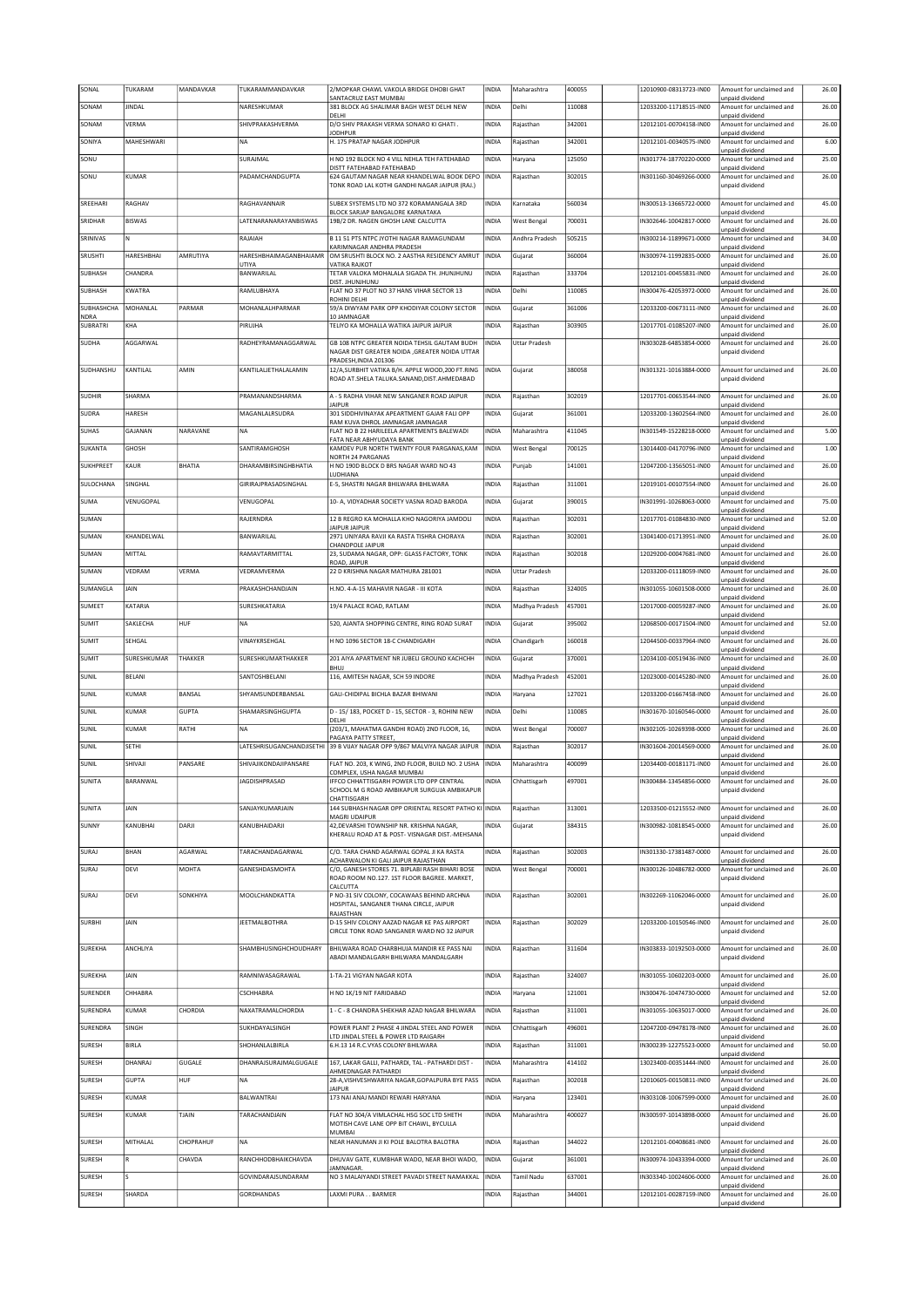| SURESHBHAI       | M                          | MULIYA         | MMULIYA                        | SUTHAR GALI, B/H. SBS BANK, PATRAWALI HOTAL,                                       | INDIA        | Gujarat            | 363001 | N300974-12007083-0000  | Amount for unclaimed and                    | 26.00  |
|------------------|----------------------------|----------------|--------------------------------|------------------------------------------------------------------------------------|--------------|--------------------|--------|------------------------|---------------------------------------------|--------|
| SURESHBHAI       | SAVAJIBHAI                 | <b>BHALALA</b> | SAVAJIBHAI                     | SURENDRANAGAR<br>SHIVAM NEW SAGAR SOCI 2 KEDARNATH SOCI NR                         | INDIA        | Gujarat            | 360002 | 12018000-00256571-IN00 | unpaid dividend<br>Amount for unclaimed and | 26.00  |
| SURINDERPAL      | SINGH                      | PHALOURA       | JOGINDERSINGHPHALOURA          | PANCHVATI HOUS KOTHARIYA ROAD RAJKOT<br>93-B GOVT. HOUSE B/S. PETROL PUMP FOUNTAIN | INDIA        | Punjab             | 144001 | 12025400-00373461-IN00 | unpaid dividend<br>Amount for unclaimed and | 26.00  |
|                  |                            |                |                                | CHOWK LUDHIANA                                                                     |              |                    |        |                        | unpaid dividend                             |        |
| SUSHIL           | CHANDALIA                  |                | <b>BSCHANDALIA</b>             | 29 MILAP NAGAR TONK ROAD JAIPUR                                                    | INDIA        | Rajasthan          | 302018 | IN302700-20035832-0000 | Amount for unclaimed and<br>unpaid dividend | 26.00  |
| SUSHIL           | CHANDALIA                  |                | <b>NA</b>                      | 29, MILAP NAGAR NEAR JAIPURIA HOSPITAL TONK<br><b>ROAD JAIPUR</b>                  | INDIA        | Rajasthan          | 302018 | IN302700-20273729-0000 | Amount for unclaimed and<br>unpaid dividend | 26.00  |
| SUSHIL           | KUMAR                      | <b>GUPTA</b>   | HANUMANPRASADGUPTA             | 234, PASHCHIM VIHAR VAISHALI NAGAR, W.NO. 3                                        | INDIA        | Rajasthan          | 302021 | 12017701-00285898-IN00 | Amount for unclaimed and                    | 26.00  |
| SUSHILA          |                            |                | RANDHIRSINGH                   | <b>JAIPUR</b><br>YADAV TRACTOR WORKSHOP NEAR RLY PHATAK,                           | INDIA        | Haryana            | 127306 | IN303108-10015728-0000 | unpaid dividend<br>Amount for unclaimed and | 26.00  |
|                  |                            |                |                                | ROHTAK ROAD CHARKHI DADRI BHIWANI (HARYANA)                                        |              |                    |        |                        | unpaid dividend                             |        |
| SUSHILA          | DAGA                       |                | GOKULDASDAGA                   | C/O THE MAXWORTH CORPN 32 EZRA STREET GROUND INDIA                                 |              | <b>West Bengal</b> | 700001 | IN301250-28161477-0000 | Amount for unclaimed and                    | 26.00  |
| SUSHILA          | SOMANI                     |                | SHIVRAJMOHTA                   | FLOOR ROOM NO 32 CALCUTTA<br>1, PATHURIAGHATA STREET, 2ND FLOOR, KOLKATA           | INDIA        | <b>West Bengal</b> | 700006 | IN302105-10664930-0000 | unpaid dividend<br>Amount for unclaimed and | 26.00  |
| SWATI            | MAHUL                      | GOSALIA        | MEHULNGOSALIA                  | A/502, GOKUL VRINDAVAN SHANTILAL MODI CROSS                                        | <b>INDIA</b> | Maharashtra        | 400067 | 12024200-00570626-IN00 | unpaid dividend<br>Amount for unclaimed and | 26.00  |
|                  |                            |                |                                | ROAD 2 IRANIWADI KANDIVALI WEST Mumbai                                             |              |                    |        |                        | unpaid dividend                             |        |
| SWETA            | BHANDARI                   |                | RAJENDRABHANSANI               | KUMBAR STREET MAHAMANDIR JODHPUR                                                   | <b>INDIA</b> | Rajasthan          | 342007 | IN301604-10239835-0000 | Amount for unclaimed and                    | 26.00  |
| SYED             | FAZAL                      | AHMED          | SYEDSHARFUDDINAHMED            | C2- CCWO COLONY PO SARAIDHELA . DHANBAD                                            | INDIA        | Jharkhand          | 826004 | 12047200-10710039-IN00 | unpaid dividend<br>Amount for unclaimed and | 200.00 |
|                  |                            |                |                                |                                                                                    |              |                    |        |                        | unpaid dividend                             |        |
| TANUJA           | RATHI                      |                | LALITKUMARRATHI                | H.NO. 34E-I GALI NO. 10 JAWAHAR NAGAR HISAR                                        | INDIA        | Haryana            | 125001 | 12058200-00036761-IN00 | Amount for unclaimed and<br>unpaid dividend | 26.00  |
| TARACHAND        | ١D                         | JAIN           | DEVICHAND                      | NO 129/1 33RD CROSS 11TH MAIN 4TH BLOCK<br>JAYANAGAR BANGALORE KARNATAKA           | INDIA        | Karnataka          | 560011 | N300513-19370212-0000  | Amount for unclaimed and<br>unpaid dividend | 26.00  |
| TEJAL            | MUKESH                     | THAKKAR        | BURATIBHAIKANJIBHAIPOOJAR      | J 11 GANESH APPARTMENT SUTARNA KARKHANA                                            | INDIA        | Gujarat            | 382330 | IN302461-10680017-0000 | Amount for unclaimed and                    | 26.00  |
| THACKER          | DILIP                      | KUMARD         | DAMODARLALJI                   | ROAD NARODA AHMEDABAD<br>C/O. HARIOM ENTERPRISE, SHOP NO. 2, PARAS                 | INDIA        | Gujarat            | 370001 | IN300974-10330531-0000 | unpaid dividend<br>Amount for unclaimed and | 26.00  |
| THAKER           | PARESH                     | SHANTILAL      | <b>SCTHAKER</b>                | APARTMENT, HOSPITAL ROAD, BHUJ-KUTCH<br>SARSWATI NIWAS DCAUSWAY ROAD JORAVARNAGAR  | INDIA        | Gujarat            | 363020 | 12034400-00258696-IN00 | unpaid dividend<br>Amount for unclaimed and | 26.00  |
|                  |                            |                |                                | SURENDRANAGAR                                                                      |              |                    |        |                        | unpaid dividend                             |        |
| THAKKAR          | <b>JIGNESH</b>             | VASANTLAL      | THAKKARVASANTLAL               | 1-4-58, BHAVSAR VAS, DEHGAM-4 GANDHI NAGAR<br>Dahegam                              | <b>INDIA</b> | Gujarat            | 382305 | 12019101-01560831-IN00 | Amount for unclaimed and<br>unpaid dividend | 26.00  |
| THAKKAR          | <b>TRUPTI</b>              | KAMALESH       | THAKKARKAMALESHGUNVANT<br>I AI | A/43, NAMRATA TENAMENT, VATVA ROAD ISANPUR<br>AHMEDABAD                            | INDIA        | Gujarat            | 382443 | IN300343-10472683-0000 | Amount for unclaimed and                    | 26.00  |
| THAKKAR          | VISHALABEN                 | PRAVINKUMAR    | PRAVINKUMARATMARAMTHA          | 72 KESTURINAGARA SOCIETY GAYATRI MANTHIRA                                          | INDIA        | Gujarat            | 384265 | 12033200-09219855-IN00 | unpaid dividend<br>Amount for unclaimed and | 26.00  |
| THAKRAR          | TEJASH                     | DHIRAJLAL      | KKAR<br>DHIRAJLAL              | ROAD PATAN PATAN<br>M-5, HOUSE NO. 2237, RANJIT NAGAR, NR. JANTA                   | INDIA        | Gujarat            | 361006 | IN300974-10805294-0000 | unpaid dividend<br>Amount for unclaimed and | 26.00  |
| <b>TIKHABHAI</b> | RUDABHAI                   | DANGAR         | RUDABHAI                       | FATAK, JAMNAGAR.                                                                   | INDIA        |                    | 364060 | 12041500-00208860-IN00 | unpaid dividend<br>Amount for unclaimed and | 26.00  |
|                  |                            |                |                                | 59-K, RAJPARA (KHODIYAR), TA- SIHOR, D-BHAVNAGAR<br>RAJPARA                        |              | Gujarat            |        |                        | unpaid dividend                             |        |
| TRAMBAKLAL       | <b>BHADRISHANKAR DIXIT</b> |                | BHADRISHANKARDIXIT             | B-566 ACHARWADI NI KHADKI BHARUCH                                                  | INDIA        | Gujarat            | 392001 | 12044400-00082087-IN00 | Amount for unclaimed and<br>unpaid dividend | 26.00  |
| TRIKAMLAL        | BHIMJIBHAI                 | THUMAR         | BHIMJIBHAI                     | KRISHNA VATIKA NATRAJ NGAR MAIN ROAD SAU UNI                                       | INDIA        | Gujarat            | 360005 | 12018000-00208466-IN00 | Amount for unclaimed and                    | 26.00  |
| TRISHLA          | JAIN                       |                | ANILKUMARJAIN                  | <b>ROAD RAJKOT</b><br>A 2/5 BASERA HSG COMPLEX AMLI SILVASSA                       | INDIA        | Chhattisgarh       | 396230 | IN300476-41752274-0000 | unpaid dividend<br>Amount for unclaimed and | 26.00  |
| TRIVENI          | DEVI                       |                | MrMAHESHCHANDKHANDELW          | 19/512 A MODI KI BAWADI OLD STATION ROAD ALWAR                                     | <b>INDIA</b> |                    | 301001 | 12020600-00019412-IN00 | unpaid dividend<br>Amount for unclaimed and | 26.00  |
|                  |                            |                |                                |                                                                                    |              | Rajasthan          |        |                        | unpaid dividend                             |        |
| TRUPTI           | BHUPENDRABHAI SHAH         |                | BHUPENDRABHAILSHAH             | M-63 -756, CHITRAKUT APPT SOLAROAD NARANPURA<br>AHMEDABAD                          | INDIA        | Gujarat            | 380063 | 12042200-00050262-IN00 | Amount for unclaimed and<br>unpaid dividend | 26.00  |
| TULSIDAS         | KALEDAS                    | KARIYA         | KALEDAS                        | 8/13 RAGHUVIR PARA CORNER, NR BAPUNA BAVLA,                                        | INDIA        | Gujarat            | 360001 | 12019800-00218767-IN00 | Amount for unclaimed and                    | 26.00  |
| TUSHAR           | PRAVINCHANDRA DAVE         |                | <b>NA</b>                      | Rajkot<br>5/A MANDANVAN PARK OPP.SARON PARK B/H DHIRAJ                             | INDIA        | Gujarat            | 380008 | 13019900-00162481-IN00 | unpaid dividend<br>Amount for unclaimed and | 26.00  |
| <b>TUSHAR</b>    |                            |                | <b>SUMTIKUMAR</b>              | HOU.MANINAGAR(EAST) AHMEDABAD<br>14, 3RD FLOOR 28TH CROSS KILARI ROAD BANGALORE    | <b>INDIA</b> | Karnataka          | 560053 | IN302148-10247978-0000 | unpaid dividend<br>Amount for unclaimed and | 26.00  |
|                  |                            |                |                                |                                                                                    |              |                    |        |                        | unpaid dividend                             |        |
| TWINKALBEN       | KALPESHKUMAR               | POPAT          | KALPESHSHANTILALPOPAT          | A -3,401 ROYAL PARK APPARTMENT JALARAM SOCIETY<br>JUNAGADH                         | INDIA        | Gujarat            | 362001 | 12010900-07965865-IN00 | Amount for unclaimed and<br>unpaid dividend | 26.00  |
|                  |                            |                |                                |                                                                                    |              |                    |        |                        |                                             |        |
| UDAY             | ARVINDBHAI                 | DAVE           | ARVINDBHAIDAVE                 | 145 SHANTI NAGAR SOC TARSALI VADODARA                                              | INDIA        | Gujarat            | 390009 | 12070200-00178064-IN00 | Amount for unclaimed and                    | 26.00  |
| <b>UDAYBHAI</b>  | PRAVINCHANDRA SHAH         |                | PRAVINCHANDRANAKARCHAN         | C/24, SANJAY TOWER, B/H. SHYAMAL ROW HOUSE, 100                                    | INDIA        | Gujarat            | 380015 | 12064900-00004892-IN00 | unpaid dividend<br>Amount for unclaimed and | 26.00  |
|                  |                            |                | <b>DSHAH</b>                   | FT RING ROAD, SATELLITE AHMEDABAD                                                  |              |                    |        |                        | unpaid dividend                             |        |
| <b>ULLATTIL</b>  | <b>BHARAT</b>              | RAJ            | PANAMPILYKANNANMENON           | F 3 SHIREEN NO 2 KARPAGAM AVENUE MAIN ROAD                                         | INDIA        | Tamil Nadu         | 600038 | IN301549-19170809-0000 | Amount for unclaimed and                    | 26.00  |
| UMESH            | CHANDRA                    | TIWARI         | POORANCHANDRATIWARI            | OPP ICICI TOWERS CHENNAI<br>WARD NO 1 ALBANI COMPOUND NAINITAL 263002              | INDIA        | Uttarakhand        |        | N301151-23768087-0000  | unpaid dividend<br>Amount for unclaimed and | 26.00  |
| <b>UMESH</b>     | POPATBHAI                  | GORASHIYA      | POPATBHAI                      | AAI SHREE KHODIAR KRUPA RAJDEEP SOC. - 1 150 FT                                    | INDIA        | Gujarat            | 360004 | 12010700-00255725-IN00 | unpaid dividend<br>Amount for unclaimed and | 26.00  |
|                  |                            |                |                                | RING ROAD RAJKOT                                                                   |              |                    |        |                        | unpaid dividend                             |        |
| <b>UMESH</b>     | RAJPAL                     |                | SATNAMBAJAJ                    | H.NO. 231 SIRSA ROAD HOUSING BOARD COLONY<br>HISAR HARYANA                         | INDIA        | Haryana            | 125001 | IN302365-11018942-0000 | Amount for unclaimed and<br>unpaid dividend | 26.00  |
| <b>UPENDRA</b>   | HASMUKHRAY                 | PITHVA         | <b>NA</b>                      | PARSHIVAL PARA, NR. POST OFFICE, MAHUVA.                                           | <b>INDIA</b> | Gujarat            | 364290 | IN300974-10236191-0000 | Amount for unclaimed and<br>unpaid dividend | 26.00  |
| USHA             | SUGANI                     |                | LHIKAJILALKASLIWAL             | 152, VASUNDHAKA COLONY, JAIPUR, KAJAS I HAN                                        | NDIA         | Rajasthan          | 302003 | N302269-11740668-0000  | Amount for unclaimed and                    | 26.00  |
| <b>USHABA</b>    |                            | VADHER         | KIRTISINHNVADHER               | 13 PANCHNATH PLOT PANCHNATH RAJKOT RAJKOT                                          | INDIA        | Gujarat            | 360001 | 12018600-00469302-IN00 | unpaid dividend<br>Amount for unclaimed and | 26.00  |
| <b>USHABEN</b>   | DALSUKHRAI                 | PANDYA         | DALSUKHRAI                     | SHIVAM, 4-SHIVANAGAR, B/H-P D M COLLEGE, RAJKOT                                    | INDIA        | Gujarat            | 360004 | 12019800-00070602-IN00 | unpaid dividend<br>Amount for unclaimed and | 26.00  |
|                  |                            |                |                                |                                                                                    |              |                    |        |                        | unpaid dividend                             |        |
| <b>USHABEN</b>   | SHANTILAL                  | PUJARA         | SHANTILALLALLUBHAIPUJARA       | 5, PROF SOCIETY, NEAR ARTS COLLEGE,<br>SURENDRANAGAR SURENDRANAGAR                 | INDIA        | Gujarat            | 363002 | 12023000-00383206-IN00 | Amount for unclaimed and<br>unpaid dividend | 26.00  |
| <b>UTTAM</b>     | SINGH                      | INDA           | PRABHUSINGHINDA                | BANK OF BARODA JAISALMER                                                           | INDIA        | Rajasthan          | 345001 | 12012101-00064868-IN00 | Amount for unclaimed and<br>unpaid dividend | 26.00  |
| UTTAMLAL         | POPATLAL                   | SHAH           | POPATLALTALKSHIBHAISHAH        | C/O RAJESH MACHINERY STORES NEHRU ROAD MAIN                                        | INDIA        | Gujarat            | 360055 | IN300394-13216110-0000 | Amount for unclaimed and                    | 26.00  |
|                  | B                          | SHAH           | <b>NA</b>                      | BAZAR TAL VINCHHIYA DIST RAJKOT<br>501. AKSHAT APPARTMENT 9-10. SHASHI COLONY OPP  | INDIA        | Gujarat            | 380007 | N301485-10946676-0000  | unpaid dividend<br>Amount for unclaimed and | 100.00 |
|                  |                            |                |                                | SUVIDHA SHOPPING CENTRE, PALDI AHMEDABAD<br>(GUJARAT)                              |              |                    |        |                        | unpaid dividend                             |        |
| lv.              | KOTESWARA                  | REDDY          | SUBBIREDDYVELAGALA             | D NO 35-44-27/2 HEAD POST OFFICE AR KODANDA                                        | INDIA        | Andhra Pradesh     | 534211 | 12033200-02943272-IN00 | Amount for unclaimed and                    | 26.00  |
|                  |                            | KRISHNAREDDY   | SUBBIREDDYVELAGALA             | RAMALAYA TANUKU<br>H NO 204 HARICHANDRA TOWERS SAJJAPURAM WEST                     | INDIA        | Andhra Pradesh     | 534211 | 12044700-02965952-IN00 | unpaid dividend<br>Amount for unclaimed and | 26.00  |
|                  | SUBRAMANIAN                |                | VKRISHNANKUTTY                 | <b>GODAVARI TANUKU</b><br>M 201 MAYURESH SRISHTI LBS MARG BHANDUP (W)              | <b>INDIA</b> | Maharashtra        | 400078 | IN301151-12719716-0000 | unpaid dividend<br>Amount for unclaimed and | 26.00  |
|                  |                            |                |                                | <b>MUMBAI</b>                                                                      |              |                    |        |                        | unpaid dividend                             |        |
| VADODARIYA       | KALPESH                    | lв             | VADODARIYABHARATBHAIP          | JAYAHARNAGAR SOCIETY PALIYAD ROAD BOTAD ROAD<br><b>BOTAD</b>                       | INDIA        | Gujarat            | 364710 | IN300343-11016269-0000 | Amount for unclaimed and<br>unpaid dividend | 26.00  |
| VADODARIYA       | SANDIP                     | lв             | VADODARIYABHARATBHAIP          | JAYAHARNAGAR SOCIETY PALIYAD ROAD BOTAD ROAD<br><b>BOTAD</b>                       | INDIA        | Gujarat            | 364710 | IN300343-11041462-0000 | Amount for unclaimed and<br>unpaid dividend | 26.00  |
| VADODARIYA       | SANJAYKUMAR                | lв             | VADODARIYABHARATBHAIP          | JAYAHARNAGAR SOCIETY PALIYAD ROAD BOTAD ROAD                                       | INDIA        | Gujarat            | 364710 | IN300343-11041057-0000 | Amount for unclaimed and                    | 26.00  |
| VADRANAPU        | NAVEEN                     |                | KONDALARAOVADRANAPU            | <b>BOTAD</b><br>66-4-21 RAMALAYAM STREET PATAMATA VIJAYAWADA INDIA                 |              | Andhra Pradesh     | 520010 | IN300394-16386934-0000 | unpaid dividend<br>Amount for unclaimed and | 26.00  |
| VAGHADIA         | SAROJBEN                   | <b>JAGDISH</b> | SAROJBEN                       | LAXMI NARAYAN MANDIR BETHAK ROAD KHAMBHALIA INDIA                                  |              | Gujarat            | 361305 | 12013200-00825548-IN00 | unpaid dividend<br>Amount for unclaimed and | 26.00  |
|                  |                            |                |                                |                                                                                    |              |                    |        |                        | unpaid dividend                             |        |
| VAIBHAVI         | CHETAN                     | MUTTA          | CHETANDHANRAJMUTTA             | B/2 SUMERU APPARTMENT JAIN NAGAR KABIRCHOWK<br>SABARMATI AHMEDABAD                 | <b>INDIA</b> | Gujarat            | 380005 | 12070200-00388224-IN00 | Amount for unclaimed and<br>unpaid dividend | 26.00  |
| VAISHALI         | <b>BHANUDAS</b>            | SHELKE         | <b>BHANUDAS</b>                | KANCHAN APPT. FLAT NO- 103, PROFESSOR COLONY,                                      | INDIA        | Maharashtra        | 414003 | 13023400-00100756-IN00 | Amount for unclaimed and                    | 26.00  |
|                  |                            |                |                                | CHAITANYA NAGAR, SAVEDI, AHMEDNAGAR                                                |              |                    |        |                        | unpaid dividend                             |        |
| VAISHALIBEN      | DINESHBHAI                 | PATEL          | DINESHBHAIPATEL                | C-21, MAHESANA NAGAR SOCIETY NIZAMPURA<br><b>BARODA</b>                            | INDIA        | Gujarat            | 390002 | 12042800-00014781-IN00 | Amount for unclaimed and<br>unpaid dividend | 26.00  |
| VAISHALIBEN      | MANISHKUMAR                | PATEL          | MANISHKUMARPATEL               | 203, SHALVI COMPLEX JANTANAGAR ROAD                                                | INDIA        | Gujarat            | 380061 | 12035000-01253098-IN00 | Amount for unclaimed and                    | 76.00  |
| VALA             | SONALBEN                   | JAYANTIBHAI    | <b>JAYANTIBHAI</b>             | GHATLODIYA AHMEDABAD<br>AT PO: KUMBHARA KUMBHARA PRATHMIK SHALA TA:                | INDIA        | Gujarat            | 364710 | 12033800-00083387-IN00 | unpaid dividend<br>Amount for unclaimed and | 26.00  |
|                  |                            |                |                                | BOTAD , DIST: BHAVNAGAR KUMBHARA                                                   |              |                    |        |                        | unpaid dividend                             |        |
| VANDANA          | <b>GUPTA</b>               |                | <b>NA</b>                      | B.B. GUPTA & ASSOCIATES LAXMI BHAWAN BAZAR NO                                      | <b>INDIA</b> | Rajasthan          | 311001 | 12010900-00388676-IN00 | Amount for unclaimed and                    | 26.00  |
| VANDANA          | JITENDRAKUMAR DARJI        |                | <b>JITENDRAKUMAR</b>           | 3 BHILWARA<br>OPP: WADI TOWER B/S JAIN MANDIR BARODA                               | INDIA        | Gujarat            | 390017 | 13016700-00212973-IN00 | unpaid dividend<br>Amount for unclaimed and | 2.00   |
| VANITABEN        | HASMUKHBHAI                | DAVDA          | HASMUKHBHAI                    | KADIYA LINE OPP STATE BANK GONDAL                                                  | INDIA        | Gujarat            | 360311 | 12033200-01396953-IN00 | unpaid dividend<br>Amount for unclaimed and | 26.00  |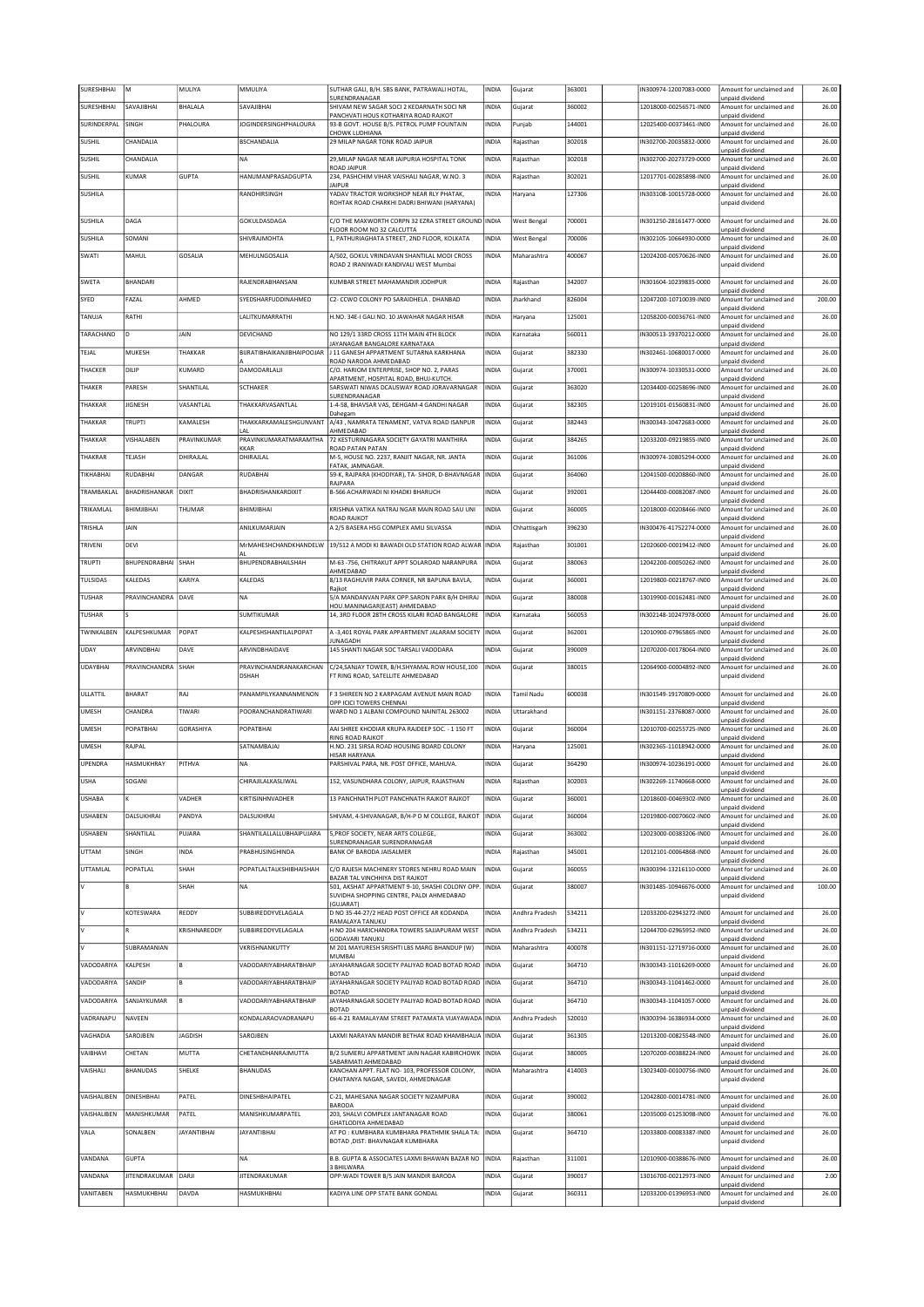| VANRA                  | PINAKINBHAI          | lvyas           | PINAKINBHAIVYAS                | 8/B VADIGAM CO HO SO LTD OPP NEMIWATE SOCIETY<br>RANIP AHMEDABAD                                     | <b>INDIA</b> | Gujarat        | 382480 | N303052-10561395-0000  | Amount for unclaimed and<br>unpaid dividend | 26.00  |
|------------------------|----------------------|-----------------|--------------------------------|------------------------------------------------------------------------------------------------------|--------------|----------------|--------|------------------------|---------------------------------------------|--------|
| VARALAKSHMI            | VELAGALA             |                 | NARAYANAREDDY                  | DR NO 3-171 ARAVALLI WEST GODAVARI ATTILI                                                            | INDIA        | Andhra Pradesh | 534230 | 12044700-01017013-IN00 | Amount for unclaimed and<br>unpaid dividend | 26.00  |
| VARDHANI               | <b>JAYKUMAR</b>      | Ιĸ              | KISHORBHAIRADHOMALVARDH<br>ANI | KAILASH BAUGH NEAR, EUROPEAN GUEST HOUSE TA.                                                         | INDIA        | Gujarat        | 360311 | IN301991-10577005-0000 | Amount for unclaimed and                    | 26.00  |
| VARINDER               | KUMAR                | JAIN            | PRAKASHCHANDJAIN               | GONDAL DIST. RAJKOT<br>HNO.-236, (620) WAIT GANJ OPP. THAPAR MARKET                                  | INDIA        | Punjab         | 141008 | 12025400-00069245-IN00 | unpaid dividend<br>Amount for unclaimed and | 26.00  |
| VARSHA                 | DILIP                | GUJAR           | DILIP                          | LUDHIANA<br>M/20 SUNDARAM NAGAR BIJAPUR ROAD SOLAPUR                                                 | <b>INDIA</b> | Maharashtra    | 413004 | IN301549-18317172-0000 | unpaid dividend<br>Amount for unclaimed and | 26.00  |
| VARSHA                 | VIPULKUMAR           | MEHTA           | <b>VIPULKUMARMEHTA</b>         | 3, SEEMA ROW HOUSE, NR ANDHAJAN SCHOOL, GHOD                                                         | INDIA        | Gujarat        | 395007 | 12041500-00777091-IN00 | unpaid dividend<br>Amount for unclaimed and | 26.00  |
| VARSHABEN              |                      | DHANDHUKIYA     | RAJENDRAHDHANDHUKIYA           | DOD ROAD, SURAT<br>A-1, SIDDHI VINAYAK RESIDENCY, B/H, SUN FLOWER                                    | INDIA        | Gujarat        | 363001 | IN300974-11635666-0000 | unpaid dividend<br>Amount for unclaimed and | 26.00  |
|                        |                      |                 |                                | SCHOOL, 80 FEET ROAD, SURENDRANAGAR                                                                  |              |                |        |                        | unpaid dividend                             |        |
| VARUN                  | PARAS                | MEHTA           | PARASRASIKLALMEHTA             | B 503 HARIDHAM CHSL R K SINGH MARG AMBEWADI<br>ANDHERI (E) MUMBAI                                    | INDIA        | Maharashtra    | 400069 | 12027000-00350607-IN00 | Amount for unclaimed and<br>unpaid dividend | 26.00  |
| VASANT                 |                      | PATEL           | BALDEVBHAIPATEL                | 2-TANISHAQ BUNGLOW SCIENCE CITY ROAD SOLA<br>AHMEDABAD                                               | INDIA        | Gujarat        | 380060 | IN303052-10620593-0000 | Amount for unclaimed and<br>unpaid dividend | 26.00  |
| VASHRAMBHAI MOHANBHAI  |                      | PARMAR          | MOHANBHAIPARMAR                | PARMAR VAS, ODHVA TA & DIST-PATAN PATAN                                                              | INDIA        | Gujarat        | 384265 | 12072700-00165431-IN00 | Amount for unclaimed and<br>unpaid dividend | 26.00  |
| VASOYA                 | ANISHBHAI            | CHIMANBHAI      | CHIMANBHAIHARIBHAIVASOYA       | 16, AMEE TENAMENT THAKKARBAPA NAGAR ROAD<br>AHMEDARAD                                                | INDIA        | Gujarat        | 382350 | IN301233-10249636-0000 | Amount for unclaimed and<br>unpaid dividend | 26.00  |
| VATSAL                 | R                    | SHAH            | <b>RRSHAH</b>                  | 5, BHARAT SOCIETY JINTAN ROAD SURENDRANAGAR                                                          | INDIA        | Gujarat        | 363001 | IN301991-10710606-0000 | Amount for unclaimed and                    | 26.00  |
| VEENA                  | CHANDNA              |                 | KAPILCHANDNA                   | 13/372 GEETA COLONY DELHI                                                                            | <b>INDIA</b> | Delhi          | 110031 | 12020600-00272880-IN00 | unpaid dividend<br>Amount for unclaimed and | 26.00  |
| VEENABEN               | DASHRATHBHAI         | PARMAR          | DASHRATHBAHIPARMAR             | D/104 SHETRUNJAY TOWER SATELLITE AHMEDABAD                                                           | INDIA        | Gujarat        | 380015 | IN300513-13626420-0000 | unpaid dividend<br>Amount for unclaimed and | 26.00  |
| VELSHIBHAI             |                      | KANZARIYA       | PUNJABHAITRIKAMBHAIKANZA       | GUJARAT<br>POPAT PARA STREET NO-1 SHRAVAN TOKIZ ROAD.                                                | INDIA        | Gujarat        | 363001 | 12034400-00585938-IN00 | unpaid dividend<br>Amount for unclaimed and | 26.00  |
| VIBHABEN               | KALPESH              | RAIYANI         | RIYA<br>VITHALBHAILDONGA       | SURENDRANAGAR<br>SHIVDHARA TRIVENI SOC, 1 SANT KABIR ROAD RAJKOT                                     | <b>INDIA</b> | Gujarat        | 360003 | IN300974-12004526-0000 | unpaid dividend<br>Amount for unclaimed and | 26.00  |
| VIDHI                  | MADHUSUDAN           | <b>BHATT</b>    | MADHUSUDANMANSUKHLALB          | SHIV BHAVANI SHIVAJI PARK 7 RAIYA ROAD RAJKOT                                                        | INDIA        | Gujarat        | 360007 | IN303575-10057871-0000 | unpaid dividend<br>Amount for unclaimed and | 26.00  |
| VIDUSHA                | SHARMA               |                 | <b>HATT</b><br>AJAYKUMAR       | 12/66A, FIRST FLOOR, TILAK NAGAR NEW DELHI                                                           | INDIA        | Delhi          | 110018 | 12019101-00385971-IN00 | unpaid dividend<br>Amount for unclaimed and | 26.00  |
|                        |                      |                 |                                |                                                                                                      |              |                | 305801 |                        | unpaid dividend                             |        |
| VIJAY                  | AGARWAL              |                 | TRILOKCHANDAGARWAL             | AZAD NAGAR KI GALI MADANGANJ NEAR KUCHAMAN<br>AGENCIES KISHANGARH                                    | INDIA        | Rajasthan      |        | 13028600-00081361-IN00 | Amount for unclaimed and<br>unpaid dividend | 26.00  |
| VIJAY                  | ANOPCHAND            | MEHTA           | <b>NA</b>                      | SILVER PARK - A-3, SWASTIK SOCIETY, JAMNAGAR                                                         | INDIA        | Gujarat        | 361008 | IN300974-10046049-0000 | Amount for unclaimed and<br>unpaid dividend | 26.00  |
| VIJAY                  | KANTILAL             | GONDECHA        | KANTILALC                      | KARM JYOT SOC TALALA GIR TALALA GIR                                                                  | INDIA        | Gujarat        | 362150 | 12033200-01339651-IN00 | Amount for unclaimed and<br>unpaid dividend | 26.00  |
| VIJAY                  | KUMAR                | AGARWAL         | SHARWNAKUMARAGARWAL            | 27, VIJAY WADI, PATH NO.3, TEENDUKAN, CHOMU<br>ROAD, JAIPUR                                          | INDIA        | Rajasthan      | 302012 | N301160-30040450-0000  | Amount for unclaimed and<br>unpaid dividend | 26.00  |
| VIJAY                  | KUMAR                | GARG            | BABULALGARG                    | 3 KH 26 HOUSING BOARD SHASTRI NAGAR JAIPUR<br><b>JAIPUR</b>                                          | <b>INDIA</b> | Rajasthan      | 302016 | 12017701-00107642-IN00 | Amount for unclaimed and<br>unpaid dividend | 26.00  |
| VIJAY                  | LAXMI                | SHARMA          | AKSHARMA                       | 85 GAGAN VIHAR DELHI                                                                                 | INDIA        | Delhi          | 110051 | N300966-10311837-0000  | Amount for unclaimed and                    | 26.00  |
| VIJAY                  | PATEL                |                 | MAGANI AI PATFI                | B NO. 25 BHAVAN RAW HOUSE ADAJAN. NR. TOYOTA                                                         | INDIA        | Gujarat        | 395009 | IN300214-10949538-0000 | unpaid dividend<br>Amount for unclaimed and | 26.00  |
| VIJAY                  | SHARMA               |                 | RAMSWROOPSHARMA                | SHOWROOM SURAT, GUJARAT<br>S/O RAMSWAROOP SHARMA AAYODHYA BHAWAN                                     | INDIA        | Rajasthan      | 311001 | 12017701-01104710-IN00 | unpaid dividend<br>Amount for unclaimed and | 26.00  |
|                        |                      |                 |                                | MANIKYA NAGAR HANSAMUKHI BALAJI WALI GALI<br><b>BHILWARA</b>                                         |              |                |        |                        | unpaid dividend                             |        |
| VIJAY                  | SHREE                | KOCHAR          | MOTILALSETHIA                  | W/O MANAK CHAND KOCHAR BEHIND KOCHARON KI<br>DADA BARI GANGASAHAR ROAD BIKANER                       | <b>INDIA</b> | Rajasthan      | 334001 | 12017701-00701840-IN00 | Amount for unclaimed and<br>unpaid dividend | 26.00  |
| VIJAYKUMAR             | CHHOTALAL            | <b>BHOJANI</b>  | <b>NA</b>                      | SAHAJANAND, AJANTAPARK, BLOCK NO. L 35/409                                                           | INDIA        | Gujarat        | 360002 | 13019900-00069317-IN00 | Amount for unclaimed and                    | 26.00  |
| VIJAYKUMAR             | lм                   | PATEL           | MADHAVLALNPATEL                | RAJKOT<br>31 KAILASHPATI APP NR VIDHYA NAGAR BUNGLOWS                                                | INDIA        | Gujarat        | 384002 | IN300513-14854789-0000 | unpaid dividend<br>Amount for unclaimed and | 26.00  |
|                        |                      |                 |                                | NILKANTH MAHADEV ROAD MEHSANA GUJARAT                                                                |              |                |        |                        | unpaid dividend                             |        |
| VIJAYKUMAR             | VASANTLAL            | SHAH            | VASANTLALZAVERCHANDSHAH        | BRAHMAN STREET, NEAR JAIN DERASAR, AT POST<br>SAYAN, SURAT                                           | INDIA        | Gujarat        | 394130 | 12067200-00044199-IN00 | Amount for unclaimed and<br>unpaid dividend | 26.00  |
| VIJAYPRAKASH           | GOPILAL              | SHARMA          | GOPILALKISHANLALSHARMA         | A-201, SHIVANI PARK, NR. MAHALAXMI SOC,<br>PALANPUR PATIA, SURAT                                     | INDIA        | Gujarat        | 395007 | 12041500-00226016-IN00 | Amount for unclaimed and<br>unpaid dividend | 26.00  |
| VIKRAM                 | JALAN                |                 | DPJALAN                        | S/O D.P. JALAN DIGGI MOHLLA BEAWAR                                                                   | INDIA        | Rajasthan      | 305901 | 12017701-00187345-IN00 | Amount for unclaimed and<br>unpaid dividend | 26.00  |
| VIKRAMBHAI             | ١D                   | PARMAR          | DHIRENDRABHAIPARMAR            | BHATHIPA STREET SHIYANI POLE WADHWAN DIST.<br>SURENDRANAGAR                                          | <b>INDIA</b> | Gujarat        | 363030 | IN301991-10348119-0000 | Amount for unclaimed and<br>unpaid dividend | 26.00  |
| VILASBEN               |                      | PATEL           | PTVAGHASHIYA                   | C/6, TRIVENI SOC., RAMLAGAN SINHA CHAWL, KURAR                                                       | INDIA        | Maharashtra    | 400097 | 12011200-00200974-IN00 | Amount for unclaimed and                    | 26.00  |
| VIMALA                 | SAREMALJI            | JAIN            | SAREMALJIJAIN                  | VILLAGE, MALAD (EAST) MUMBAI<br>202/A, SAMBHAJI NAGAR N M JOSHI MARG MUMBAI                          | INDIA        | Maharashtra    | 400013 | 12037100-00018957-IN00 | unpaid dividend<br>Amount for unclaimed and | 26.00  |
| VIMALKUMAR             | PRAVINKUMAR          | MODH            | PRAVINKUMARDMODH               | 24 SHAKTI NAGAR SOCIETY SIDHPUR DIST PATAN                                                           | INDIA        | Gujarat        | 384151 | 12044700-05754250-IN00 | unpaid dividend<br>Amount for unclaimed and | 26.00  |
| VIMLA                  | PAREEK               |                 | PRAKASHBABUPAREEK              | SIDHPUR<br>304 UJJWAL TOWER VASHISTHA MARG HANUMAN                                                   | <b>INDIA</b> | Rajasthan      | 302021 | IN301055-10054518-0000 | unpaid dividend<br>Amount for unclaimed and | 26.00  |
| VINAY                  | KUMAR                | JAIN            | JEEVANLALJI                    | NAGAR NEAR VAISHALI NAGAR JAIPUR<br>85, K.H. ROAD BANGALORE                                          | INDIA        | Karnataka      | 560027 | 12010900-02639163-IN00 | unpaid dividend<br>Amount for unclaimed and | 26.00  |
| VINAY                  | KUMAR                | JALAN           | SATYAPRAKASHJALAN              | M/S TARA CHAND JALAN 101 WARD NO. 11                                                                 | INDIA        | Rajasthan      | 325205 | N301055-10526633-0000  | unpaid dividend<br>Amount for unclaimed and | 26.00  |
|                        | MAHESH               | TIWARI          | NAHESHKTIWARI                  | KHANDELWALON KE MANDIR KE PASS BARAN<br>2/18 NIRMAL JIVAN SOCIETY KOPRI COLONY THANE                 |              |                |        | N300476-42033768-0000  | unpaid dividend<br>Amount for unclaimed and |        |
| VINAY                  |                      |                 |                                |                                                                                                      | INDIA        | Maharashtra    | 400603 |                        | unpaid dividend                             | 189.00 |
| VINEET                 | AGGARWAL             |                 | GNAGGARWAL                     | A4/42 PASCHIM VIHAR NEW DELHI                                                                        | INDIA        | Delhi          | 110063 | IN302236-10134853-0000 | Amount for unclaimed and<br>unpaid dividend | 75.00  |
| <b>VINESH</b>          | SHARMA               |                 | SURESHCHANDRASHARMA            | A-46 SHIVAJI MARG, NEHRU NAGAR, PANIPECH JAIPUR                                                      | INDIA        | Rajasthan      | 302016 | IN301160-30200299-0000 | Amount for unclaimed and<br>unpaid dividend | 52.00  |
| VINESHKUMAR SESMALBHAI |                      | SHAH            | SESMALBHAIBHAGWANDAS           | FLAT NO-2- RUSHABH APPT. NR. SABARMATI COLLEGE<br>RAMNAGAR, SABARMATI AHMEDABAD                      | INDIA        | Gujarat        | 380005 | IN303052-10144228-0000 | Amount for unclaimed and<br>unpaid dividend | 26.00  |
| VINIKA                 | ARVIND               | CHAWDA          | ARVINDHIRALALCHAWDA            | D-122, IFFCO COLONY, UDAYNAGAR, GANDHIDHAM                                                           | INDIA        | Gujarat        | 370201 | IN300974-11940272-0000 | Amount for unclaimed and<br>unpaid dividend | 26.00  |
| VINIT                  | KIRANKUMAR           | SHAH            | KIRANKUMARPSHAH                | 102, HONEY AVENUE, BRAHMASHATRIYA SOCIETY-2,<br>NARAYAN NAGAR ROAD.PALDI AHMEDABAD                   | <b>INDIA</b> | Gujarat        | 380007 | 12010900-06069361-IN00 | Amount for unclaimed and<br>unpaid dividend | 26.00  |
| VINITA                 | GANDH                |                 | RAJANGANDHI                    | 401 HOUSING BOARD COLONY ROHTAK HARYANA                                                              | INDIA        | Haryana        | 124001 | N302365-10146116-0000  | Amount for unclaimed and<br>unpaid dividend | 26.00  |
| VINITA                 | <b>MANTRI</b>        |                 | DHEERAJMANTRI                  | 12, GAYATRI NAGAR AJMER ROAD SODALA JAIPUR                                                           | INDIA        | Rajasthan      | 302006 | 12019101-00468298-IN00 | Amount for unclaimed and                    | 26.00  |
| VINOD                  | AGARWAL              |                 | SNGARG                         | 3 AGRASEN COLONY NEAR BHARMPURI KHURA JAIPUR                                                         | <b>INDIA</b> | Rajasthan      | 302001 | N301160-30029464-0000  | unpaid dividend<br>Amount for unclaimed and | 26.00  |
| VINOD                  | KUMAR                | JAIN            | PREMCHANDJAIN                  | 1 TA 21 VIGYAN NAGAR KOTA RAJ.                                                                       | INDIA        | Rajasthan      | 324005 | IN301055-10712627-0000 | unpaid dividend<br>Amount for unclaimed and | 26.00  |
| VINOD                  | KUMAR                | JAIN            | PREMCHANDJAIN                  | 1 - TA - 21 VIGYAN NAGAR KOTA                                                                        | INDIA        | Rajasthan      | 324005 | IN301055-10355183-0000 | unpaid dividend<br>Amount for unclaimed and | 26.00  |
| VIPIN                  | <b>GUPTA</b>         |                 | SHMAHESHCHANDRAGUPTA           | F 70/3 SUBHASH VIHAR SUBHASH VIHAR DELHI                                                             | INDIA        | Delhi          | 110053 | 12033500-01488938-IN00 | unpaid dividend<br>Amount for unclaimed and | 26.00  |
| VIPIN                  | KUMAR                | HEDA            | BASANTSUMARHEDA                | HEDA TYRE 131, FRAM JI CHOWK NASIRABAD                                                               | INDIA        | Rajasthan      | 305601 | 12017701-00437674-IN00 | unpaid dividend<br>Amount for unclaimed and | 26.00  |
|                        |                      |                 |                                |                                                                                                      |              |                |        |                        | unpaid dividend                             |        |
| VIPUL                  | AGRAWAL              |                 | RAMLALAGRAWAL                  | 883 ARVIND NAGAR GLASS FACTORY UDAIPUR                                                               | INDIA        | Rajasthan      | 313001 | IN300476-42796142-0000 | Amount for unclaimed and<br>unpaid dividend | 26.00  |
| VIRAL                  | DINESHCHANDRA BALDEV |                 | DINESHCHANDRABALDEV            | SHRI NAGESHVAR SHAKTINAGAR 3 MAIN ROAD<br>KALAVAD ROAD RAJKOT                                        | INDIA        | Gujarat        | 360005 | 12067400-00159622-IN00 | Amount for unclaimed and<br>unpaid dividend | 26.00  |
| VIRAL                  | SURESHBHAI           | PANCHAL         | <b>SURESHBHAI</b>              | 5 KAILASDHAM SOCIETY AMBIKA NAGAR ODHAV<br>AHMEDABAD                                                 | INDIA        | Gujarat        | 382415 | 12033200-05021493-IN00 | Amount for unclaimed and<br>unpaid dividend | 26.00  |
| VIRALKUMAR             | KANTILAL             | SHAH            | KANTILALCHIMANLALSHAH          | SHREEMALI WAGA CHANDAR PRABHU NI SHERI OPP<br>JAIN DHARMSHALA DABHOI                                 | INDIA        | Gujarat        | 391110 | 12046300-01756658-IN00 | Amount for unclaimed and<br>unpaid dividend | 26.00  |
| VIRENDER               | KUMAR                | <b>GUPTAHUF</b> | <b>NA</b>                      | C-3/61-A LAWRENCE ROAD DELHI                                                                         | INDIA        | Delhi          | 110035 | 12024200-00603513-IN00 | Amount for unclaimed and<br>unpaid dividend | 26.00  |
| VISAVELIA              | MANSUKH              | SAMJI           | <b>NA</b>                      | PRERANA, OPP. H. J. DOSHI HOSPITAL, 1, PANCHSHIL<br>SOCIETY, NR. 12, SHIV NAGAR, GONDAL ROAD, RAJKOT | INDIA        | Gujarat        | 360004 | IN300974-10108987-0000 | Amount for unclaimed and                    | 26.00  |
|                        |                      |                 |                                |                                                                                                      |              |                |        |                        | unpaid dividend                             |        |
| VISHAKHA               | <b>GUPTA</b>         |                 | RAMNIWASKHANDELWAL             | 23 VIKAS PATH ALWAR                                                                                  | INDIA        | Rajasthan      | 301001 | IN301774-16133506-0000 | Amount for unclaimed and<br>unpaid dividend | 26.00  |
| VISHAL                 | KHANDALWEL           |                 | SURESHCHANDKHANDALWEL          | PURANA KATRA SUBHASH CHOK JAGNNATH MUNDIR<br><b>ALWAR</b>                                            | INDIA        | Rajasthan      | 301001 | 12044700-04541719-IN00 | Amount for unclaimed and<br>unpaid dividend | 26.00  |
| VISHALBHAI             | lм                   | SHETH           | <b>NA</b>                      | ASHOK SAMRAT BLDG SHOP NO 17 MALAD EAST<br>MUMBAI                                                    | INDIA        | Maharashtra    | 400097 | 12033200-06524076-IN00 | Amount for unclaimed and<br>unpaid dividend | 26.00  |
| VISHALKUMAR MAFATLAL   |                      | SHAH            | MAFATLALSHAH                   | 673/26, CROSS LANE REVDI BAZAR `AHMEDABAD                                                            | <b>INDIA</b> | Gujarat        | 380001 | IN303052-10071073-0000 | Amount for unclaimed and<br>unpaid dividend | 26.00  |